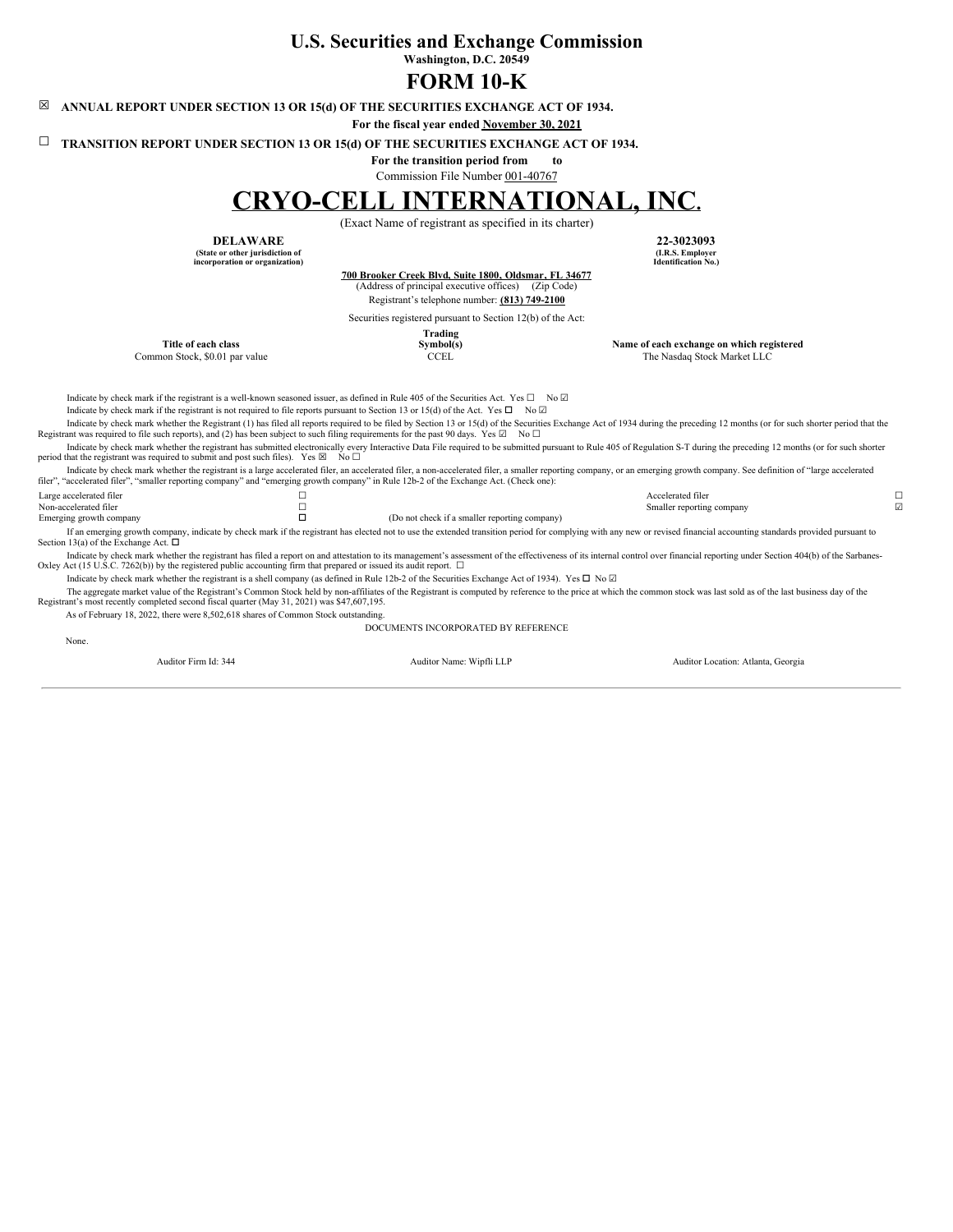# **TABLE OF CONTENTS**

|                 |                                                                                                | Page |
|-----------------|------------------------------------------------------------------------------------------------|------|
|                 | <b>PART I</b>                                                                                  |      |
|                 | <b>FORWARD-LOOKING STATEMENTS</b>                                                              |      |
| ITEM 1.         | <b>BUSINESS</b>                                                                                | -1   |
| ITEM 1A.        | <b>RISK FACTORS</b>                                                                            | 10   |
| ITEM 1B.        | <b>UNRESOLVED STAFF COMMENTS</b>                                                               | 10   |
| ITEM 2.         | <b>PROPERTIES</b>                                                                              | 10   |
| ITEM 3.         | <b>LEGAL PROCEEDINGS</b>                                                                       | 10   |
| ITEM 4.         | <b>MINE SAFETY DISCLOSURES</b>                                                                 | 10   |
|                 | <b>PART II</b>                                                                                 |      |
| ITEM 5.         | MARKET FOR THE REGISTRANT'S COMMON EOUITY, RELATED STOCKHOLDER MATTERS AND ISSUER PURCHASES OF | 11   |
|                 | <b>EQUITY SECURITIES</b>                                                                       |      |
| ITEM 6.         | <b>SELECTED FINANCIAL DATA</b>                                                                 | 11   |
| ITEM 7.         | MANAGEMENT'S DISCUSSION AND ANALYSIS OF FINANCIAL CONDITION AND RESULTS OF OPERATIONS          | 11   |
| ITEM 7A.        | <b>OUANTITATIVE AND OUALITATIVE DISCLOSURES ABOUT MARKET RISK</b>                              | 21   |
| ITEM 8.         | FINANCIAL STATEMENTS AND SUPPLEMENTARY DATA                                                    | 22   |
| ITEM 9.         | CHANGES IN AND DISAGREEMENTS WITH ACCOUNTANTS ON ACCOUNTING AND FINANCIAL DISCLOSURE           | 55   |
| ITEM 9A.        | <b>CONTROLS AND PROCEDURES</b>                                                                 | 55   |
| ITEM 9B.        | <b>OTHER INFORMATION</b>                                                                       | 56   |
|                 | <b>PART III</b>                                                                                |      |
| <b>ITEM 10.</b> | DIRECTORS, EXECUTIVE OFFICERS AND CORPORATE GOVERNANCE                                         | 57   |
| ITEM 11.        | <b>EXECUTIVE COMPENSATION</b>                                                                  | 59   |
|                 |                                                                                                |      |
| ITEM 12.        | SECURITY OWNERSHIP OF CERTAIN BENEFICIAL OWNERS AND MANAGEMENT AND RELATED STOCKHOLDER MATTERS | 64   |
| ITEM 13.        | CERTAIN RELATIONSHIPS AND RELATED TRANSACTIONS, AND DIRECTOR INDEPENDENCE                      | 65   |
| ITEM 14.        | PRINCIPAL ACCOUNTANT FEES AND SERVICES                                                         | 65   |
|                 | <b>PART IV</b>                                                                                 |      |
| <b>ITEM 15.</b> | <b>EXHIBITS AND FINANCIAL STATEMENT SCHEDULES</b>                                              | 67   |
| <b>ITEM 16.</b> | <b>FORM 10-K SUMMARY</b>                                                                       | 69   |
|                 | <b>SIGNATURES</b>                                                                              | 70   |
|                 |                                                                                                |      |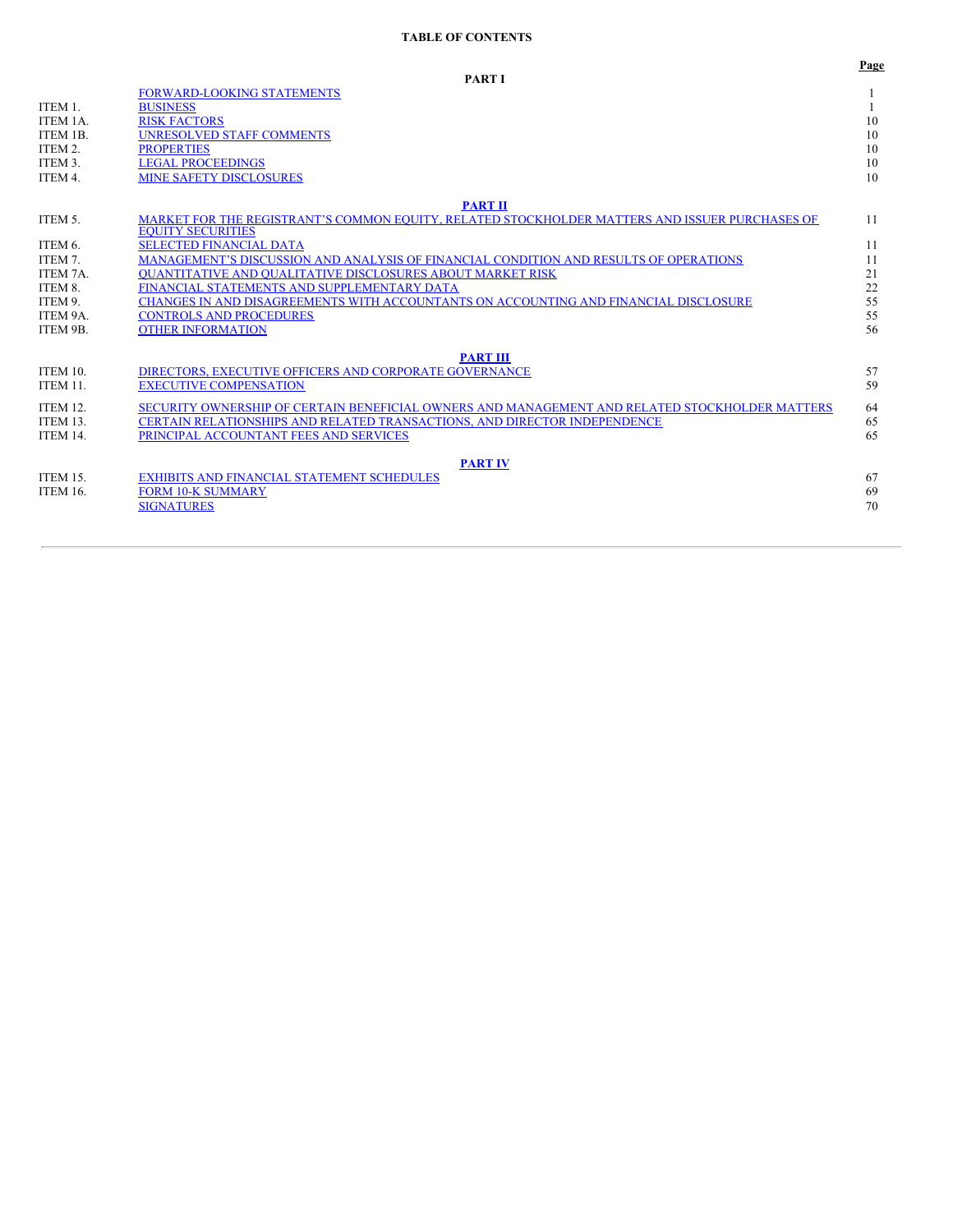### <span id="page-2-0"></span>**Forward-Looking Statements**

This Form 10‑K, press releases and certain information provided periodically in writing or orally by the Company's officers or its agents may contain statements which constitute "forward-looking statements". The terms "Cryo-Cell International, Inc.," "Cryo-Cell," "Company," "we," "our" and "us" refer to Cryo-Cell International, Inc. The words "expect," "believe," "goal," "plan," "intend," "estimate" and similar expressions and variations thereof, if used, are intended to specifically identify forward-looking statements. Similarly, statements that describe future financial performance or plans or strategies are forward-looking statements. Those statements appear in a number of places in this Form 10‑K and in other places, and include statements regarding the intent, belief or current expectations of the Company, its directors or its officers with respect to, among other things, our future performance and operating results, our future operating plans, our liquidity and capital resources; and our legal proceedings. Investors and prospective investors are cautioned that any such forward-looking statements are not guarantees of future performance and involve risks and uncertainties, and that actual results may differ materially from those projected in the forward-looking statements as a result of various factors. These uncertainties and other factors include the impact of the COVID-19 pandemic on our sales, operations and supply chain, the success of the Company's global expansion initiatives and product diversification, the Company's actual future ownership stake in future therapies emerging from its collaborative research partnerships, the success related to its IP portfolio, the Company's future competitive position in stem cell innovation, future success of its core business and the competitive impact of public cord blood banking on the Company's business, the success of the Company's initiative to expand its core business units to include biopharmaceutical manufacturing and operating clinics, the uncertainty of profitability from its biopharmaceutical manufacturing and operating clinics, the Company's ability to minimize future costs to the Company related to R&D initiatives and collaborations and the success of such initiatives and collaborations, the success and enforceability of the Company's umbilical cord blood and cord tissue license agreements, together with the associated intellectual property and their ability to provide the Company with royalty fees.

# <span id="page-2-1"></span>**ITEM 1. BUSINESS.**

# **Introduction**

Cryo-Cell International, Inc. (the "Company" or "Cryo-Cell") is a Delaware corporation that was incorporated in 1989. The Company is organized in three reportable segments; 1.) cellular processing and cryogenic storage for family use, with a current focus on the collection and preservation of umbilical cord blood and tissue stem cells, 2.) the manufacture of PrepaCyte® CB Processing System ("PrepaCyte CB") units, the processing technology used to process umbilical cord blood stem cells, and 3.) cellular processing and cryogenic storage of umbilical cord blood stem cells for public use. The Company, in combination with its global affiliates, currently stores nearly 500,000 cord blood and cord tissue specimens worldwide for the exclusive benefit of newborn babies and possibly other members of their families. Founded in 1989, the Company was the world's first private cord blood bank to separate and store stem cells in 1992. The Company's U.S.-based business operations, including the processing and storage of specimens, are handled from its headquarters facility in Oldsmar, Florida. The specimens are stored in commercially available cryogenic storage units at this technologically and operationally advanced facility.

In recent years, utilizing its infrastructure, experience and resources derived from its umbilical cord blood stem cell business, the Company has expanded its research and development activities to develop technologies related to stem cells harvested from sources beyond umbilical cord blood stem cells. During fiscal 2011, the Company introduced the advanced new cord tissue service, which stores a section of the umbilical cord tissue. The Company offers the cord tissue service in combination with the umbilical cord blood service. This service is growing; however, the umbilical cord blood service continues to be the Company's main focus.

# **Cord Blood Stem Cell Processing and Storage Business**

### *Background of Business*

Nearly fifty years ago researchers discovered that cells could be cryopreserved at extremely low temperatures and all cellular activity would cease until the specimens were thawed. Historically, cryopreservation was required for organ transplants, blood banking and medical research. Today, cryopreservation of umbilical cord blood stem cells gives individuals the opportunity to potentially take advantage of evolving cellular therapies and other medical technologies.

Hematopoietic stem cells are the building blocks of our blood and immune systems. They form the white blood cells that fight infection, red blood cells that carry oxygen throughout the body and platelets that promote healing. Stem cells are found in bone marrow where they continue to generate cells throughout our lives. Stem cells can be stored in a cryogenic environment, and upon thawing, infused into a patient. They can be returned to the individual from whom they were taken (autologous) or donated to someone else (allogeneic). An individual's own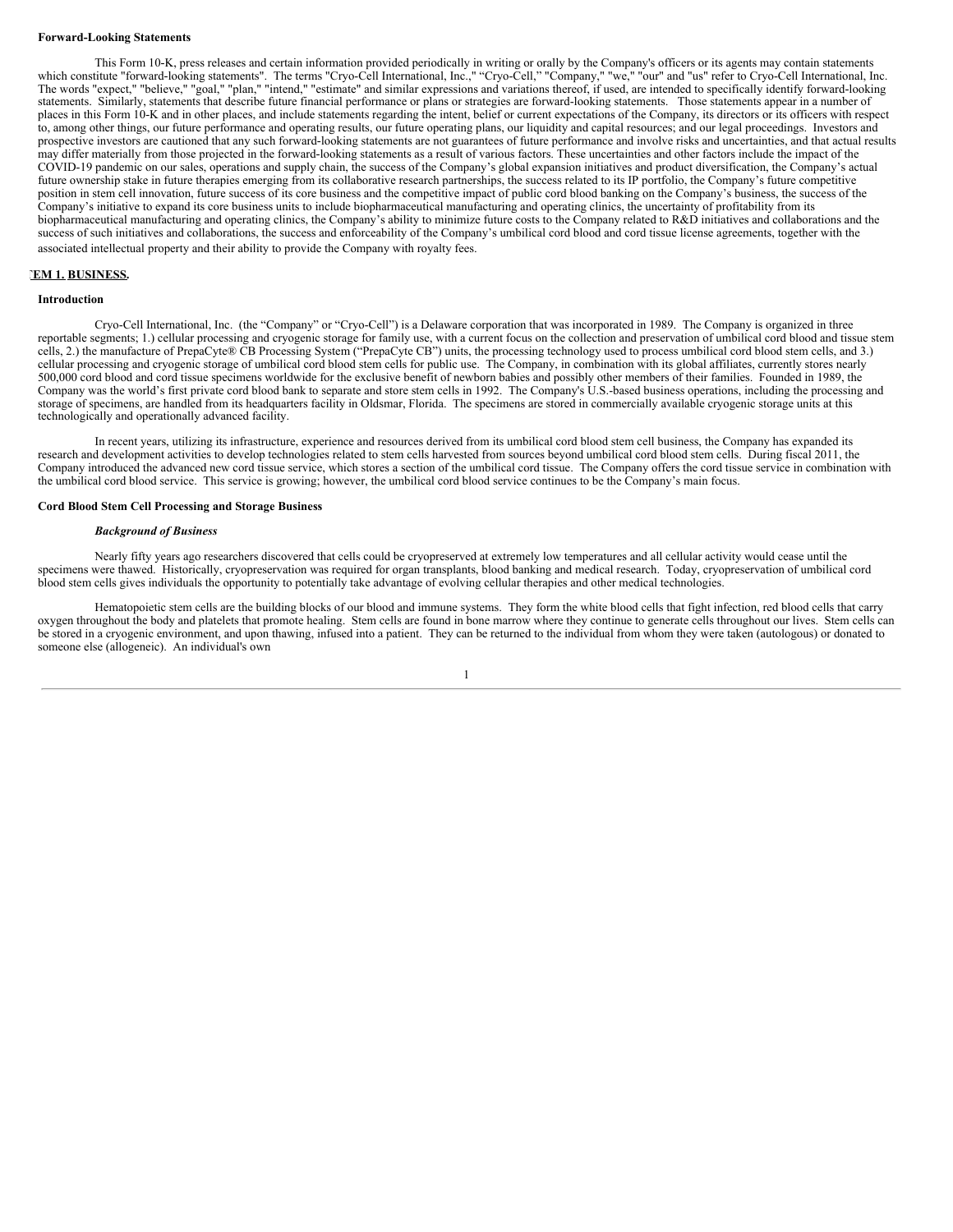bone marrow may be used for a transplant if the cancer has not entered the marrow system (metastasized). Otherwise, a marrow donor needs to be identified to provide the needed bone marrow. The availability of a marrow donor or matched stem cell specimen allows physicians to administer larger doses of chemotherapy or radiation in an effort to eradicate the disease. Stem cell therapies and transplants are used for both cancerous and non-cancerous diseases.

Stem cells are found in umbilical cord blood ("cord blood stem cells") and can be collected and stored after a baby is born. Over 35,000 cord blood stem cell transplants have been performed to date. The Company believes that parents will want to save and store these cells for potential future use by their family, either for the donor or for another family member. Moreover, researchers believe they may be utilized in the future for treating diseases that currently have no cure.

The Company believes that the market for cord blood stem cell preservation is enhanced by global discussion on stem cell research developments and the current focus on reducing prohibitive health care costs. With the increasing costs of bone marrow matches and transplants, a newborn's umbilical cord blood cells can be stored as a precautionary measure. Medical technology is constantly evolving which may provide new uses for cryopreserved cord blood stem cells.

#### *Our Cord Blood Stem Cell Storage Services*

The Company enters into storage agreements with its clients under which the Company charges a fee for the processing and testing and first year of storage of the umbilical cord blood. Thereafter, the client is charged an annual fee to store the specimen, unless the client has entered into an 18-year pre-paid storage plan or a lifetime prepaid storage plan.

The Company's corporate headquarters are located in a nearly 18,000 square-foot state-of-the-art current Good Manufacturing Practice and Good Tissue Practice (cGMP/cGTP)-compliant facility. Food and Drug Administration ("FDA") 21 CFR Part 1271, effective in May 2005, requires human cellular and tissue-based products to be manufactured in compliance with good tissue practices (cGTPs). The Company's laboratory processing facility contains a Class 10,000 clean room and Class 100 environments for the processing of cord blood stem cells and other cellular tissues. In addition, the cellular products cryogenic storage area has been designed as a "bunker," with enhanced provisions for security, building fortification for environmental element protection and back-up systems for operational redundancies. The Company believes that it was the first private bank to process cord blood in a technologically and operationally advanced cGMP/cGTP-compliant facility. The Company's facility, which also currently houses the Company's client services, marketing and administrative operations, is designed to accommodate a broad range of events such as client tours and open houses, as well as educational workshops for clinicians and expectant parents.

#### *Competitive Advantages*

The Company believes that it provides several key advantages over its competitors, including:

•The world's first private cord blood bank, that in combination with its global affiliates, currently stores nearly 500,000 cord blood and cord tissue specimens worldwide,

•our status as a cGMP- and cGTP-compliant private cord blood bank with AABB accreditation and FACT (the Foundation for the Accreditation for Cellular Therapy) accreditation,

•a state-of-the-art laboratory processing facility,

•utilization of a processing method using superior technology that yields the maximum recovery of healthy stem cells and provides superior red blood depletion over all other methods,

•a five-compartment cord blood freezer bag that allows for multiple uses of the baby's cord blood stem cells,

•a safe, secure and monitored storage environment,

•since inception, 100% viability rate of the Company's specimens upon thaw for therapeutic use,

•a state-of the-art, insulated collection kit that protects cord blood specimens thirty times longer under extreme conditions than competitor's kits,

•7 day per week processing capability, and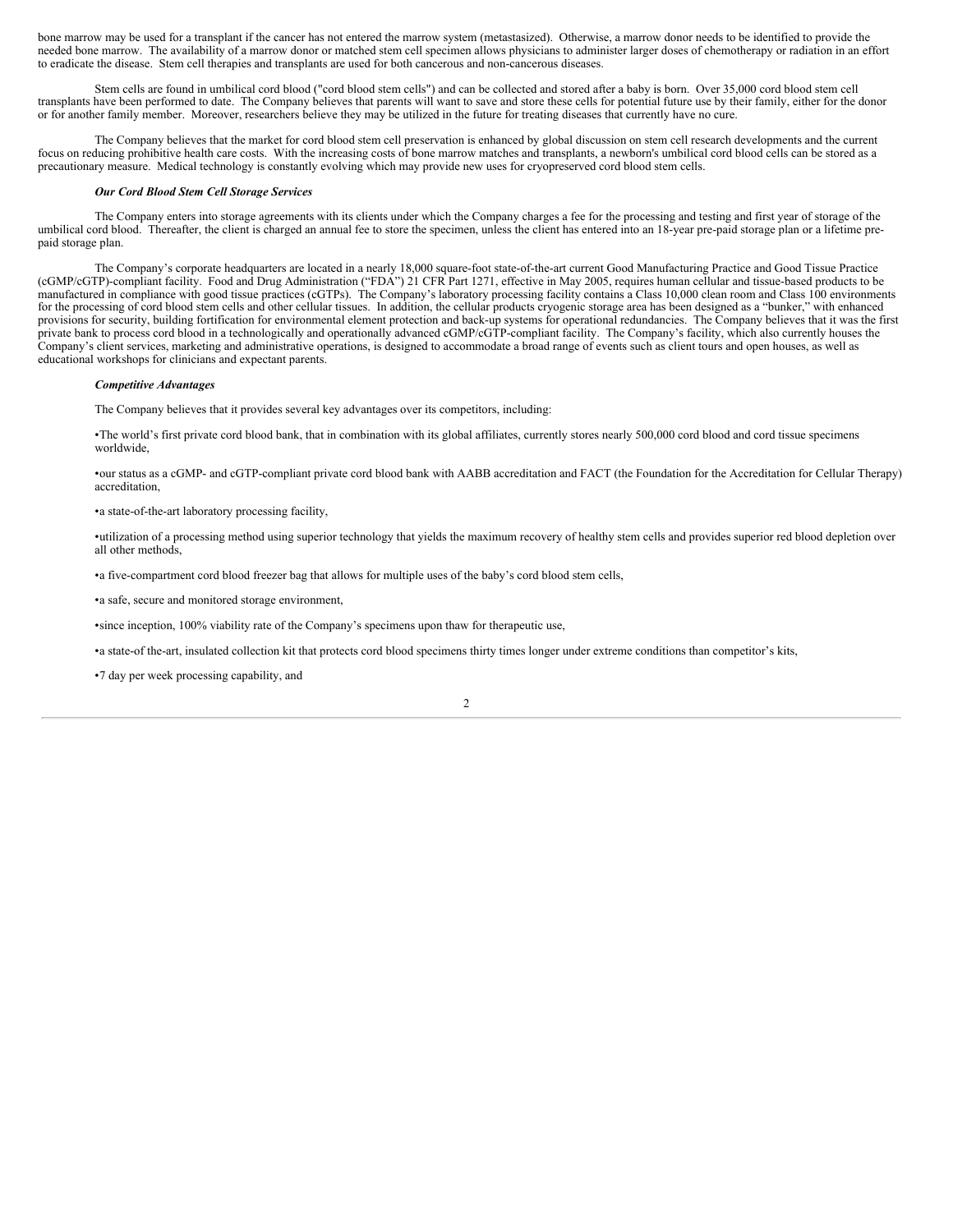•a payment warranty under which the Company agrees to pay \$50,000 (effective February 1, 2012 this payment was increased to \$75,000 for new clients, effective June 1, 2017 this payment was increased to \$100,000 for new clients that choose the premium cord blood processing method, PrepaCyte CB) to its client if the umbilical cord blood product retrieved is used for a stem cell transplant for the donor or an immediate family member and fails to engraft, subject to various restrictions.

# **Cord Tissue**

In August 2011, the Company introduced its advanced new cord tissue service, which stores a section of the umbilical cord tissue. Approximately six inches of the cord tissue is procured and transported to the Company's laboratory for processing, testing and cryopreservation for future potential use. Umbilical cord tissue is a rich source of mesenchymal stem cells (MSCs). MSCs have many unique functions including the ability to inhibit inflammation following tissue damage, to secrete growth factors that aid in tissue repair, and to differentiate into many cell types including neural cells, bone cells, fat cells and cartilage. MSCs are increasingly being researched in regenerative medicine for a wide range of conditions including heart and kidney disease, ALS, wound healing and auto-immune diseases. MSCs from several different tissues are being tested in clinical trials for efficacy. Specifically, cells derived from cord tissue are currently being used in many clinical trials. Disorders being treated include cardiomyopathy, ulcerative colitis, diabetes, anemia, autism and cirrhosis of the liver.

# **Public Banking**

In June 2018, the Company acquired substantially all of the assets (the "Cord Purchase") of Cord:Use Cord Blood Bank, Inc., a Florida corporation ("Cord:Use"), in accordance with the definitive Asset Purchase Agreement between Cryo-Cell and Cord:Use (the "Purchase Agreement"), including without limitation Cord:Use's inventory of public cord blood units existing as of the closing date (the "Public Cord Blood Inventory"). The Public Cord Blood Inventory creates a large, ethnically diverse, high quality inventory of available cord blood stem cell units for those in need of life saving therapy. The Company collects cord blood units at hospitals in Florida, Arizona, California, Michigan and Washington. The Company's public inventory is stored in North Carolina, and the cord blood units are sold through the National Marrow Donor Program ("NMDP") located in Minnesota, who ultimately distributes the cord blood units to transplant centers located in the United States, and around the world.

#### **Marketing**

#### *Marketing Approach*

It is the Company's mission to inform expectant parents and their prenatal care providers of the potential medical benefits from preserving stem cells and to provide them the means and processes for collection and storage of these cells. Today, stem cell transplants are known and accepted treatments for approximately 80 diseases, a number of them life-threatening. With continued research in this area of medical technology, other therapeutic uses for cord blood stem cells are being explored. A vast majority of expectant parents are simply unaware that umbilical cord blood contains a rich supply of non-controversial stem cells and that they can be collected, processed and stored for the potential future use of the newborn and possibly related family members. A baby's stem cells are a perfect match for the baby throughout its life and have a 1-in-4 chance of being a perfect match and a 3-in-4 chance of being an acceptable match for a sibling. There is no assurance, however, that a perfect match means the cells could be used to treat certain diseases of the newborn or a relative. Today, it is still common for the cord blood (the blood remaining in the umbilical cord and placenta) to be discarded at the time of birth as medical waste.

Despite the potential benefits of umbilical cord blood stem cell preservation, the number of parents of newborns participating in stem cell preservation is still relatively small compared to the number of births (four million per annum) in the United States. Some reasons for this low level of market penetration are the misperception of the high cost of stem cell storage and a general lack of awareness of the benefits of stem cell preservation programs. However, evolving medical technology could significantly increase the utilization of the umbilical cord blood for transplantation and/or other types of treatments. The Company believes it offers the highest quality, highest value service targeted to a broad base of the market. We intend to maximize our growth potential through our superior quality, value-driven competitive leadership position, product differentiation, an embedded client base, increased public awareness and accelerated market penetration.

#### *Umbilical Cord Blood and Cord Tissue Services*

The Company markets its cord blood stem cell preservation services directly to expectant parents and by distributing information through obstetricians, pediatricians, childbirth educators, certified nurse-midwives and other related healthcare professionals. The Company believes that its revenues have been facilitated by a variety of referral sources, resulting from high levels of customer satisfaction. New expectant parent referrals during fiscal 2021 were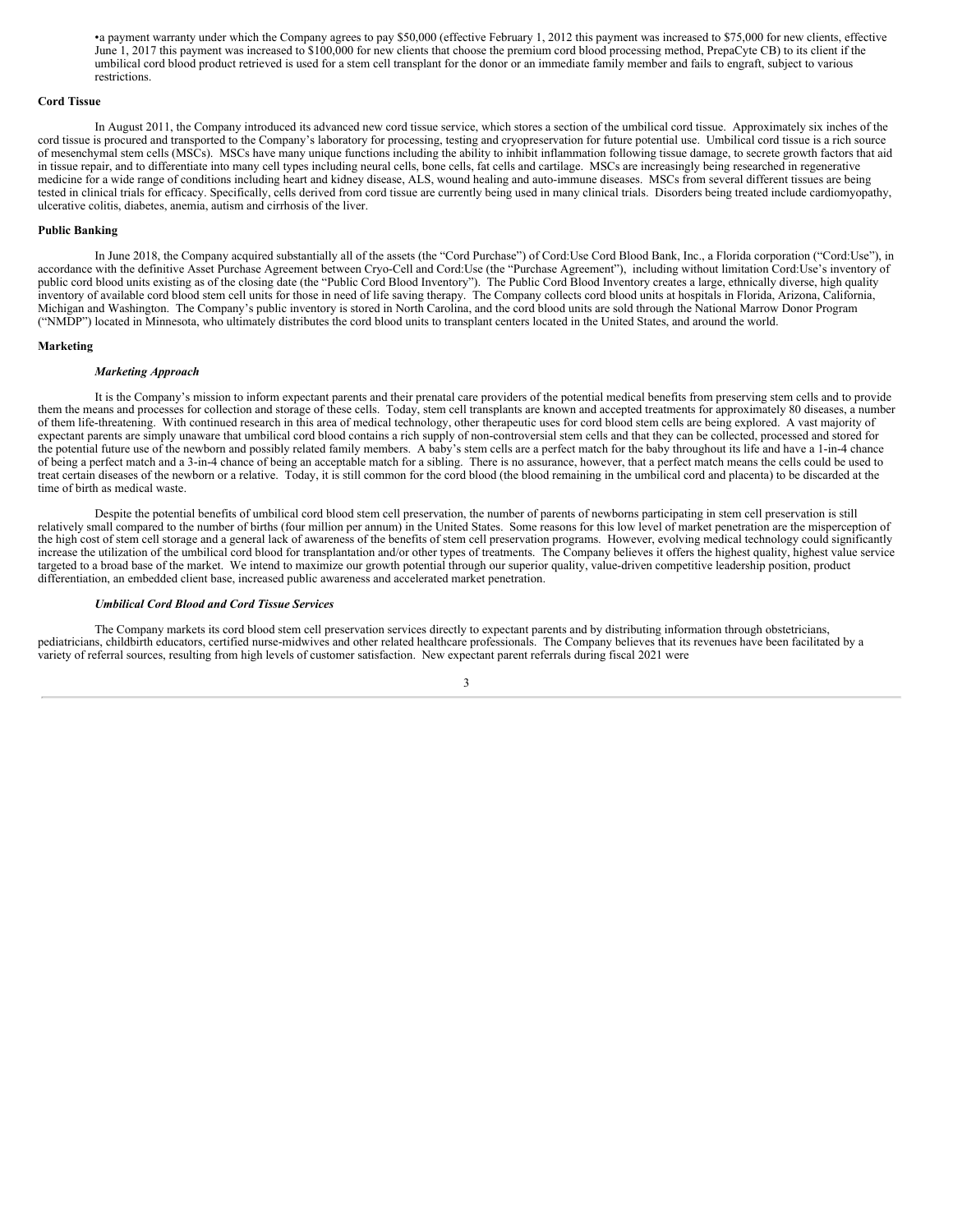provided by physicians, midwives and childbirth educators, and by client-to-client referrals and repeat clients storing the stem cells of their additional children.

The Company has a national sales force to increase its marketing activities with its clinical referral sources, including physicians, midwives and hospitals. Promotional activities also include advertisements in clinical journals and telemarketing activities. In addition, the Company exhibits at conferences, trade shows and other meetings attended by medical professionals. Significant portions of client referrals to the Company are from medical caregiver professionals.

To increase awareness among expectant parent audiences, the Company continues to promote its service through internet marketing. Expectant parents have also received information via emails and internet marketing campaigns.

The Company's client support team advisors are available by telephone to enroll clients and educate both expectant parents and the medical community on the lifesaving potential of cord blood stem cell preservation.

The Company continues to use its website, www.cryo-cell.com, to market its services and to provide resource information to expectant parents. The site, which is frequently updated and improved, is divided into areas of interest, including sections for expectant parents, medical caregivers and investors. Expectant parents may request and receive information about the umbilical cord blood and cord tissue service and enroll online. Viewers may read about successful transplants using Cryo-Cell stored cord blood stem cells and access other topical information. Information on our website is not incorporated into this Annual Report on Form 10-K and should not be considered part of this Annual Report on Form 10-K.

#### **Competition**

Growth in the number of families banking their newborn's cord blood stem cells has been accompanied by an increasing landscape of competitors. The Company competes against approximately 25 other national private cord blood banks.

Some of these competitors may have access to greater financial resources. Nevertheless, the Company believes it is currently well positioned to compete in the industry. Importantly, the Company believes that some competitors charge more for comparable (or even inferior) quality service. In addition, the Company possesses an industry-recognized AABB accreditation, and believes that it was the first private cord blood bank to process in a cGMP- and cGTP-compliant facility exceeding current FDA requirements. During 2014, the Company was granted FACT (the Foundation for the Accreditation for Cellular Therapy) accreditation. These achievements position Cryo-Cell as an industry quality leader as a cGMP- and cGTP-compliant private cord blood bank with ISO certification, AABB and FACT accreditations.

The Company believes that its longevity and experience; value-based pricing strategy; superior customer service; premier technical and operational expertise; stateof-the-art facilities; innovative marketing programs and its expansive client base will continue to provide a competitive advantage.

#### **Government Regulation**

The Company is required to register with the FDA under the Public Health Service Act because of its ongoing cellular storage business and is subject to FDA inspection. This requirement applies to all establishments engaged in the recovery, processing, storage, labeling, packaging, or distribution of any Human Cells, Tissues, and Cellular and Tissue-Based Products ("HCT/Ps") or the screening or testing of a cell or tissue donor. In addition, with the purchase of the manufacturing rights to the PrepaCyte CB Processing System on June 30, 2015, Cryo-Cell is required to register this product as a Medical Device under the Federal Food, Drug, and Cosmetic Act which is also subject to FDA inspection. At November 30, 2021 and November 30, 2020, the Company was in compliance with these requirements.

The division of FDA which regulates HCT/Ps is the Center for Biologics Evaluation and Research ("CBER"). The section of FDA Code of Federal Regulations ("CFR") pertaining to cord blood is 21 CFR 1271. Since 2004, the FDA has formulated a "Tissue Action Plan" which consists of these three rules:

1.As of January 21, 2004, all cord blood banks are required to register with the FDA. Any cord blood bank which has a laboratory should be on the web page of FDA Registered Establishments.

2. The second rule was published May 20, 2004, and became effective May 25, 2005. It pertains to donor eligibility. This rule requires more screening of donors for communicable diseases.

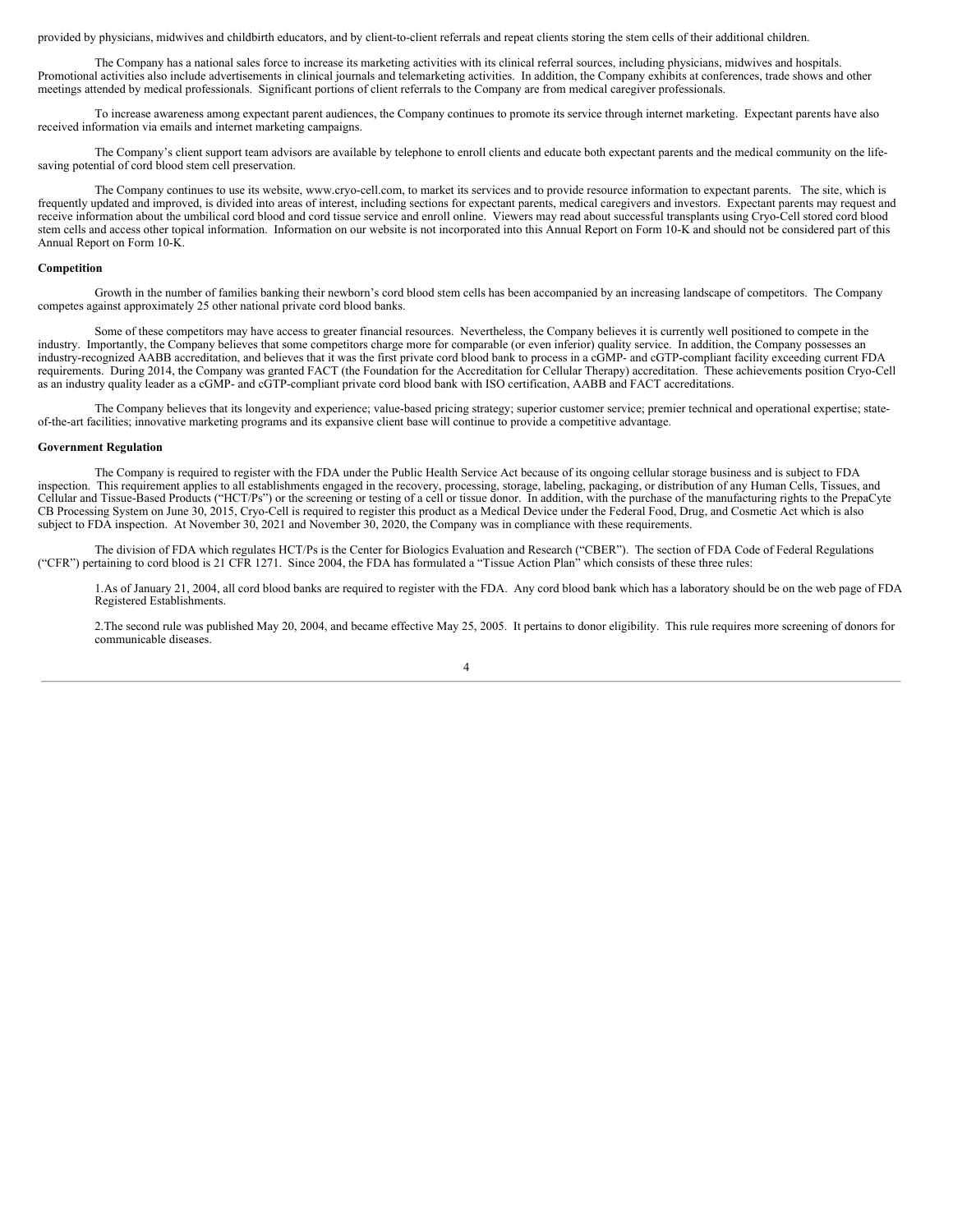3.The final rule establishes FDA standards of current Good Tissue Practice ("GTP") for laboratories which process HCT/Ps. This rule was published November 19, 2004, became effective May 25, 2005, and is intended to prevent contamination or cross-contamination during the handling of HCT/Ps.

These three FDA rules apply only to cord blood processed on or after the effective date of May 25, 2005. The final rule allows the FDA to inspect cord blood laboratories to determine compliance with the provisions of 21 CFR Part 1271. As part of this oversight authority, the FDA conducts unannounced inspections of cord blood banks.

Upon execution of the acquisition of all of the assets of Cord:Use, the Company acquired the cord blood operations which included both public (PHS 351) and private (PHS 361) banks. The Company closed the Cord:Use location and maintains its operations in Oldsmar, FL. The new PHS 351 product is distributed under an IND (10- CBA) maintained by the National Marrow Donor Program (NMDP). The Company has continued the contract with Duke University initiated by Cord:Use to manufacture, test, cryopreserve, store and distribute the public cord blood units. The units are listed on the NMDP Single Point of Access Registry and are available to transplant centers worldwide. The Company is reimbursed via cost recovery for public cord blood units distributed for transplant through the NMDP. The donation of cord blood units in the public cord blood banking program functions under The Health Insurance Portability and Accountability Act of 1996 ("HIPAA") and the Company adheres to HIPAA rules. The FDA does not require establishments that manufacture drugs (including biological products) and devices that are HCT/Ps for use under an investigational new drug application (IND) (21 CFR Part 312) to register and list their HCT/Ps until the HCT/P is approved through a biologics license application (BLA), new drug application (NDA), or premarket approval application (PMA); or cleared through a premarket notification submission (510(k)).

The PrepaCyte CB (Cord Blood) Processing System is intended for use in cell processing laboratories to process and store total nucleated cells (TNC) from human umbilical cord blood, prior to banking. The device is composed of three integrally attached processing and storage containers with separation media or as a multi one-time use processing system. The system is 510(k) cleared as a Class II device. The division of the FDA which regulates this product is the Center of Biologics Evaluation and Research ("CBER"). Approval to market the device was determined by the Office of Cellular, Tissue and Gene Therapies. The section of FDA Code of Federal Regulations ("CFR") pertaining to medical device is 21 CFR 800s. The requirements for compliance to this section include annual registration of the device, listing of devices with the FDA, good manufacturing practice, labeling, and prohibitions against misbranding and adulteration.

Currently, the states of California, Illinois, Maryland, New Jersey and New York require cord blood banks to be registered or licensed. The Company is currently registered or licensed to operate in these states. If the Company identifies other states with licensing requirements or if other states adopt such requirements, the Company would have to obtain licenses or registration to continue providing cord blood services in those states.

Federal and state laws govern the Company's ability to obtain and, in some cases, to use and disclose data that we may need to conduct certain activities. The HIPAA requires the Department of Health and Human Services to issue a series of regulations establishing standards for the electronic transmission of certain health information. The Company's private cord blood bank operation is not subject to HIPAA because the Company does not engage in certain electronic transactions related to the reimbursement of healthcare providers and because blood and tissue procurement and banking activities are exempt. However, the healthcare providers that collect umbilical cord blood for the Company's customers are subject to HIPAA. The identifiable information shared is only what is permitted by HIPAA. In 2009, a portion of the American Recovery and Reinvestment Act of 2009 modified HIPAA under the Health Information Technology for Economic and Clinical Health Act ("HITECH Act"). While the Company is still not subject to HIPAA for the reasons stated above the Company may incur material expenses associated with compliance efforts. In addition, compliance may require management to spend substantial time and effort on compliance measures. If the Company fails to comply with HIPAA, it is possible it could suffer criminal and civil penalties. The civil penalties could include monetary penalties ranging from \$100 per violation to \$1.5 million depending on the level of violation.

The Company is also subject to local, state and federal laws and regulations relating to safe working conditions, laboratory and manufacturing practices and the use and disposal of hazardous or potentially hazardous substances. These laws include the Occupational Safety and Health Act ("OSHA"), cGTPs, cGMPs, Environmental Protection Act and those of the local Department of Health.

OSHA requires all employers to assure safe and healthful working conditions for working men and women through development and implementation of work standards, education, and training. OSHA enforces the standards developed under the Act, applicable to all employers in the U.S. and its territories. cGTPs are laws, enforced by the FDA, that define and govern methods used in the manufacture of Human Cells, Tissues, and cellular and tissue-based Products (HCT/Ps). Current Good Manufacturing Practices (cGMPs) are laws, enforced by the FDA, that define and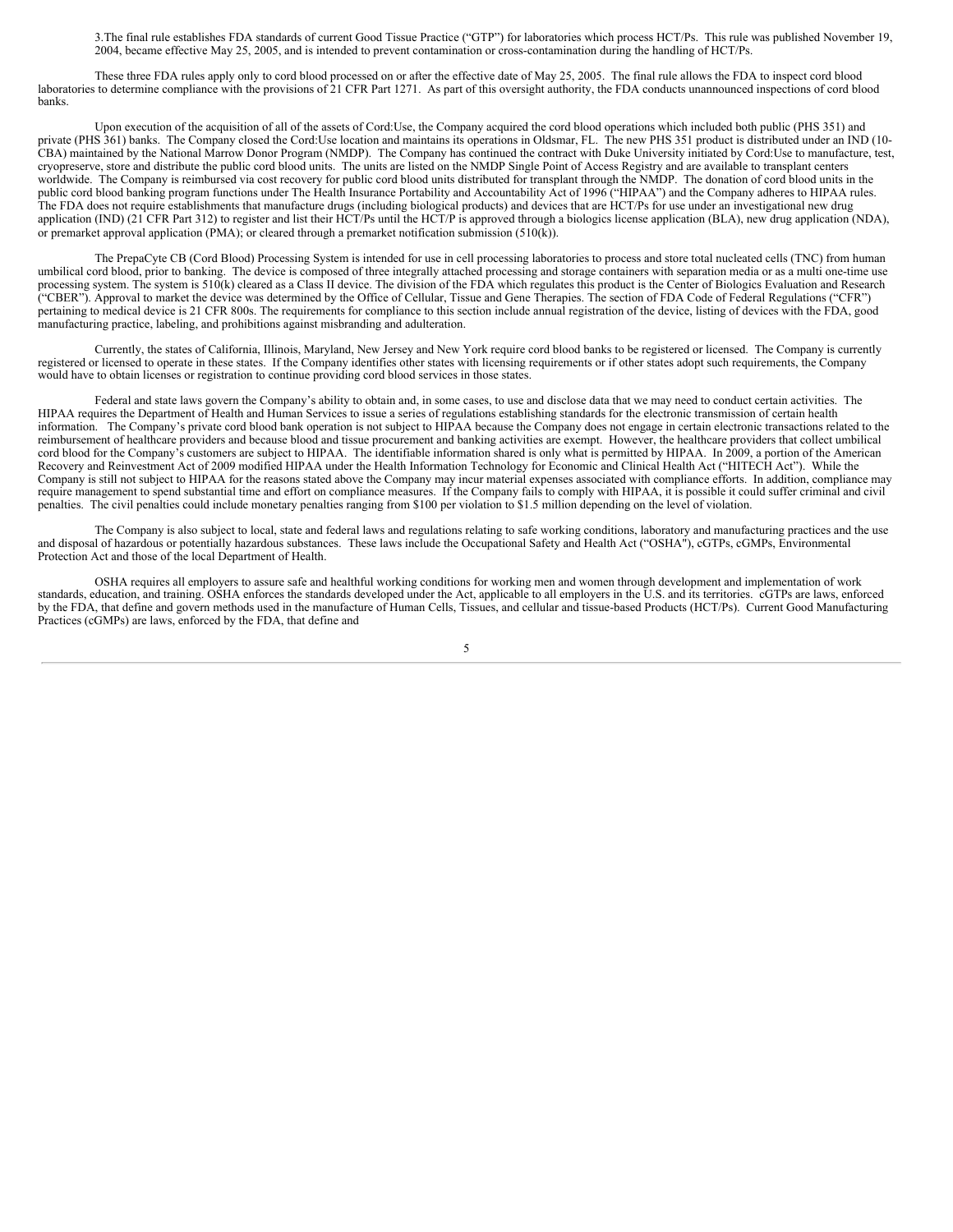govern methods used in the manufacture of drugs and finished pharmaceuticals. Both of the latter federal practices, or laws, govern the Company's products.

The Environmental Protection Agency (EPA) governs the management and proper disposal of products and by-products or waste. These products must be disposed in a manner that does not adversely affect the environment from which it came or where disposed of. The Department of Health on the local level primarily regulates systems and associated equipment employed in recovery activities such as back-up generators; therefore, governing specific internal processes.

Evolving legislation and regulations governing private cord blood banking in various jurisdictions throughout the world may impact the Company's international licensees.

In addition, as the organization grows and evolves, other legislation and regulations are expected to impact the Company. One such evolution involves activities that may be designated as or involve medical research or cooperative agreements associated with medical research. These types of activities are also governed by the FDA, specifying oversight by an Institutional Review Board (IRB). The IRB is a board or committee that approves the initiation of, and conducts periodic review of, biomedical research involving human subjects. The primary purpose of such review is to assure the protection of the rights and welfare of the human subjects. Governance of biomedical research is codified as laws by Title 21 of the Code of Federal Regulations (CFR) Part 56, and enforced by the FDA. Other medical research associated with clinical trials may require an Investigational New Drug Application (IND). Current Federal law requires that a drug be the subject of an approved marketing application before it is transported or distributed across state lines. Because a sponsor will likely want to ship the investigational drug to clinical investigators in many states, it must seek an exemption from that legal requirement. The IND is the means through which the sponsor technically obtains this exemption from the FDA. This approval would be required in the case of a clinical trial.

# **Patent Option Agreement with Duke University**

Effective June 9, 2020, the Company entered into a Patent Option Agreement (the "Option") with Duke University ("Duke"). The Option grants Cryo-Cell the exclusive option to obtain an exclusive license to certain of Duke's patent rights to make, have made, use, import, offer for sale, sell and otherwise commercially exploit (with the right to sublicense) certain licensed products and to practice certain licensed processes, and the exclusive right to use certain regulatory data and technical information in connection with such licensed patent rights, in the treatment, prevention, cure, reduction, mitigation or other management of diseases in humans, except, with regard to certain patent rights, in certain excluded fields of use and in certain territories, as well as a limited license to make, have made or use certain products, processes, data and information for the purpose of evaluating the market potential for such products and processes in the designated field of use, subject to Duke's reserved rights to practice the licensed rights for all research, public service, internal (including clinical) and/or educational purposes. This exclusive Option is for a period of six months from the effective date of the Option. As consideration for the Option, the Company paid Duke a non-refundable, option fee of \$350,000 during June 2020. The Option was subject to extension by the Company for an additional six months by payment of \$150,000 on or before the expiration of the initial six-month option period. On December 1, 2020, the Company made the extension payment of \$150,000. Such option fee, plus the extension fee, will be fully credited against the license fee under the future license agreement. In connection with the option, Cryo-Cell anticipates opening a clinic to help patients have greater access to cord blood treatments established by Duke University under the FDA granted Expanded Access Program.

On February 23, 2021, pursuant to the Option, the Company entered into a Patent and Technology License Agreement (the "Agreement") with Duke, pursuant to which Duke has granted to the Company an exclusive license to make, have made, use, import, offer for sale, sell and otherwise commercially exploit (with the right to sublicense) certain licensed products and to practice certain licensed processes, and the exclusive right to use certain regulatory data and technical information in connection with such licensed patent rights, in the treatment, prevention, cure, reduction, mitigation or other management of certain diseases in humans, except, with regard to certain patent rights, in certain excluded fields of use and in certain territories, subject to Duke's reserved rights to practice the licensed rights for all research, public service, internal (including clinical) and/or educational purposes.

The Agreement extends until expiration of the last Royalty Term, unless sooner terminated as provided in the Agreement. Royalty Term generally means the period beginning on the first commercial sale of each licensed product or licensed process and ending fifteen (15) years thereafter. Upon expiration of the applicable Royalty Term with respect to a particular licensed product or licensed processes, the licenses and rights granted by Duke to the Company under the Agreement with respect to such product or process become fully paid-up, royalty-free, perpetual and irrevocable.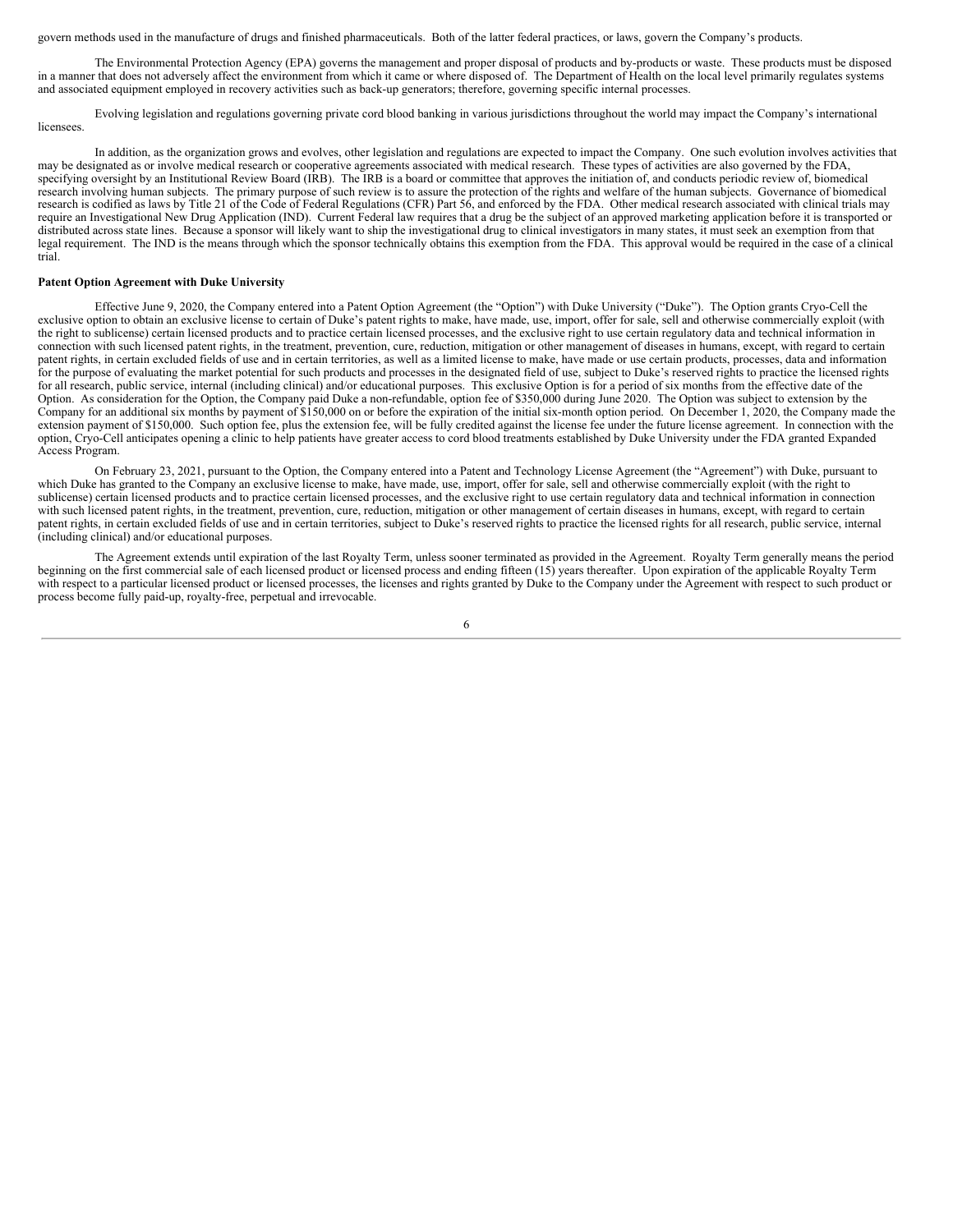The Company is required to pay Duke a license fee equal to \$12,000,000, of which \$5,000,000 was due (and paid) within fourteen (14) days of February 23, 2021 (of which \$500,000 was paid through the crediting of the previously paid \$350,000 option fee plus \$150,000, extension fee, as described above), \$5,000,000 must be paid on the first anniversary of February 23, 2021, and \$2,000,000 must be paid on the second anniversary of February 23, 2021. In addition, during the Royalty Term, subject to certain minimum royalties, the Company is required to pay Duke royalties based on a portion of the net sales varying from 7% - 12.5% based on volume. On March 8, 2021, the Company transferred \$4,889,410 to Duke which included the first payment due of \$5,000,000, less \$500,000 previously paid and \$389,410 in costs related to the patents.

Unless the Agreement is terminated or renegotiated as permitted per the Agreement, the Company is also required to pay Duke minimum annual royalties beginning on the second anniversary of the effective date. The minimum annual royalties are as follows:

- •Year 2: \$500,000
- •Year 3: \$1,000,000
- •Year 4: \$2,500,000

•Year 5 and each year thereafter during the term of this Agreement: \$5,000,000

In addition, the Company is required to pay Duke certain milestone payments, as follows:

•Two Million Dollars (\$2,000,000) upon initiation of the first Phase III clinical trial for an indication other than Autism Spectrum Disorder, for a licensed product comprising cord tissue; and

•a number of shares of the Company's common stock equal to the corresponding percentage of the Company's fully-diluted equity ownership outstanding as of February 23, 2021 as follows:

(1)5.0% upon execution of the Agreement (which shares have been issued);

- (2)2.5% upon cumulative net sales of licensed product and licensed process of \$10,000,000;
- (3)2.5% upon cumulative net sales of licensed product and licensed process of \$75,000,000;

(4)2.5% at each of the following market cap of the Company (based on a rolling 30-day average closing market cap) triggers:

oEqual to or greater than \$300,000,000, provided such trigger occurs within eighteen (18) months of February 23, 2021; and

oEqual to or greater than \$500,000,000, provided such trigger occurs within twenty-four (24) months of February 23, 2021.

On February 4, 2022, the Company entered into a First Amendment to License Agreement (the "Amendment") with Duke. The Amendment changes the requirements of the Company with regard to the minimum annual royalties payable to Duke beginning on the third anniversary of the effective date. As amended, the minimum annual royalties are as follows:

- •Year 3: \$500,000
- •Year 4: \$1,000,000
- •Year 5: \$2,500,000
- •Year 6 and each year thereafter during the term of this Agreement: \$5,000,000

The Amendment also changed the requirements of the Company to pay Duke certain milestone payments, as follows:

•\$2,000,000 two years after the first patient or subject is treated in the first Phase III clinical trial of a licensed product comprising cord tissue derived MSC for an indication other than Autism Spectrum Disorder.

During the first quarter of fiscal 2021, the Company capitalized \$15,372,382 as a Duke license agreement which represented the costs to obtain the Agreement and also recorded a corresponding liability to Duke for the license agreement. The costs that were capitalized as a Duke license agreement includes the present value of the \$12,000,000 license fee, \$3,585,172, or 409,734 shares, of the Company's common stock transferred to Duke and certain acquisition costs. The Company is amortizing these costs over 16 years. As of the twelve months ended November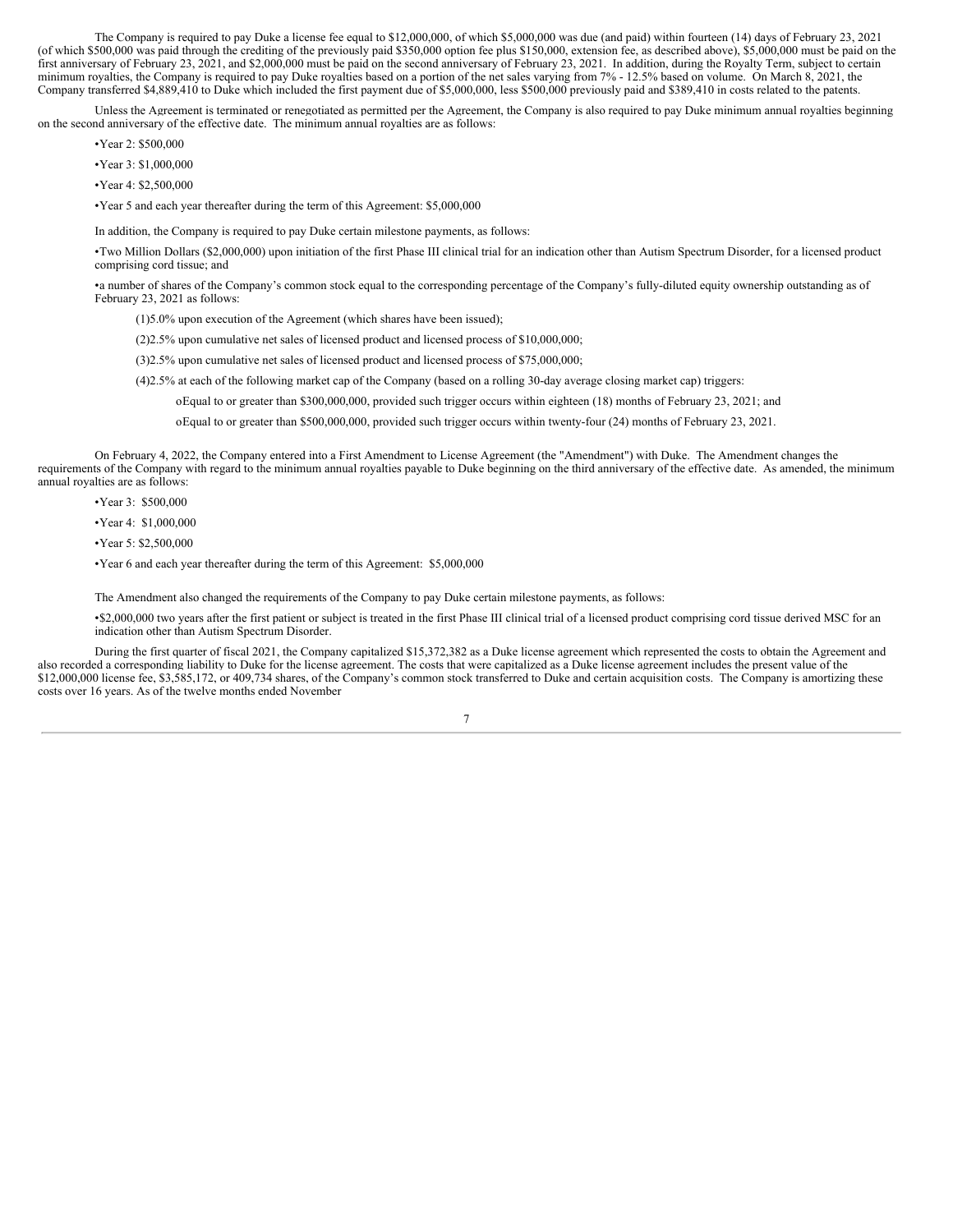30, 2021, the Company recorded \$720,580, in amortization expense which is reflected in amortization expense on the accompanying consolidated statements of income.

# **Subsidiaries and Joint Ventures**

Since its inception, Cryo-Cell has entered into a number of business activities through subsidiaries and joint ventures, including the following activities and those described under "International" below. The Company continues to evaluate and pursue, certain opportunities for global expansion, on a selective basis, in which operational synergies and economic potential align with Cryo-Cell's strategic direction.

# **Revenue Sharing Agreements ("RSAs")**

The Company entered into RSAs prior to 2002 with various third and related parties. The Company's RSAs provide that in exchange for a non-refundable up-front payment, the Company would share for the duration of the RSA a percentage of its future revenue derived from the annual storage fees related to a certain number of specimens that originated from specific geographical areas. The RSAs have no definitive term or termination provisions. The sharing applies to the storage fees collected for all specified specimens in the area covered by the RSA up to the number covered in the RSA. When the number of specimens is filled, any additional specimens stored in that area are not subject to the RSA. As empty spaces result from attrition, the Company has agreed to fill them as soon as possible. The Company reflects these up-front payments as longterm liabilities on the accompanying consolidated financial statements. The Company does not intend to enter into additional RSAs.

In the future, the Company could reverse the liability relating to the RSAs up-front payments over an appropriate period of time, based on the Company's expectations of the total amount of payments it expects to pay to the other party under the particular RSA. However, the RSAs do not establish a finite term or time frame over which to estimate the total payments and the Company had not previously estimated and has concluded that it is not currently practicable to estimate the projected cash flows under the RSAs. At present, the Company intends to defer the reversal of the liability, until such time as these amounts can be determined. During the periods when the Company defers the reversal of the liability, the quarterly payments made during these periods are treated as interest expense, which is recognized as the payments become due. In future periods, if a portion of the liability can be de-recognized based on the effective interest method, the payments will be allocated between interest and amortization of the liability. As cash is paid out to the other party during any period, the liability would be de-recognized based on the portion of the total anticipated payouts made during the period, using the effective interest method. That is, a portion of the payment would be recorded as interest expense, and the remainder would be treated as repayment of principal, which would reduce the liability.

*Florida*. On February 9, 1999, the previous Arizona RSAs were modified and replaced by an RSA for the state of Florida for a price of \$1,000,000. During fiscal 2016, 50% of the RSA for the state of Florida was repurchased by the Company. The RSA applies to net storage revenues originating from specimens from within the state of Florida less a deduction for billing and collection fees. The RSA entitles the investors to revenues of up to a maximum of 33,000 storage spaces.

*Texas*. On May 31, 2001, the Company entered into an RSA with Red Rock Partners, an Arizona general partnership, entitling them to on-going shares in a portion of the Company's net storage revenue generated by specimens originating from within the state of Texas for a price of \$750,000. The investors are entitled to a 37.5% share of net storage revenues less a deduction for billing and collection fees for specimens originating in the state of Texas to a maximum of 33,000 storage spaces. During fiscal 2008, Red Rock assigned 50% of their interest in the agreement to SCC Investments, Inc., an Arizona corporation. Subsequent to November 30, 2009, SCC Investments, Inc. assigned its interest to SCF Holdings, LLC, an Arizona limited liability company. During fiscal 2016, 50% of the RSA for the state of Texas was repurchased by the Company.

*Illinois*. In 1996, the Company entered into an RSA with a group of investors (the "Erie Group") entitling them to an on-going 50% share of the Company's 75% share of the annual storage fees ("net storage revenues") less a deduction for 50% of billing and collection expenses generated by specimens stored in the Illinois Masonic Medical Center for a price of \$1,000,000. The RSAs were modified in 1998 to broaden the covered specimens to those originating in Illinois and its contiguous states and stored in Oldsmar, Florida for a maximum of up to 33,000 storage spaces. Previously, the Company had repurchased 45% of the Illinois RSA.

On August 31, 2020, the Company entered into a termination of the RSA agreement with the Erie Group. As a result, the Company made a payment of \$1,939,748 which was offset by the carrying amount of the long-term liability of the RSA in the amount of \$550,000 and accrued expenses in the amount of \$279,100 to reflect the extinguishment of revenue sharing agreements in the amount of \$1,070,900 for the twelve months ended November 30, 2020.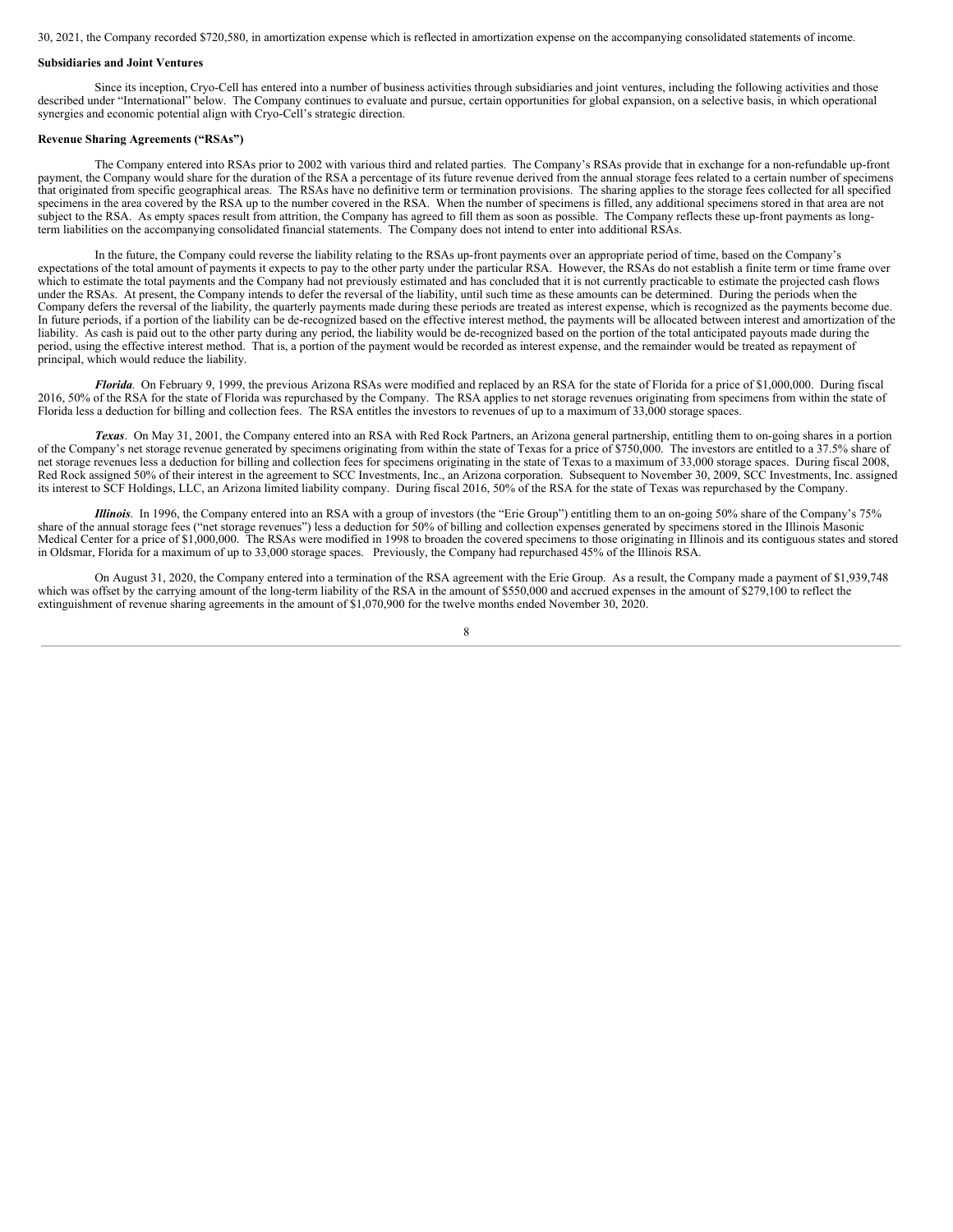The Company made total payments to all RSA holders of \$909,829 and \$974,276 for the fiscal years ended November 30, 2021 and November 30, 2020, respectively, exclusive of termination and repurchase payments. The Company recorded an RSA accrual of \$883,265 and \$762,573 as of November 30, 2021 and November 30, 2020, respectively, related to interest owed to the RSA holders, which is included in accrued expenses. The Company also recorded interest expense of \$1,030,521 and \$1,148,592 for the fiscal years ended November 30, 2021 and 2020, respectively, which is reflected in interest expense on the accompanying consolidated statements of comprehensive income.

### **International**

The Company enters into two types of international licensing agreements and in both types, the Company earns revenue on the initial license fees. Under the technology agreements, the Company earns processing and storage royalties from the affiliates that process in their own facility. Under the marketing agreements, the Company earns processing and storage revenues from affiliates that store specimens in the Company's facility in Oldsmar, Florida.

#### **Technology Agreements**

The Company has entered into a definitive License and Royalty Agreement with LifeCell International Private Limited, formerly Asia Cryo-Cell Private Limited, ("LifeCell") to establish and market its umbilical cord blood and menstrual stem cell programs in India.

Per the License and Royalty Agreement with LifeCell, there is a \$1,000,000 cap on the amount of royalty due to the Company per year and a \$10,000,000 cap on the amount of royalties due to the Company for the term of the License and Royalty Agreement. Since inception of the License and Royalty Agreement, the Company has recorded approximately \$10,000,000 in royalty income due under the terms of the License and Royalty Agreement, of which, LifeCell has paid the Company approximately \$9,700,000 as of November 30, 2021. The balance of approximately \$300,000 is reflected as Accounts Receivable on the accompanying consolidated balance sheets. As of November 30, 2021, the Company has recognized all of the licensee income due under the License and Royalty Agreement with LifeCell.

The initial license fees and processing and storage royalties are reflected in licensee income in the accompanying consolidated statements of comprehensive income. The processing and storage royalties earned for the technology agreements for fiscal years ended November 30, 2021 and November 30, 2020 were \$0 and \$629,702, respectively.

#### **Marketing Agreements**

The Company has definitive license agreements to market the Company's umbilical cord blood stem cell programs in Costa Rica, El Salvador, Guatemala, Honduras, Nicaragua, Panama and Pakistan.

#### **Employees**

At November 30, 2021, the Company had 83 full-time employees and 10 part-time employees on the staff of the Company. Additional employees and staff will be hired on an "as needed" basis. The Company believes its relationship with its employees is good. None of our employees are members of any labor union, and we are not a party to any collective bargaining agreement.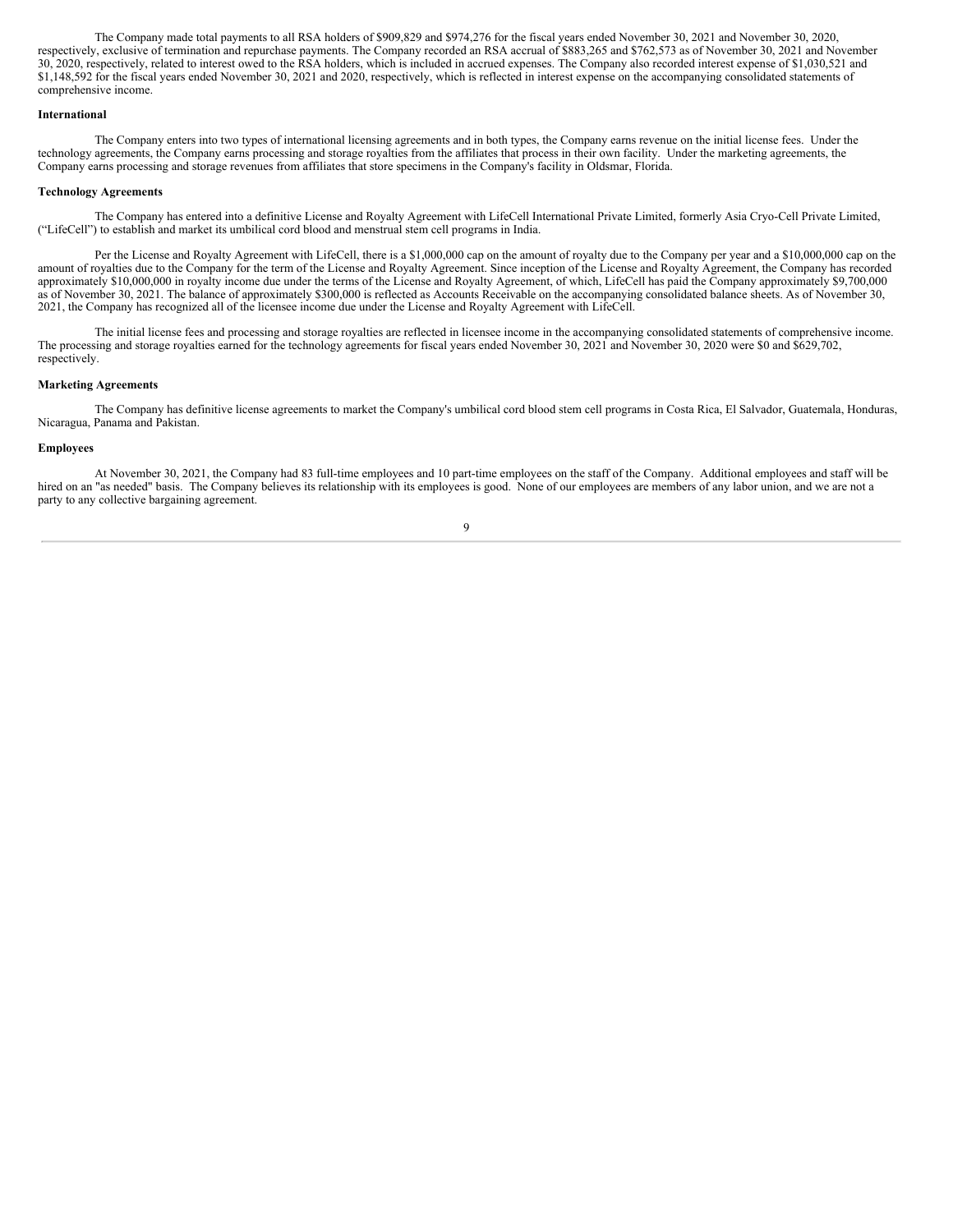# <span id="page-11-0"></span>**ITEM 1A. RISK FACTORS.**

Not applicable.

# <span id="page-11-1"></span>**ITEM 1B. UNRESOLVED STAFF COMMENTS.**

None.

# <span id="page-11-2"></span>**ITEM 2. PROPERTIES.**

The Company entered into a ten-year lease in April 2004 for its 17,600-square foot cGMP/cGTP compliant corporate headquarters in Oldsmar, Florida. The lease effectively commenced during October 2004, and the Company moved into this facility in November 2004. This facility contains the Company's executive offices, its conference and training center, its laboratory processing and cryogenic storage facility and its scientific offices. In July 2018, the Company extended this lease through December 31, 2021. On January 11, 2021, the Company extended this lease through December 31, 2024.

The Company entered into a one-year lease in November 2013 for an additional 800 square feet of office space in Miami, Florida for annual rent of approximately \$38,000. The lease commenced during December 2013. In December 2016, the Company extended this lease through December 31, 2019. In April 2021, the Company extended the lease through April 30, 2023.

Rent charged to operations was \$328,877 and \$318,587 for the fiscal years ended November 30, 2021 and 2020, respectively, and is included in cost of sales and selling, general and administrative expenses in the consolidated statements of comprehensive income.

The future minimum rental payments under the current operating lease are as follows:

| Fiscal Year Ending November 30, | Rent    |
|---------------------------------|---------|
| 2022                            | 343,470 |
| 2023                            | 318,674 |
| 2024                            | 299,764 |
| 2025                            | 24,980  |
|                                 |         |

# <span id="page-11-3"></span>**ITEM 3. LEGAL PROCEEDINGS.**

From time to time, the Company is subject to proceedings, lawsuits, contract disputes and other claims in the normal course of its business. The Company believes that the ultimate resolution of current matters should not have a material adverse effect on the Company's business, consolidated financial position or results of operations. It is possible, however, that there could be an unfavorable ultimate outcome for or resolution of any such claim, which could be material to the Company's results of operations for a particular quarterly reporting period. Litigation is inherently uncertain and there can be no assurance that the Company will prevail. The Company does not include an estimate of legal fees and other related defense costs in its estimate of loss contingencies.

# <span id="page-11-4"></span>**ITEM 4. MINE SAFETY DISCLOSURES.**

Not applicable.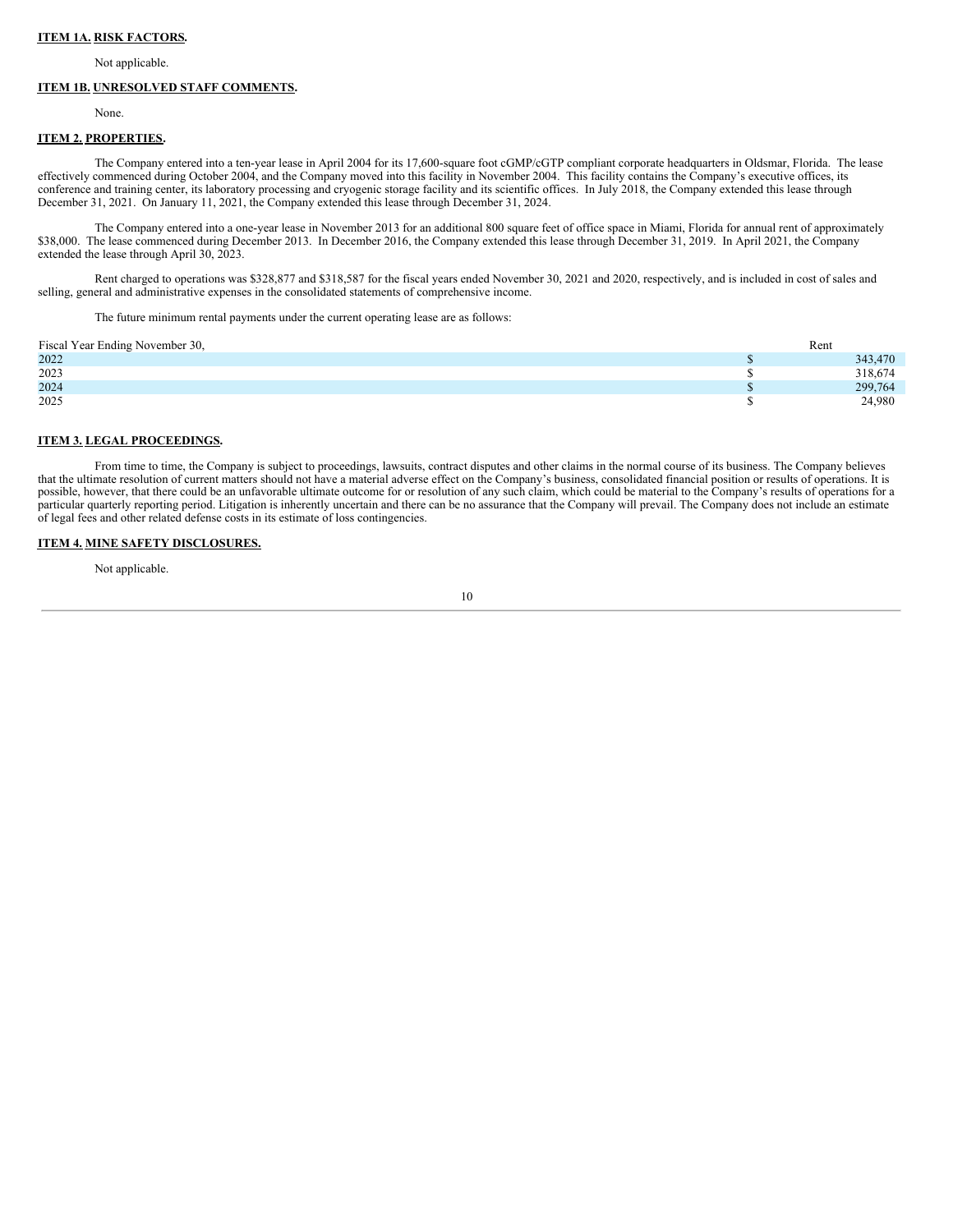# **PART II**

# <span id="page-12-1"></span><span id="page-12-0"></span>**ITEM 5. MARKET FOR THE REGISTRANT'S COMMON EQUITY, RELATED STOCKHOLDER MATTERS AND ISSUER PURCHASES OF EQUITY SECURITIES.**

The Company's common stock is quoted on the The Nasdaq Stock Market LLC under the symbol "CCEL". The following table shows, for the fiscal quarters indicated, the high and low closing bid quotations for the Company's common stock as reported by Yahoo Finance. The quotations represent inter-dealer prices without retail mark-up, markdown or commission and may not necessarily represent actual transactions.

| Quarter Ended     | Low Closing Bid | High Closing Bid |
|-------------------|-----------------|------------------|
| February 28, 2020 | 6.55            | 7.82             |
| May 31, 2020      | 5.50            | 7.87             |
| August 31, 2020   | 6.15            | 9.55             |
| November 30, 2020 | 6.60            | 8.24             |
|                   |                 |                  |
| February 28, 2021 | 7.33            | 10.00            |
| May 31, 2021      | 8.40            | 10.00            |
| August 31, 2021   | 8.30            | 11.31            |
| November 30, 2021 | 11.21           | 14.16            |

The Company has not declared any cash dividends on its common stock and has no plans to do so in the immediate future.

As of November 30, 2021, the Company had 152 shareholders of record, and management believes there are approximately 1,500 additional beneficial holders of the Company's common stock.

The following table sets forth as of November 30, 2021, the Company's equity compensation plans approved by shareholders. At such date the Company had no equity compensation plans that had not been approved by shareholders.

| Equity Compensation plans approved by stockholders      | Number of<br>securities to<br>be issued<br>upon<br>exercise of<br>outstanding<br>options,<br>warrants.<br>rights and<br>issued<br>restricted<br>shares |   | Weighted-<br>average<br>exercise<br>price of<br>outstanding<br>options,<br>warrants<br>and rights | Number of<br>securities<br>remaining<br>available for<br>future<br><i>s</i> suance<br>under equity<br>compensation<br>plans<br>(excluding<br>securities<br>reflected<br>in the first<br>column) |
|---------------------------------------------------------|--------------------------------------------------------------------------------------------------------------------------------------------------------|---|---------------------------------------------------------------------------------------------------|-------------------------------------------------------------------------------------------------------------------------------------------------------------------------------------------------|
| Cryo-Cell International, Inc. 2006 Stock Incentive Plan | 75,000                                                                                                                                                 | S | 2.63                                                                                              |                                                                                                                                                                                                 |
| Cryo-Cell International, Inc. 2012 Stock Incentive Plan | 460,943                                                                                                                                                | S | 6.26                                                                                              | 526,410                                                                                                                                                                                         |
| Total                                                   | 535,943                                                                                                                                                |   | 5.75                                                                                              | 526,410                                                                                                                                                                                         |

# <span id="page-12-2"></span>**ITEM 6. RESERVED.**

# Not applicable.

# <span id="page-12-3"></span>**ITEM 7. MANAGEMENT'S DISCUSSION AND ANALYSIS OF FINANCIAL CONDITION AND RESULTS OF OPERATIONS.**

The following discussion and analysis of the financial condition and results of operations of the Company for the two years ended November 30, 2021, should be read in conjunction with the consolidated financial statements and related notes as well as other information contained in this Annual Report on Form 10-K. This section of the Form 10-K contains forward-looking statements that involve substantial risks and uncertainties, such as statements about our plans, objectives, expectations and intentions. We use words such as "expect", "anticipate", "plan",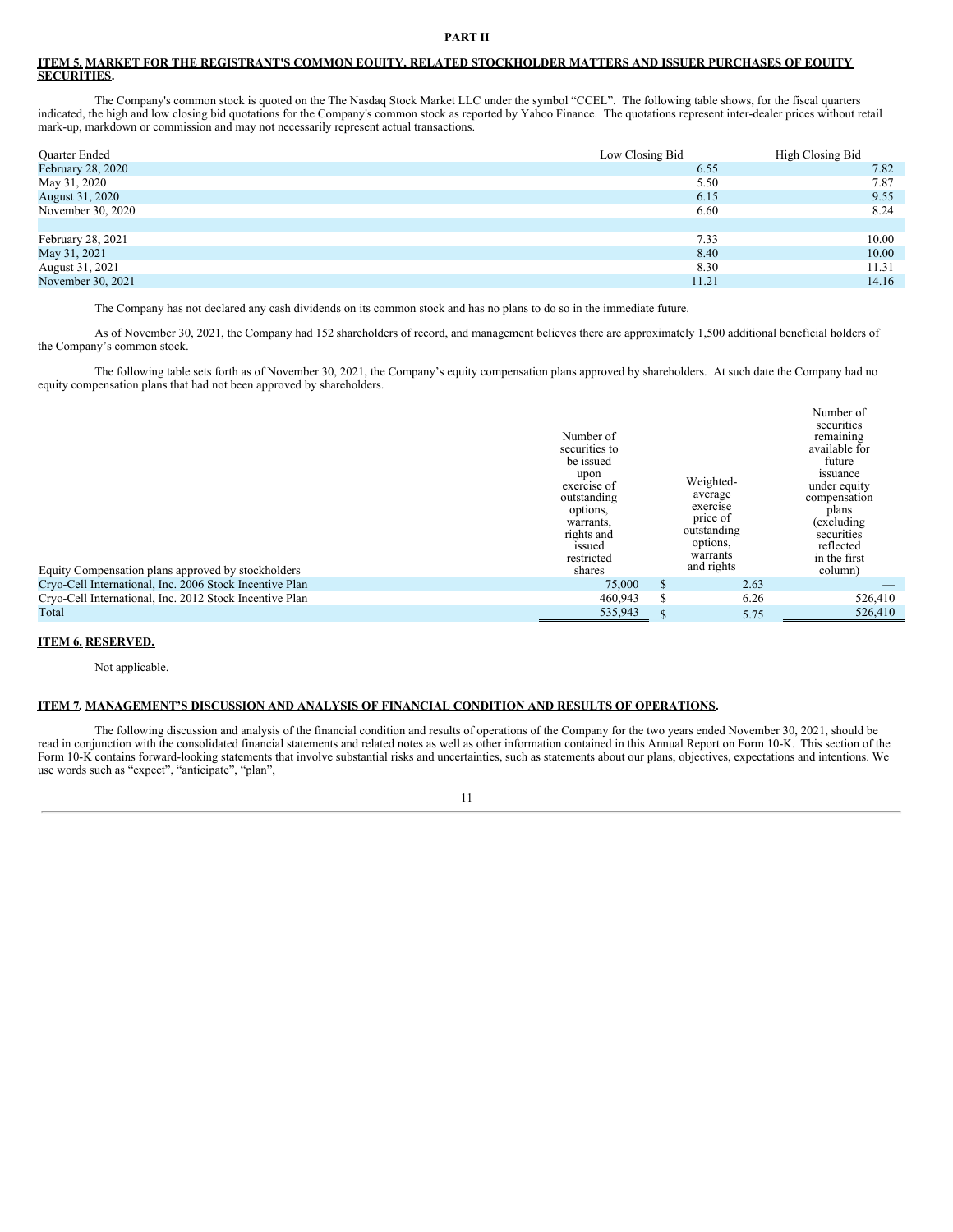"believe", "seek", "estimate", "intend", "future" and similar expressions to identify forward-looking statements. Similarly, statements that describe future financial performance or plans or strategies are forward-looking statements. Our actual results could differ materially from those anticipated in these forward-looking statements for many reasons. You are cautioned not to place undue reliance on these forward-looking statements, which speak only as of the date of this Form 10-K.

#### **Overview**

The Company is engaged in cellular processing and cryogenic storage, with a current focus on the collection and preservation of umbilical cord blood stem cells for family use. The Company's principal sources of revenues are service fees for cord blood processing and preservation for new customers and recurring annual storage fees. Effective April 2016, the Company offers two pricing models, a standard plan and premium plan. The Company charges fees of \$1,675 for the standard plan and \$2,025 for the premium plan to new clients for the collection kit, processing, testing and return medical courier service, with discounts in the case of multiple children from the same family and in other circumstances. The Company charges an annual storage fee of \$175 for new clients that enroll in the standard and premium plans; storage fees for existing customers depend on the contracts with such customers. The Company continues to offer a one-time payment plan for 18 years of storage and a lifetime payment plan, pursuant to which the client is charged \$4,650 for the standard plan and \$5,000 for the premium plan and approximately \$5,800 for the standard plan and approximately \$6,100 for the premium plan, respectively, less discounts in the case of multiple children from the same family and in other circumstances. The one-time plan includes the collection kit, processing and testing, return medical courier service and 18 years of prepaid storage fees. The lifetime plan includes the collection kit, processing and testing, return medical courier service and prepaid storage fees for the life of the client. The Company also receives other income from licensing fees and royalties from global affiliates.

On June 11, 2018, Cryo-Cell completed its acquisition of substantially all of the assets (the "Cord Purchase") of Cord:Use Cord Blood Bank, Inc., a Florida corporation ("Cord:Use"), in accordance with the definitive Asset Purchase Agreement between Cryo-Cell and Cord:Use (the "Purchase Agreement"), including without limitation Cord:Use's inventory of public cord blood units existing as of the closing date (the "Public Cord Blood Inventory") and Cord:Use's shares of common stock of Tianhe Stem Cell Biotechnologies, Inc., an Illinois corporation (the "Tianhe Capital Stock"). Cord:Use was in the business of public and private cord blood and tissue, collection, processing, storage and banking. The aggregate consideration payable at closing under the Purchase Agreement was \$14,000,000, with \$10,500,000 paid in cash and the balance paid through the delivery to Seller of 465,426 shares of Cryo-Cell's common stock, par value \$0.01 per share ("Common Stock"), at \$7.52 per share. Cord:Use is entitled to an earnout from Cryo-Cell's sale of the Public Cord Blood Inventory from and after closing. Cord:Use is also entitled to a portion of the gross profits generated, or deemed to have been generated, by Cryo-Cell from its ownership of the Tianhe Capital Stock.

As disclosed in Note 19, on February 23, 2021, the Company entered into a Patent and Technology License Agreement (the "Agreement") with Duke University ("Duke"). The Agreement grants the Company the rights to proprietary processes and regulatory data related to cord blood and cord tissue developed at Duke. The Company plans to explore, test, and administer these treatments to patients with conditions for which there are limited FDA approved therapies, including cerebral palsy, autism, multiple sclerosis and COVID-19. These treatments utilize the unique immunomodulatory and potential regenerative properties derived from cord blood and cord tissue. Per the Agreement, the Company has been granted exclusive commercial rights to Duke's intellectual property assets, FDA regulatory data, clinical expertise and manufacturing protocols associated with various applications of cord blood and cord tissue stem cells. Through this Agreement, the Company intends to expand to a triad of core business units to include its cord blood bank, biopharmaceutical manufacturing (once BLA(s) or Emergency Use Authorization(s) are approved by the FDA), and infusion clinic(s) services, initially under the rights granted to Duke through the FDAs Expanded Access Program. The Company is projecting to open the Cryo-Cell Institute for Cellular Therapies and begin infusing patients with autologous cord blood units during the fourth quarter of 2022.

During the first quarter of fiscal 2021, the Company capitalized \$15,372,382 in connection with the Duke license agreement which represented the costs to obtain the Agreement and also recorded a corresponding liability to Duke for the license agreement (see Note 19). As of November 30, 2021, the balance was \$14,651,802, net of amortization, and is reflected as Duke License Agreement on the accompanying consolidated balance sheets.

During the fiscal year ended November 30, 2021, the Company's total revenue decreased 7% as compared to fiscal 2020. The Company reported net income of  $$2,083,521$ , or  $$0.26$  per basic common share and  $$0.25$  per diluted share for fiscal 2021 compared to net income of  $$3,624,596$ , or  $$0.48$  per basic and  $$0.45$  per diluted common share for fiscal 2020. The decrease in net income for the twelve months ended November 30, 2021 principally resulted from 7% decrease in revenues, which was offset by a 7% decrease in cost of sales, which was offset by a 2% increase in selling, general and administrative expenses. Revenue and net income were negatively impacted by the reduction

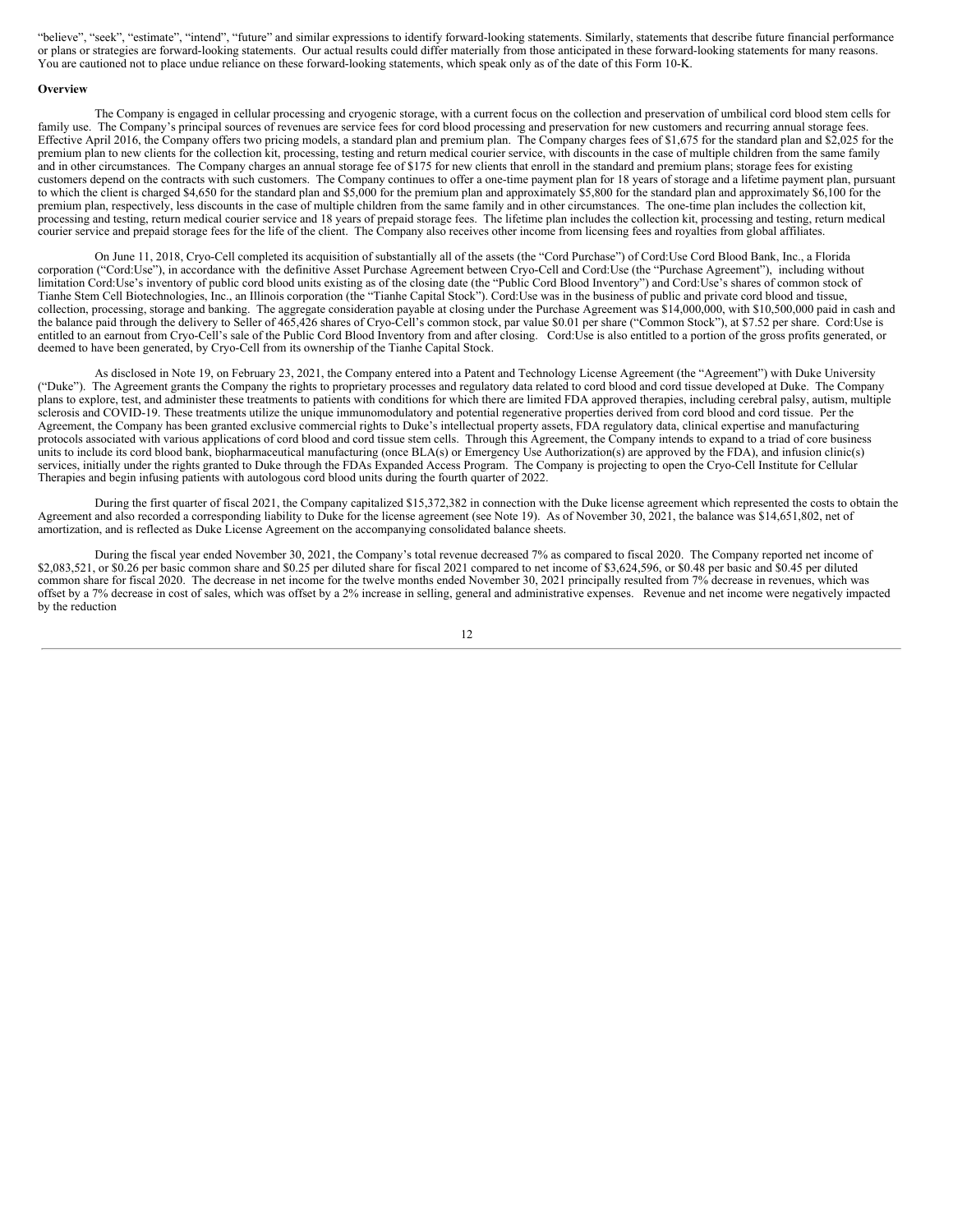of the U.S. Birth rate due to Covid-19 and the price pressures in the umbilical cord blood banking industry. The Contingent Consideration (described below) decreased 60% for the twelve months ended November 30, 2021 versus the twelve months ended November 30, 2020. Also included in the net income for the twelve months ended November 30, 2021 and November 30, 2020 was an impairment charge of \$1,164,499 and \$1,284,238, respectively. Due to changes in sales trends and estimated recoverability of cost capitalized into inventory, an impairment charge was recognized during the fourth quarter of fiscal 2021 and the fourth quarter of fiscal 2020, respectively, to reduce inventory from cost to net realizable value.

As of November 30, 2021, the Company had cash and cash equivalents of \$8,263,088. The Company's cash decreased by \$2,098,037 during fiscal 2021. Cash provided by operations was \$7,926,094 and the Company received \$1,276,417 from the exercise of stock options, which were offset by \$1,833,997 used for the purchase of property and equipment, \$5,106,224 paid to Duke as part of the Patent Option Agreement (see Note 19) and \$4,100,000 used to repay the note payable with Texas Capital Bank (see Note 4).

In March 2020, the World Health Organization declared a pandemic related to the rapidly spreading coronavirus ("COVID-19") outbreak. The Company faces various risks related to health epidemics, pandemics and similar outbreaks, including the global outbreak of COVID-19. The Company believes it has taken appropriate steps to minimize the risk to our employees and to maintain normal business operations and continues to actively monitor the global outbreak and spread of COVID-19 and continues to take steps to mitigate the potential risks to us posed by its spread and related circumstances and impacts. Due to the change in consumer buying patterns as a result of COVID-19, the Company has experienced a decline in new client sales resulting in a decrease in revenues in fiscal 2021 compared to fiscal 2020. While the ultimate health and economic impact of COVID-19 remains highly uncertain, we expect that our business operations and results of operations, including our net sales, earnings and cash flows, may continue to be impacted by decreases in new client sales. We cannot predict the timing and speed of the recovery, and any delay in the recovery could significantly impact our future results.

Consistent with its fiduciary duties, the board of directors and management has reviewed and will continue to review strategic options and opportunities for the Company, in order to maximize shareholder value. These options may include, but are not limited to, strategic mergers or acquisitions, investments in other public and/or private companies, repurchases of the Company's common stock or RSA interests, These options may or may not be related to the Company's current business. In order to undertake any of the aforementioned activities, the Company may take on substantial debt or equity capital which could increase the risk of investment in the Company.

#### **Results of Operations**

*Revenue.* For the fiscal year ended November 30, 2021, the Company had revenue of \$28,884,902 compared to \$31,147,593 for the fiscal year ended November 30, 2020, a decrease of 7% as a result of the reasons discussed below.

*Processing and Storage Fees.* For the fiscal year ended November 30, 2021, processing and storage fees were \$28,397,401 compared to \$29,547,150 for the fiscal year ended November 30, 2020. Processing and storage fee revenue is attributable to an 8% increase in recurring annual storage fee revenue offset by a 7% decrease in the number of new domestic cord blood specimens processed in fiscal year 2021 versus fiscal year 2020.

*Product Revenue*. For the twelve months ended November 30, 2021, revenue from the product sales was \$111,400 compared to \$244,187 for the twelve months ended November 30, 2020.

*Public Cord Blood Banking Revenue*. For the twelve months ended November 30, 2021, revenue from the public cord blood banking sales was \$376,101 compared to \$726,554 for the twelve months ended November 30, 2020.

*Licensee Income*. For the fiscal year ended November 30, 2021, licensee income was \$0 as compared to \$629,702 for fiscal 2020. Licensee income for the twelve months ended November 30, 2020 consists of royalty income earned on the processing and storage of cord blood stem cell specimens in India where the Company has a definitive License and Royalty Agreement.

Per the License and Royalty Agreement with LifeCell, there is a \$1,000,000 cap on the amount of royalty due to the Company per year and a \$10,000,000 cap on the amount of royalties due to the Company for the term of the License and Royalty Agreement. Since inception of the License and Royalty Agreement, the Company has recorded approximately \$10,000,000 in royalty income due under the terms of the License and Royalty Agreement, of which, LifeCell has paid the Company approximately \$9,700,000 as of November 30, 2021. The balance of approximately \$300,000 is reflected as Accounts Receivable on the accompanying consolidated balance sheets. As of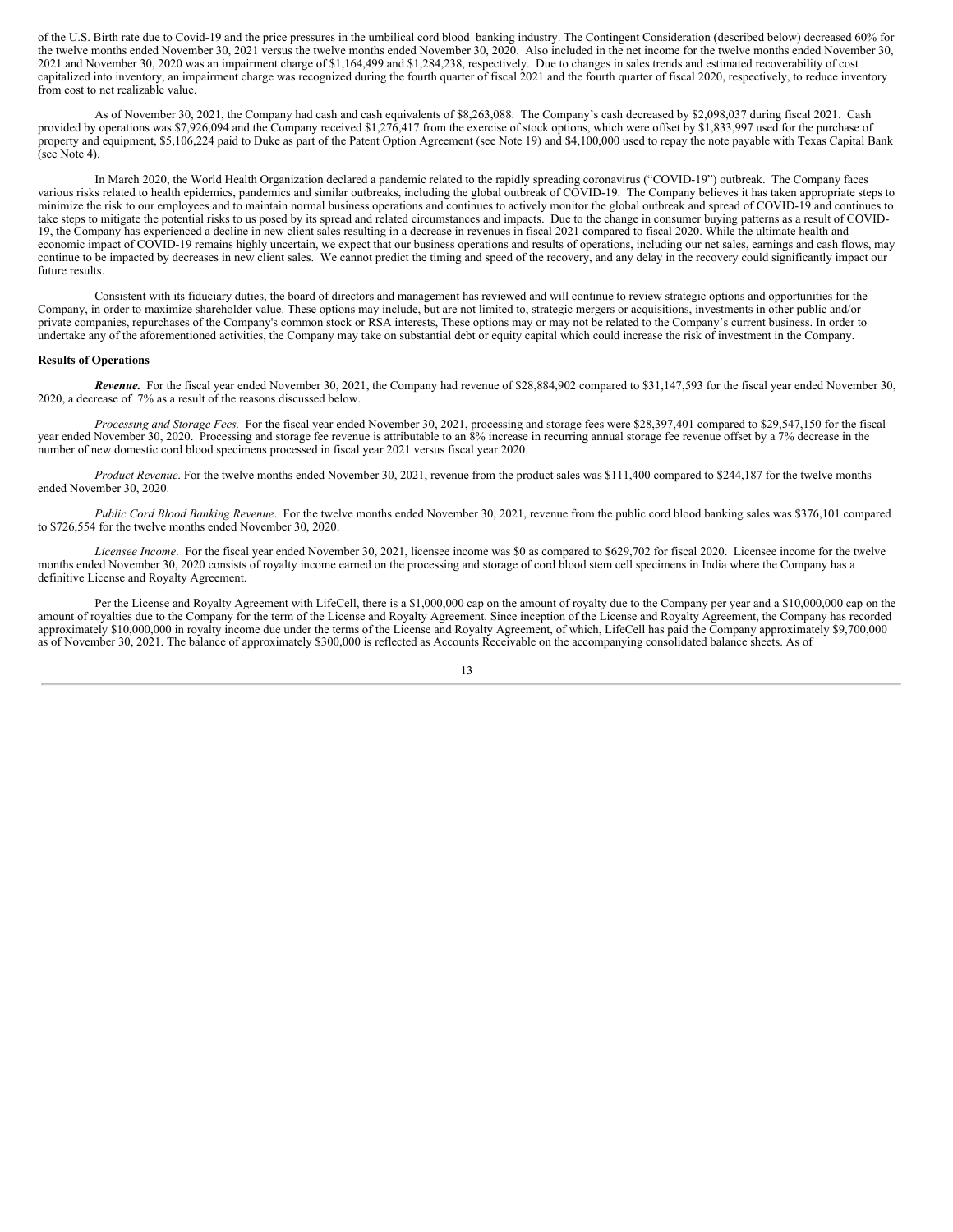November 30, 2021, the Company has recognized all of the licensee income due under the License and Royalty Agreement with LifeCell.

Cost of Sales. For the fiscal year ended November 30, 2021, cost of sales was \$8,989,736, as compared to \$9,657,442 for the fiscal year ended November 30, 2020, representing a 7% decrease. Cost of sales includes wages and supplies associated with process enhancements to the existing production procedures and quality systems in the processing of cord blood specimens at the Company's facility in Oldsmar, Florida and depreciation expense of \$203,892 for the year ended November 30, 2021 compared to \$205,893 for the 2020 period. Also, included in Cost of Sales is \$154,140 and \$156,111 related to the costs associated with production of the PrepaCyte CB processing and storage system for the twelve months ended November 30, 2021 and November 30, 2020, respectively. Also included in Cost of Sales is \$1,484,186 and \$1,811,723 for the twelve months ended November 30, 2021 and November 30, 2020, respectively, related to the public banking due to the Purchase Agreement with Cord:Use. The decrease in cost of sales for the twelve months ended November 30, 2021 versus November 30, 2020 is due to the decrease in the number of new domestic cord blood specimens processed during the twelve months ended November 30, 2021 versus November 30, 2020.

*Selling, General and Administrative Expenses.* Selling, general and administrative expenses during the fiscal year ended November 30, 2021 were \$14,625,311 as compared to \$14,294,233 for the fiscal year ended November 30, 2020 representing a 2% increase. These expenses are primarily comprised of selling and marketing expenses, salaries and wages for personnel and professional fees.

*Research, Development and Related Engineering Expenses.* Research, development and related engineering expenses for the fiscal year ended November 30, 2021, were \$49,870 as compared to \$23,851 in 2020.

*Depreciation and Amortization*. Depreciation and amortization (not included in Cost of Sales) for the fiscal year ended November 30, 2021 was \$834,845 compared to \$166,437 for fiscal 2020.

*Change in the Fair Value of Contingent Consideration.* Change in the fair value of the contingent consideration for the fiscal year ended November 30, 2021 was \$782,481 compared to \$1,940,205 for fiscal 2020. The contingent consideration is the earnout that Cord:Use is entitled to from the Company's sale of the public cord blood inventory from and after closing, described above. The contingent consideration was remeasured to fair value as of November 30, 2021. The estimated fair value of the contingent earnout was determined using a Monte Carlo analysis examining the frequency and mean value of the resulting earnout payments. The resulting value captures the risk associated with the form of the payout structure. The risk-neutral method is applied, resulting in a value that captures the risk associated with the form of the payout structure and the projection risk. The carrying amount of the liability may fluctuate significantly and actual amounts paid may be materially different from the estimated value of the liability.

*Impairment of Public Inventory.* The impairment of public inventory for the twelve months ended November 30, 2021 was \$1,164,499 compared to \$1,284,238 for the 2020 period. Due to changes in sales trends and estimated recoverability of cost capitalized into inventory, an impairment charge of \$1,164,499 and \$1,284,238 was recognized during the twelve months ended November 30, 2021 and November 30, 2020, respectively, to reduce inventory from cost to net realizable value.

*Interest Expense.* Interest expense during the fiscal year ended November 30, 2021 was \$1,378,926 compared to \$1,544,017 in fiscal 2020, of which \$174,968 and \$395,426, respectively, related to the credit and subordination agreements with Texas Capital Bank, National Association as described in Note 4. Interest Expense is also comprised of \$1,030,521 and \$1,148,592 as of the twelve months ended November 30, 2021 and November 30, 2020, respectively, for amounts due to the parties to the Company's revenue sharing agreements based on the Company's storage revenue collected. The remaining interest expense for the twelve months ended November 30, 2021 is due to the accretion of the outstanding liability due to Duke per the Agreement, see Note 19.

*Extinguishment of Revenue Sharing Agreement.* On August 31, 2020, the Company entered into a termination of the RSA agreement with the Erie Group. As a result, the Company made a payment of \$1,939,748 which was offset by the carrying amount of the long-term liability of the RSA in the amount of \$550,000 and accrued expenses in the amount of \$279,100 to reflect the extinguishment of revenue sharing agreement in the amount of \$1,070,900 for the twelve months ended November 30, 2020.

*Income Taxes.* U.S. income tax expense for the twelve months ended November 30, 2021 was \$527,710, net of foreign taxes, compared to \$1,346,625, net of foreign income taxes, for the twelve months ended November 30, 2020.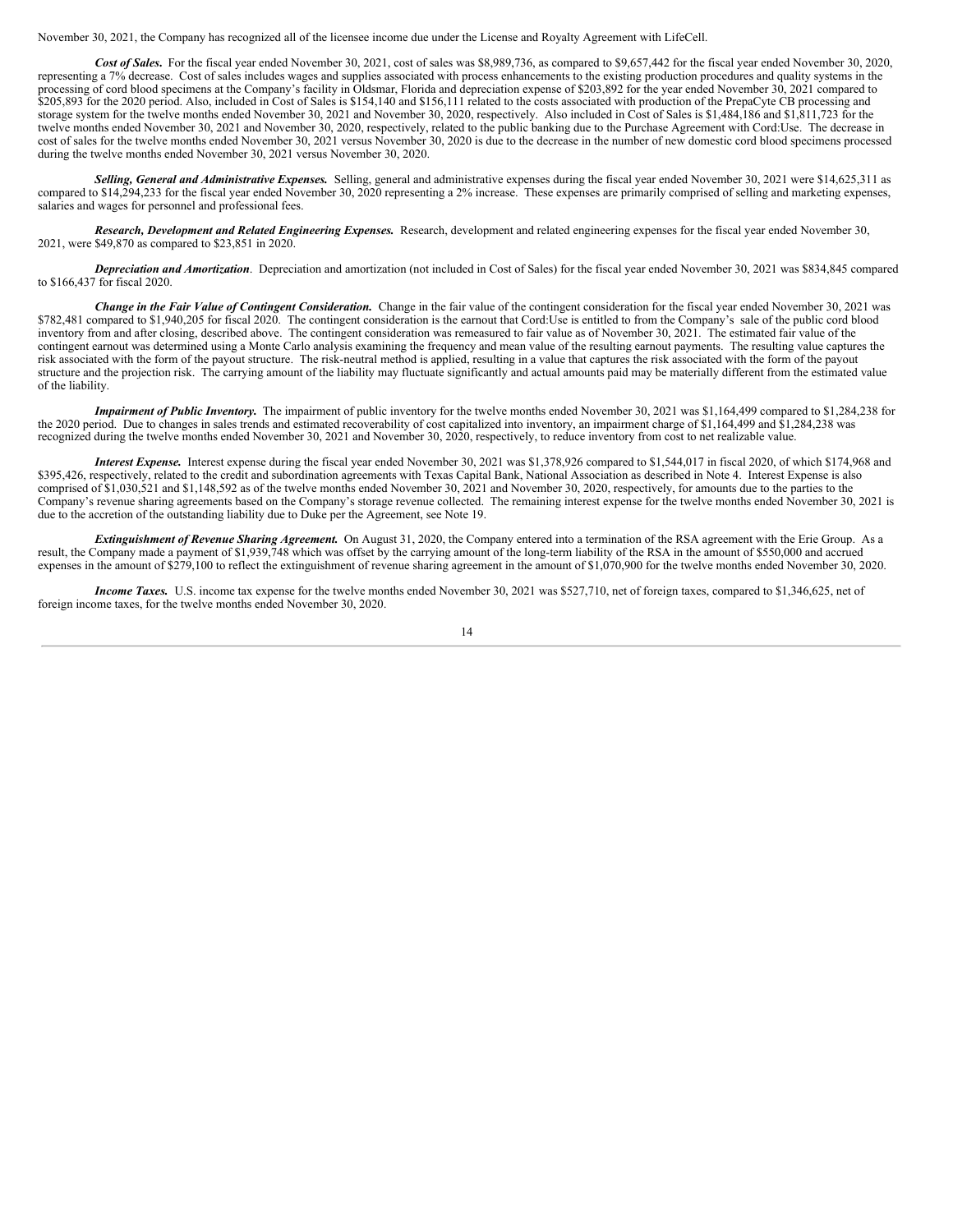Deferred tax assets and liabilities are measured using enacted tax rates expected to be recovered or settled. The ultimate realization of our deferred tax assets depends upon generating sufficient future taxable income prior to the expiration of the tax attributes. In assessing the need for a valuation allowance, we must project future levels of taxable income. This assessment requires significant judgment. We examine the evidence related to the recent history of tax losses, the economic conditions in which we operate and our forecasts and projections to make that determination.

The Company records foreign income taxes withheld from installment payments of non-refundable up-front license fees and royalty income earned on the processing and storage of cord blood stem cell specimens in certain geographic areas where the Company has license agreements. The Company recorded approximately \$0 and \$68,102 for the years ended November 30, 2021 and 2020, respectively, of foreign income tax expense, which is included in income tax expense in the accompanying consolidated statements of comprehensive income.

There was approximately \$3,533,000 and \$1,877,000 of U.S. income taxes paid for fiscal years ended November 30, 2021 and November 30, 2020, respectively.

#### **Liquidity and Capital Resources**

On May 20, 2016, the Company entered into a Credit Agreement ("Agreement") with Texas Capital Bank, National Association ("TCB") for a term loan of \$8.0 million in senior credit facilities. The proceeds of the term loan were used by the Company to fund repurchases of the Company's common stock. Subject to the terms of the Agreement, on May 20, 2016, TCB advanced the Company \$100.00. On July 1, 2016, TCB advanced the remaining principal amount of \$7,999,900 per a promissory note dated May 20, 2016 between the Company and TCB.

On August 26, 2016, the Company entered into a First Amendment to Credit Agreement with TCB. Pursuant to terms of the First Amendment to Credit Agreement, on August 26, 2016, TCB made an additional advance to the Company in principal amount of \$2,133,433 per an Amended and Restated Promissory Note dated August 26, 2016 between the Company and TCB. The additional proceeds of the term loan were used by the Company to fund the extinguishment of revenue sharing agreements.

On June 11, 2018, the Company entered into a Second Amendment to Credit Agreement with TCB. Pursuant to the terms of the Second Amendment to Credit Agreement, TCB made an additional advance to the Company in principal amount of \$9,000,000 per an Amended and Restated Promissory Note dated June 11, 2018 between the Company and TCB in the principal amount of \$15,500,000. The proceeds were used to finance a portion of the purchase price of the Cord:Use Purchase.

Prior to the loans, the Company's principal source of cash has been from sales of its umbilical cord blood program to customers and royalties from licensees.

At November 30, 2021, the Company had cash and cash equivalents of \$8,263,088 as compared to \$10,361,125 at November 30, 2020. The decrease in cash and cash equivalents during the twelve months ended November 30, 2021 was primarily attributable to the following:

•Net cash provided by operating activities in fiscal 2021 was \$7,926,094 which was attributable to the Company's operating activities and a portion of the Company's new clients choosing the prepaid storage plans versus the annual storage fee plan.

•Net cash provided by operating activities in fiscal 2020 was \$8,466,603 which was attributable to the Company's operating activities and a portion of the Company's new clients choosing the prepaid storage plans versus the annual storage fee plan.

•Net cash used in investing activities in fiscal 2021 was \$6,951,171 which was primarily attributable \$1,510,150 used to purchase real estate for the Company's Institute of Cellular Therapies in North Carolina, \$323,847 used to the purchase equipment and software and \$5,106,224 used as part of the Patent Option and Technology License Agreement with Duke (See Note 19).

•Net cash provided by investing activities in fiscal 2020 was \$357,485 which was attributable to cash received due to the liquidation of marketable securities in the amount of \$807,447, offset by \$99,962 used to purchase property and equipment and \$350,000 used as part of the Patent Option Agreement with Duke (See Note 19).

•Net cash used in financing activities in fiscal 2021 was \$3,072,960 which was primarily attributable to the payments of \$4,100,000 to repay the note payable described above, offset by the receipt of \$1,276,417 from the exercise of stock options.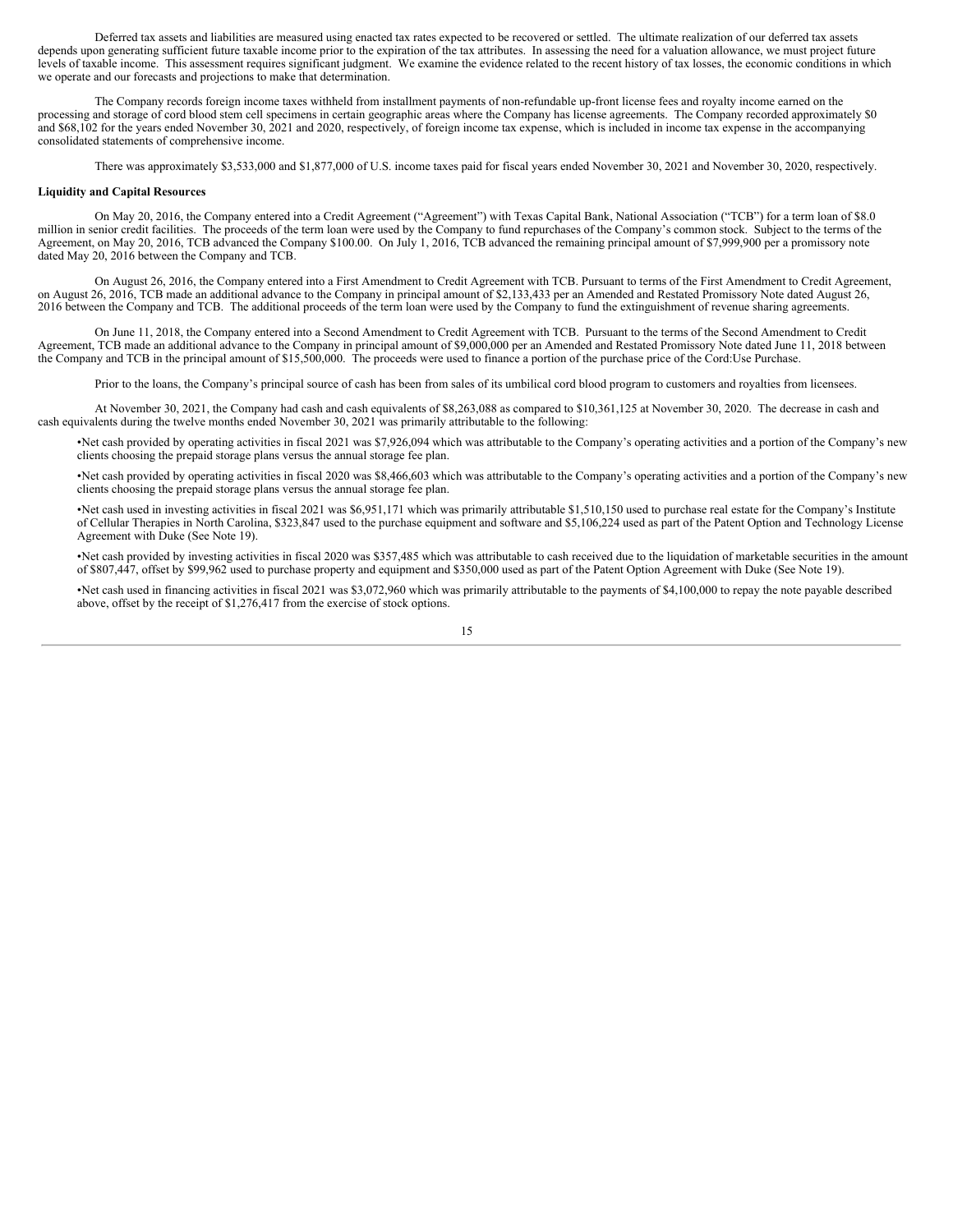•Net cash used in financing activities in fiscal 2020 was \$5,004,000 which was primarily attributable to the payments of \$3,100,000 to repay the note payable described above, \$1,900,000 used to terminate a revenue sharing agreement (See Note 14), and \$45,000 used to pay the Cord:Use earnout (See Note 1) which are offset by the receipt of \$41,000 from the exercise of stock options.

#### The Company does not have a line of credit.

The Company anticipates making discretionary capital expenditures of approximately \$14,000,000 over the next twelve months for software enhancements, purchases of property and equipment and obligations under the Patent and Technology License Agreement with Duke University. The Company anticipates funding future property and equipment purchases with cash-on-hand, cash flows from future operations and, potentially, with future additional financing However, there can be no assurances the Company will be able to obtain additional financing on favorable terms or at all.

The Company anticipates that its cash and cash equivalents, marketable securities and cash flows from future operations, together with external sources of capital, will be sufficient to fund its known cash needs for at least the next 12 months. Cash flows from operations will depend primarily upon increasing revenues from sales of its umbilical cord blood and cord tissue cellular storage services, developing its infusion services at the Cryo-Cell Institute for Cellular Therapies and managing discretionary expenses. If expected increases in revenues are not realized, or if expenses are higher than anticipated, the Company may be required to reduce or defer cash expenditures or otherwise manage its cash resources during the next 12 months so that they are sufficient to meet the Company's cash needs for that period. In addition, the Company is considering the possibility of seeking additional equity or debt financing. However, there can be no assurances the Company will be able to obtain additional financing on favorable terms or at all. Further, any reductions in expenditures, if necessary, may have an adverse effect on the Company's business operations, including sales activities and the development of new services and technology. In the future, the Company anticipates using a substantial amount of cash to fund clinical trials related to the Patent and Technology License Agreement with Duke University (see Note 19) and to develop its biopharmaceutical manufacturing capabilities related to mesenchymal stromal cells derived from umbilical cord tissue.

# **Critical Accounting Policies and Estimates**

The preparation of consolidated financial statements and related disclosures in conformity with accounting principles generally accepted in the United States requires estimates and assumptions that affect the reported amounts of assets and liabilities, revenues and expenses and related disclosures of contingent assets and liabilities in the consolidated financial statements and accompanying notes. The SEC has defined a company's critical accounting policies as the ones that are most important to the portrayal of the company's financial condition and results of operations, and which require the company to make its most difficult and subjective judgments, often as a result of the need to make estimates of matters that are inherently uncertain. The Company believes that its estimates and assumptions are reasonable under the circumstances; however, actual results may vary from these estimates and assumptions. We have identified the following critical accounting policies that affect the more significant judgments and estimates used in the preparation of the consolidated financial statements. For further discussion of the Company's significant and critical accounting policies, refer to Note 1 – "Description of Business and Summary of Critical and Significant Accounting Policies" to the Consolidated Financial Statements contained in Item 8 of this document.

### **Revenue Recognition**

The Company recognizes revenue in accordance with Accounting Standards Codification ("ASC") Topic 606, Revenue from Contracts with Customers ("ASC 606"). ASC 606 applies to all contracts with customers, except for contracts that are within the scope of other standards, such as leases, insurance, collaboration arrangements and financial instruments. ASC 606 also impacts certain other areas, such as the accounting for costs to obtain or fulfill a contract. ASC 606 also requires disclosure of the nature, amount, timing, and uncertainty of revenue and cash flows arising from contracts with customers.

In accordance with ASC 606, the Company is required to capitalize certain contract acquisition costs consisting primarily of commissions paid when contracts are signed and amortize these costs on a systematic basis, consistent with the pattern of transfer of the storage services provided over time for which the asset relates.

Under ASC 606, revenue is recognized when, or as, obligations under the terms of a contract are satisfied, which occurs when control of the promised services are transferred to the customers. Revenue is measured as the amount of consideration the Company expects to receive in exchange for transferring services to a customer ("transaction price").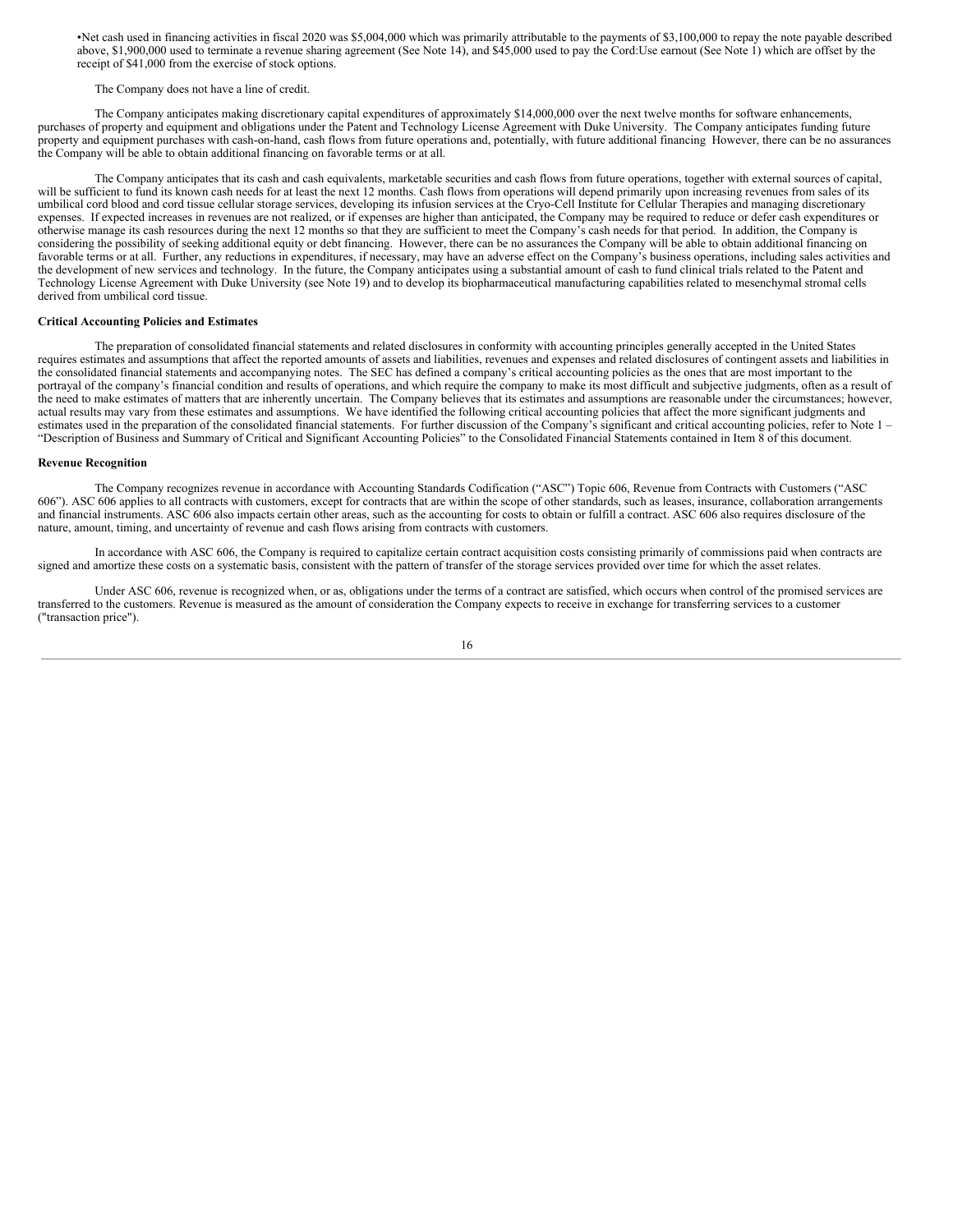At contract inception, if the contract is determined to be within the scope of ASC 606, the Company evaluates its contracts with customers using the five-step model: (1) identify the contract with the customer; (2) identify the performance obligations in the contract; (3) determine the transaction price; (4) allocate the transaction price to separate performance obligations; and (5) recognize revenue when (or as) each performance obligation is satisfied. The Company evaluates its contracts for legal enforceability at contract inception and subsequently throughout the Company's relationship with its customers. If legal enforceability with regards to the rights and obligations exist for both the Company and the customer, then the Company has an enforceable contract and revenue recognition is permitted subject to the satisfaction of the other criteria. If, at the outset of an arrangement, the Company determines that a contract with enforceable rights and obligations does not exist, revenues are deferred until all criteria for an enforceable contract are met. The Company only applies the five-step model to contracts when it is probable that collection of the consideration that the Company is entitled to in exchange for the goods or services being transferred to the customer, will occur.

### **Income Taxes**

Deferred income tax assets and liabilities are recognized for the estimated future tax consequences attributable to differences between financial statement carrying amounts of existing assets and liabilities and their respective tax bases. Deferred income tax assets and liabilities are measured using enacted tax rates expected to be recovered or settled. The Company records a valuation allowance when it is "more likely than not" that all future income tax benefits will be realized. When the Company changes its determination as to the amount of deferred income tax assets that can be realized, the valuation allowance is adjusted with a corresponding impact to income tax expense in the period in which such determination is made. The ultimate realization of the Company's deferred income tax assets depends upon generating sufficient taxable income prior to the expiration of the tax attributes. In assessing the need for a valuation allowance, the Company projects future levels of taxable income. This assessment requires significant judgment. The Company examines the evidence related to the recent history of losses, the economic conditions in which the Company operates and forecasts and projections to make that determination.

#### **Long-Lived Assets**

The Company evaluates the realizability of its long-lived assets, which requires impairment losses to be recorded on long-lived assets used in operations when indicators of impairment, such as reductions in demand or when significant economic slowdowns are present. Reviews are performed to determine whether the carrying value of an asset is impaired, based on comparisons to undiscounted expected future cash flows. If this comparison indicates that there is impairment and carrying value is in excess of fair value, the impaired asset is written down to fair value, which is typically calculated using: (i) quoted market prices or (ii) discounted expected future cash flows utilizing a discount rate. The Company did not note any impairment for the twelve months ended November 30, 2021 and November 30, 2020.

#### **Goodwill**

Goodwill represents the excess of the purchase price of the assets acquired from Cord:Use over the estimated fair value of the net tangible and identifiable assets acquired. The annual assessment of the reporting unit is performed as of September 1st, and an assessment is performed at other times if an event occurs or circumstances change that would more likely than not reduce the fair value of the asset below its carrying value. The Company first performs a qualitative assessment to test goodwill for impairment and concludes if it is more likely than not that the fair value of the reporting unit is less than its carrying value. If the qualitative assessment concludes that it is not more likely than not that the fair value is less than the carrying value, the two-step goodwill impairment test is not required. If the qualitative assessment concludes that it is more likely than not that the fair value of the reporting unit is less than the carrying value, then the two-step goodwill impairment test is required. Step one of the impairment assessment compares the fair value of the reporting unit to its carrying value and if the fair value exceeds its carrying value, goodwill is not impaired. If the carrying value exceeds the fair value, the implied fair value of goodwill is compared to the carrying value of goodwill. If the implied fair value exceeds the carrying value then goodwill is not impaired; otherwise, an impairment loss would be recorded by the amount the carrying value exceeds the implied fair value.

#### **Stock Compensation**

As of November 30, 2021, the Company has two stock-based employee compensation plans, which are described in Note 10 to the consolidated financial statements.

The Company recognizes stock-based compensation based on the fair value of the related awards. Under the fair value recognition guidance of stock-based compensation accounting rules, stock-based compensation expense is estimated at the grant date based on the fair value of the award and is recognized as expense over the requisite service period of the award. The fair value of service-based vesting condition and performance-based vesting condition stock

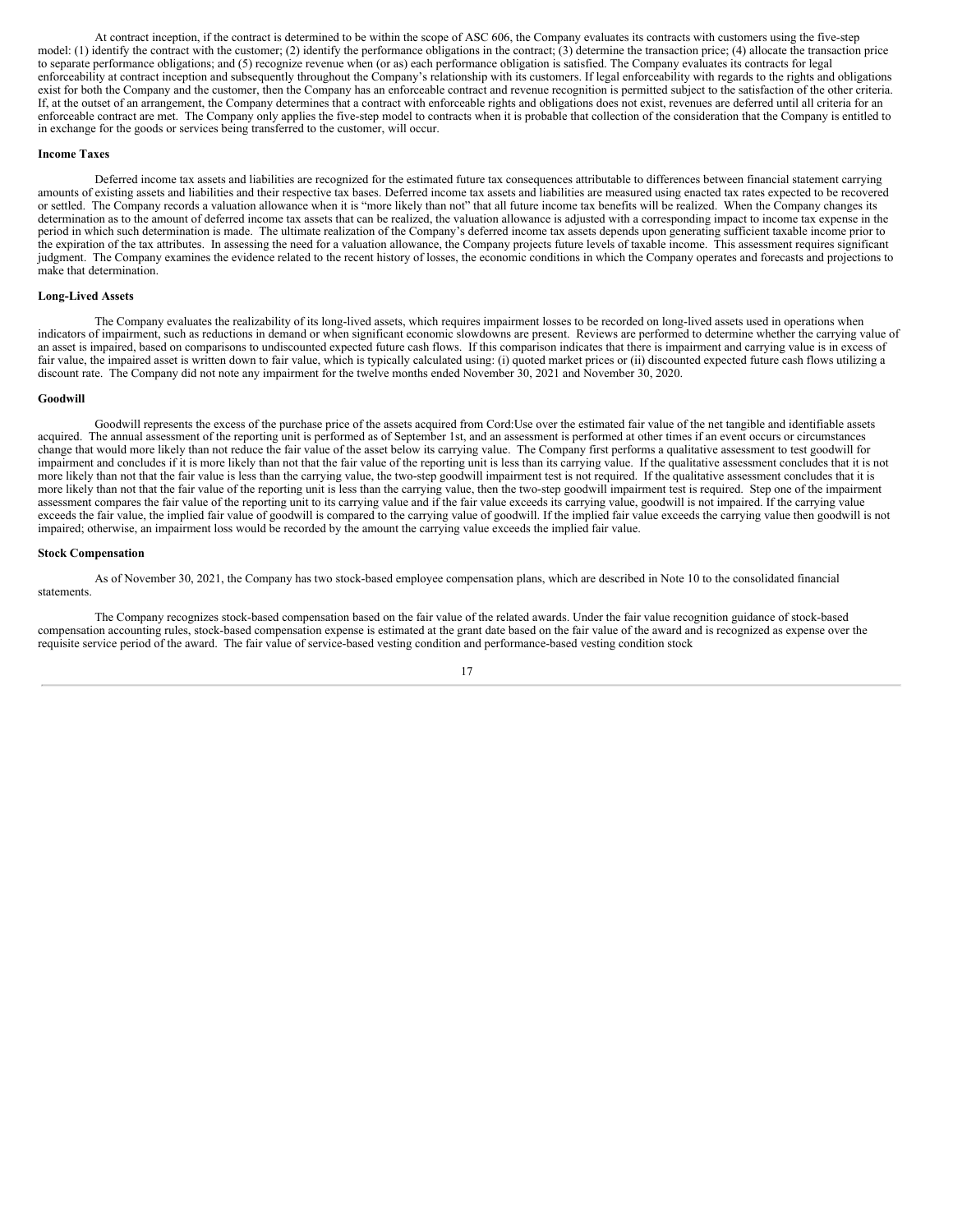option awards is determined using the Black-Scholes valuation model. For stock option awards with only service-based vesting conditions and graded vesting features, the Company recognizes stock compensation expense based on the graded-vesting method. To value awards with market-based vesting conditions the Company uses a binomial valuation model. The Company recognizes compensation cost for awards with market-based vesting conditions on a graded-vesting basis over the derived service period calculated by the binomial valuation model. The use of these valuation models involves assumptions that are judgmental and highly sensitive in the determination of compensation expense and include the expected life of the option, stock price volatility, risk-free interest rate, dividend yield, exercise price, and forfeiture rate. Forfeitures are estimated at the time of valuation and reduce expense ratably over the vesting period.

The estimation of stock awards that will ultimately vest requires judgment and to the extent that actual results or updated estimates differ from current estimates, such amounts will be recorded as a cumulative adjustment in the period they become known. The Company considered many factors when estimating forfeitures, including the recipient groups and historical experience. Actual results and future changes in estimates may differ substantially from current estimates.

The Company issues performance-based equity awards which vest upon the achievement of certain financial performance goals, including revenue and income targets. Determining the appropriate amount to expense based on the anticipated achievement of the stated goals requires judgment, including forecasting future financial results. The estimate of the timing of the expense recognition is revised periodically based on the probability of achieving the required performance targets and adjustments are made as appropriate. The cumulative impact of any revision is reflected in the period of the change. If the financial performance goals are not met, the award does not vest, so no compensation cost is recognized and any previously stock-recognized stock-based compensation expense is reversed.

The Company issues equity awards with market-based vesting conditions which vest upon the achievement of certain stock price targets. If the awards are forfeited prior to the completion of the derived service period, any recognized compensation is reversed. If the awards are forfeited after the completion of the derived service period, the compensation cost is not reversed, even if the awards never vest.

# **License and Royalty Agreements**

The Company has entered into licensing agreements with certain investors in various international markets in an attempt to capitalize on the Company's technology. The investors typically pay a licensing fee to receive Company marketing programs, technology and know-how in a selected area. The investor may be given a right to sell sublicense agreements as well. As part of the accounting for the up-front license revenue, revenue from the up-front license fee is recognized based on such factors as when the payment is due, collectability and when all material services or conditions relating to the sale have been substantially performed based on the terms of the agreement. The following areas each have one license agreement: El Salvador, Guatemala, Panama, Honduras and Pakistan. The following areas each have two license agreements: India, Nicaragua and Costa Rica. The Company is in the process of discussing a new agreement for Venezuela. In the future, if the Company loses revenue due to lack of payment from the foreign affiliates or the foreign affiliates are closed, the Company's overall revenue will decrease.

In addition to the license fee, the Company earns a royalty on processing and storage fees on subsequent processing and storage revenues received by the licensee in the licensed territory and a fee on any sub-license agreements that are sold by the licensee where applicable. The Company processes and stores specimens sent directly from customers of licensees in El Salvador, Guatemala, Ecuador, Panama, Honduras, Nicaragua, Costa Rica, Pakistan and Venezuela. These fees are included in processing and storage fees revenue on the consolidated statements of comprehensive income. The Company periodically reviews license and royalty receivables for collectability and, if necessary, will record an expense for an allowance for uncollectible accounts. If the financial condition of the Company's sub-licensees were to deteriorate beyond the estimates, the Company may have to increase the allowance for doubtful accounts which could have a negative impact on earnings. If the licensee's customer base were to decrease, it would negatively impact the Company's ongoing license income.

#### **Accounts Receivable**

Accounts receivable consist of uncollateralized amounts due from clients that have enrolled and processed in the umbilical cord blood stem cell processing and storage programs and amounts due from license affiliates, and sublicensee territories. Accounts receivable are due within 30 days and are stated at amounts net of an allowance for doubtful accounts. Accounts outstanding longer than the contractual payment terms are considered past due. The Company determines its allowance by considering the length of time accounts receivable are past due, the Company's previous loss history, and the client's current ability to pay its obligations. Therefore, if the financial condition of the Company's clients were to deteriorate beyond the estimates, the Company may have to increase the allowance for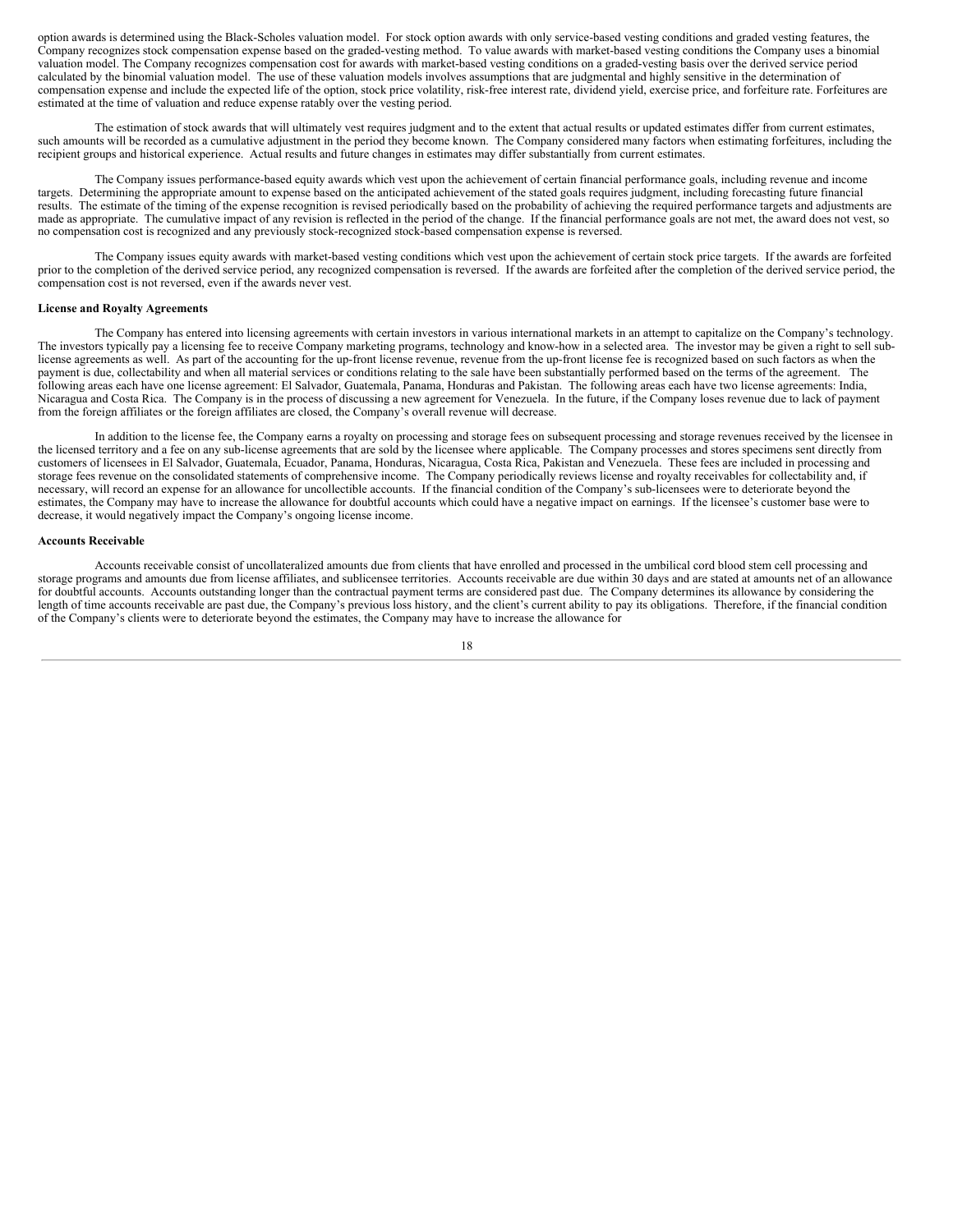doubtful accounts which could have a negative impact on earnings. The Company writes-off accounts receivable when they become uncollectible, and payments subsequently received on such receivables are credited to the allowance for doubtful accounts.

### **Inventories**

As part of the Asset Purchase Agreement, the Company has an agreement with Duke University ("Duke") expiring on January 31, 2025 for Duke to receive, process, and store cord blood units for the Public Cord Blood Bank ("Duke Services"). As of November 30, 2021, the Company had approximately 6,000 cord blood units in inventory. These units are valued at the lower of cost or net realizable value. Costs include the cost of collecting, transporting, processing and storing the unit. Costs charged by Duke for their Duke Services are based on a monthly fixed fee for processing and storing 12 blood units per month. The Company computes the cost per unit for these Duke Services and capitalizes the unit cost on all blood units shipped and stored in a year at Duke. If the Company ships and stores less than 144 blood units with Duke in a one-year period, a portion of these fixed costs are expensed and included in facility operating costs. Certain costs of collection incurred, such as the cost of collection staff and transportation costs incurred to ship Public Bank units from hospitals to the stem cell laboratory are allocated to banked units based on an average cost method. The change in the number of expected units to be sold could have a significant impact on the estimated net realizable value of banked units which could have a material effect on the value of the inventory. Costs incurred related to cord blood units that cannot be sold are expensed in the period incurred and are included in facility operating costs in the accompanying statements of operations. The Company records a reserve against inventory for units which have been processed and frozen but may not ultimately become distributable (see Note 2). Due to changes in sales trends and estimated recoverability of cost capitalized into inventory, an impairment charge of \$1,164,499 and \$1,284,238 was recognized during the fourth quarter of fiscal 2021 and 2020, respectively, to reduce inventory from cost to net realizable value.

#### **Patents and Trademarks**

The Company incurs certain legal and related costs in connection with patent and trademark applications. If a future economic benefit is anticipated from the resulting patent or trademark or an alternate future use is available to the Company, such costs are capitalized and amortized over the expected life of the patent or trademark. The Company's assessment of future economic benefit involves considerable management judgment. A different conclusion could result in the reduction of the carrying value of these assets.

#### **Revenue Sharing Agreements**

The Company has entered into Revenue Sharing Agreements ("RSAs") with various parties whereby these parties contracted with the Company for a percentage of future storage revenues the Company generates and collects from clients in specific geographical areas. The RSAs have no definitive term or termination provisions. The sharing applies to the storage fees collected for all specified specimens in the area up to the number covered in the contract. When the number of specimens is filled, any additional specimens stored in that area are not subject to revenue sharing. As empty spaces result from attrition over time, the Company agrees to fill them as soon as possible. The parties typically pay the Company a non-refundable up-front fee for the rights to these future payments. The Company recognized these non-refundable fees as a long-term liability. Given the criteria under which these RSAs are established, cash flows related to these contracts can fluctuate from period to period. All payments made to the other parties to the RSAs are recognized as interest expense. At such time as the total payments can be determined, the Company will commence amortizing these liabilities under the effective interest method. The Company does not intend to enter into additional RSAs.

# **Contingent Consideration**

The contingent consideration is the earnout that Cord:Use is entitled to from the Company's sale of the public cord blood inventory. The estimated fair value of the contingent earnout was determined using a Monte Carlo analysis examining the frequency and mean value of the resulting earnout payments. The resulting value captures the risk associated with the form of the payout structure. The risk-neutral method is applied, resulting in a value that captures the risk associated with the form of the payout structure and the projection risk. The carrying amount of the liability may fluctuate significantly and actual amounts paid may be materially different from the estimated value of the liability.

#### **Recently Issued Accounting Pronouncements**

See Note 1 to the Consolidated Financial Statements.

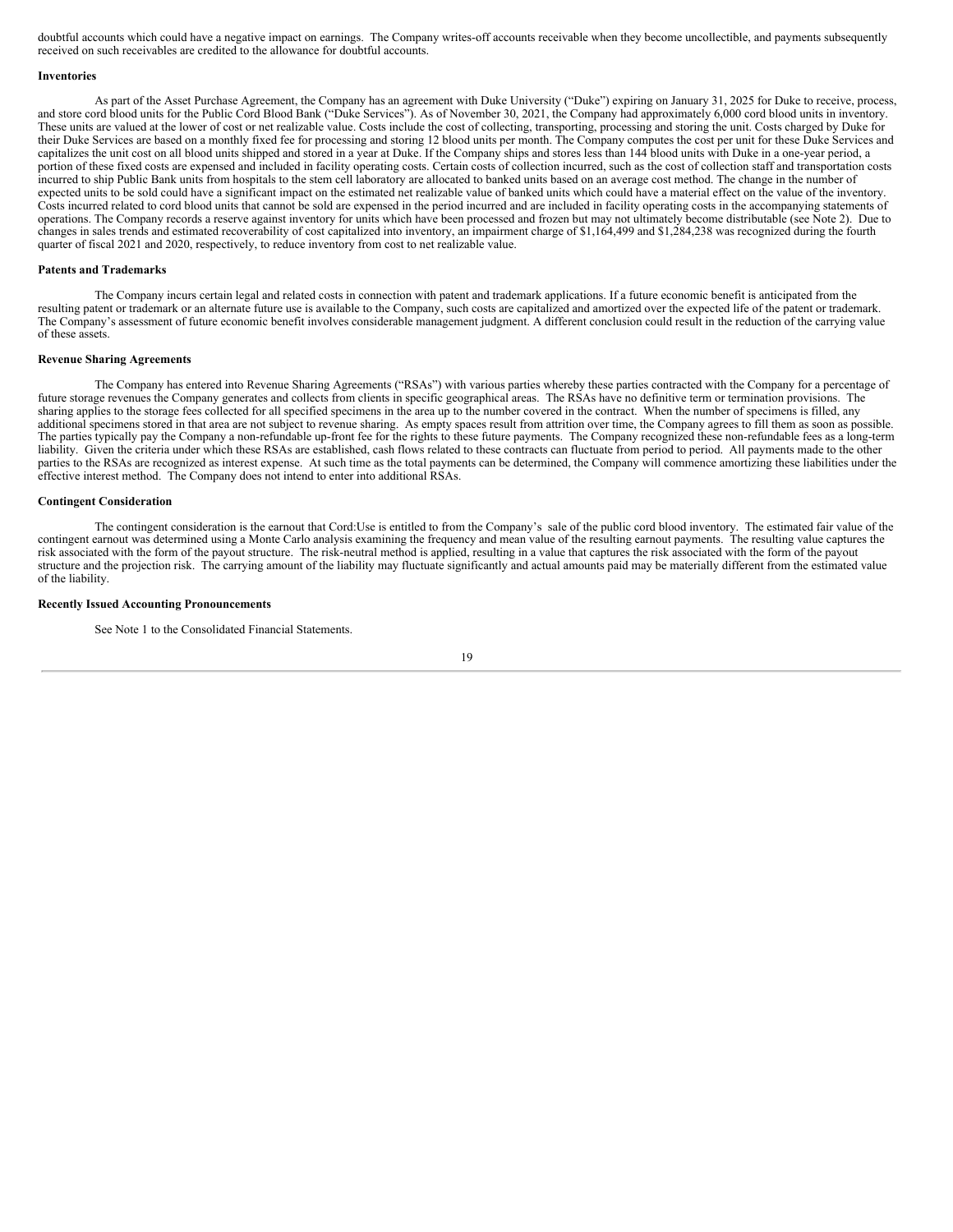# **Off-Balance Sheet Arrangements**

The Company has no off-balance sheet arrangements that have or are reasonably likely to have a current or future effect on its financial condition, changes in financial condition, revenues or expenses, results of operations, liquidity, capital expenditures or capital resources that is material to investors.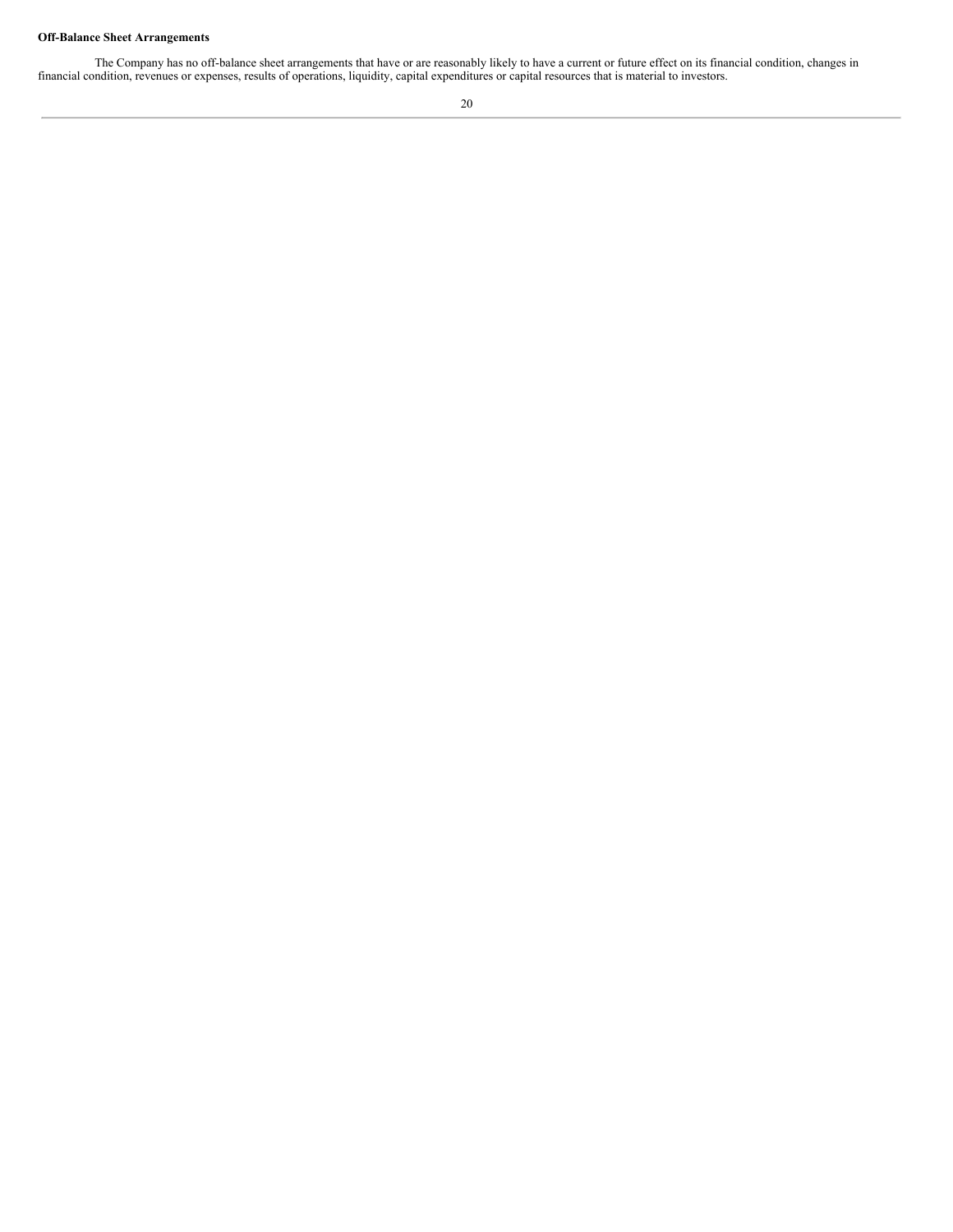# <span id="page-22-0"></span>**ITEM 7A. QUANTITATIVE AND QUALITATIVE DISCLOSURES ABOUT MARKET RISK.**

Not applicable, as the Company is a smaller reporting company.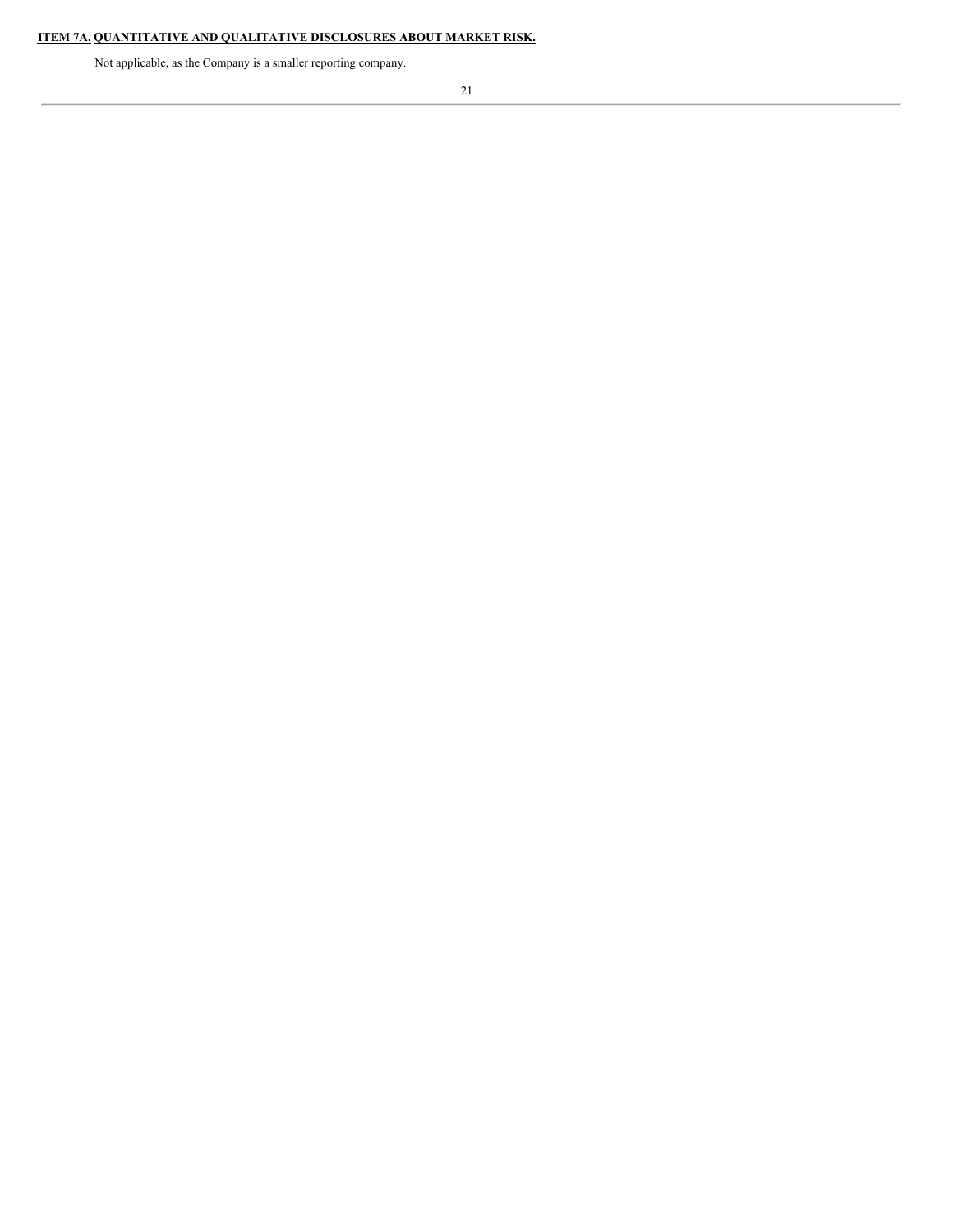# <span id="page-23-0"></span>**ITEM 8. FINANCIAL STATEMENTS AND SUPPLEMENTARY DATA.**

The consolidated financial statements and supplementary data listed in the accompanying Index to Consolidated Financial Statements are attached as part of this report.

The following consolidated financial statements of Cryo-Cell International, Inc. are included in Item 8:

| <b>Report of Independent Registered Public Accounting Firm</b>                                                  | 23 |
|-----------------------------------------------------------------------------------------------------------------|----|
| Consolidated Balance Sheets as of November 30, 2021 and 2020                                                    | 25 |
| Consolidated Statements of Comprehensive Income For the Fiscal Years Ended November 30, 2021 and 2020           | 26 |
| Consolidated Statements of Cash Flows For the Fiscal Years Ended November 30, 2021 and 2020                     | 27 |
| Consolidated Statements of Stockholders' Equity (Deficit) For the Fiscal Years Ended November 30, 2021 and 2020 | 28 |
| Notes to Consolidated Financial Statements                                                                      | 29 |
|                                                                                                                 |    |

All other schedules for which provision is made in the applicable accounting regulations of the Securities and Exchange Commission are not required under the related instructions, are already included in the Notes to Consolidated Financial Statements included under this Item 8 or are inapplicable, and therefore have been omitted.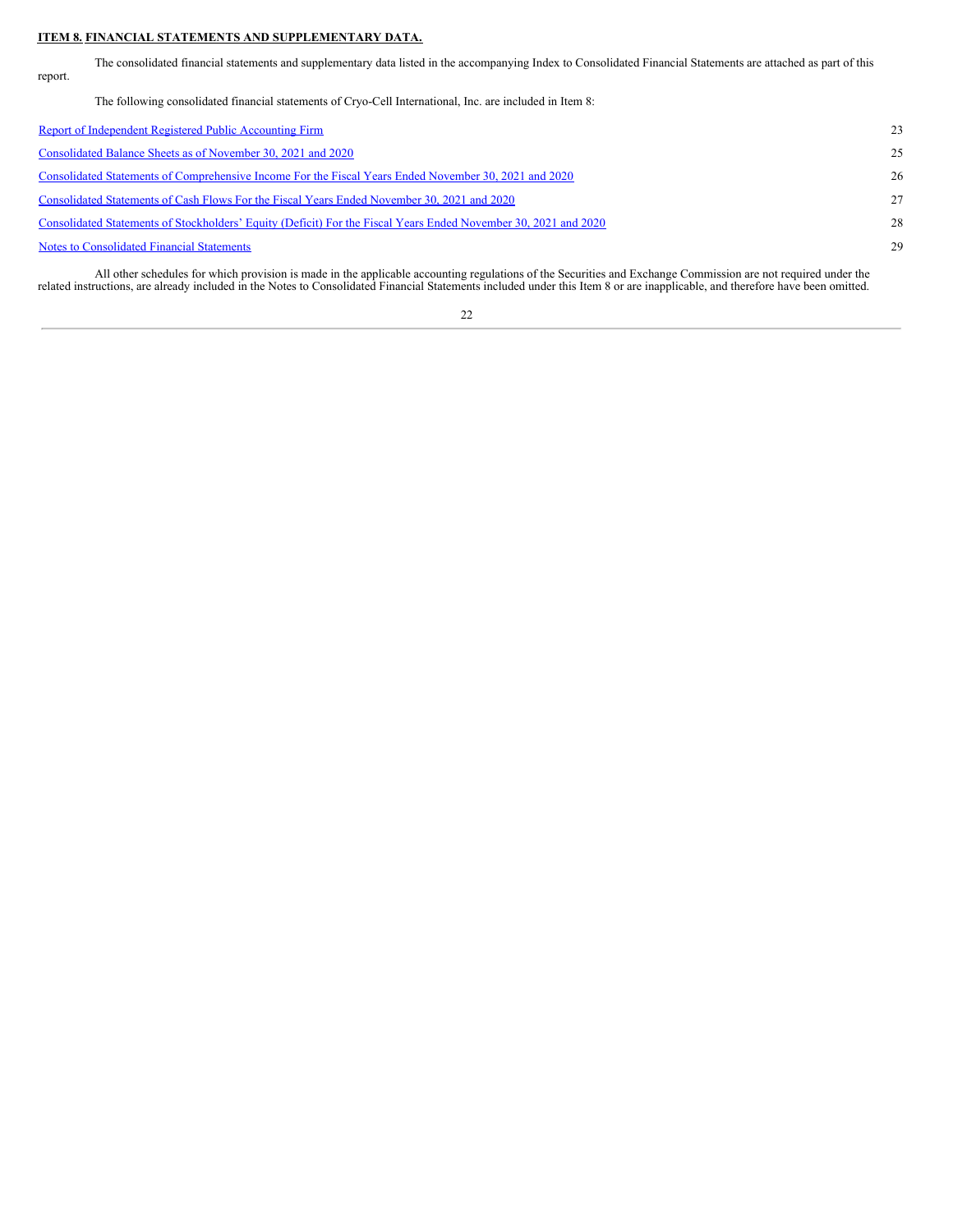

235 Peachtree Street NE 404 588 4200 Suite 1800 wipfli.com Atlanta, GA 30303

### **REPORT OF INDEPENDENT REGISTERED PUBLIC ACCOUNTING FIRM**

<span id="page-24-0"></span>To the Board of Directors and Stockholders Cryo-Cell International, Inc. Oldsmar, Florida

# **Opinion on the Financial Statements**

We have audited the accompanying consolidated balance sheets of Cryo-Cell International, Inc. and subsidiaries (the "Company"), as of November 30, 2021 and 2020, and the related consolidated statements of comprehensive income, changes in stockholders' equity (deficit), and cash flows for the years then ended and the related notes to the consolidated financial statements (collectively, the financial statements). In our opinion, the financial statements present fairly, in all material respects, the financial position of the Company as of November 30, 2021 and 2020, and the results of its operations and its cash flows for the years then ended, in conformity with accounting principles generally accepted in the United States of America.

# **Basis for Opinion**

These financial statements are the responsibility of the Company's management. Our responsibility is to express an opinion on the Company's financial statements based on our audits. We are a public accounting firm registered with the Public Company Accounting Oversight Board (United States) (PCAOB) and are required to be independent with respect to the Company in accordance with U.S. federal securities laws and the applicable rules and regulations of the Securities and Exchange Commission and the PCAOB.

We conducted our audits in accordance with the standards of the PCAOB. Those standards require that we plan and perform the audits to obtain reasonable assurance about whether the financial statements are free of material misstatement, whether due to error or fraud. The Company is not required to have, nor were we engaged to perform, an audit of its internal control over financial reporting. As part of our audits we are required to obtain an understanding of internal control over financial reporting but not for the purpose of expressing an opinion on the effectiveness of the Company's internal control over financial reporting. Accordingly, we express no such opinion.

Our audits included performing procedures to assess the risks of material misstatement of the financial statements, whether due to error or fraud, and performing procedures that respond to those risks. Such procedures included examining, on a test basis, evidence regarding the amounts and disclosures in the financial statements. Our audits also included evaluating the accounting principles used and significant estimates made by management, as well as evaluating the overall presentation of the financial statements. We believe that our audits provide a reasonable basis for our opinion.

#### **Critical Audit Matter**

The critical audit matter communicated below is a matter arising from the current period audit of the financial statements that was communicated or required to be communicated to the audit committee and that: (1) relates to accounts or disclosures that are material to the financial statements and (2) involved our especially challenging, subjective, or complex judgments. The communication of critical audit matters does not alter in any way our opinion on the financial statements, taken as a whole, and we are not, by communicating the critical audit matter below, providing separate opinions on the critical audit matter or on the accounts or disclosures to which it relates.

Estimate of Public Inventory Valuation and Contingent Consideration - valuation related to the amount of public inventory sales

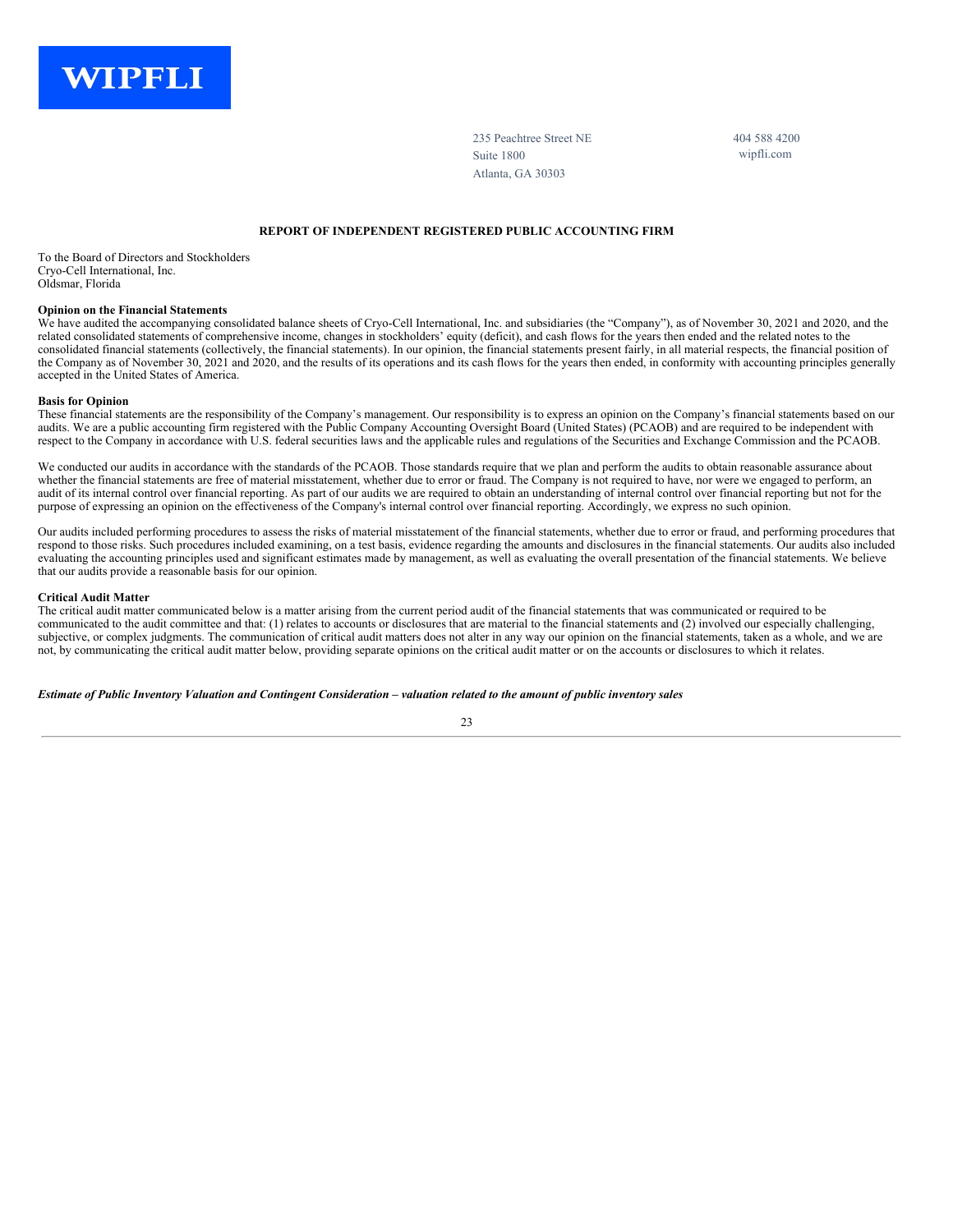As described in Notes 1 and 2 to the financial statements, the Company's inventory of finished goods related to public inventory totaled \$10,193,789 and contingent consideration related to sales of public inventory totaled \$727,371.

Inventories are recorded at the lower of cost or net realizable value. Management periodically evaluates the carrying value of public inventories in relation to the forecasts of demand and sales trends. When sales trends indicate cost capitalized into public inventories will not be recoverable, an impairment is recorded for excess inventories. Changes in assumptions of demand could have a significant impact on the amount of impairment recorded.

Contingent consideration represents the fair value of estimated earnout payments the Company will make to another company from which the Company acquired the majority of public inventory. Earnout payments are based on sales revenue from the acquired public inventory. Changes in assumptions of demand and related sales revenue from public inventory could have a significant impact on fair value of contingent consideration.

Given the inherent uncertainty in forecasting demand, auditing the reasonableness of management's estimates and assumptions required a high degree of auditor judgment and an increased extent of effort. Our procedures related to management's forecasts of demand used to record an impairment for excess inventories and fair value of contingent consideration included the following, among others:

•We evaluated management's ability to accurately forecast product demand by comparing actual results to management's historical estimates.

- •We tested the mathematical accuracy of management's calculations.
- •Performed corroborative inquiries with the personnel responsible for sales forecasting to evaluate the reasonableness of the demand forecasts.

/s/ Wipfli LLP

We have served as the Company's auditor since 2016. Atlanta, Georgia February 22, 2022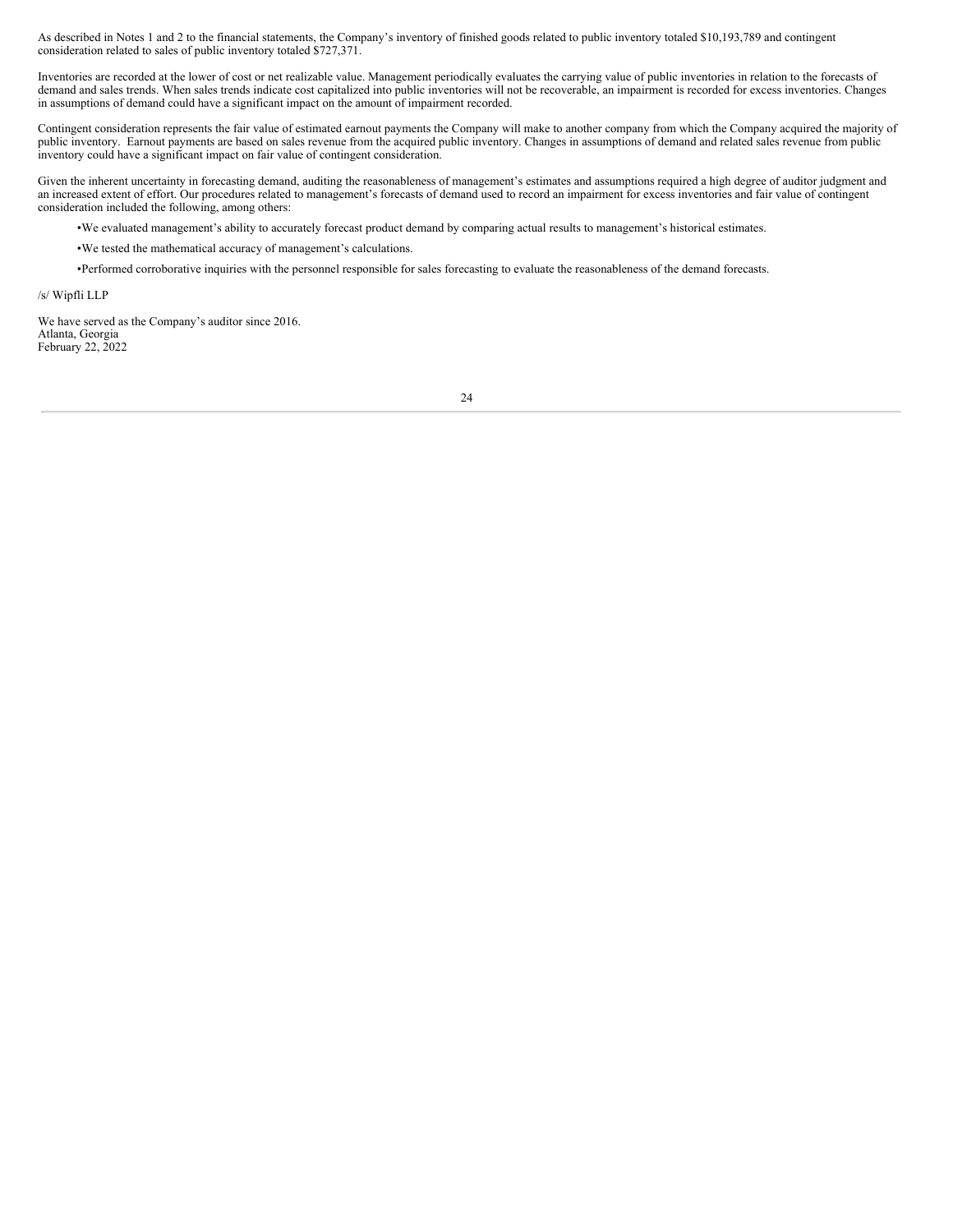### **CRYO-CELL INTERNATIONAL, INC. AND SUBSIDIARIES** CONSOLIDATED BALANCE SHEETS

<span id="page-26-0"></span>

|                                                                                                                                                                                                          |               | November 30,<br>2021 |             | November 30,<br>2020 |
|----------------------------------------------------------------------------------------------------------------------------------------------------------------------------------------------------------|---------------|----------------------|-------------|----------------------|
| <b>ASSETS</b>                                                                                                                                                                                            |               |                      |             |                      |
| <b>Current Assets</b>                                                                                                                                                                                    |               |                      |             |                      |
| Cash and cash equivalents                                                                                                                                                                                | $\mathbf S$   | 8.263.088            | S           | 10.361.125           |
| Marketable securities                                                                                                                                                                                    |               | 75,412               |             | 88,476               |
| Accounts receivable (net of allowance for                                                                                                                                                                |               |                      |             |                      |
| doubtful accounts of \$3,078,439 and \$2,781,668, respectively)                                                                                                                                          |               | 5,253,173            |             | 6,322,960            |
| Prepaid expenses                                                                                                                                                                                         |               | 558,413              |             | 611,627              |
| Inventory, current portion                                                                                                                                                                               |               | 921,213              |             | 927,318              |
| Other current assets                                                                                                                                                                                     |               | 711,208              |             | 244,696              |
| Total current assets                                                                                                                                                                                     |               | 15,782,507           |             | 18,556,202           |
| <b>Property and Equipment-net</b>                                                                                                                                                                        |               | 3,230,204            |             | 1,640,774            |
| <b>Noncurrent Assets</b>                                                                                                                                                                                 |               |                      |             |                      |
| Investment - Tianhe stock                                                                                                                                                                                |               | 308,000              |             | 308,000              |
| Patent option agreement                                                                                                                                                                                  |               |                      |             | 350,000              |
| Duke license agreement, net                                                                                                                                                                              |               | 14,651,802           |             |                      |
| Intangible assets, net                                                                                                                                                                                   |               | 1,559,693            |             | 1,181,588            |
| Inventory, net of current portion                                                                                                                                                                        |               | 9,695,363            |             | 11,064,034           |
| Goodwill                                                                                                                                                                                                 |               | 1,941,411            |             | 1,941,411            |
| Deferred tax assets                                                                                                                                                                                      |               | 12,010,133           |             | 10,363,967           |
| Operating lease right-of-use asset                                                                                                                                                                       |               | 916,493              |             | 299,089              |
| Deposits and other assets, net                                                                                                                                                                           |               | 566,470              |             | 495,029              |
| Total noncurrent assets                                                                                                                                                                                  |               | 41,649,365           |             | 26,003,118           |
| Total assets                                                                                                                                                                                             | $\mathcal{S}$ | 60,662,076           | $\mathbf S$ | 46,200,094           |
|                                                                                                                                                                                                          |               |                      |             |                      |
| <b>LIABILITIES AND STOCKHOLDERS' EQUITY (DEFICIT)</b>                                                                                                                                                    |               |                      |             |                      |
| <b>Current Liabilities</b>                                                                                                                                                                               |               |                      |             |                      |
| Accounts payable                                                                                                                                                                                         | s             | 1,489,774            | s           | 957,390              |
| Accrued expenses                                                                                                                                                                                         |               | 3,057,386            |             | 2,898,211            |
| Current portion of note payable                                                                                                                                                                          |               | 1,898,065            |             | 3,100,000            |
| Current portion of operating lease liability                                                                                                                                                             |               | 312,067              |             | 275,570              |
| Current portion of Duke license agreement liability                                                                                                                                                      |               | 4,957,591            |             |                      |
| Deferred revenue                                                                                                                                                                                         |               | 9,358,696            |             | 9,183,450            |
| Total current liabilities                                                                                                                                                                                |               | 21,073,579           |             | 16,414,621           |
| <b>Other Liabilities</b>                                                                                                                                                                                 |               |                      |             |                      |
| Deferred revenue, net of current portion                                                                                                                                                                 |               | 31,274,214           |             | 27,200,910           |
| Contingent consideration                                                                                                                                                                                 |               | 727,371              |             | 1,509,852            |
| Note payable, net of current portion and debt issuance costs                                                                                                                                             |               |                      |             | 2,841,214            |
| Operating lease long-term liability                                                                                                                                                                      |               | 610,989              |             | 23,632               |
| Duke license agreement liability                                                                                                                                                                         |               | 1,916,609            |             |                      |
| Long-term liability - revenue sharing agreements                                                                                                                                                         |               | 875,000              |             | 875,000              |
| Total other liabilities                                                                                                                                                                                  |               | 35,404,183           |             | 32,450,608           |
| <b>Total liabilities</b>                                                                                                                                                                                 |               | 56,477,762           |             | 48,865,229           |
| Commitments and contingencies (Note 12)                                                                                                                                                                  |               |                      |             |                      |
| <b>Stockholders' Equity (Deficit)</b>                                                                                                                                                                    |               |                      |             |                      |
| Preferred stock (\$.01 par value, 500,000 authorized and none issued and                                                                                                                                 |               |                      |             |                      |
| outstanding)<br>Series A Junior participating preferred stock (\$.01 par value, 20,000<br>authorized and none issued and outstanding)                                                                    |               |                      |             |                      |
| Common stock (\$.01 par value, 20,000,000 authorized; 14,665,772 issued<br>and 8,557,326 outstanding as of November 30, 2021 and 13,633,638<br>issued and 7,545,613 outstanding as of November 30, 2020) |               | 146,658              |             | 136,336              |
| Additional paid-in capital                                                                                                                                                                               |               | 41,586,583           |             | 36,581,600           |
| Treasury stock, at cost                                                                                                                                                                                  |               | (20, 812, 734)       |             | (20, 563, 357)       |
| Accumulated deficit                                                                                                                                                                                      |               | (16, 736, 193)       |             | (18, 819, 714)       |
| Total stockholders' equity (deficit)                                                                                                                                                                     |               | 4,184,314            |             | (2,665,135)          |
| Total liabilities and stockholders' equity (deficit)                                                                                                                                                     | S             | 60,662,076           | S           | 46,200,094           |

The accompanying notes are an integral part of these consolidated financial statements.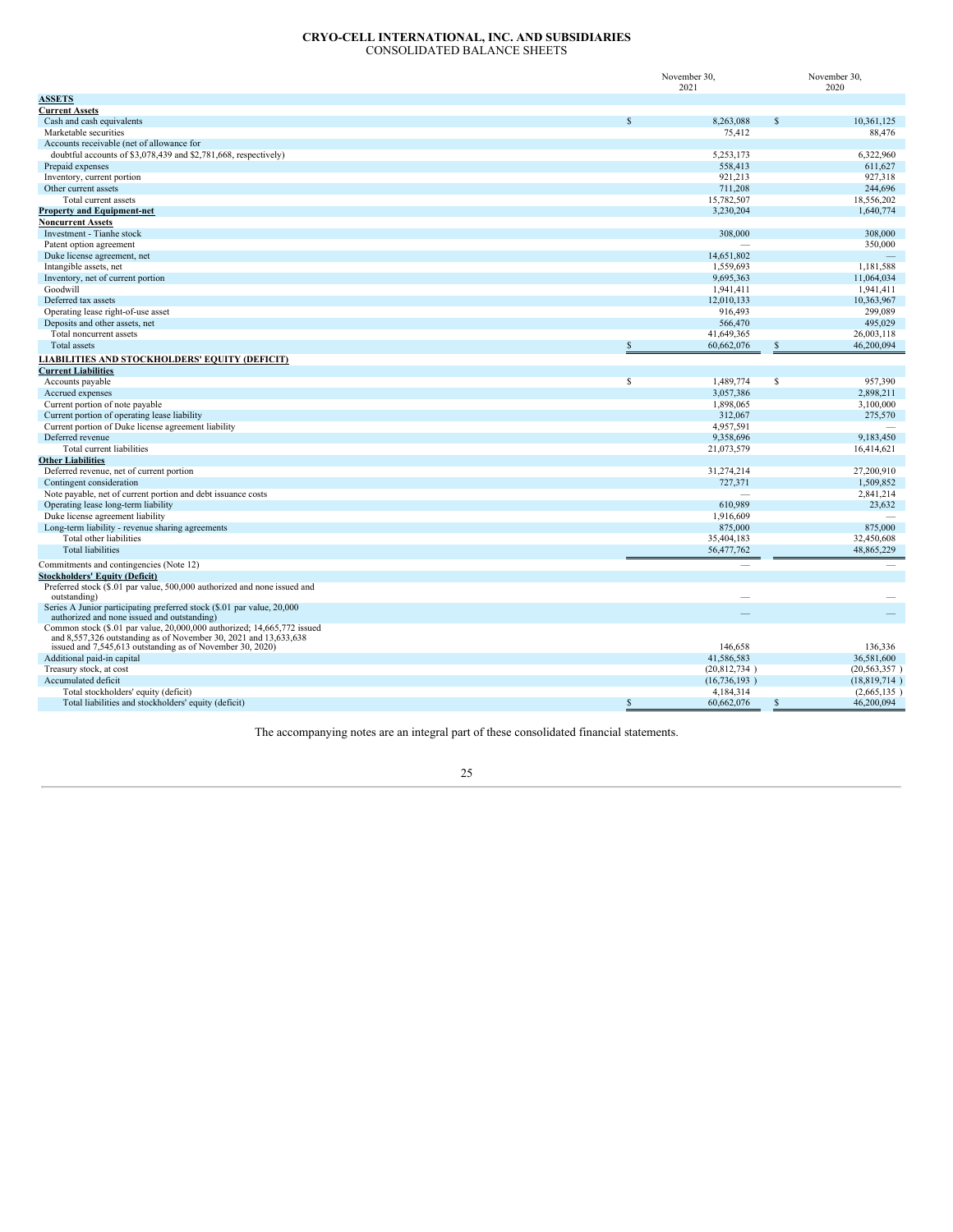#### **CRYO-CELL INTERNATIONAL, INC. AND SUBSIDIARIES** CONSOLIDATED STATEMENTS OF COMPREHENSIVE INCOME

<span id="page-27-0"></span>

|                                                      | November 30,<br>2021 |   | November 30,<br>2020 |
|------------------------------------------------------|----------------------|---|----------------------|
| <b>Revenue:</b>                                      |                      |   |                      |
| Processing and storage fees                          | \$<br>28,397,401     | S | 29,547,150           |
| Public banking revenue                               | 376,101              |   | 726,554              |
| Licensee and royalty income                          |                      |   | 629,702              |
| Product revenue                                      | 111.400              |   | 244,187              |
| Total revenue                                        | 28,884,902           |   | 31,147,593           |
| <b>Costs and Expenses:</b>                           |                      |   |                      |
| Cost of sales                                        | 8,989,736            |   | 9,657,442            |
| Selling, general and administrative expenses         | 14,625,311           |   | 14,294,233           |
| Impairment of public inventory                       | 1,164,499            |   | 1,284,238            |
| Change in fair value of contingent consideration     | (782, 481)           |   | (1,940,205)          |
| Research, development and related engineering        | 49,870               |   | 23,851               |
| Depreciation and amortization                        | 834,845              |   | 166,437              |
| Total costs and expenses                             | 24,881,780           |   | 23,485,996           |
| <b>Operating Income</b>                              | 4,003,122            |   | 7,661,597            |
| <b>Other Expense:</b>                                |                      |   |                      |
| Losses on marketable securities                      | (13,064)             |   | (8,130)              |
| Other income                                         | 99                   |   | 773                  |
| Interest expense                                     | (1,378,926)          |   | (1,544,017)          |
| Loss on extinguishment of revenue sharing agreement  |                      |   | (1,070,900)          |
| Total other expense                                  | (1,391,891)          |   | (2,622,274)          |
| Income before income tax expense                     | 2,611,231            |   | 5,039,323            |
| Income tax expense                                   | (527,710)            |   | (1,414,727)          |
| <b>Net Income</b>                                    | 2,083,521            | S | 3,624,596            |
| Net income per common share - basic                  | 0.26                 |   | 0.48                 |
| Weighted average common shares outstanding - basic   | 8,137,342            |   | 7,544,494            |
| Net income per common share - diluted                | 0.25                 |   | 0.45                 |
| Weighted average common shares outstanding - diluted | 8.361.720            |   | 8.140.180            |

The accompanying notes are an integral part of these consolidated financial statements.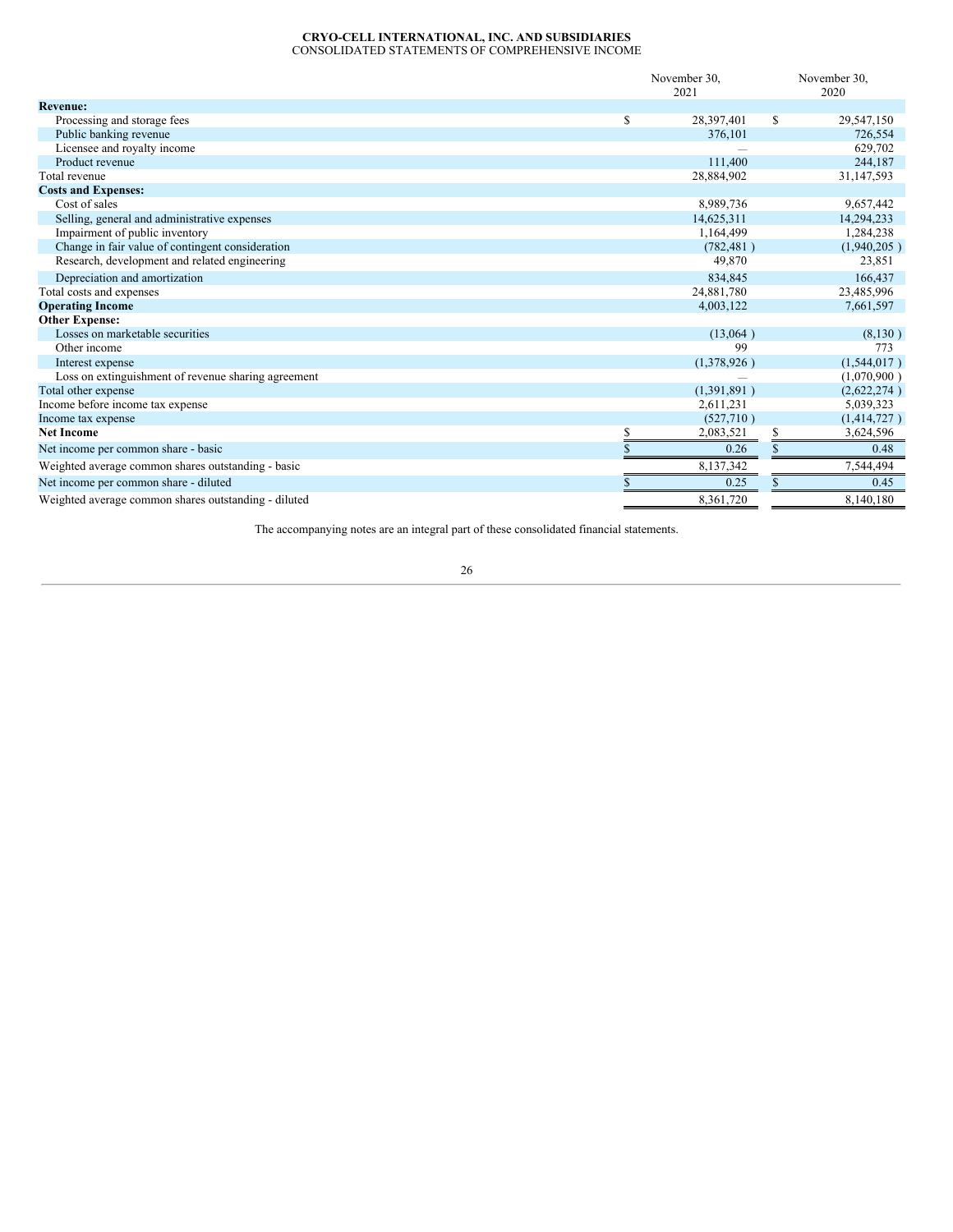### **CRYO-CELL INTERNATIONAL, INC. AND SUBSIDIARIES** CONSOLIDATED STATEMENTS OF CASH FLOWS

<span id="page-28-0"></span>

|                                                                                       |              | November 30,<br>2021      |              | November 30,<br>2020   |  |
|---------------------------------------------------------------------------------------|--------------|---------------------------|--------------|------------------------|--|
| Cash flows from operating activities:                                                 |              |                           |              |                        |  |
| Net income<br>Adjustments to reconcile net income to net cash provided by             | $\mathbb{S}$ | 2,083,521                 | S            | 3,624,596              |  |
| operating activities:                                                                 |              | 1.039.105                 |              |                        |  |
| Depreciation and amortization expense                                                 |              |                           |              | 372,289                |  |
| Impairment of public inventory                                                        |              | 1,164,499                 |              | 1,284,238              |  |
| Loss on disposal of property and equipment                                            |              | 15,111                    |              | 1,032                  |  |
| Change in fair value of contingent consideration<br>Loss on marketable securities     |              | (782, 481)<br>13.064      |              | (1,940,205)            |  |
|                                                                                       |              |                           |              | 8,130                  |  |
| Compensatory element of stock options                                                 |              | 301,616                   |              | 622,120<br>602,965     |  |
| Provision for doubtful accounts                                                       |              | 536,999                   |              |                        |  |
| Loss on extinguishment of revenue sharing agreements                                  |              |                           |              | 1,070,900              |  |
| Deferred income tax expense                                                           |              | (1,646,166)               |              | (1,283,973)            |  |
| Amortization of debt issuance costs                                                   |              | 56,851                    |              | 85,062                 |  |
| Amortization of operating lease right-of-use asset                                    |              | 287,287                   |              | 263,686                |  |
| Changes in assets and liabilities:                                                    |              |                           |              |                        |  |
| Accounts receivable                                                                   |              | 532,788                   |              | (828, 594)             |  |
| Prepaid expenses                                                                      |              | 53,214                    |              | (111, 367)             |  |
| Inventory                                                                             |              | 210,277                   |              | 454,943                |  |
| Other current assets                                                                  |              | (466, 512)                |              | 15,701                 |  |
| Deposits and other assets, net                                                        |              | 15,549                    |              | (67,606)               |  |
| Accounts payable                                                                      |              | 532,384                   |              | (411, 721)             |  |
| Accrued expenses                                                                      |              | 11,275                    |              | 1,092,131              |  |
| Operating lease liability<br>Deferred revenue                                         |              | (280, 837)                |              | (263, 573)             |  |
|                                                                                       |              | 4,248,550                 |              | 3,875,849              |  |
| Net cash provided by operating activities                                             |              | 7,926,094                 |              | 8,466,603              |  |
| Cash flows from investing activities:                                                 |              |                           |              | (99, 962)              |  |
| Purchases of property and equipment                                                   |              | (1,833,997)               |              |                        |  |
| Purchase of patent option agreement                                                   |              |                           |              | (350,000)              |  |
| Payment of Duke License Agreement                                                     |              | (5,106,224)               |              |                        |  |
| Purchase of intangible asset                                                          |              | (10,950)                  |              | 807,447                |  |
| Liquidation of marketable securities                                                  |              | (6,951,171)               |              |                        |  |
| Net cash (used in) provided by investing activities                                   |              |                           |              | 357,485                |  |
| Cash flows from financing activities:<br>Extinguishment of revenue sharing agreements |              |                           |              | (1,900,000)            |  |
| Treasury stock purchases                                                              |              | (249, 377)                |              |                        |  |
| Repayments of note payable                                                            |              | (4,100,000)               |              | (3,100,000)            |  |
| Proceeds from the exercise of stock options                                           |              | 1,276,417                 |              | 41,000                 |  |
| Payment of Cord: Use earnout                                                          |              |                           |              | (45,000)               |  |
| Net cash used in financing activities                                                 |              | (3,072,960)               |              | (5,004,000)            |  |
| (Decrease) increase in cash and cash equivalents                                      |              |                           |              |                        |  |
| Cash and cash equivalents - beginning of period                                       |              | (2,098,037)<br>10.361.125 |              | 3,820,088<br>6.541.037 |  |
|                                                                                       |              | 8,263,088                 |              |                        |  |
| Cash and cash equivalents - end of period                                             | \$           |                           | S            | 10,361,125             |  |
| Supplemental non-cash operating activities:                                           |              |                           |              |                        |  |
| Operating lease liability and right-of-use asset due to adoption of ASC 842           |              |                           | S            | 562,775                |  |
| Lease liability arising from right-of-use asset                                       | $\mathbb{S}$ | 904.691                   | $\mathbb{S}$ |                        |  |
| Patent option agreement credit to purchase of patents and licenses                    | $\mathbb{S}$ | 500,000                   | \$           |                        |  |
| Liabilities incurred for the purchase of patents and licenses                         | $\mathbb S$  | 11,374,200                | $\mathbb{S}$ |                        |  |
| Taxes payable upon net exercise of stock options                                      | $\mathbb{S}$ | 147,900                   | \$           |                        |  |
| <b>Supplemental financing activities:</b>                                             |              |                           |              |                        |  |
| Stock issued for the purchase of patents and licenses from Duke                       | $\mathbb{S}$ | 3.585.172                 | S            |                        |  |

The accompanying notes are an integral part of these consolidated financial statements.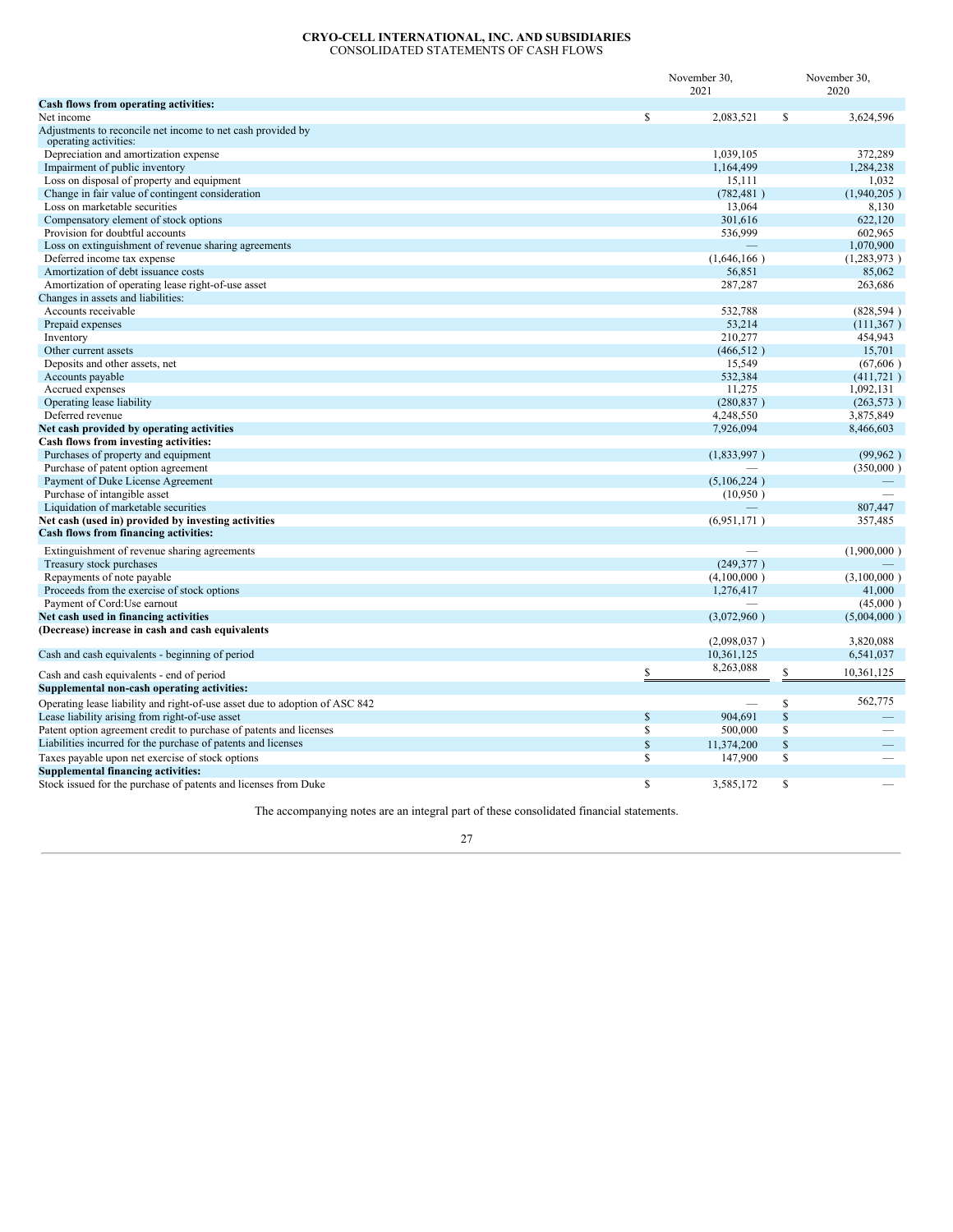### **CRYO-CELL INTERNATIONAL, INC. AND SUBSIDIARIES** CONSOLIDATED STATEMENTS OF STOCKHOLDERS' EQUITY (DEFICIT)

<span id="page-29-0"></span>

|                                                            | Common Stock<br><b>Shares</b> | Amount  | Additional<br>Paid-In<br>Capital | Treasury<br>Stock | Accumulated<br>Deficit | Total<br>Stockholders'<br>Equity (Deficit) |
|------------------------------------------------------------|-------------------------------|---------|----------------------------------|-------------------|------------------------|--------------------------------------------|
| Balance at November 30, 2019                               | 13.598.909                    | 135,989 | 35,918,827                       | $(20,563,357)$ \$ | (22, 444, 310)         | (6,952,851)                                |
| Exercise of stock options                                  | 34,729                        | 347     | 40,653                           |                   |                        | 41,000                                     |
| Compensatory element of stock<br>options<br>Net income     |                               |         | 622,120                          |                   | 3.624.596              | 622,120<br>3,624,596                       |
| Balance at November 30, 2020                               | 13.633.638                    | 136,336 | 36,581,600                       | (20,563,357)      | (18,819,714)           | (2,665,135)                                |
| Exercise of stock options                                  | 622,400                       | 6.224   | 1,122,293                        |                   |                        | 1,128,517                                  |
| Common stock issued to Duke                                | 409,734                       | 4,098   | 3,581,074                        |                   |                        | 3,585,172                                  |
| Compensatory element of stock<br>options<br>Treasury stock |                               |         | 301.616                          | (249, 377)        |                        | 301,616<br>(249, 377)                      |
| Net income                                                 |                               |         |                                  |                   | 2.083.521              | 2,083,521                                  |
| Balance at November 30, 2021                               | 14,665,772                    | 146,658 | 41,586,583                       | (20,812,734)      | (16, 736, 193)         | 4,184,314                                  |

The accompanying notes are an integral part of these consolidated financial statements.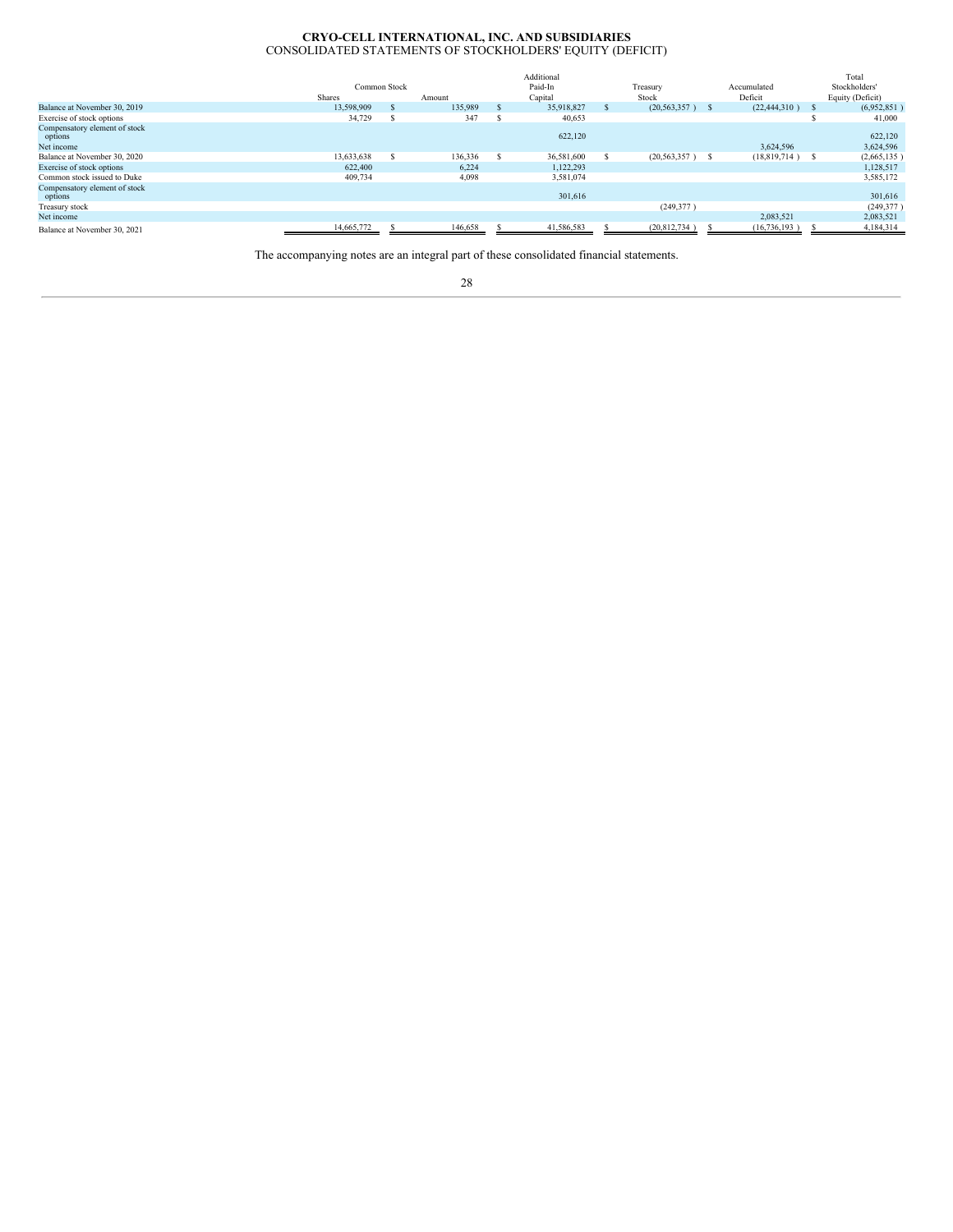#### **CRYO-CELL INTERNATIONAL, INC. AND SUBSIDIARIES NOTES TO CONSOLIDATED FINANCIAL STATEMENTS NOVEMBER 30, 2021 and 2020**

# <span id="page-30-0"></span>**NOTE 1 – DESCRIPTION OF BUSINESS AND SUMMARY OF SIGNIFICANT ACCOUNTING POLICIES**

#### **Description of Business.**

Cryo-Cell International, Inc. ("the Company" or "Cryo-Cell") was incorporated in Delaware on September 11, 1989 and is headquartered in Oldsmar, Florida. The Company is organized in three reportable segments, cellular processing and cryogenic cellular storage, with a current focus on the collection and preservation of umbilical cord blood stem cells for family use, the manufacture of PrepaCyte CB units, the processing technology used to process umbilical cord blood stem cells and cellular processing and cryogenic storage of umbilical cord blood stem cells for public use. Revenues for the cellular processing and cryogenic cellular storage represent sales of the umbilical cord blood stem cells program to customers and income from licensees selling the umbilical cord blood stem cells program to customers outside the United States. Revenues for the manufacture of PrepaCyte CB units represent sales of the PrepaCyte CB units to customers. Revenue for the cryogenic storage of umbilical cord blood stem cells for public use, stored at Duke University (see below), is generated from the sale of the cord blood units to the National Marrow Donor Program ("NMDP"), which distributes the cord blood units to transplant centers located in the United States and around the world. The Company's headquarters facility in Oldsmar, Florida handles all aspects of its U.S.-based business operations including the processing and storage of specimens, including specimens obtained from certain of its licensees' customers. The specimens are stored in commercially available cryogenic storage equipment.

# **Basis of Presentation**

The accompanying consolidated financial statements have been prepared in accordance with accounting principles generally accepted in the United States of America.

The accompanying consolidated financial statements as of November 30, 2021 and November 30, 2020 and for the years then ended includes the accounts of the Company and all of its subsidiaries, which are inactive. All intercompany balances have been eliminated upon consolidation.

### **Concentration of Risks**

Financial instruments that potentially subject the Company to concentrations of credit risk are principally cash and cash equivalent accounts in financial institutions, which often exceed the Federal Deposit Insurance Corporation (FDIC) limit. The Company places its cash with high quality financial institutions and believes it is not exposed to any significant credit risk. The Company may from time to time invest some of its cash funds in certificates of deposit and bond investments maintained by brokers who are insured under the Securities Investor Protection Corporation (SIPC). The Company believes these are conservative investments with a low risk for any loss of principal. The Company regularly assesses its marketable security investments for impairment and adjusts its investment strategy as it deems appropriate.

The Company depends on one supplier for the source of its collection kits, a critical component of the umbilical cord blood stem cell collection process. However, the Company believes that alternative sources of supply are available.

The Company depends on three suppliers for the supply and manufacturing of the PrepaCyte CB units. However, the Company believes that alternative sources of supply and manufacturing are available.

The Company depends on one third party, the National Marrow Donor Program, to manage the public umbilical cord stem cells that are needed for transplant.

During fiscal 2021 and 2020, there were no concentration of risks.

# **Use of Estimates**

The preparation of consolidated financial statements in conformity with accounting principles generally accepted in the United States of America requires management to make estimates and assumptions that affect the reported amounts of assets and liabilities and disclosure of contingent assets and liabilities at the date of the financial statements and the reported amounts of revenue and expenses during the reporting period. Actual results could differ from those estimates.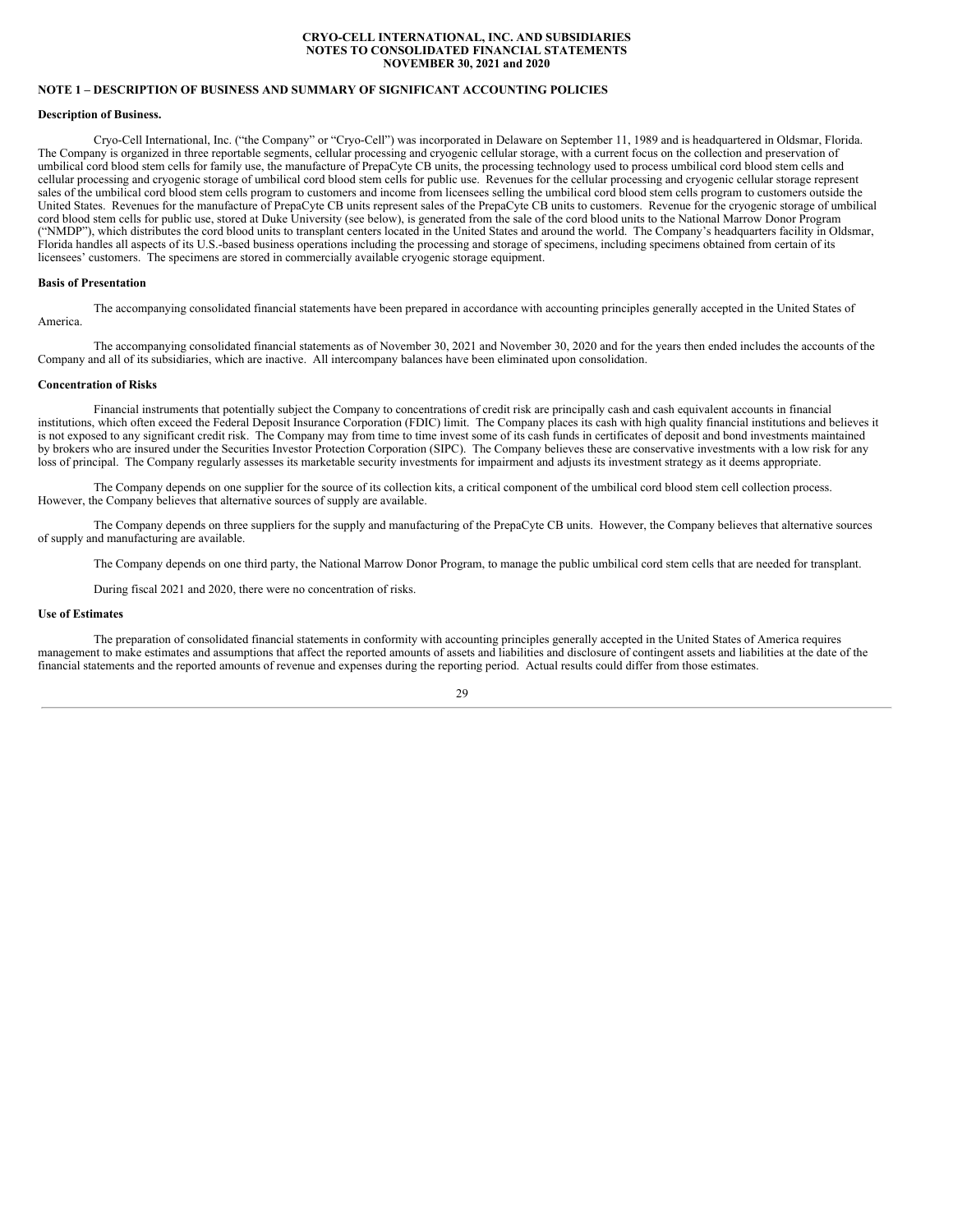#### **Revenue Recognition**

The Company recognizes revenue in accordance with Accounting Standards Codification ("ASC") Topic 606, Revenue from Contracts with Customers ("ASC 606"). ASC 606 applies to all contracts with customers, except for contracts that are within the scope of other standards, such as leases, insurance, collaboration arrangements and financial instruments. ASC 606 also impacts certain other areas, such as the accounting for costs to obtain or fulfill a contract. ASC 606 also requires disclosure of the nature, amount, timing, and uncertainty of revenue and cash flows arising from contracts with customers.

Under ASC 606, revenue is recognized when, or as, obligations under the terms of a contract are satisfied, which occurs when control of the promised services are transferred to the customers. Revenue is measured as the amount of consideration the Company expects to receive in exchange for transferring services to a customer ("transaction price").

At contract inception, if the contract is determined to be within the scope of ASC 606, the Company evaluates its contracts with customers using the five-step model: (1) identify the contract with the customer; (2) identify the performance obligations in the contract; (3) determine the transaction price; (4) allocate the transaction price to separate performance obligations; and (5) recognize revenue when (or as) each performance obligation is satisfied. The Company evaluates its contracts for legal enforceability at contract inception and subsequently throughout the Company's relationship with its customers. If legal enforceability with regards to the rights and obligations exist for both the Company and the customer, then the Company has an enforceable contract and revenue recognition is permitted subject to the satisfaction of the other criteria. If, at the outset of an arrangement, the Company determines that a contract with enforceable rights and obligations does not exist, revenues are deferred until all criteria for an enforceable contract are met. The Company only applies the five-step model to contracts when it is probable that collection of the consideration that the Company is entitled to in exchange for the goods or services being transferred to the customer, will occur.

Contract modifications exist when the modification either creates new or changes in the existing enforceable rights and obligations. The Company's contracts are occasionally modified to account for changes in contract terms and conditions, which the Company refers to as an upgrade or downgrade. An upgrade occurs when a customer wants to pay for additional years of storage. A downgrade occurs when a customer originally entered into a long-term contract (such as twenty-one year or lifetime plan) but would like to change the term to a one-year contract. Upgrade modifications qualify for treatment as a separate contract as the additional services are distinct and the increase in contract price reflects the Company's stand-alone selling price for the additional services and will be accounted for on a prospective basis. Downgrade modifications do not qualify for treatment as a separate contract as there is no increase in price over the original contract, thus failing the separate contract criteria. As such, the Company separately considers downgrade modifications to determine if these should be accounted for as a termination of the existing contract and creation of a new contract (prospective method) or as part of the existing contract (cumulative catch-up adjustment). ASC 606 requires that an entity account for the contract modification as if it were a termination of the existing contract, and the creation of a new contract, if the remaining goods or services are distinct from the goods or services transferred on or before the date of the contract modification. As the services after the modification were previously determined to be distinct, the Company concluded that downgrade modifications qualify under this method and will be accounted for on a prospective basis. Although contract modifications do occur, they are infrequent.

### **Performance Obligations**

At contract inception, the Company assesses the goods and services promised in the contracts with customers and identifies a performance obligation for each promise to transfer to the customer a good or service (or bundle of goods or services) that is distinct. The Company then recognizes as revenue the amount of the transaction price that is allocated to the respective performance obligation when (or as) the performance obligation is satisfied. To identify the performance obligations, the Company considers all of the goods or services promised in the contract regardless of whether they are explicitly stated or are implied by customary business practices. The Company determined that the following distinct goods and services represent separate performance obligations involving the sale of its umbilical cord blood product:

- •Collection and processing services
- •Storage services
- •Public cord blood banking
- •License and royalties
- •Sale of PrepaCyte CB product

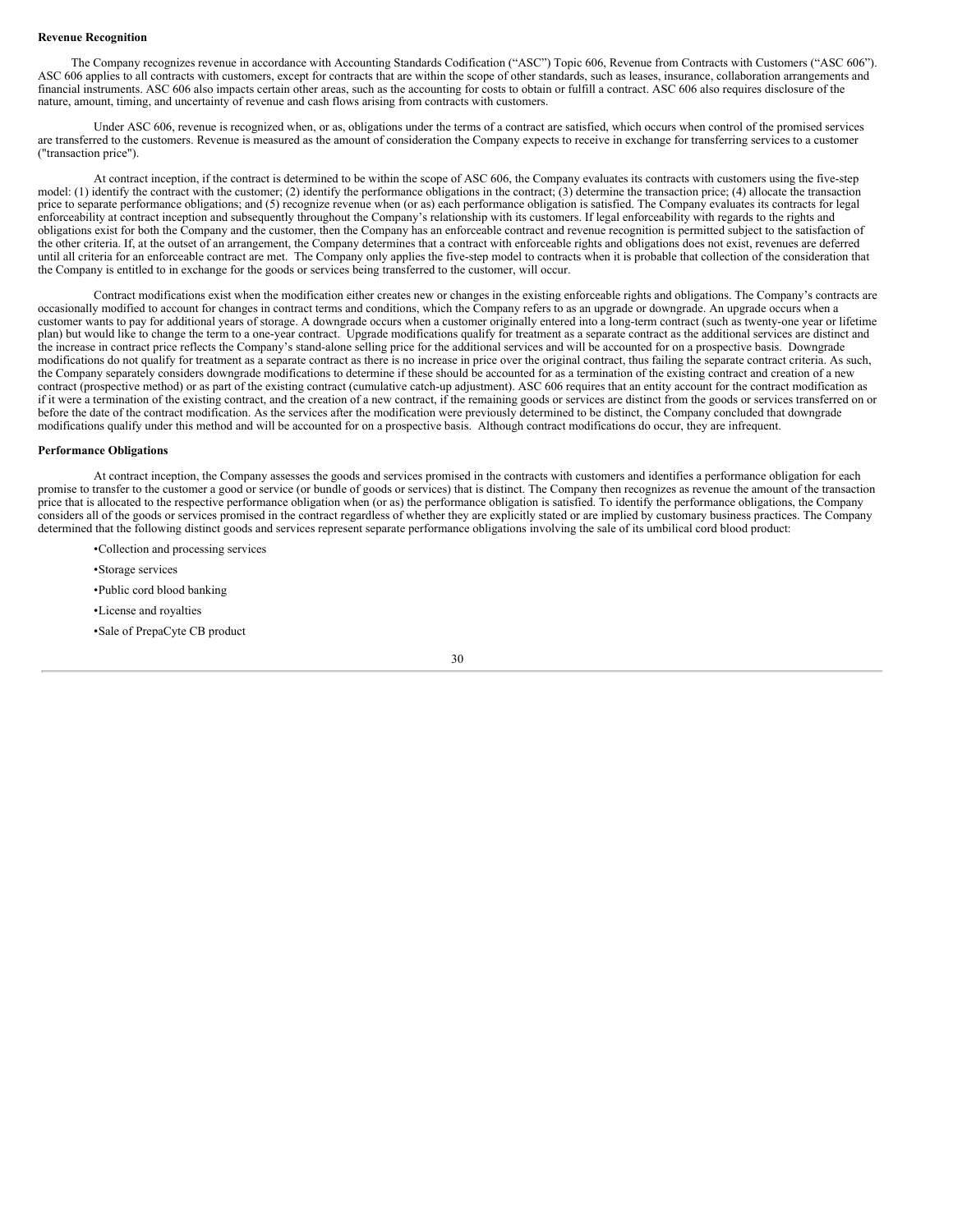#### **a)Collection, Processing and Storage Fees**

Processing and storage fees include the Company providing umbilical cord blood and tissue cellular processing and cryogenic cellular storage for private use. Revenues recognized for the cellular processing and cryogenic cellular storage represent sales of the umbilical cord blood stem cells program to customers and income from licensees who are selling the umbilical cord blood stem cells program to customers outside the United States.

The Company recognizes revenue from processing fees at the point in time of the successful completion of processing and recognizes storage fees over time, which is ratably over the contractual storage period as well as other income from royalties paid by licensees related to long-term storage contracts which the Company has under license agreements. Contracted storage periods are typically annual, eighteen years, twenty-one years and lifetime. The life-time storage plan is based on a life expectancy of 81 years, which is the current estimate by the Center for Disease Control for United States women's life expectancy and concluded that additional data analysis would result in an immaterial difference in revenue. Deferred revenue on the accompanying consolidated balance sheets includes the portion of the annual, the twenty-one-year and the life-time storage fees that are being recognized over the contractual storage period as well as royalties received from foreign licensees relating to long-term storage contracts for which the Company has future obligations under the license agreement. The Company classifies deferred revenue as current if the Company expects to recognize the related revenue over the next 12 months from the balance sheet date.

# *Significant financing*

When determining the transaction price of a contract, an adjustment is made if payment from a customer occurs either significantly before or significantly after performance, resulting in a significant financing component. For all plans being annual, twenty-one years and lifetime, the storage fee is paid at the beginning of the storage period (prepaid plans). Alternatively, the Company offers payment plans (including a stated service fee) for customers to pay over time for a period of one to twenty-four plus months. The one-time plan includes the collection kit, processing and testing, return medical courier service and twenty-one years of pre-paid storage fees. The lifetime plan includes the collection kit, processing and testing, return medical courier service and pre-paid storage fees for the life of the customer. The Company concluded that a significant financing component is not present within either the prepaid or overtime payment plans. The Company has determined that the twenty-one year and lifetime prepayment options do not include a significant financing component as the payment terms were structured primarily for reasons other than the provision of financing and to maximize profitability.

The Company has determined that the majority of plans that are paid over time are paid in less than a year. When considered over a twenty-four-month payment plan, the difference between the cash selling price and the consideration paid is nominal. As such, the Company believes that its payment plans do not include significant financing components as they are not significant in the aggregate when considered in the context of all contracts entered into nor significant at the individual contract level.

The Company elected to apply the practical expedient where the Company does not need to assess whether a significant financing component exists if the period between when it performs its obligations under the contract and when the customer pays is one year or less.

As of November 30, 2021, the total aggregate transaction price allocated to the unsatisfied performance obligations was recorded as deferred revenue amounting to \$40,632,910, which will be recognized ratably on a straight-line basis over the contractual period of which \$9,358,696 will be recognized over the next twelve months.

#### *Variable consideration*

In December 2005, the Company began providing its customers that enrolled after December 2005 a payment warranty under which the Company agrees to pay \$50,000 to its client if the umbilical cord blood product retrieved is used for a stem cell transplant for the donor or an immediate family member and fails to engraft, subject to various restrictions. Effective February 1, 2012, the Company increased the \$50,000 payment warranty to a \$75,000 payment warranty to all of its new clients. Effective June 1, 2017, the Company increased the payment warranty to \$100,000 to all new clients who choose the premium processing method, PrepaCyte CB. The product warranty is available to clients who enroll under this structure for as long as the specimen is stored with the Company. In the processing and storage agreements, the Company provides limited rights which are offered to customers automatically upon contract execution. The Company has determined that the payment warranty represents variable consideration payable to the customer.

Based on the Company's historical experience to date, the Company has determined the payment warranty to be fully constrained under the most likely amount method. Consequently, the transaction price does not currently reflect any expectation of service level credits. At the end of each reporting period, the Company will update the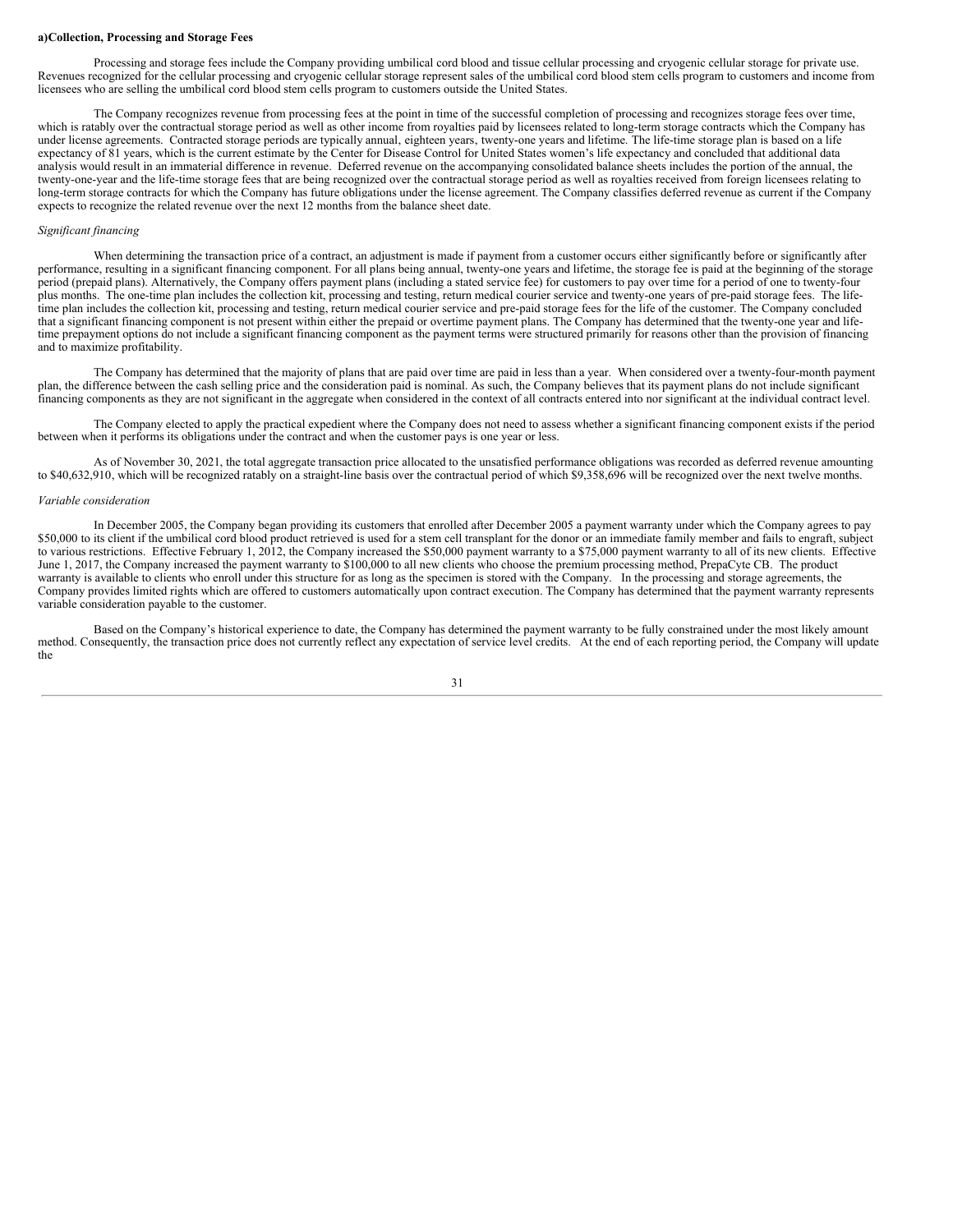estimated transaction price related to the payment warranty including updating its assessment of whether an estimate of variable consideration is constrained to represent faithfully the circumstances present at the end of the reporting period and the changes in circumstances during the reporting period.

# *Allocation of transaction price*

As the Company's processing and storage agreements contain multiple performance obligations, ASC 606 requires an allocation of the transaction price based on the estimated relative standalone selling prices of the promised services underlying each performance obligation. The Company has selected an adjusted market assessment approach to estimate the stand-alone selling prices of the processing services and storage services and concluded that the published list price is the price that a customer in that market would be willing to pay for those goods or services. The Company also considered the fact that all customers are charged the list prices current at the time of their enrollment where the Company has separately stated list prices for processing and storage.

# *Costs to Obtain a Contract*

The Company capitalizes commissions that are incremental in obtaining customer contracts and the costs incurred to fulfill a customer contract if those costs are not within the scope of another topic within the accounting literature and meet the specified criteria. These costs are deferred in other current or long-term assets and are expensed to selling, general and administrative expenses as the Company satisfies the performance obligations by transferring the service to the customer. These assets will be periodically assessed for impairment. As a practical expedient, the Company elected to recognize the incremental costs of obtaining its annual contracts as an expense when incurred, as the amortization period of the asset recognized would have been one year.

The Company has determined that payments under the Company's refer-a-friend program ("RAF program") are incremental costs of obtaining a contract as they provide an incentive for existing customers to refer new customers to the Company and is referred to as commission. The amount paid under the RAF program (either through issuance of credits to customers or check payments) which exceeds the typical commission payment to a sales representative is recorded as a reduction to revenue under ASC 606. During the twelve months ended November 30, 2021 and November 30, 2020, the Company recorded \$49,378 and \$49,609, respectively, in commission payments to customers under the RAF program as a reduction to revenue. For the twelve months ended November 30, 2021 and November 30, 2020, the Company capitalized additional contract acquisition costs of \$95,168 and \$89,471, respectively, net of amortization expense.

#### **b)Public banking revenue**

The Company sells cord blood units to the National Marrow Donor program ("NMDP") which distributes the cord blood units to transplant centers located in the United States and around the world. Control is transferred at the point in time when the shipment has occurred, at which time, the Company records revenue.

# **c) Licensee and royalty income**

Licensee and royalty income consist of royalty income earned on the processing and storage of cord blood stem cell specimens by an affiliate where the Company has a License and Royalty Agreement. The Company records revenue from processing and storage of specimens and pursuant to agreements with licensees. The Company records the royalty revenue in same period that the related processing and storage is being completed by the affiliate.

# **d)Product Revenue**

The Company records revenue from the sale of the PrepaCyte CB product line upon shipment of the product to the Company's customers.

# **e)Shipping and handling**

The Company elected to apply the practical expedient to account for shipping and handling activities performed after the control of a good has been transferred to the customer as a fulfillment cost. Shipping and handling costs that the Company incurs are therefore expensed and included in cost of sales.

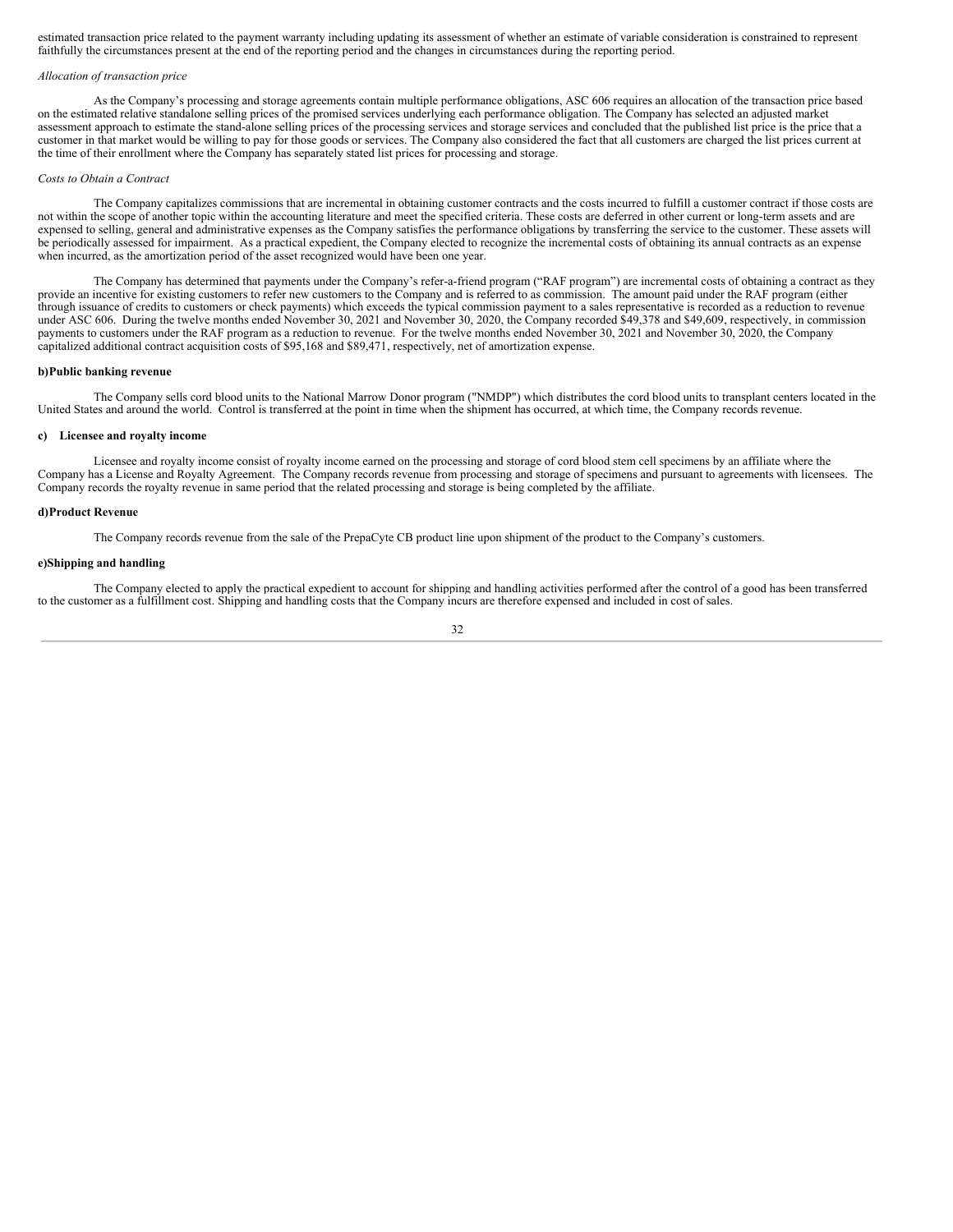### **Disaggregation of Revenue**

The revenue as reflected in the statements of comprehensive income is disaggregated by products and services.

The following table provides information about assets and liabilities from contracts with customers:

|                                                    | November 30, 2021 | November 30, 2020 |
|----------------------------------------------------|-------------------|-------------------|
| Contract assets (sales commissions)                | 535.522           | 466,141           |
| Accounts receivables                               | 5.253.173         | 6.322.960         |
| Short-term contract liabilities (deferred revenue) | 9.358.696         | 9.183.450         |
| Long-term contract liabilities (deferred revenue)  | 31.274.214        | 27,200,910        |

The Company, in general, requires the customer to pay for processing and storage services at the time of processing. Contract assets include deferred contract acquisition costs, which will be amortized along with the associated revenue. Contract liabilities include payments received in advance of performance under the contract and are realized with the associated revenue recognized under the contract. Accounts receivable consists of amounts due from clients that have enrolled and processed in the umbilical cord blood stem cell processing and storage programs related to renewals of annual plans and amounts due from license affiliates, and sublicensee territories. The Company did not have asset impairment charges related to contract assets in the twelve months ended November 30, 2021 and November 30, 2020.

The following table presents changes in the Company's contract assets and liabilities during the twelve months ended November 30, 2021:

|                                         | Balance at<br>December 1,<br>Additions<br>2020<br><b>Deductions</b> |              |  |            |  | Balance at<br>November 30,<br>2021 |  |            |
|-----------------------------------------|---------------------------------------------------------------------|--------------|--|------------|--|------------------------------------|--|------------|
| Contract assets (sales commissions)     |                                                                     | 466,141      |  | 95.168     |  | (25.787)                           |  | 535.522    |
| Accounts receivables                    |                                                                     | 6.322.960    |  | 36,814,240 |  | (37,884,027)                       |  | 5.253.173  |
| Contract liabilities (deferred revenue) |                                                                     | 36, 384, 360 |  | 17.685.646 |  | (13, 437, 096)                     |  | 40,632,910 |

The following table presents changes in the Company's contract assets and liabilities during the twelve months ended November 30, 2020:

|                                         | Balance at<br>December 1.<br>2019 | Additions    | <b>Deductions</b> | Balance at<br>November 30.<br>2020 |
|-----------------------------------------|-----------------------------------|--------------|-------------------|------------------------------------|
| Contract assets (sales commissions)     | 398.535                           | 89.471       | (21, 865)         | 466.141                            |
| Accounts receivables                    | 6.097.331                         | 38, 379, 247 | (38, 153, 618)    | 6.322.960                          |
| Contract liabilities (deferred revenue) | 32.508.511                        | 21, 237, 546 | (17,361,697)      | 36, 384, 360                       |

# **Revenue Sharing Agreements**

The Company entered into Revenue Sharing Agreements ("RSAs") prior to 2002 with various third and related parties. The Company's RSAs provide that in exchange for a non-refundable up-front payment, the Company would share for the duration of the contract a percentage of its future storage revenue collected from the annual storage fees charged related to a certain number of specimens that originated from specific geographical areas. The RSAs have no definitive term or termination provisions. The sharing applies to the storage fees collected for all specified specimens in the area up to the number covered in the contract. When the number of specimens is filled, any additional specimens stored in that area are not subject to revenue sharing. As there are empty spaces resulting from attrition, the Company agrees to fill them as soon as possible. The Company has reflected these up-front payments as long-term liabilities on the accompanying consolidated balance sheets. The Company does not intend to enter into additional RSAs.

In the future, the Company could reverse the liability relating to the RSAs over an appropriate period of time, based on the Company's expectations of the total amount of payments it expects to pay to the other party under the particular RSA. However, the RSAs do not establish a finite term or time frame over which to estimate the total payments and the Company had not previously estimated and has concluded that it is not currently practicable to estimate the projected cash flows under the RSAs. At present, the Company intends to defer the reversal of the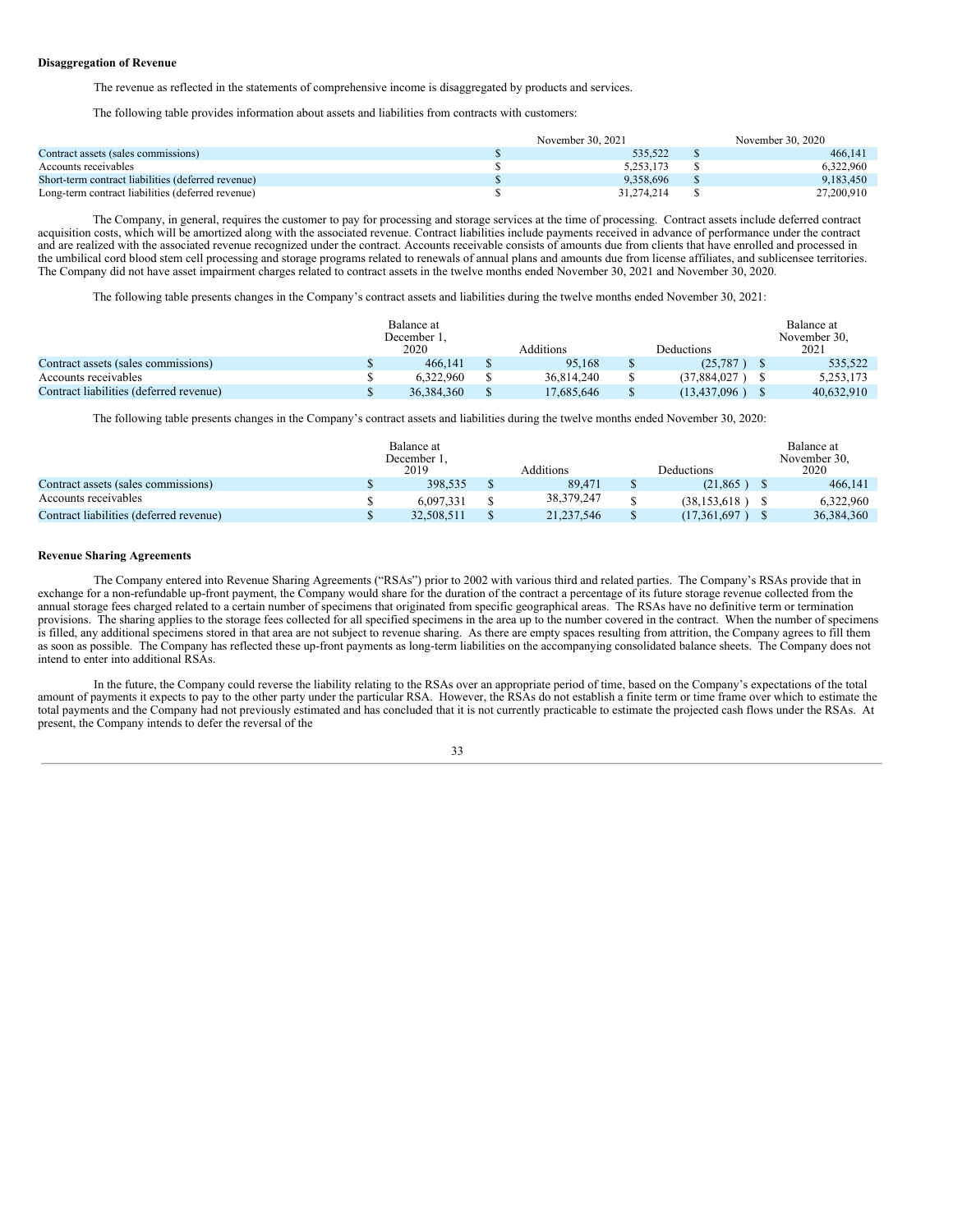liability, until such time as these amounts can be determined. During the periods when the Company defers the reversal of the liability, the quarterly payments made during these periods will be treated as interest expense, which will be recognized as the payments become due. In future periods, if a portion of the liability can be de-recognized based on the effective interest method, the payments will be allocated between interest and amortization of the liability. As cash is paid out to the other party during any period, the liability would be de-recognized based on the portion of the total anticipated payouts made during the period, using the effective interest method. That is, a portion of the payment would be recorded as interest expense, and the remainder would be treated as repayment of principal, which would reduce the liability.

#### **License and Royalty Agreements**

The Company has entered into licensing agreements with certain investors in various international markets in an attempt to capitalize on the Company's technology. The investors typically pay a licensing fee to receive Company marketing programs, technology and know-how in a selected area. The investor may be given a right to sell sub-license agreements as well. As part of the accounting for the up-front license fee paid, or payable, to the Company, revenue from the up-front license fee is recognized based on such factors as when the payment is due, collectability and when all material services or conditions relating to the sale have been substantially performed by the Company based on the terms of the agreement. The Company has twelve active licensing agreements. The following areas each have one license agreement: El Salvador, Guatemala, Panama, Honduras and Pakistan. The following areas each have two license agreements: India, Nicaragua and Costa Rica.

In addition to the license fee, the Company earns processing and storage fees on subsequent processing and storage revenues received by the licensee in the licensed territory and a fee on any sub-license agreements that are sold by the licensee where applicable. These fees are included in processing and storage fees revenue on the consolidated statements of comprehensive income. The Company periodically reviews license and royalty receivables for collectability and, if necessary, will record an expense for an allowance for uncollectible accounts.

#### **Cash and Cash Equivalents**

Cash and cash equivalents consist of highly liquid investments with a maturity date of three months or less at the time of purchase.

#### **Accounts Receivable**

Accounts receivable consist of uncollateralized amounts due from clients that have enrolled and processed in the umbilical cord blood stem cell processing and storage programs and amounts due from license affiliates, and sublicensee territories. Accounts receivable are due within 30 days and are stated at amounts net of an allowance for doubtful accounts. Accounts outstanding longer than the contractual payment terms are considered past due. The Company determines its allowance by considering the length of time accounts receivable are past due, the Company's previous loss history, and the client's current ability to pay its obligations. Therefore, if the financial condition of the Company's clients were to deteriorate beyond the estimates, the Company may have to increase the allowance for doubtful accounts which could have a negative impact on earnings. The Company writes-off accounts receivable when they become uncollectible, and payments subsequently received on such receivables are credited to the allowance for doubtful accounts.

#### **Inventory**

As part of the Cord:Use Purchase Agreement, the Company has an agreement with Duke University ("Duke") expiring on January 31, 2025 for Duke to receive, process, and store cord blood units for the Public Cord Blood Bank ("Duke Services"). As of November 30, 2021, the Company had approximately 6,000 cord blood units in inventory. These units are valued at the lower of cost or net realizable value. Costs include the cost of collecting, transporting, processing and storing the unit. Costs charged by Duke for their Duke Services are based on a monthly fixed fee for processing and storing 12 blood units per month. The Company computes the cost per unit for these Duke Services and capitalizes the unit cost on all blood units shipped and stored in a year at Duke. If the Company ships and stores less than 144 blood units with Duke in a one-year period, a portion of these fixed costs are expensed and included in facility operating costs. Certain costs of collection incurred, such as the cost of collection staff and transportation costs incurred to ship Public Bank units from hospitals to the stem cell laboratory are allocated to banked units based on an average cost method. The change in the number of expected units to be sold could have a significant impact on the estimated net realizable value of banked units which could have a material effect on the value of the inventory. Costs incurred related to cord blood units that cannot be sold are expensed in the period incurred and are included in facility operating costs in the accompanying statements of operations. The Company records a reserve against inventory for units which have been processed and frozen but may not ultimately become distributable (see Note 2). Due to changes in sales trends and estimated recoverability of cost capitalized into inventory, an impairment charge of \$1,164,499

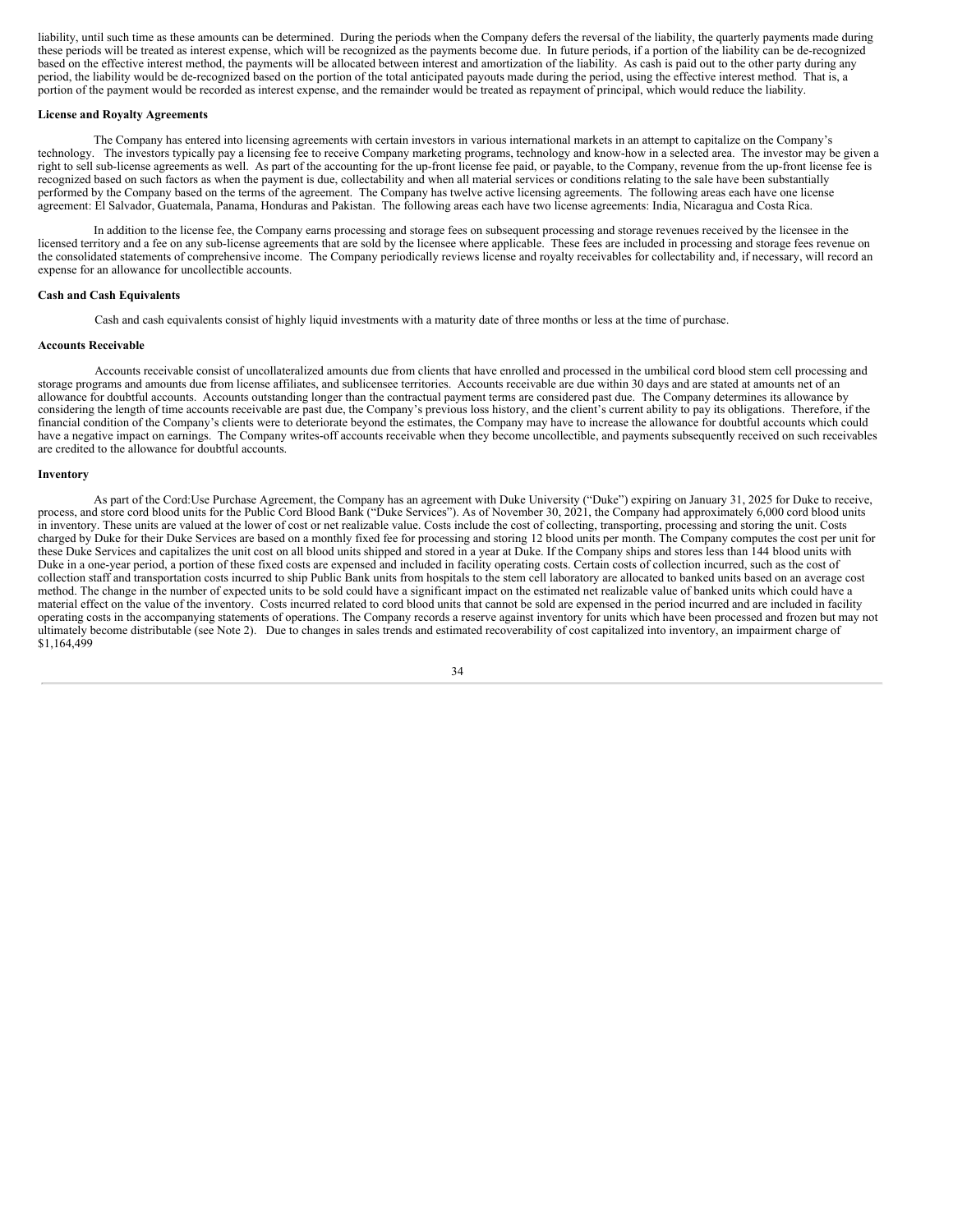and \$1,284,238 was recognized during the twelve months ended November 30, 2021 and November 30, 2020, respectively, to reduce inventory from cost to net realizable value and is included in the accompanying consolidated statements of comprehensive income.

## **Property and Equipment**

Property and equipment are stated at cost. Depreciation is provided primarily by the straight-line method over the estimated useful lives of the related assets. Estimated useful lives of property and equipment are as follows:

| Building                         | 39 years                                        |
|----------------------------------|-------------------------------------------------|
| Furniture and equipment          | $3-10$ vears                                    |
| Leasehold improvements           | Lesser of 8-10 years or the lives of the leases |
| Computer software – internal use | -5 vears                                        |

Leasehold improvements are amortized over the shorter of the respective life of the lease or the estimated useful lives of the improvements. Upon the sale or retirement of depreciable assets, the cost and related accumulated depreciation is removed from the accounts and the resulting profit or loss is reflected in earnings. Expenditures for maintenance, repairs and minor betterments are expensed as incurred.

The Company capitalizes external direct costs of materials and services consumed in developing or obtaining internal-use computer software. Capitalized internal-use software costs, which are included in property and equipment, are depreciated over the estimated useful lives of the software.

#### **Investments**

As part of the Cord:Use Purchase Agreement, the Company acquired the shares of common stock of Tianhe Stem Cell Biotechnologies, Inc. As there is no readily determinable fair value for this stock, the Company periodically reviews the value for impairment.

### **Long-Lived Assets**

The Company evaluates the realizability of its long-lived assets, which requires impairment losses to be recorded on long-lived assets used in operations when indicators of impairment, such as reductions in demand or when significant economic slowdowns are present. Reviews are performed to determine whether the carrying value of an asset is impaired, based on comparisons to undiscounted expected future cash flows. If this comparison indicates that there is impairment and carrying value is in excess of fair value, the impaired asset is written down to fair value, which is typically calculated using: (i) quoted market prices or (ii) discounted expected future cash flows utilizing a discount rate. The Company did not note any indicators of impairment as of November 30, 2021 and November 30, 2020, respectively.

### **Goodwill**

Goodwill represents the excess of the purchase price of the assets acquired from Cord:Use over the estimated fair value of the net tangible, intangible and identifiable assets acquired. The annual assessment of the reporting unit is performed as of September 1st, and an assessment is performed at other times if an event occurs or circumstances change that would more likely than not reduce the fair value of the asset below its carrying value. The Company first performs a qualitative assessment to test goodwill for impairment and concludes if it is more likely than not that the fair value of the reporting unit is less than its carrying value. If the qualitative assessment concludes that it is not more likely than not that the fair value is less than the carrying value, the two-step goodwill impairment test is not required. If the qualitative assessment concludes that it is more likely than not that the fair value of the reporting unit is less than the carrying value, then the two-step goodwill impairment test is required. Step one of the impairment assessment compares the fair value of the reporting unit to its carrying value and if the fair value exceeds its carrying value, goodwill is not impaired. If the carrying value exceeds the fair value, the implied fair value of goodwill is compared to the carrying value of goodwill. If the implied fair value exceeds the carrying value then goodwill is not impaired; otherwise, an impairment loss would be recorded by the amount the carrying value exceeds the implied fair value.

#### **Leases**

Effective December 1, 2019, the Company adopted ASU 2016-02, Leases (Topic 842), using the modified retrospective approach and utilizing the effective date as its date of initial application. As a result, prior periods are presented in accordance with the previous guidance in ASC 840, Leases ("ASC 840"). The Company has elected to apply the 'package of practical expedients' which allows the Company to not reassess i) whether existing or expired

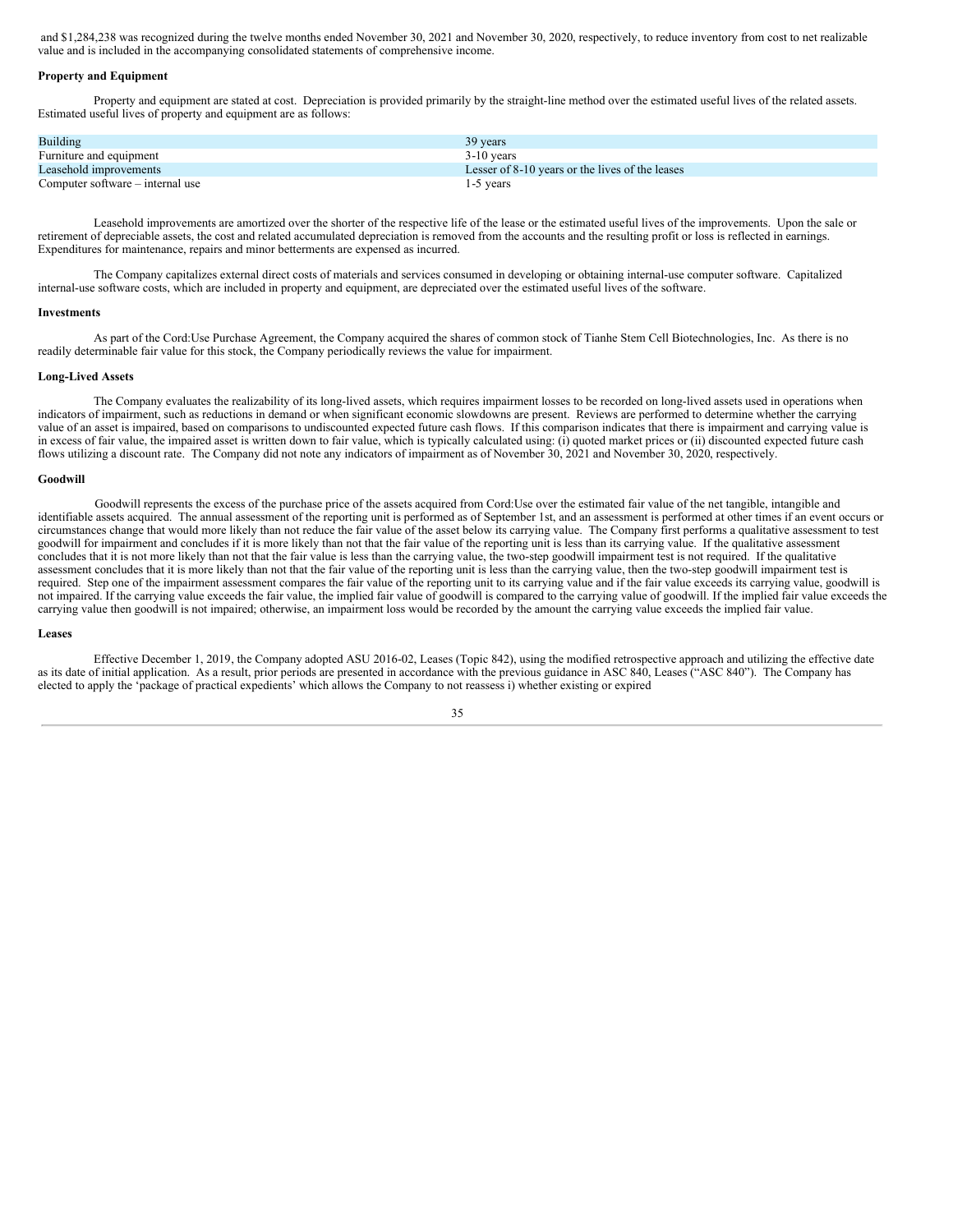arrangements contain a lease, ii) the lease classification of existing or expired leases, or iii) whether previous initial direct costs would qualify for capitalization under the new lease standard.

At the inception of an arrangement, the Company determines whether the arrangement is or contains a lease based on the unique facts and circumstances present in the arrangement. Leases with a term greater than one year are recognized on the balance sheet as a right-of-use (ROU) assets and as short-term and long-term lease liabilities, as applicable. The Company does not have any financing leases.

Operating lease liabilities and their corresponding right-of-use assets are initially recorded based on the present value of lease payments over the expected remaining lease term. The interest rate implicit in lease contracts is typically not readily determinable. As a result, the Company utilizes its incremental borrowing rate to discount lease payments, which reflects the fixed rate at which the Company believes it could borrow on a collateralized basis the amount of the lease payments in the same currency, for a similar term, in a similar economic environment.

The Company has elected not to recognize leases with an original term of one year or less on the balance sheet. The Company typically only includes an initial lease term in its assessment of a lease arrangement. Options to renew a lease are not included in the Company's assessment unless there is reasonable certainty that the Company will renew.

### **Income Taxes**

Deferred income tax assets and liabilities are recognized for the estimated future tax consequences attributable to differences between financial statement carrying amounts of existing assets and liabilities and their respective tax bases. Deferred income tax assets and liabilities are measured using enacted tax rates expected to be recovered or settled. The Company records a valuation allowance when it is "more likely than not" that all of the future income tax benefits will not be realized. When the Company changes its determination as to the amount of deferred income tax assets that can be realized, the valuation allowance is adjusted with a corresponding impact to income tax expense in the period in which such determination is made. The ultimate realization of the Company's deferred income tax assets depends upon generating sufficient taxable income prior to the expiration of the tax attributes. In assessing the need for a valuation allowance, the Company projects future levels of taxable income. This assessment requires significant judgment. The Company examines the evidence related to the recent history of losses, the economic conditions in which the Company operates and forecasts and projections to make that determination.

The Company recognizes the financial statement benefit of a tax position only after determining that the relevant tax authority would more likely than not sustain the position following an audit. For tax positions meeting the more-likely-than-not threshold, the amount recognized in the financial statements is the largest benefit that has a greater than 50 percent likelihood of being realized upon ultimate settlement with the relevant tax authority. Increases or decreases to the unrecognized tax benefits could result from management's belief that a position can or cannot be sustained upon examination based on subsequent information or potential lapse of the applicable statute of limitation for certain tax positions.

The Company recognizes interest and penalties related to uncertain tax positions in income tax expense. For fiscal 2021 and 2020 the Company had no uncertain tax provisions and therefore no material provisions for interest or penalties related to uncertain tax positions.

### **Research, Development and Related Engineering Costs**

Research, development and related engineering costs are expensed as incurred.

### **Cost of Sales**

Cost of sales represents the associated expenses resulting from the processing, testing, storage and delivery of the umbilical cord blood. Cost of sales related to PrepaCyte CB represents the associated expenses resulting from the manufacturing of the PrepaCyte CB units. Cost of sales related to the Public Cord Blood Bank represents the associated expenses resulting from the collection, shipping, processing and storage of the cord blood stem cell units.

#### **Advertising**

Advertising costs are expensed as incurred and are included in selling, general and administrative expenses in the accompanying consolidated statements of comprehensive income. Total advertising expense for the fiscal years ended November 30, 2021 and 2020 was approximately \$841,514 and \$845,454, respectively.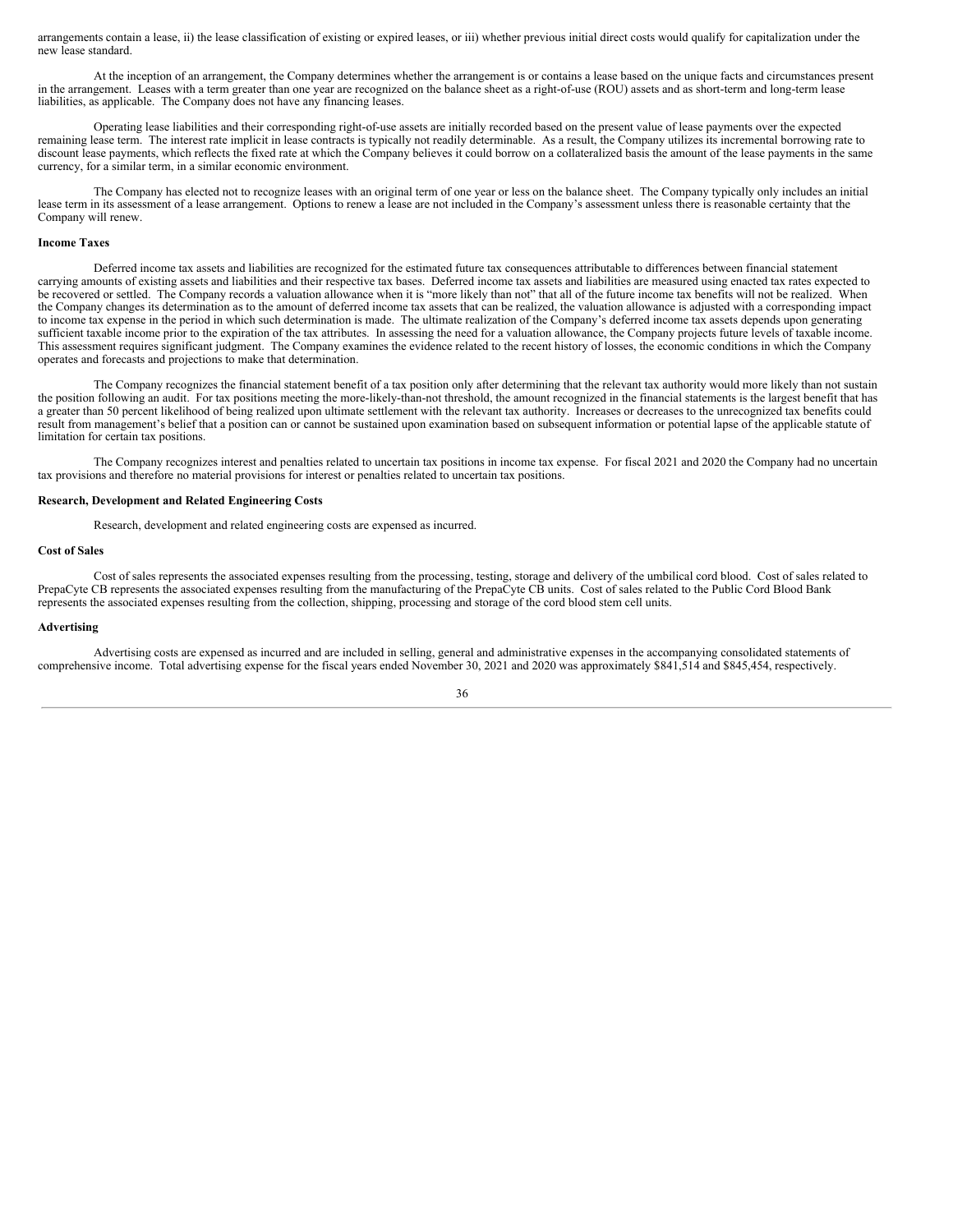#### **Rent Expense**

Rent is expensed on a straight-line basis over the term of the lease and is included in cost of sales and selling, general and administrative expenses in the accompanying consolidated statements of comprehensive income. All leases include provisions for escalations and related costs.

### **Legal Expense**

Legal fees are expensed as incurred and are included in selling, general and administrative expenses in the accompanying consolidated statements of comprehensive income.

### **Fair Value of Financial Instruments**

Management uses a fair value hierarchy, which gives the highest priority to quoted prices in active markets. The fair value of financial instruments is estimated based on market trading information, where available. Absent published market values for an instrument or other assets, management uses observable market data to arrive at its estimates of fair value. Management believes that the carrying amount of cash and cash equivalents, accounts receivable, accounts payable and accrued expenses approximate fair value due to the short-term nature of these instruments. The Company believes that the fair value of its Revenue Sharing Agreements ("RSA") liability recorded on the balance sheet is between the recorded book value and up to the Company's previous settlement experience, due to the various terms and conditions associated with each RSA.

The Company uses an accounting standard that defines fair value as an exit price, representing the amount that would be received to sell an asset or paid to transfer a liability in an orderly transaction between market participants at the measurement date. As such, fair value is a market-based measurement that should be determined based on assumptions that market participants would use in pricing an asset or liability. As a basis for considering such assumptions, the standard establishes a three-level fair value hierarchy that prioritizes the inputs used to measure fair value. The three levels of inputs used to measure fair value are as follows:

Level 1 Quoted prices in active markets for identical assets or liabilities.

Level 2 Observable inputs other than quoted prices included in Level 1, such as quoted prices for similar assets and liabilities in active markets; quoted prices for identical or similar assets and liabilities in markets that are not active; or other inputs that are observable or can be corroborated by observable market data.

Level 3 Unobservable inputs that are supported by little or no market activity and that are significant to the fair value of the assets or liabilities. This includes certain pricing models, discounted cash flow methodologies and similar techniques that use significant unobservable inputs.

The following table summarizes the financial assets and liabilities measured at fair value on a recurring basis as of November 30, 2021 and November 30, 2020, respectively, segregated among the appropriate levels within the fair value hierarchy:

|                                               | Fair Value at        |               |                          |   | Fair Value Measurements at November 30, 2021<br>Using |    |            |
|-----------------------------------------------|----------------------|---------------|--------------------------|---|-------------------------------------------------------|----|------------|
| Description                                   | November 30,<br>2021 |               | Level 1                  |   | Level 2                                               |    | Level 3    |
| Assets:                                       |                      |               |                          |   |                                                       |    |            |
| Marketable securities                         | 75.412               | \$.           | 75,412                   | S | $\overline{\phantom{0}}$                              |    |            |
| Total                                         | 75,412               |               | 75,412                   |   | $\overline{\phantom{0}}$                              |    |            |
| Liabilities:                                  |                      |               |                          |   |                                                       |    |            |
| Contingent consideration                      | \$<br>727,371        | <sup>\$</sup> | $\sim$                   |   | $\overline{\phantom{0}}$                              | £. | 727,371    |
| Total                                         | 727,371              |               | $\overline{\phantom{0}}$ |   |                                                       |    | 727,371    |
|                                               |                      |               |                          |   |                                                       |    |            |
| <b>Contingent Consideration:</b>              |                      |               |                          |   |                                                       |    |            |
| Beginning Balance as of November 30, 2020     |                      |               |                          |   | ¢                                                     |    | 1,509,852  |
| Subtractions – Cord: Use earnout payment      |                      |               |                          |   |                                                       |    |            |
| Fair value adjustment as of November 30, 2021 |                      |               |                          |   |                                                       |    | (782, 481) |
| Ending balance as of November 30, 2021        |                      |               |                          |   | J.                                                    |    | 727,371    |

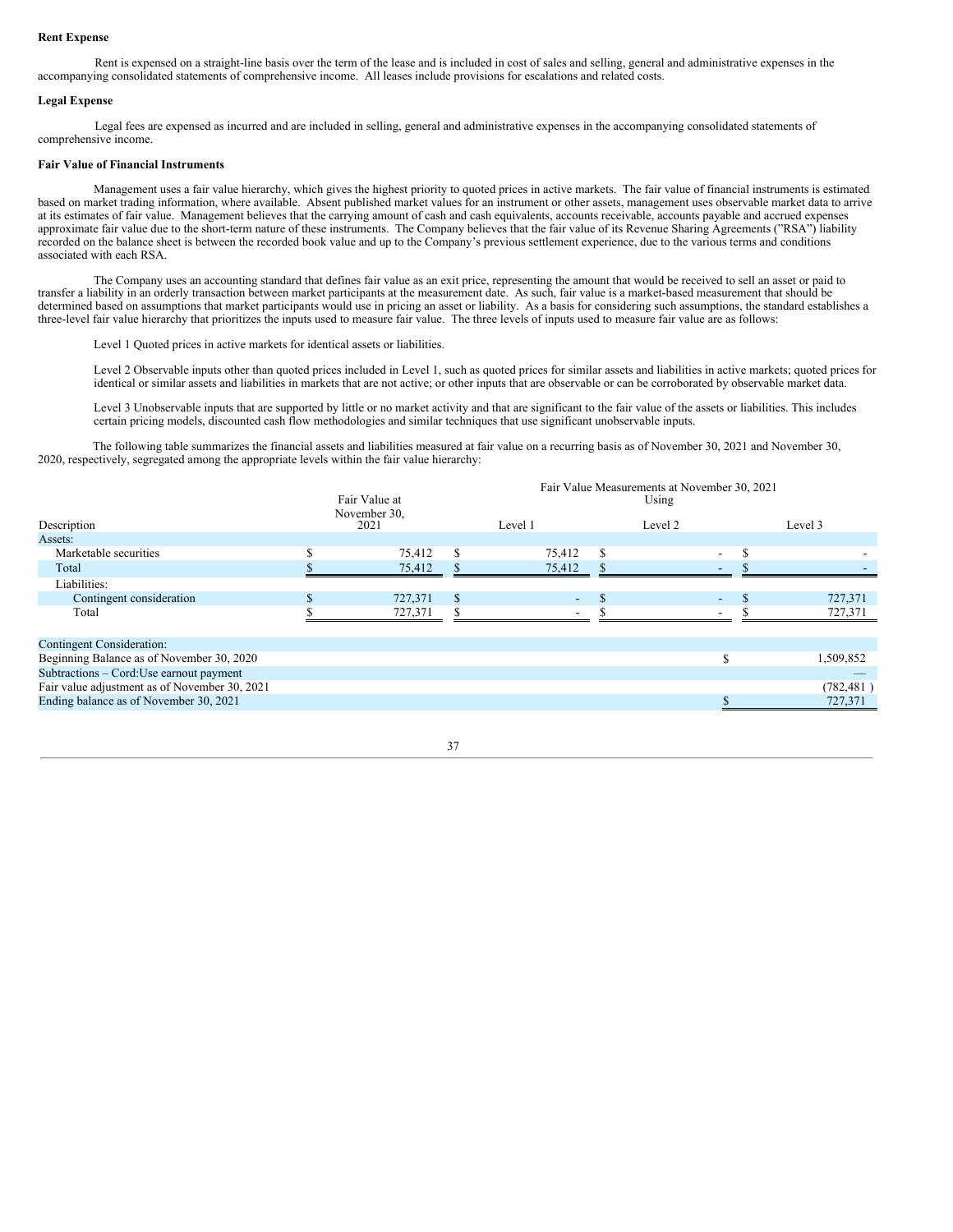|                          | Fair Value at        |   |         | Using   |                          |           |
|--------------------------|----------------------|---|---------|---------|--------------------------|-----------|
| Description              | November 30,<br>2020 |   | Level 1 | Level 2 |                          | Level 3   |
| Assets:                  |                      |   |         |         |                          |           |
| Marketable securities    | 88,476               |   | 88,476  |         | $\overline{\phantom{a}}$ |           |
| Total                    | 88,476               |   | 88,476  |         | $\sim$                   |           |
| Liabilities:             |                      |   |         |         |                          |           |
| Contingent consideration | 1,509,852            | S | $\sim$  |         | $\sim$ $-$               | 1,509,852 |
| Total                    | 1,509,852            |   | $\sim$  |         | $\overline{\phantom{0}}$ | 1,509,852 |

Fair Value Measurements at November 30, 2020

The following is a description of the valuation techniques used for these items, as well as the general classification of such items pursuant to the fair value hierarchy:

*Marketable securities* - Equity securities with readily determinable fair values are measured at fair value with the changes in fair value recognized through net income. There was approximately (\$13,000) and (\$8,000) in losses, respectively, recorded in other income and expense on the accompanying consolidated statements of comprehensive income for the twelve months ended November 30, 2021 and 2020.

*Contingent consideration -* The contingent consideration is the earnout that Cord:Use is entitled to from the Company's sale of the public cord blood inventory from and after closing. The estimated fair value of the contingent earnout was determined using a Monte Carlo analysis examining the frequency and mean value of the resulting earnout payments. The resulting value captures the risk associated with the form of the payout structure. The risk-neutral method is applied, resulting in a value that captures the risk associated with the form of the payout structure and the projection risk. The carrying amount of the liability may fluctuate significantly and actual amounts paid may be materially different from the estimated value of the liability.

# **Product Warranty and Cryo-Cell CaresTM Program**

In December 2005, the Company began providing its customers that enrolled after December 2005 a payment warranty under which the Company agrees to pay \$50,000 to its client if the umbilical cord blood product retrieved is used for a stem cell transplant for the donor or an immediate family member and fails to engraft, subject to various restrictions. Effective February 1, 2012, the Company increased the \$50,000 payment warranty to a \$75,000 payment warranty to all of its new clients. Effective June 1, 2017, the Company increased the payment warranty to \$100,000 to all new clients who choose the premium processing method, PrepaCyte CB. The product warranty is available to clients who enroll under this structure for as long as the specimen is stored with the Company. The Company has not experienced any claims under the warranty program, nor has it incurred costs related to these warranties.

As discussed above, the Company has determined that the payment warranty represents variable consideration payable to the customer. In accordance with ASC 606, the Company has concluded the payment warranty be fully constrained under the most likely amount method; therefore, the transaction price does not reflect any expectation of service level credits at November 30, 2021 and November 30, 2020. At the end of each reporting period, the Company shall update the estimated transaction price related to the payment guarantee including updating its assessment of whether an estimate of variable consideration is constrained to represent faithfully the circumstances present at the end of the reporting period and the changes in circumstances during the reporting period.

# **Income per Common Share**

Basic income per common share was computed by dividing net income by the weighted average number of common shares outstanding for the fiscal year ended or as of the date indicated. Diluted income per common share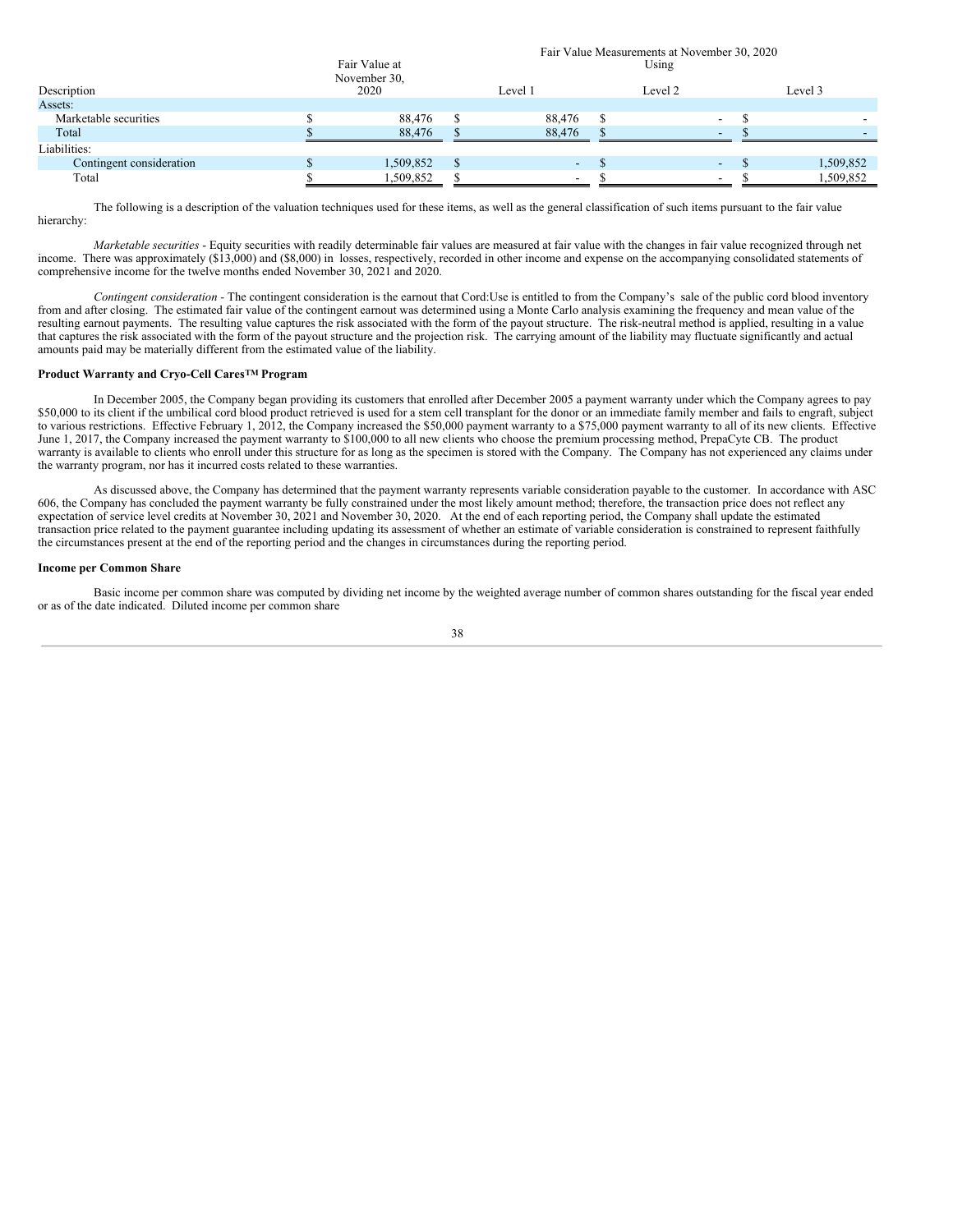includes the effect of all dilutive stock options. The composition of basic and diluted net income per share is as follows:

|                                                  | November 30, 2021 | November 30, 2020 |  |
|--------------------------------------------------|-------------------|-------------------|--|
| Numerator:                                       |                   |                   |  |
| Net income                                       | 2,083,521         | 3,624,596         |  |
| Denominator:                                     |                   |                   |  |
| Weighted-average shares outstanding-basic        | 8,137,342         | 7,544,494         |  |
| Dilutive common shares issuable upon exercise of |                   |                   |  |
| stock options                                    | 224,378           | 595,686           |  |
| Weighted-average shares-diluted                  | 8,361,720         | 8,140,180         |  |
| Income per share:                                |                   |                   |  |
| Basic                                            | 0.26              | 0.48              |  |
| Diluted                                          | 0.25              | 0.45              |  |

For the year ended November 30, 2021, the Company excluded the effect of 15,900 outstanding stock options from the computation of diluted earnings per share, as the effect of potentially dilutive shares from the outstanding stock options would be anti-dilutive.

For the year ended November 30, 2020 the Company excluded the effect of 249,301 outstanding stock options from the computation of diluted earnings per share, as the effect of potentially dilutive shares from the outstanding stock options would be anti-dilutive.

#### **Stock Compensation**

As of November 30, 2021, the Company has two stock-based employee compensation plans, which are described in Note 10 to the consolidated financial statements. The Company's stock-based employee compensation plan became effective December 1, 2011 as approved by the Board of Directors and approved by the stockholders at the 2012 Annual Meeting. The Company recognized approximately \$302,000 and \$622,000 for the fiscal years ended November 30, 2021 and November 30, 2020, respectively, of stock compensation expense.

The Company recognizes stock-based compensation based on the fair value of the related awards. Under the fair value recognition guidance of stock-based compensation accounting rules, stock-based compensation expense is estimated at the grant date based on the fair value of the award and is recognized as expense over the requisite service period of the award. The fair value of service-based vesting condition and performance-based vesting condition stock option awards is determined using the Black-Scholes valuation model. For stock option awards with only service-based vesting conditions and graded vesting features, the Company recognizes stock compensation expense based on the graded-vesting method. To value awards with market-based vesting conditions the Company uses a binomial valuation model. The Company recognizes compensation cost for awards with market-based vesting conditions on a graded-vesting basis over the derived service period calculated by the binomial valuation model. The use of these valuation models involves assumptions that are judgmental and highly sensitive in the determination of compensation expense and include the expected life of the option, stock price volatility, risk-free interest rate, dividend yield, exercise price, and forfeiture rate. Forfeitures are estimated at the time of valuation and reduce expense ratably over the vesting period.

The estimation of stock awards that will ultimately vest requires judgment and to the extent that actual results or updated estimates differ from current estimates, such amounts will be recorded as a cumulative adjustment in the period they become known. The Company considered many factors when estimating forfeitures, including the recipient groups and historical experience. Actual results and future changes in estimates may differ substantially from current estimates.

The Company issues performance-based equity awards which vest upon the achievement of certain financial performance goals, including revenue and income targets. Determining the appropriate amount to expense based on the anticipated achievement of the stated goals requires judgment, including forecasting future financial results. The estimate of the timing of the expense recognition is revised periodically based on the probability of achieving the required performance targets and adjustments are made as appropriate. The cumulative impact of any revision is reflected in the period of the change. If the financial performance goals are not met, the award does not vest, so no compensation cost is recognized and any previously stock-recognized stock-based compensation expense is reversed.

The Company issues equity awards with market-based vesting conditions which vest upon the achievement of certain stock price targets. If the awards are forfeited prior to the completion of the derived service period, any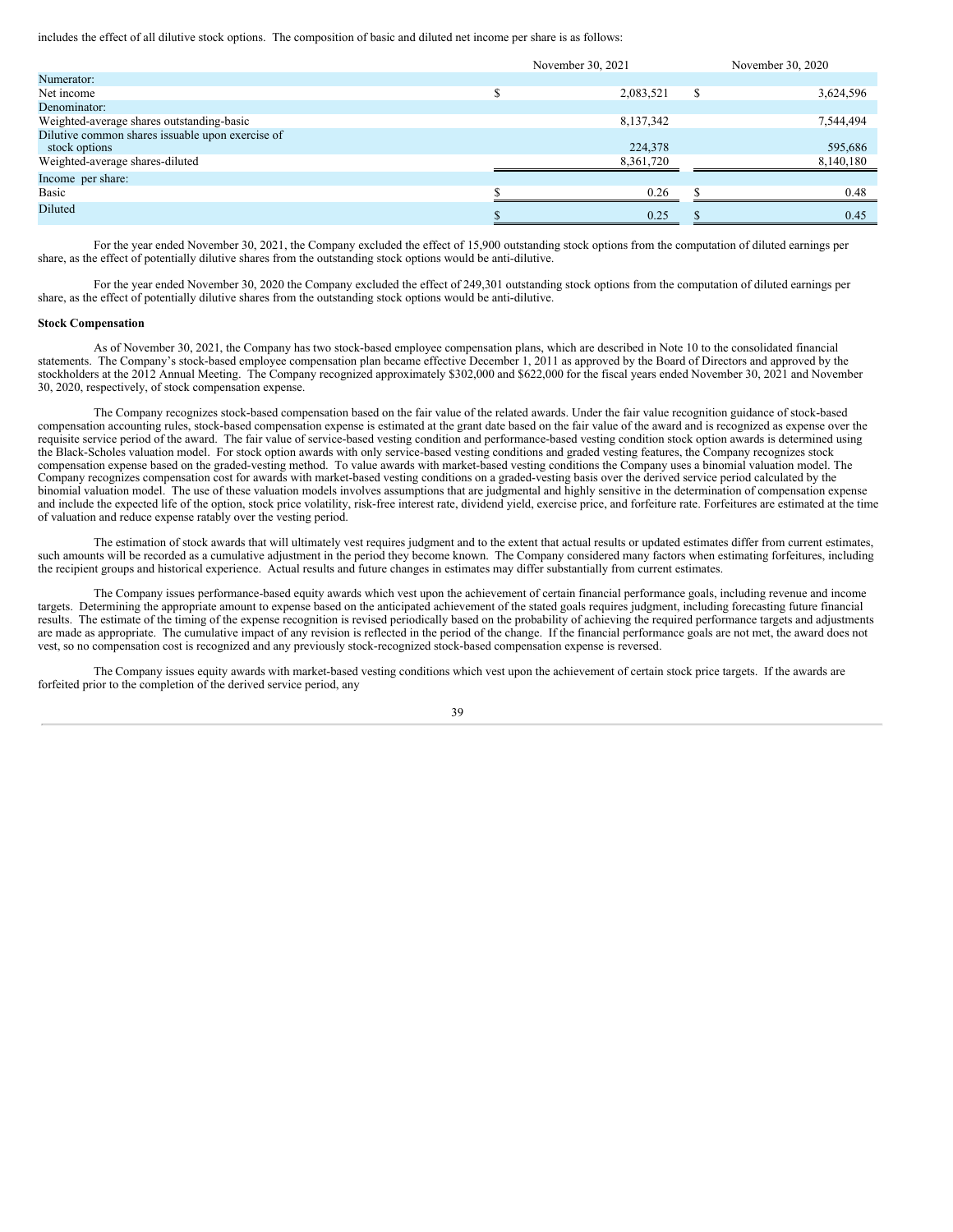recognized compensation is reversed. If the awards are forfeited after the completion of the derived service period, the compensation cost is not reversed, even if the awards never vest.

# **Recently Issued Accounting Pronouncements**

In June 2016, the FASB issued ASU No. 2016-13, Financial Instruments—Credit Losses (Topic 326): Measurement of Credit Losses on Financial Instruments. ASU 2016-13 provides guidance for estimating credit losses on certain types of financial instruments, including trade receivables, by introducing an approach based on expected losses. The expected loss approach will require entities to incorporate considerations of historical information, current information and reasonable and supportable forecasts. ASU 2016-13 also amends the accounting for credit losses on available-for-sale debt securities and purchased financial assets with credit deterioration. The guidance requires a modified retrospective transition method and early adoption is permitted. In November 2019, FASB issued ASU No. 2019-10, Financial Instruments – Credit Losses, Derivatives and Hedging, and Leases ("ASU 2019-10"), which defers the adoption of ASU 2016-13 for smaller reporting companies until periods beginning after December 15, 2022. The Company will continue to evaluate the impact of ASU 2016-13 on its consolidated financial statements.

# **NOTE 2 – INVENTORY**

Inventory is comprised of public cord blood banking specimens, collection kits, finished goods, work-in-process and raw materials. Collection kits are used in the collection and processing of umbilical cord blood and cord tissue stem cells, finished goods include products purchased or assumed for resale and for the use in the Company's processing and storage service. Inventory in the Public Cord Blood Bank includes finished goods that are specimens that are available for resale. The Company considers inventory in the Public Cord Blood Bank that has not completed all testing to determine viability to be work in process. Due to changes in sales trends and estimated recoverability of cost capitalized into inventory, an impairment charge of \$1,164,499 and \$1,284,238 was recognized during the fourth quarter of fiscal 2021and the fourth quarter of fiscal 2020, respectively, to reduce inventory from cost to net realizable value and is included in the accompanying consolidated statements of comprehensive income.

The components of inventory at November 30, 2021 and November 30, 2020 are as follows:

| As of<br>November 30, 2021 | As of<br>November 30, 2020 |
|----------------------------|----------------------------|
| $\overline{\phantom{a}}$   |                            |
| 357,686                    | 273,430                    |
| $\overline{\phantom{a}}$   |                            |
| 29.821                     | 63.327                     |
| 10,193,789                 | 11,629,307                 |
| 42,998                     | 33,006                     |
| (7,718)                    | (7,718)                    |
| 10.616.576                 | 11,991,352                 |
|                            |                            |

# **NOTE 3 – INTANGIBLE ASSETS**

The Company incurs certain legal and related costs in connection with patent and trademark applications. If a future economic benefit is anticipated from the resulting patent or trademark or an alternate future use is available to the Company, such costs are capitalized and amortized over the expected life of the patent or trademark. The Company's assessment of future economic benefit involves considerable management judgment. A different conclusion could result in the reduction of the carrying value of these assets.

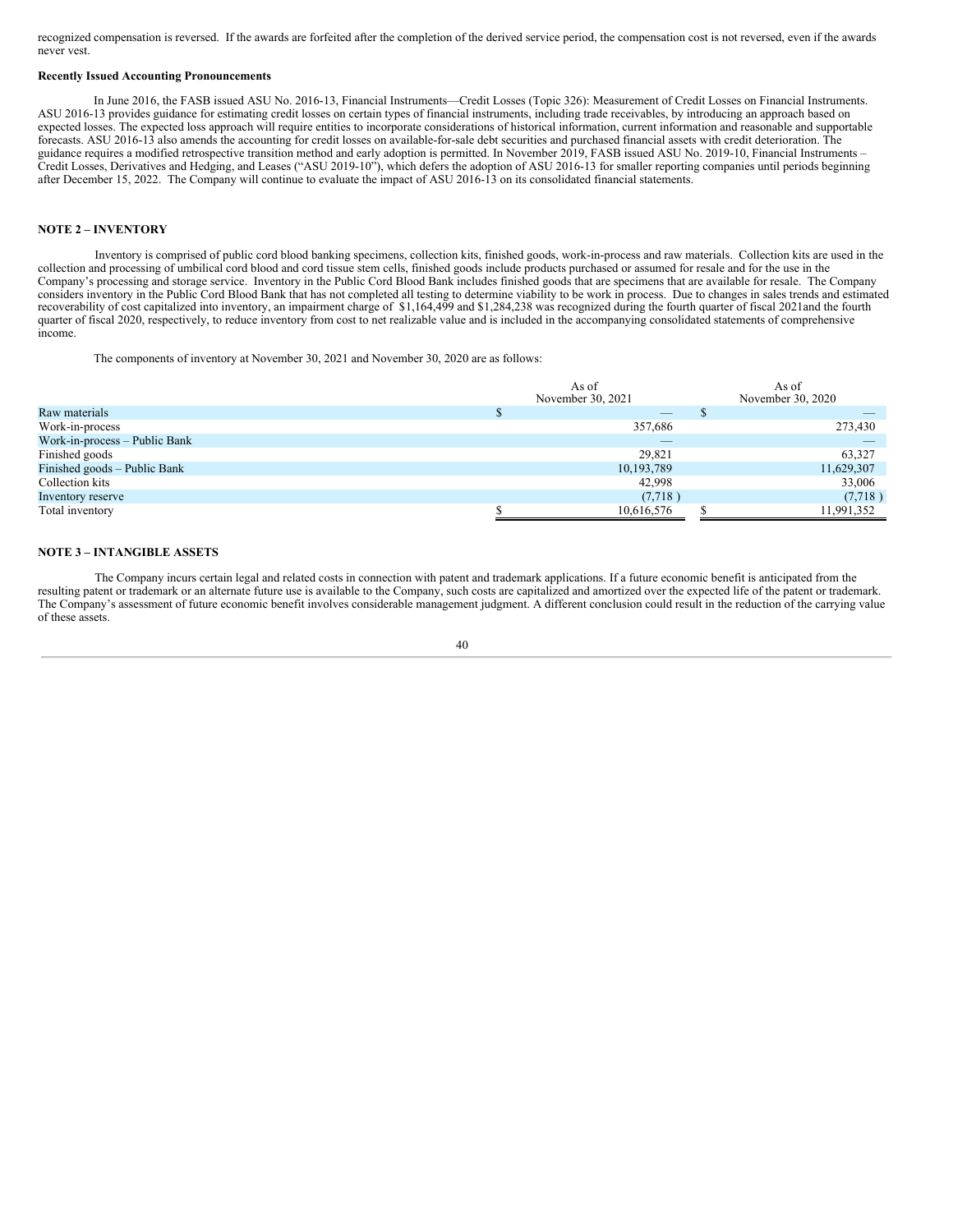# Intangible assets were as follows as of November 30, 2021 and 2020:

|                                       | Useful lives  |   | November 30, 2021 | November 30, 2020       |
|---------------------------------------|---------------|---|-------------------|-------------------------|
| Patents                               | $10-20$ years | ъ | 697,744           | 234,570<br><sup>S</sup> |
| Less: Accumulated amortization        |               |   | (80, 159)         | (47,150)                |
| License agreement                     | 10 years      |   | 474,000           | 470,000                 |
| Less: Intangible asset impairment     |               |   | (185,000)         | (185,000)               |
| Less: Accumulated amortization        |               |   | (201,709)         | (178, 443)              |
| Customer relationships - PrepaCyte®CB | 15 years      |   | 41,000            | 41,000                  |
| Less: Intangible asset impairment     |               |   | (26, 267)         | (26, 267)               |
| Less: Accumulated amortization        |               |   | (7,916)           | (7,122)                 |
| <b>Brand</b>                          | 1 year        |   | 31,000            | 31,000                  |
| Less: Accumulated amortization        |               |   | (31,000)          | (31,000)                |
| Customer relationships – Cord: Use    | 30 years      |   | 960,000           | 960,000                 |
| Less: Accumulated amortization        |               |   | (112,000)         | (80,000)                |
| Net Intangible Assets                 |               |   | 1,559,693         | 1,181,588               |

Expected amortization related to these intangible assets for each of the next five fiscal years and for periods thereafter is as follows:

| Fiscal years ending November 30: |           |
|----------------------------------|-----------|
| 2022                             | 96,381    |
| 2023                             | 96,381    |
| 2024                             | 96,381    |
| 2025                             | 86,694    |
| 2026                             | 73,132    |
| Thereafter                       | 1,110,724 |
| Total                            | 1,559,693 |

Amortization expense of intangibles was approximately \$89,000 and \$68,000 for the twelve months ended November 30, 2021 and November 30, 2020, respectively.

# **NOTE 4 – NOTE PAYABLE**

On May 20, 2016, the Company entered into a Credit Agreement ("Agreement") with Texas Capital Bank, National Association ("TCB") for a term loan of \$8.0 million in senior credit facilities. The proceeds of the term loan were used by the Company to fund repurchases of the Company's common stock. Subject to the terms of the Agreement, on May 20, 2016, TCB advanced the Company \$100.00. On July 1, 2016, TCB advanced the remaining principal amount of \$7,999,900 per a promissory note dated May 20, 2016 between the Company and TCB, at a rate of 3.75% per annum plus LIBOR, payable monthly with a maturity date of July 2021 extended to June 2022 with Second Amendment. On August 26, 2016, the Company entered into a First Amendment to Credit Agreement with TCB. Pursuant to terms of the First Amendment to Credit Agreement, on August 26, 2016, TCB made an additional advance to the Company in principal amount of \$2,133,433 per an Amended and Restated Promissory Note dated August 26, 2016 between the Company and TCB. The additional proceeds of the term loan were used by the Company to fund the extinguishment of revenue sharing agreements. On June 11, 2018, the Company entered into a Second Amendment to Credit Agreement with TCB. Pursuant to the terms of the Second Amendment to Credit Agreement, TCB increased the current outstanding principal amount of the loan from TCB by \$9,000,000 to finance a portion of the purchase price of the Cord:Use Purchase. In connection therewith, Cryo-Cell executed and delivered to TCB a Second Amended and Restated Promissory Note, in the principal amount of \$15,500,000. As of November 30, 2021, and November 30, 2020, the Company paid interest of \$118,117 and \$310,364, respectively, which is reflected in interest expense on the accompanying consolidated statements of comprehensive income.

Collateral of the term and subordinated loans includes all money, securities and property of the Company.

The Company incurred debt issuance costs related to the term and subordinated loans in the amount of \$548,085 which is recorded as a direct reduction of the carrying amount of the note payable and amortized over the life of the loan. As of November 30, 2021, and November 30, 2020, \$56,851 and \$85,062, respectively, of the debt issuance costs were amortized and are reflected in interest expense on the accompanying consolidated statements of comprehensive income.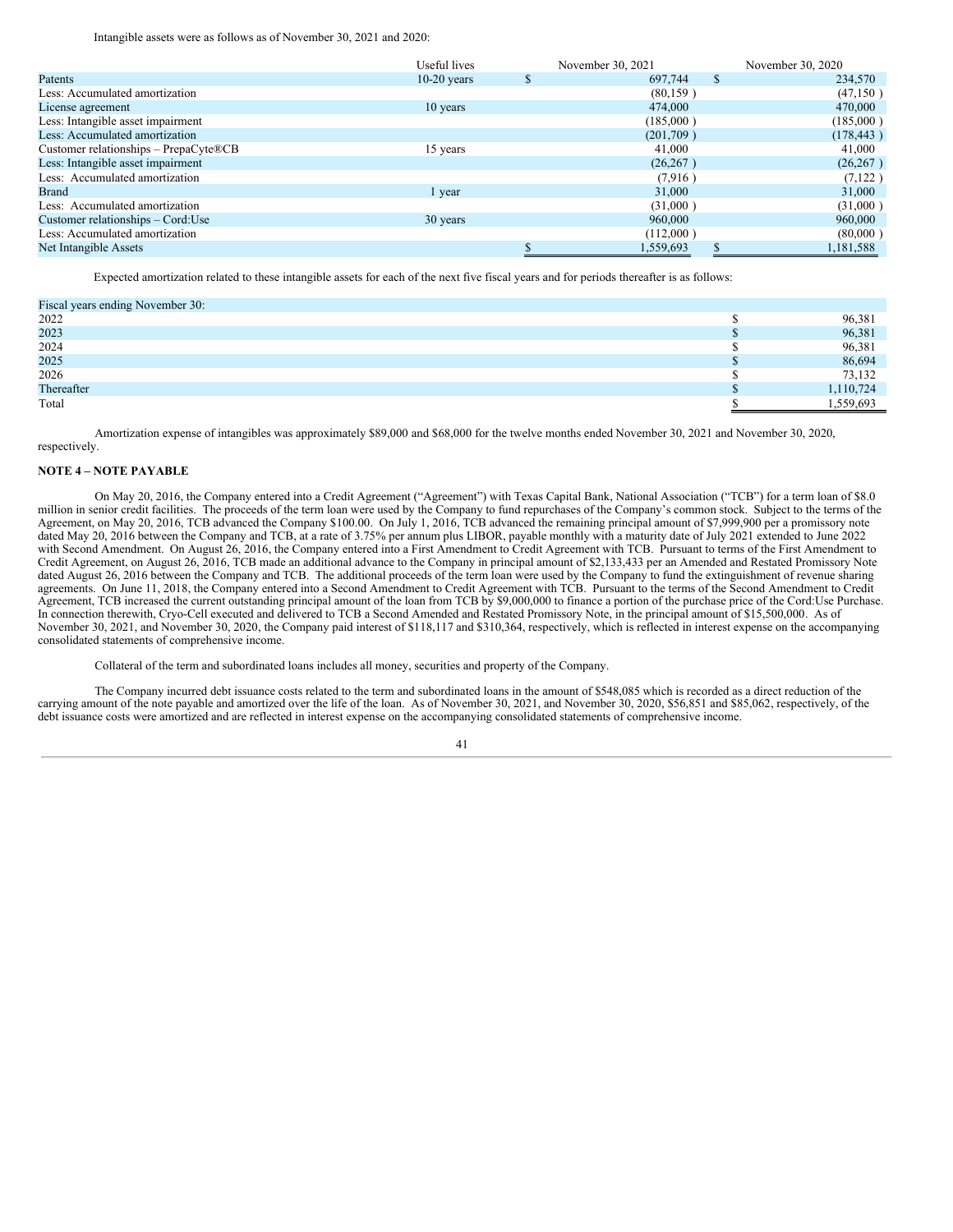As of November 30, 2021, and November 30, 2020, the note payable obligation was as follows:

|                                                    | November 30, 2021 | November 30, 2020 |
|----------------------------------------------------|-------------------|-------------------|
| Note payable                                       | 1.908.433         | 6,008,433         |
| Unamortized debt issuance costs                    | (10, 368)         | (67,219)          |
| Net note payable                                   | 1.898.065         | 5,941,214         |
| Current portion of note payable                    | 1.898.065         | 3,100,000         |
| Long-term note payable, net of debt issuance costs |                   | 2,841,214         |
| Total                                              | 1,898,065         | 5,941,214         |

Interest expense on the note payable for the years ended November 30, 2021 and November 30, 2020 was as follows:

|                                   | November 30, 2021 | November 30, 2020 |
|-----------------------------------|-------------------|-------------------|
| Interest expense on notes payable | 118.117           | 310,364           |
| Debt issuance costs               | 56.851            | 85,062            |
| Total interest expense            | 174.968           | 395.426           |

## **NOTE 5** – **SEGMENT REPORTING**

The Company is organized in three reportable segments:

1.The cellular processing and cryogenic storage of umbilical cord blood and cord tissue stem cells for family use. Revenue is generated from the initial processing and testing fees and the annual storage fees charged each year for storage (the "Umbilical cord blood and cord tissue stem cell service").

2.The manufacture of PrepaCyte CB units, the processing technology used to process umbilical cord blood stem cells. Revenue is generated from the sales of the PrepaCyte CB units (the "PrepaCyte CB").

3.The cellular processing and cryogenic storage of umbilical cord blood stem cells for public use. Revenue is generated from the sale of the cord blood units to the National Marrow Donor Program ("NMDP"), which distributes the cord blood units to transplant centers located in the United States, and around the world.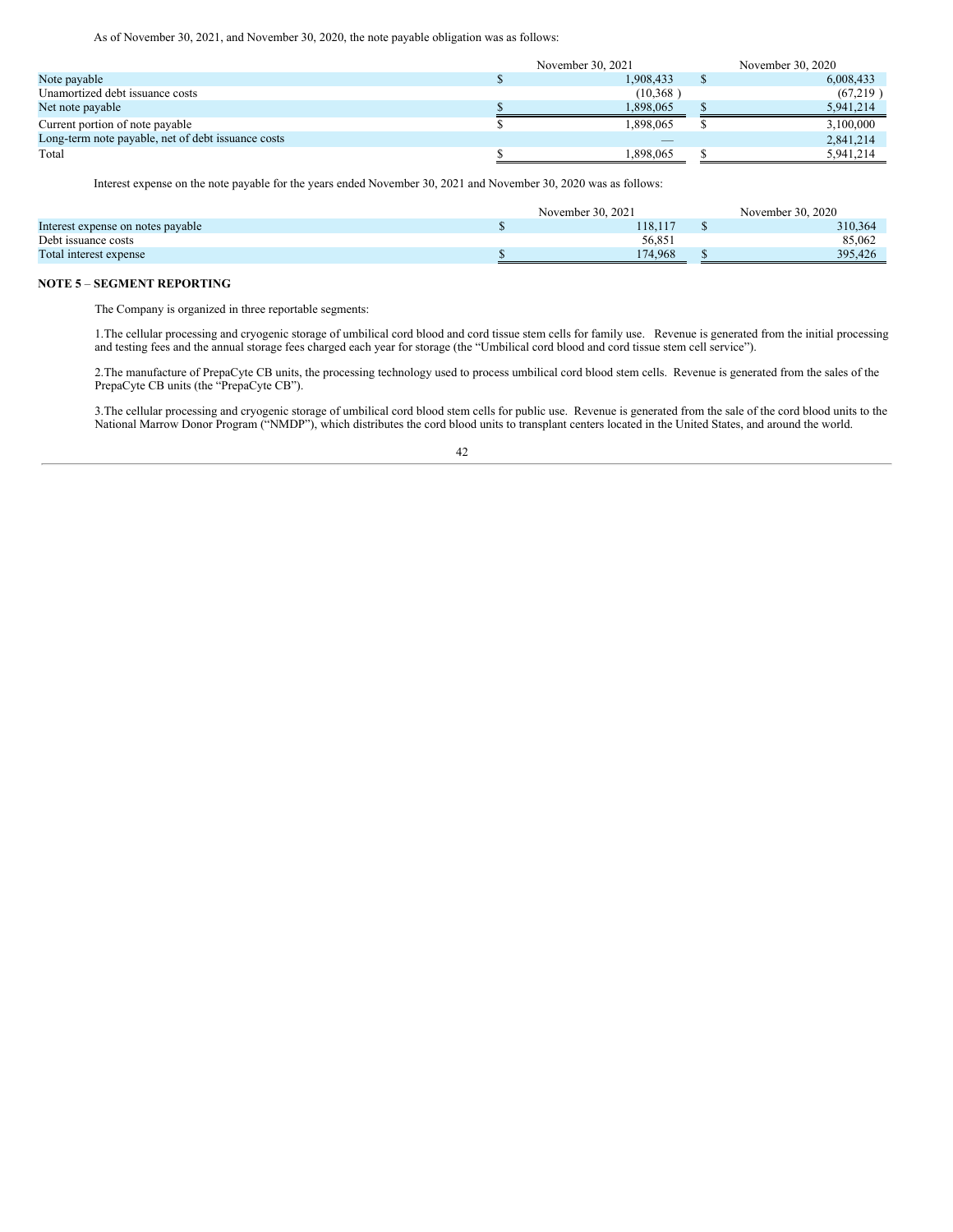The following table shows, by segment: net revenue, cost of sales, operating profit, depreciation and amortization, interest expense, and assets for the years ended November 30, 2021 and November 30, 2020:

|                                                        |              | For the years ended November 30, |              |             |  |
|--------------------------------------------------------|--------------|----------------------------------|--------------|-------------|--|
|                                                        |              | 2021                             |              | 2020        |  |
| Net revenue:                                           |              |                                  |              |             |  |
| Umbilical cord blood and cord tissue stem cell service | \$           | 28,397,401                       | \$           | 30,176,852  |  |
| PrepaCyte CB                                           |              | 111,400                          |              | 244,187     |  |
| Public cord blood banking                              |              | 376,101                          |              | 726,554     |  |
| Total net revenue                                      |              | 28,884,902                       | \$           | 31,147,593  |  |
| Cost of sales:                                         |              |                                  |              |             |  |
| Umbilical cord blood and cord tissue stem cell service | \$           | 7,351,410                        | $\mathbb{S}$ | 7,689,608   |  |
| PrepaCyte CB                                           |              | 154,140                          |              | 156,111     |  |
| Public cord blood banking                              |              | 1,484,186                        |              | 1,811,723   |  |
| Total cost of sales                                    |              | 8,989,736                        | S            | 9,657,442   |  |
| Operating profit:                                      |              |                                  |              |             |  |
| Umbilical cord blood and cord tissue stem cell service | \$.          | 6,347,061                        | S            | 9,928,886   |  |
| PrepaCyte CB                                           |              | (70, 335)                        |              | 60.499      |  |
| Public cord blood banking                              |              | (2,273,604)                      |              | (2,327,788) |  |
| Total operating profit                                 | S            | 4,003,122                        | \$           | 7,661,597   |  |
| Depreciation and amortization:                         |              |                                  |              |             |  |
| Umbilical cord blood and cord tissue stem cell service |              |                                  |              |             |  |
|                                                        | $\mathbb{S}$ | 806,230                          | \$           | 138,859     |  |
| PrepaCyte CB                                           |              | 27,595                           |              | 27,578      |  |
| Public cord blood banking                              |              | 1.020                            |              |             |  |
| Total depreciation and amortization                    |              | 834,845                          | S            | 166,437     |  |
| Interest expense:                                      |              |                                  |              |             |  |
| Umbilical cord blood and cord tissue stem cell service | S            | 1,378,926                        | \$           | 1,544,017   |  |
| PrepaCyte CB                                           |              |                                  |              |             |  |
| Public cord blood banking                              |              |                                  |              |             |  |
| Total interest expense                                 |              | 1,378,926                        | S            | 1,544,017   |  |

The following table shows the assets by segment as of November 30, 2021 and November 30, 2020:

|                                                | 2021       | 2020       |
|------------------------------------------------|------------|------------|
| Assets:                                        |            |            |
| Umbilical cord blood and cord tissue stem cell |            |            |
| service                                        | 50,170,887 | 34,215,780 |
| PrepaCyte CB                                   | 250,591    | 302,683    |
| Public cord blood banking                      | 10,240,598 | 11,681,631 |
| Total assets                                   | 60,662,076 | 46,200,094 |

# **NOTE 6 - ALLOWANCE FOR DOUBTFUL ACCOUNTS**

The activity in the allowance for doubtful accounts is as follows for the years ended November 30, 2021 and 2020:

| December 1, 2019  | 2,584,091  |
|-------------------|------------|
| Bad debt expense  | 602,965    |
| Write-offs        | (751, 848) |
| Recoveries        | 346,460    |
| November 30, 2020 | 2,781,668  |
| Bad debt expense  | 536,999    |
| Write-offs        | (564, 957) |
| Recoveries        | 324,729    |
| November 30, 2021 | 3,078,439  |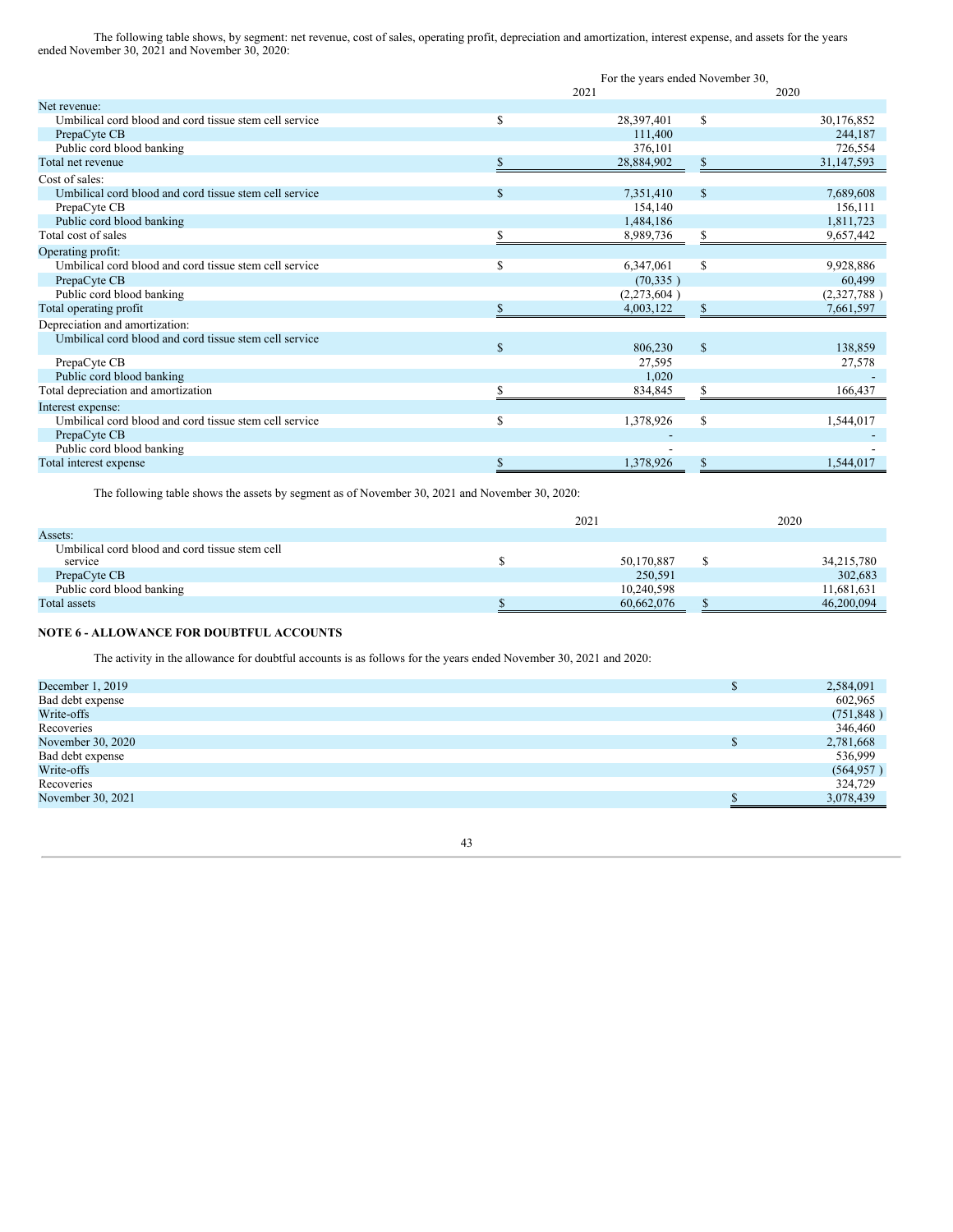# **NOTE 7 - PROPERTY AND EQUIPMENT**

The major classes of property and equipment are as follows:

|                                  | 2021        | 2020        |
|----------------------------------|-------------|-------------|
| <b>Building</b>                  | 1,510,150   |             |
| Furniture and equipment          | 6,842,282   | 6,634,360   |
| Leasehold improvements           | 1,205,893   | 1,200,934   |
| Computer software – internal use | 1,194,039   | 1,194,039   |
|                                  | 10.752.364  | 9,029,333   |
| Less: accumulated depreciation   |             |             |
|                                  | (7,522,160) | (7,388,559) |
| Total property and equipment     | 3.230.204   | 1,640,774   |
|                                  |             |             |

Depreciation expense was approximately \$229,000 in fiscal 2021 and approximately \$305,000 in fiscal 2020, of which approximately \$204,000 and \$206,000 is included in cost of sales, respectively, in the accompanying consolidated statements of comprehensive income.

# **NOTE 8 - ACCRUED EXPENSES**

Accrued expenses are as follows:

|                               | November 30,             |  |           |  |
|-------------------------------|--------------------------|--|-----------|--|
|                               | 2021                     |  | 2020      |  |
| Professional fees             | 68.959                   |  | 47.729    |  |
| Payroll and payroll taxes (1) | 1,673,693                |  | 606,828   |  |
| Interest expense              | 888,732                  |  | 779,444   |  |
| General expenses              | 426,002                  |  | 504,306   |  |
| Federal and state taxes       | $\overline{\phantom{a}}$ |  | 959.904   |  |
|                               | 3,057,386                |  | 2,898,211 |  |

(1)– Payroll and payroll taxes includes accrued vacation and wages due as of November 30, 2021 and November 30, 2020.

# **NOTE 9 - INCOME TAXES**

The Company recorded the following income tax provision for the years ended November 30, 2021 and 2020.

|                    | 2021                          | 2020        |
|--------------------|-------------------------------|-------------|
| Current:           |                               |             |
| Federal            | <sup>\$</sup><br>1,468,000    | 1,757,000   |
| State              | 740,000                       | 598,000     |
| Foreign            | (34,000)                      | 68,000      |
| Subtotal           | 2,174,000                     | 2,423,000   |
|                    |                               |             |
| Deferred:          |                               |             |
| Federal            | (1,024,000)                   | (847,000)   |
| State              | (622,000)                     | (161,000)   |
| Foreign            | _                             | _           |
| Subtotal           | (1,646,000)                   | (1,008,000) |
| Income tax expense | $\mathbf{\hat{S}}$<br>528,000 | 1,415,000   |
|                    |                               |             |

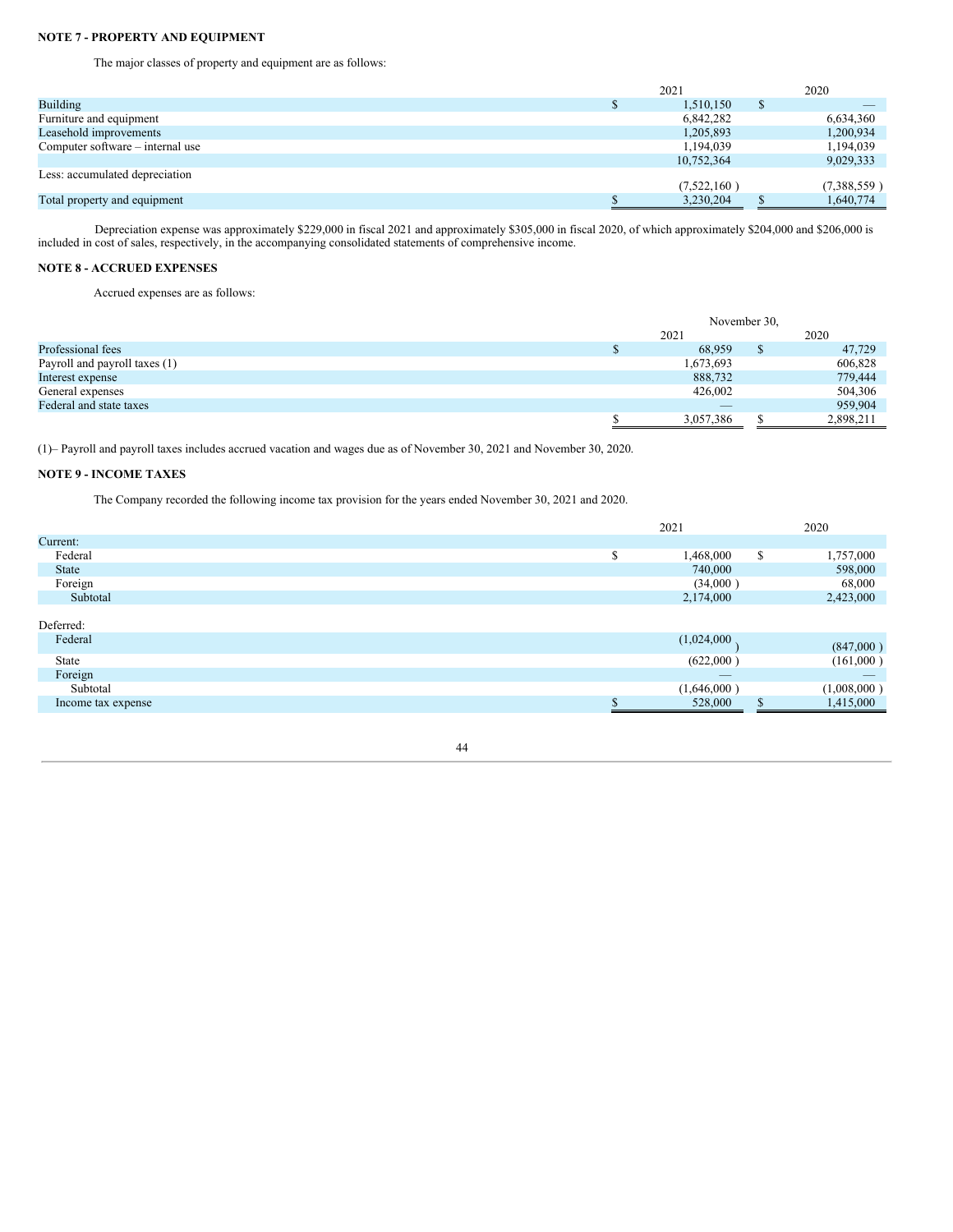As of November 30, 2021 and 2020, the tax effects of temporary differences that give rise to the deferred tax assets are as follows:

|                                                 | 2021            | 2020             |
|-------------------------------------------------|-----------------|------------------|
| Tax assets:                                     |                 |                  |
| Deferred income (net of discounts)              | \$<br>8,507,000 | \$<br>7,024,000  |
| Tax over book basis in unconsolidated affiliate | 1,246,000       | 1,209,000        |
| Accrued payroll                                 | 109,000         | 100,000          |
| Reserves and other accruals                     | 2,341,000       | 1,895,000        |
| Stock compensation                              | 414,000         | 567,000          |
| Depreciation and amortization                   | 499,000         | 483,000          |
| <b>Transaction</b> costs                        | 19,000          | 19,000           |
| RSA buy-out                                     |                 |                  |
|                                                 | 1,374,000       | 1,482,000        |
| Lease liability                                 | 174,000         | 81,000           |
| Unrealized loss on securities                   | 68,000          |                  |
| Total assets                                    | 14,751,000      | 12,860,000       |
|                                                 |                 |                  |
| Tax liabilities:                                |                 |                  |
| Unrealized gains on securities                  |                 | (134,000)        |
| NOLs, credits, and other carryforward items     | (1,050,000)     | (782,000)        |
| Right-of-use asset                              | (172,000)       | (81,000)         |
| <b>Total liabilities</b>                        | (1,222,000)     | (997,000)        |
| Less: valuation allowance                       | (1,519,000)     | (1,499,000)      |
| Net deferred tax asset                          | 12,010,000      | \$<br>10,364,000 |
|                                                 |                 |                  |

A valuation allowance covering the deferred tax assets of the Company for November 30, 2021 and November 30, 2020 has been provided as the Company does not believe it is more likely than not that all of the future income tax benefits will be realized. The valuation allowance changed by approximately \$20,000 and (\$147,000) during the years ended November 30, 2021 and 2020, respectively. The change for year ended November 30, 2021 was primarily due to changes in state statutory rates. The change for year ended November 30, 2020 was primarily due to the release of an RSA buyout.

The Company evaluates the recoverability of our deferred tax assets as of the end of each quarter, weighing all positive and negative evidence, and are required to establish and maintain a valuation allowance for these assets if we determine that it is more likely than not that some or all of the deferred tax assets will not be realized. The weight given to the evidence is commensurate with the extent to which the evidence can be objectively verified. If negative evidence exists, positive evidence is necessary to support a conclusion that a valuation allowance is not needed.

A reconciliation of the income tax provision with the amount of tax computed by applying the federal statutory rate to pretax income follows:

|                               | For the Years Ended November 30 |               |            |        |  |  |
|-------------------------------|---------------------------------|---------------|------------|--------|--|--|
|                               | 2021                            | $\frac{0}{0}$ | 2020       | $\%$   |  |  |
| Tax at federal statutory rate | 548,358                         | 21.00         | 1,061,885  | 21.00  |  |  |
| State income tax effect       | 175,654                         | 6.73          | 282,514    | 5.59   |  |  |
| Change in valuation allowance | 20,262                          | 0.77          | (147, 528) | (2.92) |  |  |
| Tax compensation differences  | 212,217                         | 8.13          | 6.870      | 0.14   |  |  |
| Permanent disallowances       | 34,356                          | 1.31          | 55.372     | 1.10   |  |  |
| Deferred repricing            | (334, 874)                      | (12.82)       | 80.692     | 1.60   |  |  |
| Other                         | (93, 976)                       | (3.60)        | 74.922     | 1.47   |  |  |
| Foreign tax credits           |                                 | _             | (68, 102)  | (1.35) |  |  |
| Foreign tax withholding       | (34, 287)                       | (1.31)        | 68,102     | 1.35   |  |  |
| Total income taxes            | 527,710                         | 20.21         | 1,414,727  | 27.98  |  |  |

The Company adopted the accounting standard for uncertain tax positions, ASC 740-10, on December 1, 2007. As required by the standard, the Company recognizes the financial statement benefit of a tax position only after determining that the relevant tax authority would more likely than not sustain the position following an audit. For tax positions meeting the more likely than not threshold, the amount recognized in the financial statements is the largest benefit that has a greater than 50 percent likelihood of being realized upon ultimate settlement with the relevant tax authority. Increases or decreases to the unrecognized tax benefits could result from management's belief that a position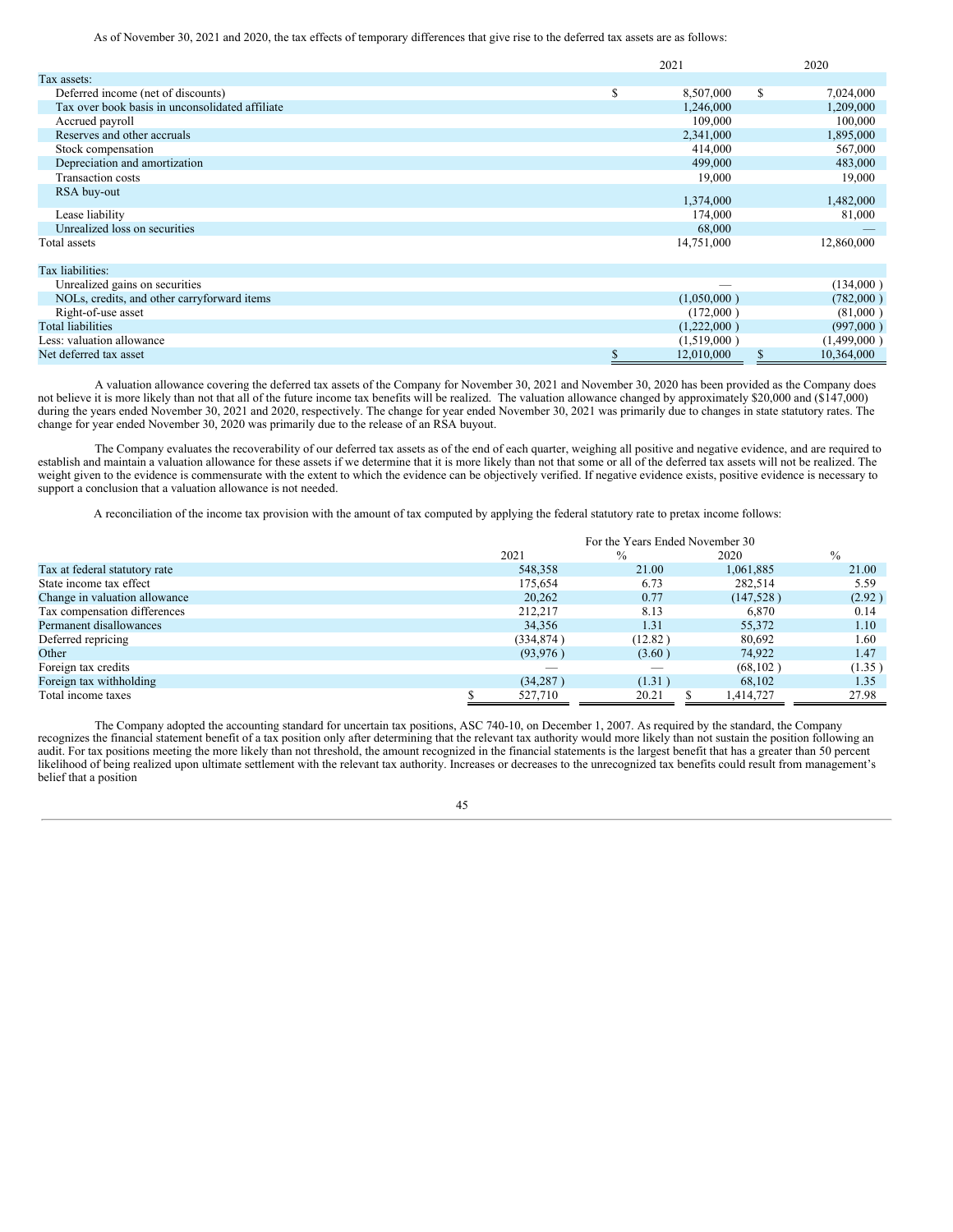can or cannot be sustained upon examination based on subsequent information or potential lapse of the applicable statute of limitation for certain tax positions.

The Company recognizes interest and penalties related to uncertain tax positions in income tax expense. For the years ended November 30, 2021 and 2020, the Company had no material provisions for interest or penalties related to uncertain tax positions.

There was approximately \$3,533,000 and \$1,877,000 of U.S. income taxes paid for fiscal years ended November 30, 2021 and November 30, 2020, respectively.

The Company or one of its subsidiaries files income tax returns in the U.S. federal jurisdiction, and various state jurisdictions. The table below summarizes the open tax years and ongoing tax examinations in major jurisdictions as of November 30, 2021:

| $\sim$ $\sim$<br>Jurisdiction<br>.  | Open Tax Years      | ixaminations in Process |
|-------------------------------------|---------------------|-------------------------|
| United States – Federal Income Tax  | 2020<br>$2018 -$    | N/A                     |
| - Various States<br>∪nited States – | 202<br>201'<br>2020 | N/A                     |

# **NOTE 10 - STOCKHOLDERS' EQUITY**

### **Common Stock Issuances**

During the year ended November 30, 2021, the Company issued 622,400 common shares to option holders who exercised options for \$1,276,417. During the year ended November 30, 2020, the Company issued 20,000 common shares to option holders who exercised options for \$41,000.

In March 2021, the Company issued 409,734 common shares to Duke University ("Duke") per the terms of the Patent Option Agreement (the "Option"). See Note 19.

# **Employee Stock Incentive Plan**

The Company maintains the 2006 Stock Incentive Plan (the "2006 Plan") under which it has reserved 1,000,000 shares of the Company's common stock for issuance pursuant to stock options, restricted stock, stock-appreciation rights (commonly referred to as "SARs") and stock awards (i.e., performance options to purchase shares and performance units). As of November 30, 2021, and November 30, 2020, there were 75,000 and 305,000 options issued, but not yet exercised, under the 2006 Plan, respectively. As of November 30, 2021, there were 0 shares available for future issuance under the 2006 Plan.

The Company maintains the 2012 Equity Incentive Plan (the "2012 Plan") which became effective December 1, 2011 as approved by the Board of Directors and approved by the stockholders at the 2012 Annual Meeting on July 10, 2012. The 2012 Plan originally reserved 1,500,000 shares of the Company's common stock for issuance pursuant to stock options, restricted stock, SARs, and other stock awards (i.e., performance shares and performance units). In May 2012, the Board of Directors approved an amendment to the 2012 Plan to increase the number of shares of the Company's common stock reserved for issuance to 2,500,000 shares. In October 2019, the Board of Directors approved amendments to the plan, subject to ratification by the stockholders, which occurred at the Company's 2019 Annual Meeting of Stockholders on November 21, 2019. As of November 30, 2021, there were 460,943 service-based options issued, 129,729 service-based restricted common shares granted, 530,851 performance-based and 116,218 market-based restricted common shares granted under the 2012 Plan. As of November 30, 2020, there were 868,443 service-based options issued, 129,729 service-based restricted common shares granted, 530,851 performance-based and 116,218 market-based restricted common shares granted under the 2012 Plan. As of November 30, 2021, there were 526,410 shares available for future issuance under the 2012 Plan.

#### *Service-based vesting condition options*

The fair value of each option award is estimated on the date of the grant using the Black-Scholes valuation model that uses the assumptions noted in the following table. Expected volatility is based on the historical volatility of the Company's stock over the most recent period commensurate with the expected life of the Company's stock options. The Company uses historical data to estimate option exercise and employee termination within the valuation model. The risk-free rate for periods within the contractual life of the option is based on the U.S. Treasury yield curve in effect at the time of grant. The expected term of options granted to employees is based upon historical exercise data. Expected dividends are based on the historical trend of the Company not issuing dividends.

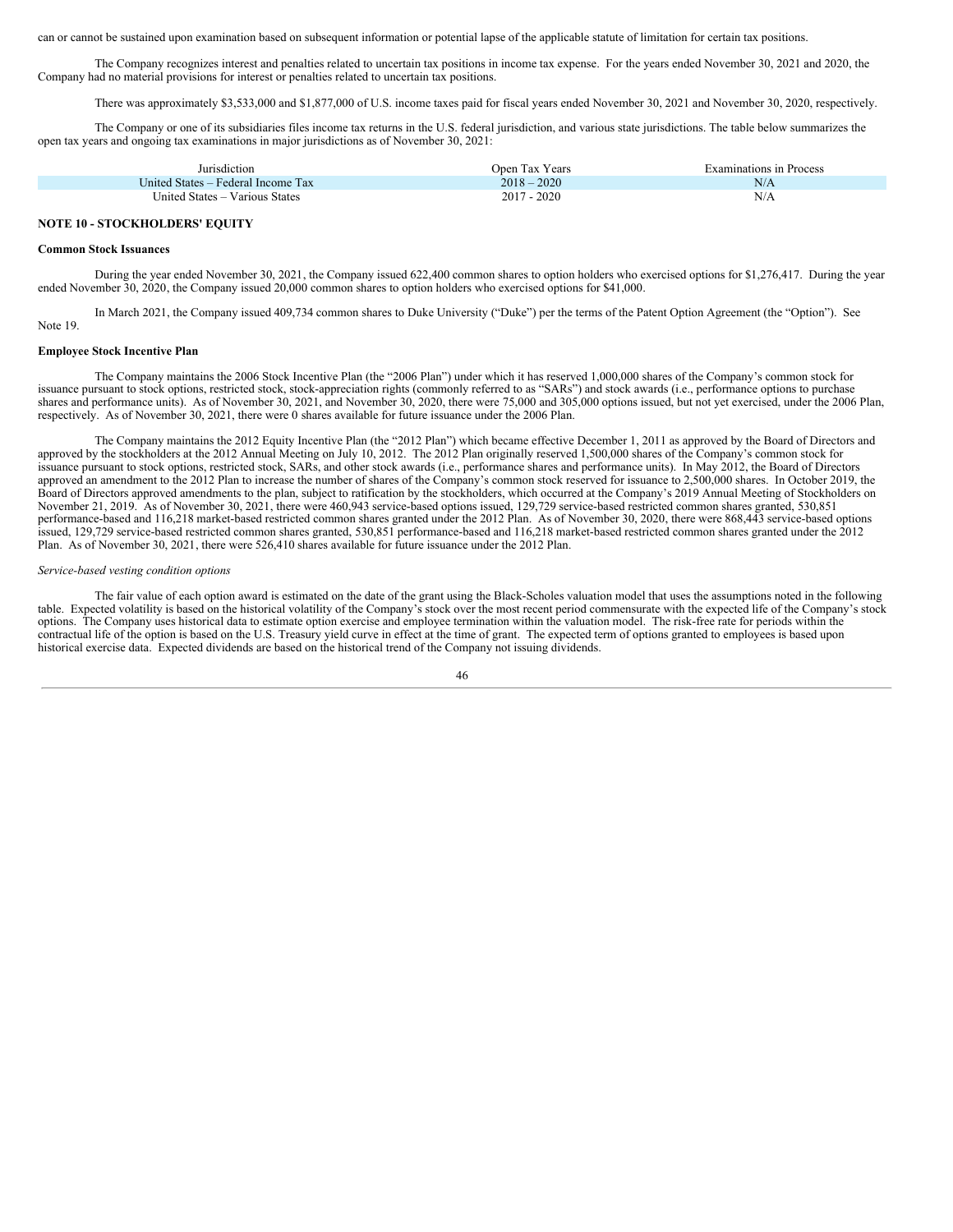There were 35,900 and 105,169 options granted during the twelve months ended November 30, 2021 and November 30, 2020, respectively.

Variables used to determine the fair value of the options granted for the years ended November 30, 2021 and November 30, 2020 are as follows:

|                          | 2021      | 2020      |
|--------------------------|-----------|-----------|
| Weighted average values: |           |           |
| Expected dividends       | 0%        | 0%        |
| Expected volatility      | 52.75%    | 59.32%    |
| Risk free interest rate  | 1.48%     | 1.12%     |
| Expected life            | 7.3 years | 7.9 years |

Stock option activity for options with only service-based vesting conditions for the year ended November 30, 2021 was as follows:

|                                  | Options    | Weighted<br>Average<br>Exercise<br>Price | Weighted<br>Average<br>Remaining<br>Contractual<br>Term<br>(Years) | Aggregate<br>Intrinsic<br>Value |
|----------------------------------|------------|------------------------------------------|--------------------------------------------------------------------|---------------------------------|
| Outstanding at November 30, 2020 | 1,174,943  | \$<br>3.72                               | 3.42                                                               | 4,502,324                       |
| Granted                          | 35,900     | 10.89                                    |                                                                    | 57,600                          |
| Exercised                        | (673, 400) | 2.48                                     |                                                                    | 4,490,557                       |
| Expired/forfeited                | __         | _                                        |                                                                    |                                 |
| Outstanding at November 30, 2021 | 537,443    | 5.76                                     | 5.22                                                               | 3,564,067                       |
| Exercisable at November 30, 2021 | 474,409    | 5.25                                     | 5.00                                                               | 3,381,779                       |

The weighted average grant date fair value of options granted during the years ended November 30, 2021 and November 30, 2020 was \$6.07 and \$4.66, respectively.

The aggregate intrinsic value represents the total value of the difference between the Company's closing stock price on the last trading day of the period and the exercise price of the options, multiplied by the number of in-the-money stock options that would have been received by the option holders had all option holders exercised their options on either November 30, 2021 or November 30, 2020, as applicable. The intrinsic value of the Company's stock options changes based on the closing price of the Company's stock.

Significant option groups outstanding and exercisable at November 30, 2021 and related price and contractual life information are as follows:

|                          |             | Outstanding |              |          | Exercisable |    |          |
|--------------------------|-------------|-------------|--------------|----------|-------------|----|----------|
|                          |             | Weighted    |              |          |             |    |          |
|                          |             | Average     |              |          |             |    |          |
|                          |             | Remaining   |              | Weighted |             |    | Weighted |
|                          |             | Contractual |              | Average  |             |    | Average  |
|                          |             | Life        |              | Exercise |             |    | Exercise |
| Range of Exercise Prices | Outstanding | (Years)     |              | Price    | Outstanding |    | Price    |
| \$1.01 to \$2.00         | 15,000      | 1.63        | S.           | 1.95     | 15,000      | S. | 1.95     |
| \$2.01 to \$3.00         | 30,000      | 1.63        | S            | 2.22     | 30,000      |    | 2.22     |
| \$3.01 to \$4.00         | 197.229     | 4.25        | S.           | 3.15     | 197.229     | S. | 3.15     |
| \$6.01 to \$7.00         | 3,833       | 4.59        | S            | 6.52     | 3,833       |    | 6.52     |
| \$7.01 to \$8.00         | 248,481     | 6.24        | S.           | 7.64     | 223,945     | S. | 7.60     |
| \$9.01 to \$10.00        | 27,000      | 6.19        | S            | 9.40     | 1,750       |    | 9.10     |
| $$12.01$ to $$13.00$     | 15,900      | 9.89        | $\mathbb{S}$ | 12.63    | 2,652       | S. | 12.63    |
|                          | 537,443     | 5.22        | \$           | 5.76     | 474,409     |    | 5.25     |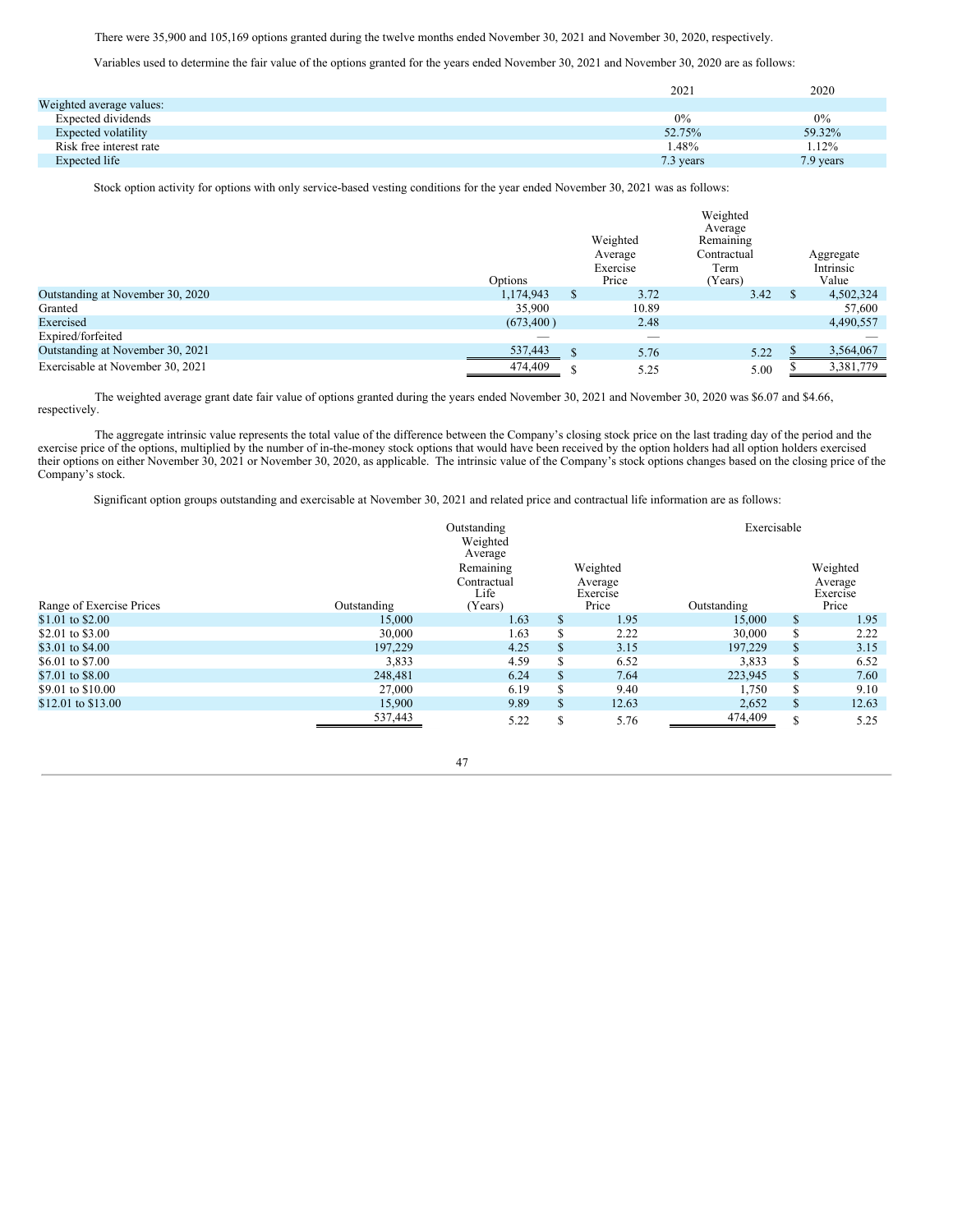A summary of the status of the Company's non-vested options as of November 30, 2021, and changes during the fiscal year then ended, is presented below:

|                                 | Options                  |          | Weighted<br>Average<br>Grant-Date<br>Fair Value |
|---------------------------------|--------------------------|----------|-------------------------------------------------|
| Non-vested at November 30, 2020 | 93,380                   | S        | 4.65                                            |
| Granted                         | 35,900                   |          | 6.07                                            |
| Vested                          | (66, 246)                |          | 5.10                                            |
| Forfeited                       | $\overline{\phantom{a}}$ |          | $\overbrace{\hspace{25mm}}^{}$                  |
| Non-vested at November 30, 2021 | 63,034                   | $\sigma$ | 4.99                                            |

As of November 30, 2021, there was approximately \$236,000 of total unrecognized compensation cost related to non-vested share-based compensation arrangements granted under the 2006 Plan and the 2012 Plan. The cost is expected to be recognized over a weighted-average period of 2.38 years as of November 30, 2021. The total fair value of options vested during the fiscal year ended November 30, 2021 was approximately \$338,000.

During the second fiscal quarter of 2018, the Company entered into Amended and Restated Employment Agreements ("2018 Employment Agreements") with each of the Company's Co-CEOs. Per the Employment Agreements, each of the Co-CEOs is to receive base grant equity awards in the form of qualified stock options of the Company's common stock. As of December 20, 2019, David Portnoy and Mark Portnoy were granted 23,636 and 20,000 stock options of the Company's common stock, respectively. The options were issued under the Company's 2012 Stock Plan and will vest 1/3 upon grant, 1/3 on December 1, 2020 and the remaining 1/3 on November 30,  $2021$ . The fair value of the options that vested through the twelve months ended November 30, 2021 and November 30, 2020 was approximately \$113,000 and \$119,000, respectively, and is reflected as selling, general and administrative expenses in the accompanying consolidated statements of comprehensive income. As of November 30, 2021, there was \$0 of total unrecognized compensation cost as the options are fully vested.

#### *Performance vesting condition options*

For performance-based vesting condition options, the Company estimates the fair value of qualified stock options that met certain performance targets by the end of the fiscal 2018 requisite service period using a Black-Scholes valuation model. As of November 30, 2019, the Company granted David Portnoy and Mark Portnoy 26,243 and 22,222, respectively, of non-qualified stock options of the Company's common stock based upon certain performance criteria met by the end of the fiscal 2018 service period and per the 2018 Employment Agreements. These options were issued under the Company's 2012 Stock Plan and vested 1/3 upon date of grant, 1/3 on December 1, 2019 and 1/3 on November 30, 2020. The fair value of these options as of November 30, 2021 and November 30, 2020 was approximately \$0 and \$172,000, respectively, and is reflected as selling, general and administrative expenses in the accompanying consolidated statements of comprehensive income. As of November 30, 2021, there was \$0 of total unrecognized compensation cost as the options are fully vested.

On May 18, 2018, the Company entered into an Amendment Agreement (the "Amendment Agreement"), effective December 1, 2017, amending certain terms of Oleg Mikulinsky's Employment Agreement dated March 5, 2012, as previously amended. For performance-based vesting condition options, the Company estimated the fair value of the qualified stock options that met certain performance targets by the end of the fiscal 2018 requisite service period using a Black-Scholes valuation model. As of September 4, 2019, the Company granted Oleg Mikulinsky 4,444 of qualified stock options of the Company's common stock based upon certain performance criteria met by the end of the fiscal 2018 service period and the per the Amendment Agreement. These options were issued under the Company's 2012 Stock Plan and vested 1/3 upon date of grant, 1/3 on December 1, 2019 and 1/3 on November 30, 2020. The fair value of these options as of November 30, 2021 and November 30, 2020 was approximately \$0 and \$15,000, respectively, and is reflected as selling, general and administrative expenses in the accompanying consolidated statements of comprehensive income. As of February 27, 2020, the Company granted Oleg Mikulinsky 1,333 of qualified stock options of the Company's common stock based upon certain performance criteria met by the end of the fiscal 2019 service period and per the Amendment Agreement. These options were issued under the Company's 2012 Stock Plan and will vest 1/3 upon date of grant, 1/3 on December 1, 2020 and 1/3 on November 30, 2021. The fair value of these options as of November 30, 2021 and November 30, 2020 was approximately \$3,000 and \$2,600, respectively, and is reflected as selling, general and administrative expenses in the accompanying consolidated statements of comprehensive income. As of November 30, 2021, there was \$0 of total unrecognized compensation cost as the options are fully vested.

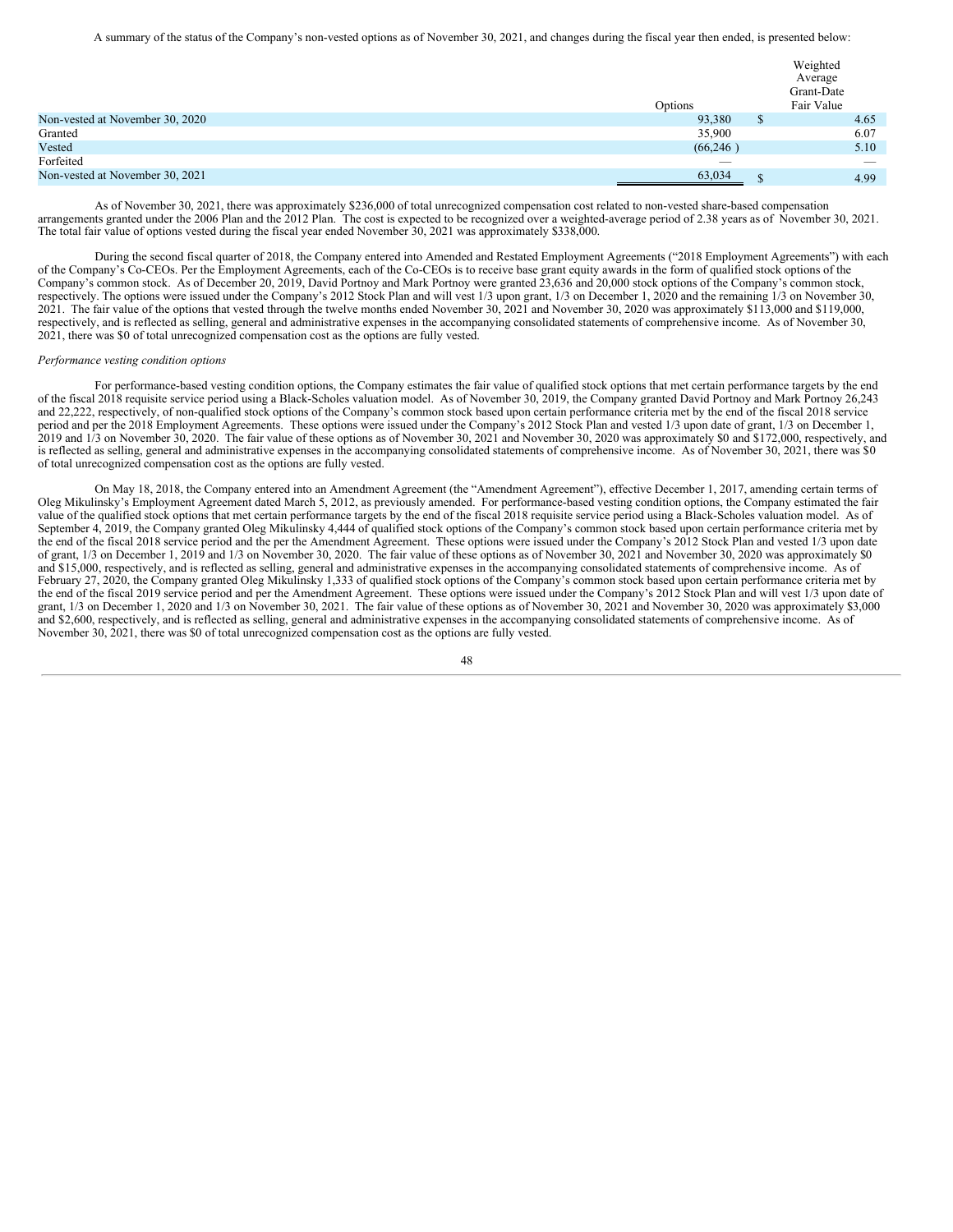### **NOTE 11 - LICENSE AGREEMENTS**

The Company enters into two types of licensing agreements and in both types, the Company earns revenue on the initial license fees. Under the technology agreements, the Company earns processing and storage royalties from the affiliates that process in their own facility. Under the marketing agreements, the Company earns processing and storage revenues from affiliates that store specimens in the Company's facility in Oldsmar, Florida.

### **Technology Agreements**

The Company has entered into a definitive License and Royalty Agreement with LifeCell International Private Limited, formerly Asia Cryo-Cell Private Limited, ("LifeCell") to establish and market its umbilical cord blood and menstrual stem cell programs in India.

Per the License and Royalty Agreement with LifeCell, there is a \$1,000,000 cap on the amount of royalty due to the Company per year and a \$10,000,000 cap on the amount of royalties due to the Company for the term of the License and Royalty Agreement. Since inception of the License and Royalty Agreement, the Company has recorded approximately \$10,000,000 in royalty income due under the terms of the License and Royalty Agreement, of which, LifeCell has paid the Company approximately \$9,700,000 as of November 30, 2021. The balance of approximately \$300,000 is reflected as Accounts Receivable on the accompanying consolidated balance sheets. As of November 30, 2021, the Company has recognized all of the licensee income due under the License and Royalty Agreement with LifeCell.

The initial license fees and processing and storage royalties are reflected in licensee income in the accompanying consolidated statements of comprehensive income. The processing and storage royalties earned for the technology agreements for fiscal years ended November 30, 2021 and November 30, 2020 were \$0 and \$629,702, respectively.

# **Marketing Agreements**

The Company has definitive license agreements to market the Company's umbilical cord blood stem cell programs in Costa Rica, El Salvador, Guatemala, Honduras, Nicaragua, Panama and Pakistan.

# **NOTE 12 – COMMITMENTS AND CONTINGENCIES**

#### **Employment Agreements**

The Company has employment agreements in place for certain members of management. These employment agreements which include severance arrangements, are for periods ranging from one to two years and contain certain provisions for severance payments in the event of termination or change of control.

# **Leases**

The Company entered into a ten-year lease in April 2004 for its 17,600-square foot cGMP/cGTP compliant corporate headquarters in Oldsmar, Florida. This facility contains the Company's executive offices, its conference and training center, its laboratory processing and cryogenic storage facility and its scientific offices. In July 2018, the Company extended the main lease through December 31, 2021 for the 17,600 square foot space. On January 11, 2021, the Company extended the main lease through December 31, 2024 for the 17,600 square foot space.

The Company entered into a one-year lease in November 2013 for an additional 800 square feet of office space in Miami, Florida for annual rent of approximately \$38,000. The lease commenced during December 2013. In December 2016, the Company extended the lease through December 31, 2019. In April 2021, the Company extended the lease through April 30, 2023.

Rent charged to operations was \$328,877 and \$318,587 for the fiscal years ended November 30, 2020 and 2019, respectively, and is included in cost of sales and selling, general and administrative expenses in the consolidated statements of comprehensive income.

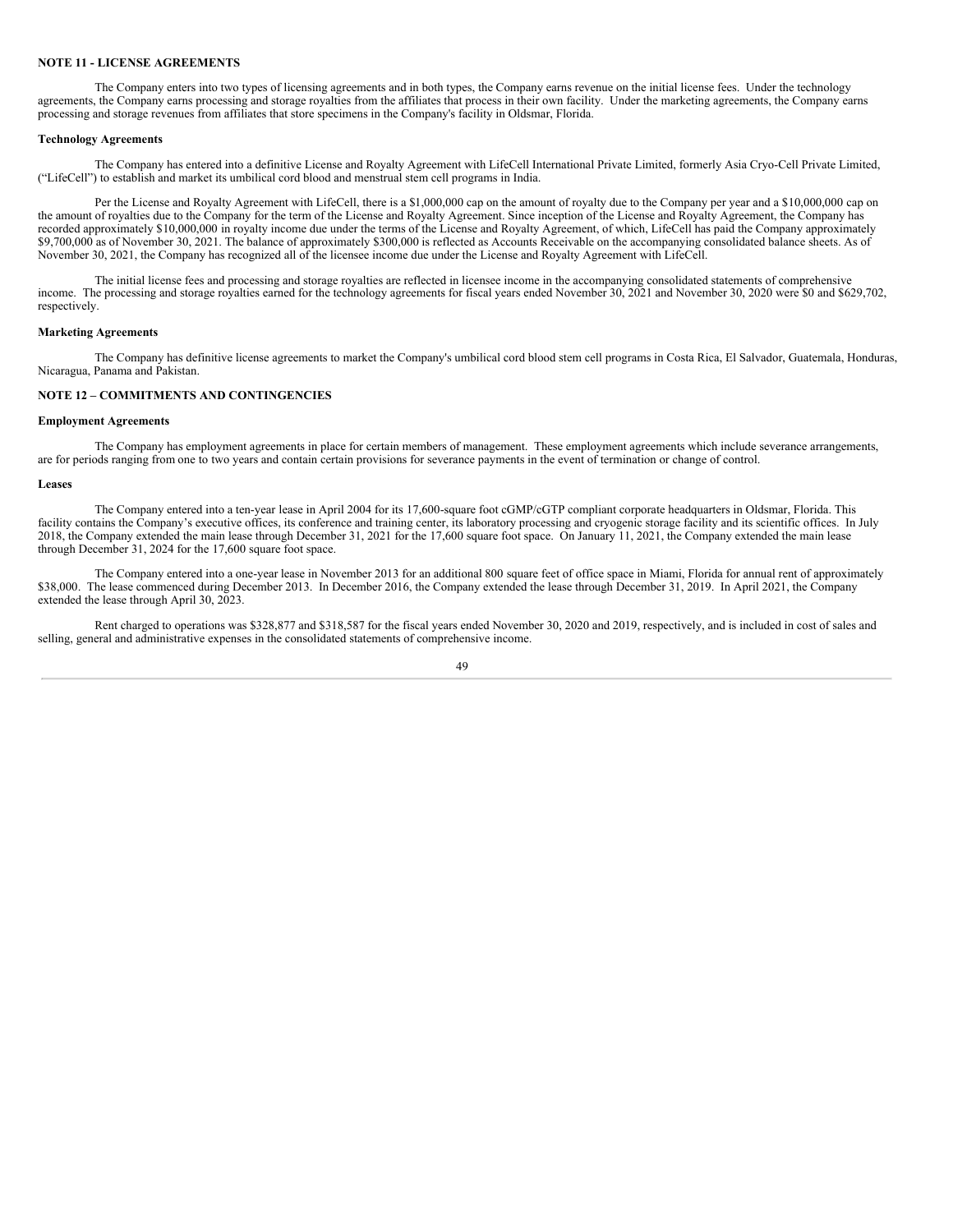The future minimum rental payments under the current operating lease are as follows:

| Fiscal Year Ending November 30, | Rent    |
|---------------------------------|---------|
| 2022                            | 343,470 |
| 2023                            | 318,674 |
| 2024                            | 299,764 |
| 2025                            | 24,980  |
|                                 |         |

## **Legal Proceedings**

From time to time, the Company is subject to proceedings, lawsuits, contract disputes and other claims in the normal course of its business. The Company believes that the ultimate resolution of current matters should not have a material adverse effect on the Company's business, consolidated financial position or results of operations. It is possible, however, that there could be an unfavorable ultimate outcome for or resolution of any such claim, which could be material to the Company's results of operations for a particular quarterly reporting period. Litigation is inherently uncertain and there can be no assurance that the Company will prevail. The Company does not include an estimate of legal fees and other related defense costs in its estimate of loss contingencies.

# **NOTE 13 - RETIREMENT PLAN**

The Company maintains a 401(k)-retirement plan (the "401(k) Plan"), which allows eligible employees to defer up to 15% of their eligible compensation. In fiscal 2008, the Company implemented an employer match up to certain limits. In fiscal 2010, the Company implemented a Safe Harbor provision with matching contributions up to certain limits. For the years ended November 30, 2021 and November 30, 2020, the Company made matching contributions of approximately \$206,000 and \$179,000, respectively, to the 401(k) Plan.

# **NOTE 14 - REVENUE SHARING AGREEMENTS ("RSAs")**

*Florida*. On February 9, 1999, the previous agreements with the Company's Arizona Revenue Sharing investors were modified and replaced by a RSA for the state of Florida for a price of \$1,000,000. During fiscal 2016, 50% of the RSA for the state of Florida was repurchased by the Company. The revenue sharing agreement applies to net storage revenues originating from specimens from within the state of Florida. The revenue sharing agreement entitles the investors to revenues of up to a maximum of 33,000 storage spaces.

*Texas*. On May 31, 2001, the Company entered into an RSA with Red Rock Partners, an Arizona general partnership, entitling them to on-going shares in a portion of the Company's net storage revenue generated by specimens originating from within the state of Texas for a price of \$750,000. The investors are entitled to a 37.5% share of net storage revenues originating in the state of Texas to a maximum of 33,000 storage spaces. During fiscal 2008, Red Rock assigned 50% of their interest in the agreement to SCC Investments, Inc., an Arizona corporation. During fiscal year 2010, SCC Investments, Inc. assigned its interest to SCF Holdings, LLC, an Arizona limited liability company. During fiscal 2016, 50% of the RSA for the state of Texas was repurchased by the Company.

*Illinois*. In 1996, the Company signed agreements with a group of investors (the "Erie Group") entitling them to an on-going 50% share of the Company's 75% share of the annual storage fees ("net storage revenues") less a deduction for 50% of billing and collection expenses generated by specimens stored in the Illinois Masonic Medical Center for a price of \$1,000,000. The agreements were modified in 1998 to broaden the covered specimens to those originating in Illinois and its contiguous states and stored in Oldsmar, Florida for a maximum of up to 33,000 storage spaces. Previously, the Company had repurchased 45% of the Illinois RSA.

The Company made total payments to all RSA holders of \$909,829 and \$974,276 for the fiscal years ended November 30, 2021 and November 30, 2020, respectively, exclusive of termination and repurchase payments. The Company recorded an RSA accrual of \$883,265 and \$762,573 as of November 30, 2021 and November 30, 2020, respectively, related to interest owed to the RSA holders, which is included in accrued expenses. The Company also recorded interest expense of \$1,030,521 and \$1,148,592 for the fiscal years ended November 30, 2021 and 2020, respectively, which is reflected in interest expense on the accompanying consolidated statements of comprehensive income.

### *Cancellation of Revenue Sharing Agreements*

On August 31, 2020, the Company entered into a termination of the RSA agreement with the Erie Group. As a result, the Company made a payment of \$1,939,748 which was offset by the carrying amount of the long-term liability of the RSA in the amount of \$550,000 and accrued expenses in the amount of \$279,100 to reflect the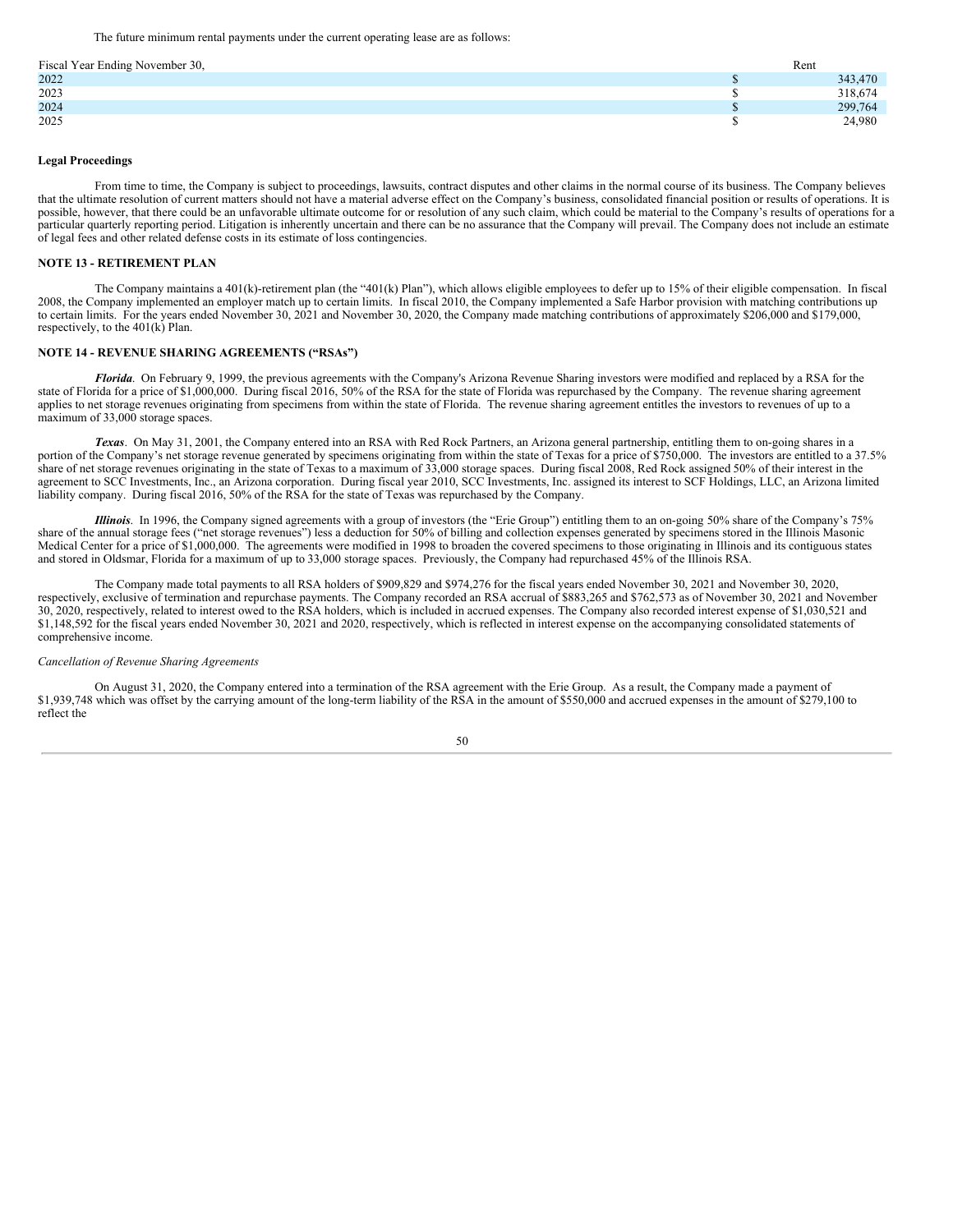extinguishment of revenue sharing agreement in the amount of \$1,070,900 for the twelve months ended November 30, 2020.

# **NOTE 15 – SHARE REPURCHASE PLAN**

In December 2011, the Company's Board of Directors authorized management at its discretion to repurchase up to one million (1,000,000) shares of the Company's outstanding common stock. On June 6, 2012, the Board of Directors of the Company increased the number of shares of the Company's outstanding common stock that management is authorized to repurchase to up to three million (3,000,000). On April 8, 2015, the Board of Directors of the Company increased the number of shares of the Company's outstanding common stock that management is authorized to repurchase to up to six million (6,000,000) shares. On October 6, 2016, the Board of Directors of the Company increased the number of shares of the Company's outstanding common stock that management is authorized to repurchase to up to eight million (8,000,000) shares. The repurchases must be effectuated through open market purchases, privately negotiated block trades, unsolicited negotiated transactions, and/or pursuant to any trading plan that may be adopted in accordance with Rule 10b5-1 of the Securities and Exchange Commission or in such other manner as will comply with the provisions of the Securities Exchange Act of 1934.

As of November 30, 2021, the Company had repurchased an aggregate of 6,113,956 shares of the Company's common stock at an average price of \$3.40 per share through open market and privately negotiated transactions. The Company purchased 20,421 and 0 shares of the Company's common stock during the twelve months ended November 30, 2021 and 2020, respectively, at an average price of \$12.21 per share and \$0.00 per share, respectively.

The repurchased shares are held as treasury stock at cost and have been removed from common shares outstanding as of November 30, 2021 and November 30, 2020. As of November 30, 2021, and November 30, 2020, 6,113,956 and 6,093,535 shares, respectively, were held as treasury stock.

Subsequent to the balance sheet date, the Company repurchased 64,708 of additional shares of the Company's common stock, at an average price of \$11.10 per

# share.

# **NOTE 16 - LEASES**

Effective December 1, 2019, the Company adopted ASU 2016-02, Leases (Topic 842), using the modified retrospective approach and utilizing the effective date as its date of initial application. As a result, prior periods are presented in accordance with the previous guidance in ASC 840, Leases ("ASC 840"). The Company has elected to apply the 'package of practical expedients' which allows the Company to not reassess i) whether existing or expired arrangements contain a lease, ii) the lease classification of existing or expired leases, or iii) whether previous initial direct costs would qualify for capitalization under the new lease standard.

At the inception of an arrangement, the Company determines whether the arrangement is or contains a lease based on the unique facts and circumstances present in the arrangement. Leases with a term greater than one year are recognized on the balance sheet as a right-of-use (ROU) assets and as short-term and long-term lease liabilities, as applicable. The Company does not have any financing leases.

Operating lease liabilities and their corresponding right-of-use assets are initially recorded based on the present value of lease payments over the expected remaining lease term. The interest rate implicit in lease contracts is typically not readily determinable. As a result, the Company utilizes its incremental borrowing rate to discount lease payments, which reflects the fixed rate at which the Company believes it could borrow on a collateralized basis the amount of the lease payments in the same currency, for a similar term, in a similar economic environment.

The Company has elected not to recognize leases with an original term of one year or less on the balance sheet. The Company typically only includes an initial lease term in its assessment of a lease arrangement. Options to renew a lease are not included in the Company's assessment unless there is reasonable certainty that the Company will renew.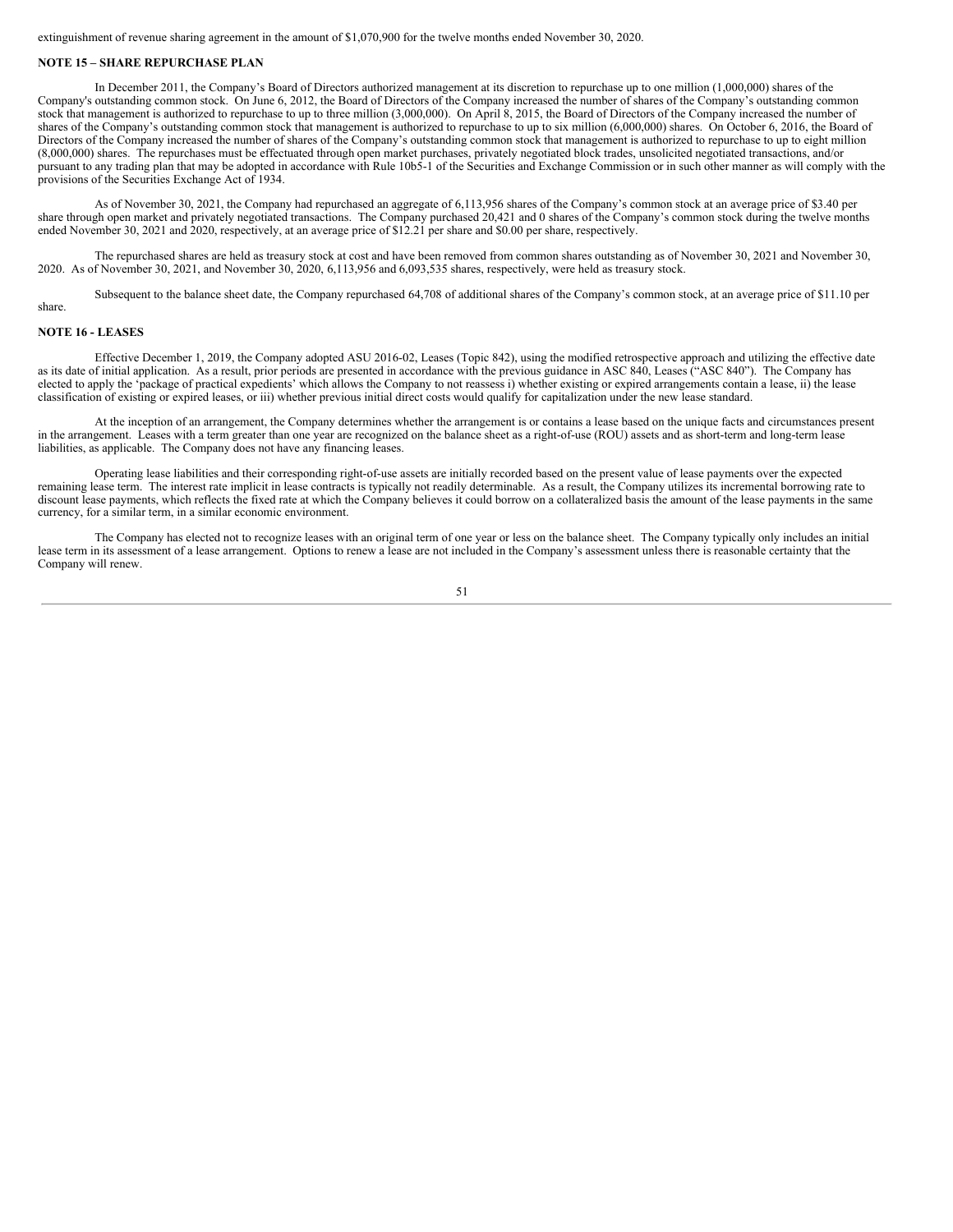The following table presents the right-of-use asset and short-term and long-term lease liabilities amounts recorded on the consolidated balance sheets as of November 30, 2021:

| 2021       | November 30,<br>2020 |
|------------|----------------------|
|            |                      |
| 916.493 \$ | 299,089              |
|            |                      |
| 312,067 \$ | 275,570              |
| 610.989    | 23.632               |
| 923,056 \$ | 299,202              |
|            | November 30,         |

The maturity of the Company's lease liabilities at November 30, 2021 were as follows:

|                                    | <b>Future Operating</b> |
|------------------------------------|-------------------------|
| Fiscal Year Ending November 30,    | Lease Payments          |
| 2022                               | 339,182                 |
| 2023                               | 313,996                 |
| 2024                               | 295,086                 |
| 2025                               | 24,591                  |
| Less: Imputed interest             | (49,799)                |
| Present value of lease liabilities | 923,056                 |

The remaining lease term and discount rates are as follows:

|                                                                     | November 30,<br>2021      | November 30,<br>2020      |
|---------------------------------------------------------------------|---------------------------|---------------------------|
| Lease Term and Discount Rate                                        |                           |                           |
| Remaining lease term (years)                                        |                           |                           |
| Operating lease                                                     | 3.08                      | 1.08                      |
| Discount rate (percentage)                                          |                           |                           |
| Operating lease                                                     | $3.5\%$                   | 5.3 $%$                   |
| Supplemental cash flow information related to leases is as follows: |                           |                           |
|                                                                     | Twelve<br>Months<br>Ended | Twelve<br>Months<br>Ended |
|                                                                     | November 30,<br>2021      | November 30,<br>2020      |

Operating cash outflows from operating leases **1278,790 5** 328,752 \$ 278,790

# **NOTE 17 – COVID-19**

In March 2020, the World Health Organization declared a pandemic related to the rapidly spreading coronavirus ("COVID-19") outbreak. The Company faces various risks related to health epidemics, pandemics and similar outbreaks, including the global outbreak of COVID-19. The Company believes it has taken appropriate steps to minimize the risk to our employees and to maintain normal business operations and continues to actively monitor the global outbreak and spread of COVID-19 and continues to take steps to mitigate the potential risks to us posed by its spread and related circumstances and impacts. Due to the change in consumer buying patterns as a result of COVID-19, the Company has experienced a decline in new client sales resulting in a decrease in revenues in fiscal 2021 compared to fiscal 2020. While the ultimate health and economic impact of COVID-19 remains highly uncertain, we expect that our business operations and results of operations, including our net sales, earnings and cash flows, may continue to be impacted by decreases in new client sales. We cannot predict the timing and speed of the recovery, and any delay in the recovery could significantly impact our future results.

# **NOTE 18 – RELATED PARTY TRANSACTIONS**

David Portnoy, the Company's Chairman and Co-Chief Executive officer, is the brother of the Company's Co-Chief Executive Officer Mark Portnoy. The Company's Audit Committee Chairman, Harold Berger, provides accounting services to the Company's Co-Chief Executive Officer Mark Portnoy and to PartnerCommunity, Inc. The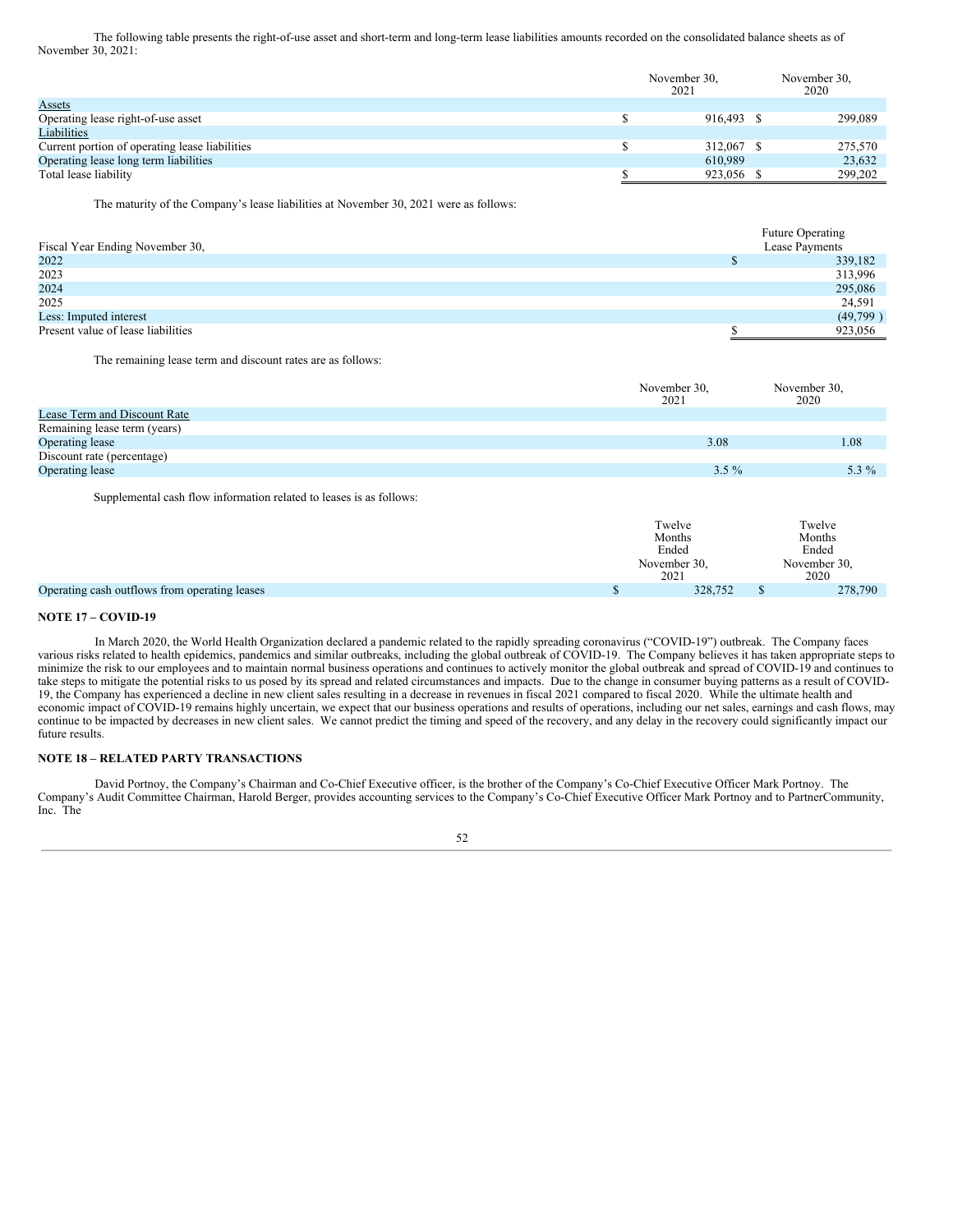#### **NOTE 19 – PATENT OPTION AGREEMENT**

Effective June 9, 2020, the Company entered into a Patent Option Agreement (the "Option") with Duke University ("Duke"). The Option grants Cryo-Cell the exclusive option to obtain an exclusive license to certain of Duke's patent rights to make, have made, use, import, offer for sale, sell and otherwise commercially exploit (with the right to sublicense) certain licensed products and to practice certain licensed processes, and the exclusive right to use certain regulatory data and technical information in connection with such licensed patent rights, in the treatment, prevention, cure, reduction, mitigation or other management of diseases in humans, except, with regard to certain patent rights, in certain excluded fields of use and in certain territories, as well as a limited license to make, have made or use certain products, processes, data and information for the purpose of evaluating the market potential for such products and processes in the designated field of use, subject to Duke's reserved rights to practice the licensed rights for all research, public service, internal (including clinical) and/or educational purposes. This exclusive Option is for a period of six months from the effective date of the Option. As consideration for the Option, the Company paid Duke a non-refundable, option fee of \$350,000 during June 2020. The Option was subject to extension by the Company for an additional six months by payment of \$150,000 on or before the expiration of the initial six-month option period. On December 1, 2020, the Company made the extension payment of \$150,000. Such option fee, plus the extension fee, will be fully credited against the license fee under the future license agreement. In connection with the option, Cryo-Cell anticipates opening a clinic to help patients have greater access to cord blood treatments established by Duke University under the FDA granted Expanded Access Program.

On February 23, 2021, pursuant to the Option, the Company entered into a Patent and Technology License Agreement (the "Agreement") with Duke, pursuant to which Duke has granted to the Company an exclusive license to make, have made, use, import, offer for sale, sell and otherwise commercially exploit (with the right to sublicense) certain licensed products and to practice certain licensed processes, and the exclusive right to use certain regulatory data and technical information in connection with such licensed patent rights, in the treatment, prevention, cure, reduction, mitigation or other management of certain diseases in humans, except, with regard to certain patent rights, in certain excluded fields of use and in certain territories, subject to Duke's reserved rights to practice the licensed rights for all research, public service, internal (including clinical) and/or educational purposes.

The Agreement extends until expiration of the last Royalty Term, unless sooner terminated as provided in the Agreement. Royalty Term generally means the period beginning on the first commercial sale of each licensed product or licensed process and ending fifteen (15) years thereafter. Upon expiration of the applicable Royalty Term with respect to a particular licensed product or licensed processes, the licenses and rights granted by Duke to the Company under the Agreement with respect to such product or process become fully paid-up, royalty-free, perpetual and irrevocable.

The Company is required to pay Duke a license fee equal to \$12,000,000, of which \$5,000,000 was due within 14 days of February 23, 2021 (of which \$500,000 has previously been paid through the crediting of the previously paid \$350,000 option fee plus \$150,000, extension fee, as described above), \$5,000,000 must be paid on the first anniversary of February 23, 2021, and \$2,000,000 must be paid on the second anniversary of February 23, 2021. In addition, during the Royalty Term, subject to certain minimum royalties, the Company is required to pay Duke royalties based on a portion of net sales varying from 7% - 12.5% based on volume. On March 8, 2021, the Company transferred \$4,889,410 to Duke which included the first payment due of \$5,000,000, less \$500,000 previously paid and \$389,410 in costs related to the patents.

Unless the Agreement is terminated or renegotiated as permitted per the Agreement, the Company is also required to pay Duke minimum annual royalties beginning on the second anniversary of the effective date. The minimum annual royalties are as follows:

•Year 2: \$500,000

•Year 3: \$1,000,000

•Year 4: \$2,500,000

•Year 5 and each year thereafter during the term of this Agreement: \$5,000,000

In addition, the Company is required to pay Duke certain milestone payments, as follows:

•\$2,000,000 upon initiation of the first Phase III clinical trial for an indication other than Autism Spectrum Disorder, for a licensed product comprising cord tissue; and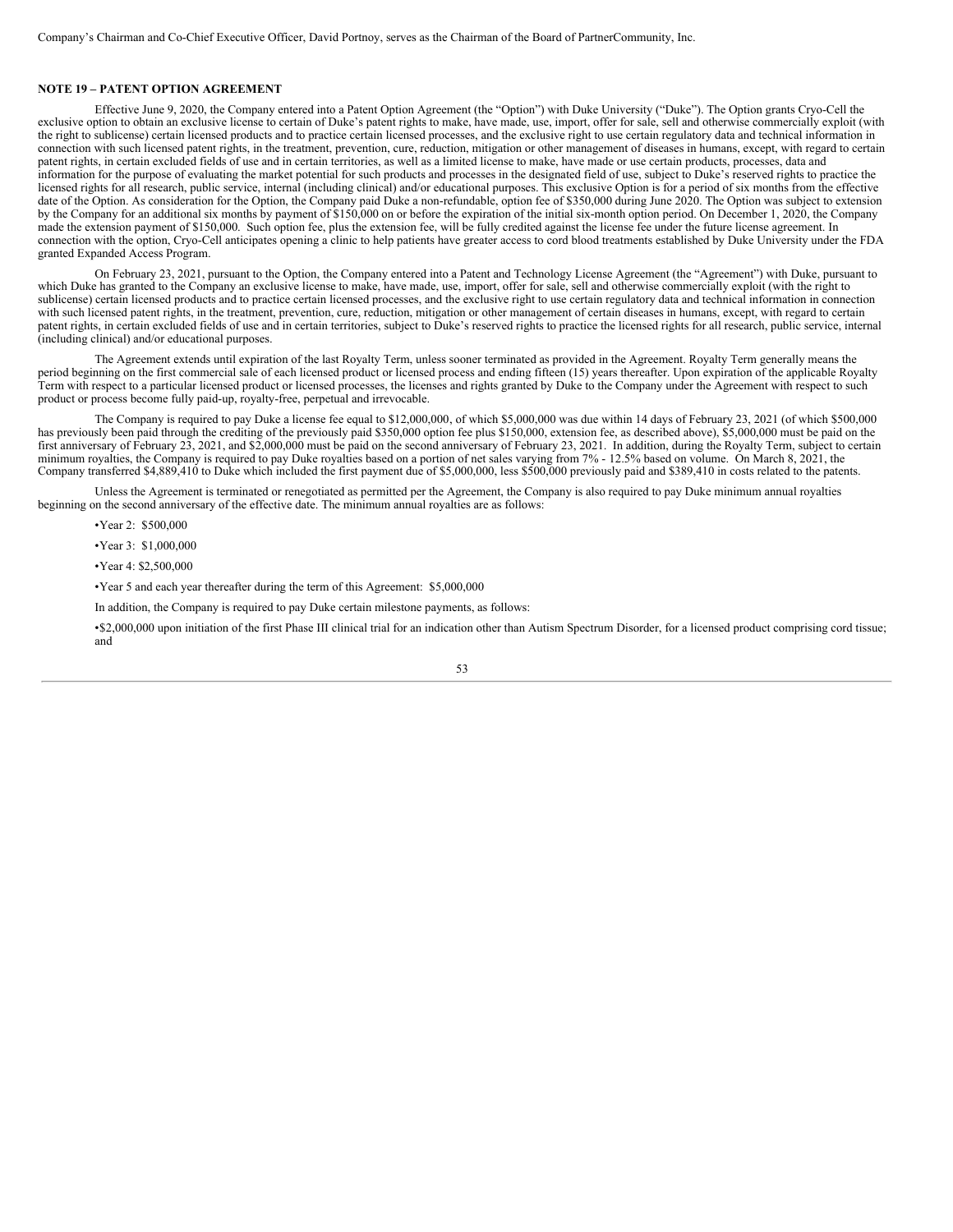•A number of shares of the Company's common stock equal to the corresponding percentage of the Company's fully-diluted equity ownership outstanding as of February 23, 2021 as follows:

(1)5.0% upon execution of the Agreement;

- (2)2.5% upon cumulative net sales of licensed product and licensed process of \$10,000,000;
- (3)2.5% upon cumulative net sales of licensed product and licensed process of \$75,000,000;

(4)2.5% at each of the following market cap of the Company (based on a rolling 30-day average closing market cap) triggers:

oEqual to or greater than \$300,000,000, provided such trigger occurs within eighteen (18) months of February 23, 2021; and

oEqual to or greater than \$500,000,000, provided such trigger occurs within twenty-four (24) months of February 23, 2021.

On February 4, 2022, subsequent to the balance sheet date, the Company entered into a First Amendment to License Agreement ( the "Amendment") with Duke. The Amendment changes the requirements of the Company to now pay Duke minimum annual royalties beginning on the third anniversary of the effective date. The minimum annual royalties are as follows:

•Year 3: \$500,000

•Year 4: \$1,000,000

•Year 5: \$2,500,000

•Year 6 and each year thereafter during the term of this Agreement: \$5,000,000

The Amendment also changed the requirements of the Company to pay Duke certain milestone payments, as follows:

•\$2,000,000 two years after the first patient or subject is treated in the first Phase III clinical trial of a licensed product comprising cord tissue derived MSC for an indication other than Autism Spectrum Disorder.

During the first quarter of fiscal 2021, the Company capitalized \$15,372,382 as a Duke license agreement which represented the costs to obtain the Agreement and also recorded a corresponding liability to Duke for the license agreement. The costs that were capitalized as a Duke license agreement includes the present value of the \$12,000,000 license fee, \$3,585,172, or 409,734 shares, of the Company's common stock transferred to Duke and certain acquisition costs. The Company is amortizing these costs over 16 years. As of the twelve months ended November 30, 2021, the Company recorded \$720,580 in amortization expense which is reflected in amortization expense on the accompanying consolidated statements of income.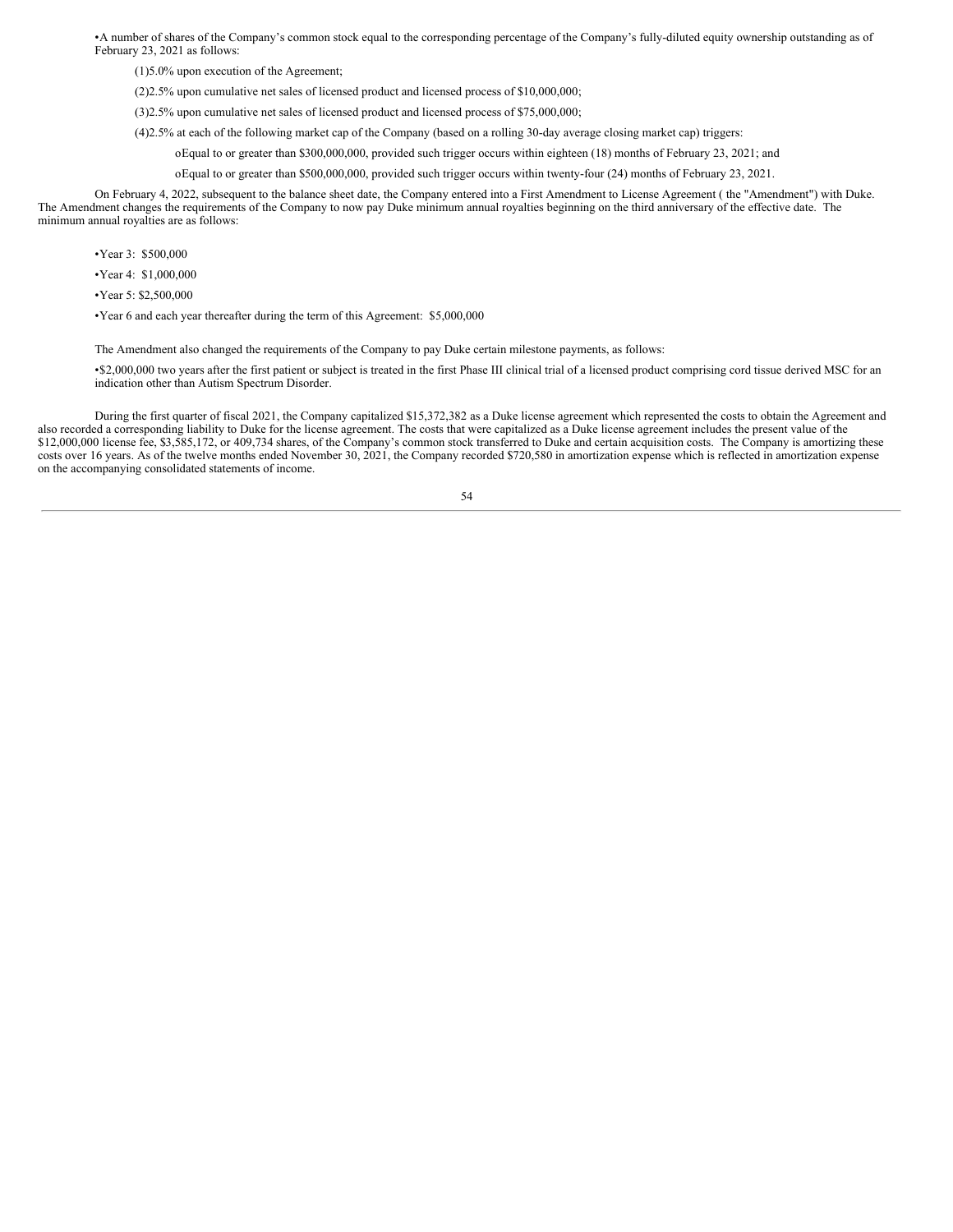# **ITEM 9. CHANGES IN AND DISAGREEMENTS WITH ACCOUNTANTS ON ACCOUNTING AND FINANCIAL DISCLOSURE.**

None.

# **ITEM 9A. CONTROLS AND PROCEDURES.**

# **Evaluation of Disclosure Controls and Procedures**

Based on their most recent review, as of the end of the period covered by this report, the Company's principal executive officers and principal financial officer have concluded that the Company's disclosure controls and procedures are fully effective, and that information required to be disclosed by the Company in the reports that it files or submits under the Securities Exchange Act of 1934, as amended, is accumulated and communicated to the Company's management, including its principal executive officers and principal financial officer, as appropriate to allow timely decisions regarding required disclosure and are effective to ensure that such information is recorded, processed, summarized and reported within the time periods specified in the SEC's rules and forms.

### **Management's Report on Internal Control over Financial Reporting**

Management is responsible for establishing and maintaining adequate internal control over financial reporting, as such term is defined in Exchange Act Rule 13a-15(f). Under the supervision and with the participation of our management, including our principal executive officers and principal financial officer, we conducted an evaluation under the criteria set forth in the 1992 *Internal Control—Integrated Framework* of the effectiveness of our internal control over financial reporting as of November 30, 2021. The Company's principal executive officers and principal financial officer concluded that the Company's disclosure controls and procedures and internal controls over financial reporting were effective.

This Annual Report does not include an attestation report of our independent registered public accounting firm regarding internal control over financial reporting. We were not required to have, nor have we engaged our independent registered public accounting firm to perform, an audit on our internal control over financial reporting pursuant to the rules of the Securities and Exchange Commission that permit us to provide only management's report in this Annual Report.

## **Changes in Internal Control over Financial Reporting**

Management has concluded there were no other significant changes in our internal controls over financial reporting that occurred during our last fiscal quarter that has materially affected, or is reasonably likely to materially affect, the Company's internal controls over financial reporting.

### **Limitations on the Effectiveness of Controls**

Our management, including our Co-CEOs and CFO, does not expect that our disclosure controls and internal controls will prevent all error and all fraud. A control system, no matter how well conceived and operated, can provide only reasonable, not absolute, assurance that the objectives of the control system are met. Further, the design of a control system must reflect the fact that there are resource constraints, and the benefits of controls must be considered relative to their costs. Because of the inherent limitations in all control systems, no evaluation of controls can provide absolute assurance that all control issues and instances of fraud, if any, within the Company have been detected. These inherent limitations include the realities that judgments in decision-making can be faulty, and that breakdowns can occur because of simple error or mistake. Additionally, controls can be circumvented by the individual acts of some persons, by collusion of two or more people, or by management or board override of the control.

The design of any system of controls also is based in part upon certain assumptions about the likelihood of future events, and there can be no assurance that any design will succeed in achieving its stated goals under all potential future conditions; over time, control may become inadequate because of changes in conditions, or the degree of compliance with the policies or procedures may deteriorate. Because of the inherent limitations in a cost-effective control system, misstatements due to error or fraud may occur and not be detected.

### **CEO and CFO Certifications**

Appearing as exhibits 31.1, 31.2 and 31.3 to this report there are Certifications of the Co-CEOs and the CFO. The Certifications are required in accordance with Section 302 of the Sarbanes-Oxley Act of 2002 (the Section 302 Certifications). This Item of this report is the information concerning the evaluation referred to in the Section 302

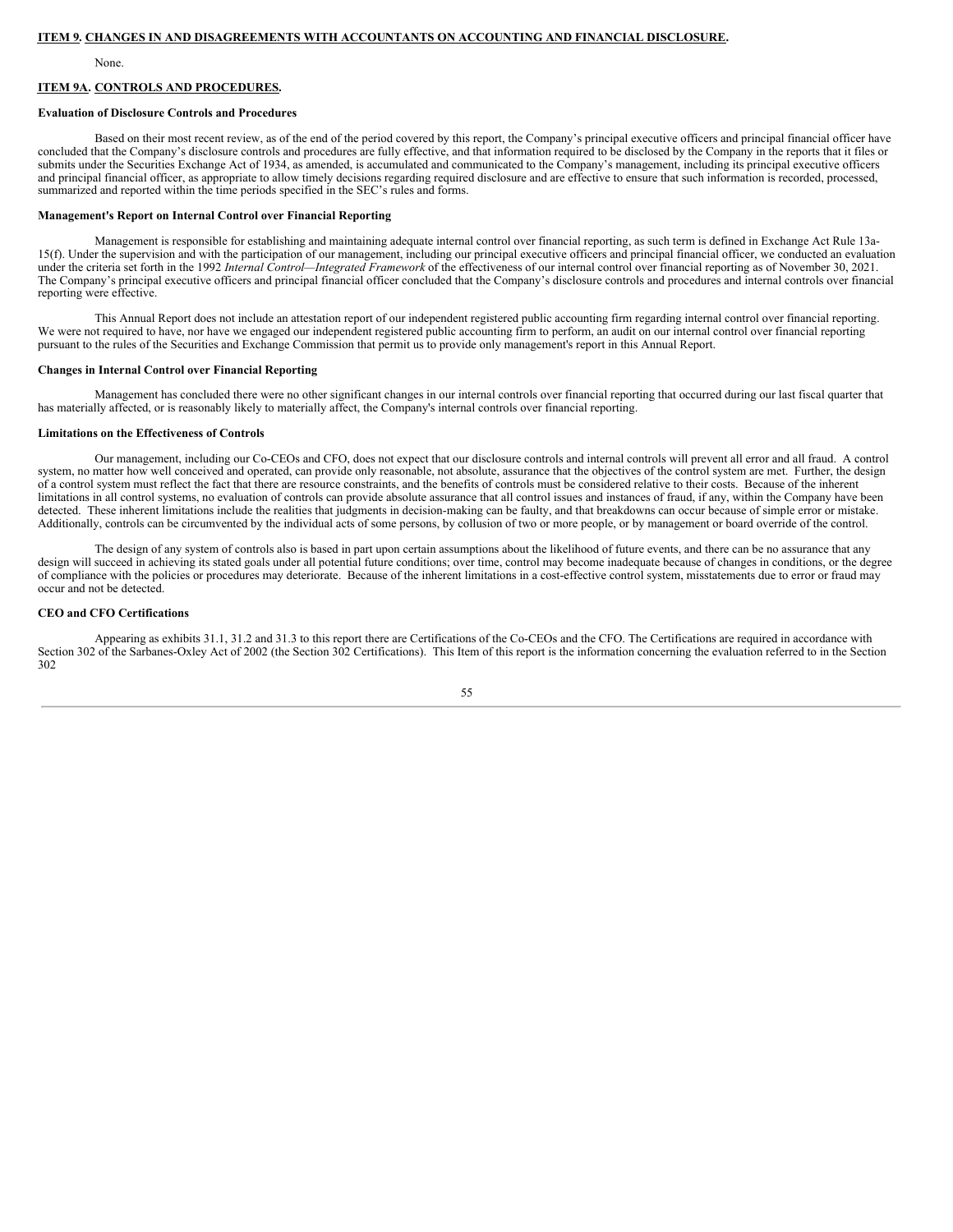Certifications and this information should be read in conjunction with the Section 302 Certifications for a more complete understanding of the topics presented.

# **ITEM 9B. OTHER INFORMATION.**

Not applicable.

# **ITEM 9C. DISCLOSURE REGARDING FOREIGN JURISDICTIONS THAT PREVENT INSPECTIONS.**

Not applicable.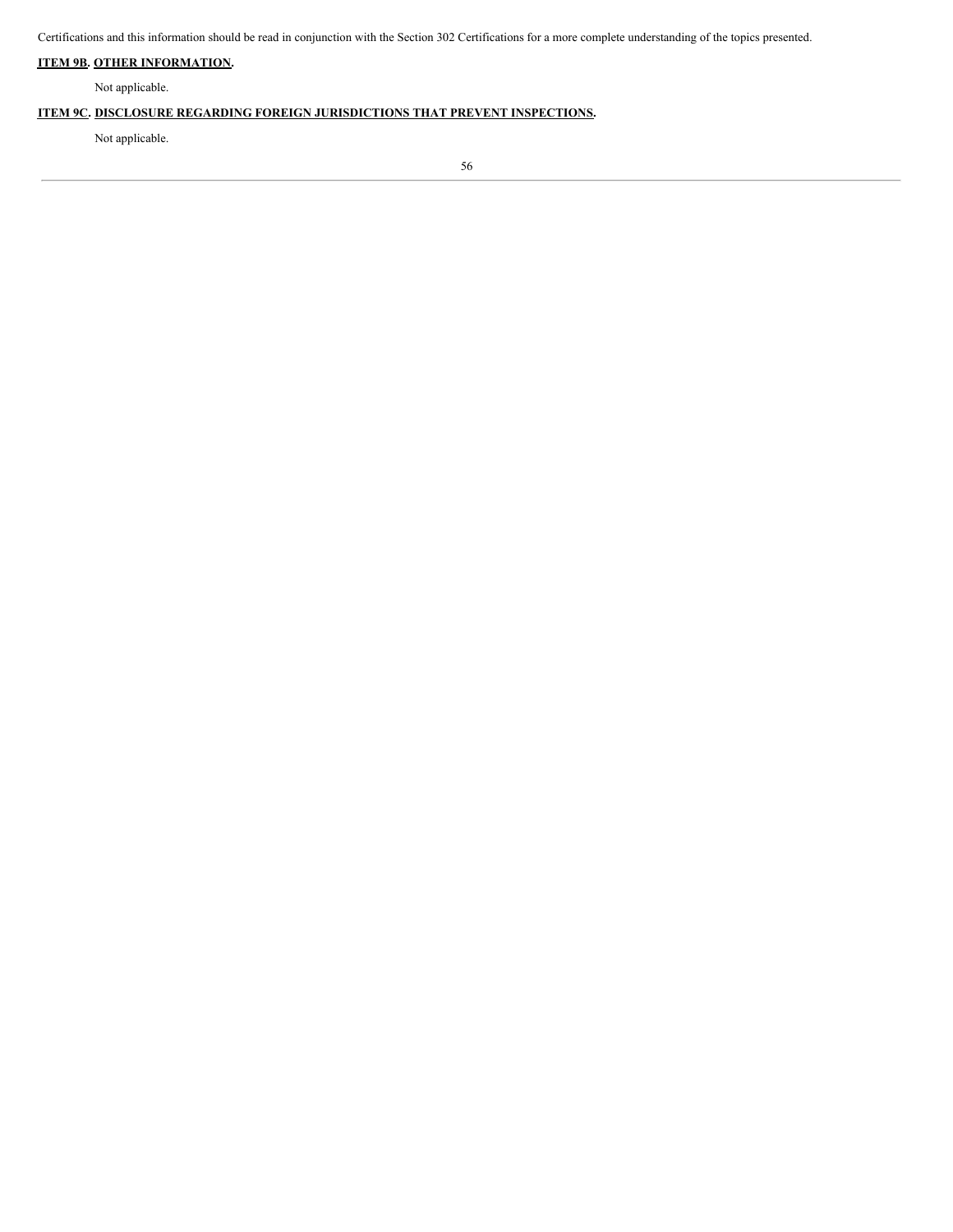# **ITEM 10. DIRECTORS, EXECUTIVE OFFICERS, AND CORPORATE GOVERNANCE.**

Below are the names, ages and background of the Board of Directors and Executive Officers of the Company, as well as the particular and specific experience, qualifications, attributes, or skills that led the Board to conclude that each director should serve on our Board of Directors in light of the Company's business. The Board of Directors has determined that other than Messrs. Portnoy and Portnoy, who are officers of the Company, each of our directors is deemed to be independent under the Nasdaq standards.

*David I. Portnoy*, age 59, Chairman and Co-Chief Executive Officer. Mr. Portnoy has served as Chairman of the Board and Co-Chief Executive Officer of the Company since August 2011. Since 2002, Mr. Portnoy has served as Chairman of the Board of Directors of Partner-Community, Inc., which provides software and hardware integration solutions to telecommunication companies and which was awarded the Verizon 2010 Supplier Recognition Award for Outstanding Performance. Mr. Portnoy provided the initial venture capital to Waves Audio Ltd, a leading audio technology company. Mr. Portnoy graduated Magna Cum Laude in 1984 from The Wharton School of Finance at the University of Pennsylvania where he earned a Bachelor of Science Degree in Economics with a joint major in finance and accounting. David I. Portnoy is the brother of Mark L. Portnoy, Co-Chief Executive Officer of the Company. We believe that Mr. Portnoy's knowledge of the Company having served as its Co-Chief Executive Officer assists the Board with its oversight of the strategic plan of the Company. Additionally, we believe that Mr. Portnoy's financial and business experiences provide the Board with general business acumen.

*Mark L. Portnoy*, age 58, Co-Chief Executive Officer. Mr. Portnoy served as a director from August 2011 through September 2020 and has served as Co-Chief Executive Officer since August 2011. Additionally, since 2002 and 2007, Mr. Portnoy has served on the boards of directors of Partner-Community, Inc. and uTIPu Inc., a private Internet-based business, respectively. Mr. Portnoy has been engaged in managing his personal investments since April 1997. From January 1995 to April 1997, Mr. Portnoy was employed at Strome, Susskind Investments as its Chief Fixed Income Trader. From March 1986 until November 1991, Mr. Portnoy was employed at Donaldson, Lufkin & Jenrette Securities Corp. as a Fixed Income Arbitrage Trader, with a trading portfolio ranging in size from \$1 billion to \$7 billion. In addition to the finance experience, Mr. Portnoy's experience includes negotiating contracts for National Basketball Association (NBA) players totaling approximately \$30 million. Mr. Portnoy graduated Phi Beta Kappa from the University of North Carolina at Chapel Hill with a degree in Economics in December 1985. Mark L. Portnoy is the brother of David I. Portnoy, Chairman of the Board and Co-Chief Executive Officer of the Company.

*Harold D. Berger,* age 58, has served as a director since August 2011. Mr. Berger is a certified public accountant and has served in that capacity at the accounting firm he established in 2005. Prior to opening his own accounting practice in 2005, Mr. Berger was an equity partner with Habif, Arogeti & Wynne, LLP, an accounting firm based in Atlanta, Georgia. Over the past 25 years, Mr. Berger also has served on boards for a variety of charitable organizations. Mr. Berger currently serves as Treasurer and Executive Committee Member of the Holly Lane Foundation (f/k/a The Gatchell Home, Inc.), as Director and Finance committee member of the Jewish Educational Loan Fund, Inc., and as Director and financial adviser to The Atlanta Group Home Foundation, Inc. Mr. Berger graduated in December 1987 from the University of Texas at Austin with a master's degree in Professional Accounting. Mr. Berger is a member of the American Institute of Certified Public Accountants (AICPA) and the Georgia Society of Certified Public Accountants (GSCPA). We believe that Mr. Berger's years of experience as an auditor and accountant, including expertise in financial accounting, provides the Board and the Audit Committee of the Board with valuable financial and accounting experience.

*Daniel Mizrahi,* age 47, has served as a director since September 2021. Since 2012, Mr. Mizrahi has served as CEO of Power Tech, S.A. an overseas company serving over 3,000 retail clients in the Central America region. From 2008-2012, Mr. Mizrahi was the Director of Purchasing for Cohesa, S.A. - Toolcraft, one of the largest tool companies in Mexico with a purchase budget of approximately \$60 million per year. From 2003-2008, Mr. Mizrahi served as Property Manager for Maayan, LLC, which represented a group of foreign investors in the acquisition and management of real estate properties in Florida with over 500 residential units. Over the last 10 years, Mr. Mizrahi has, at times, provided consulting services to Cryo-Cell relating to its Central and South American affiliates and also with regard to the international outsourcing of medical products and marketing materials. We believe that Mr. Mizrahi's experience provides the Board with general business acumen and an increased ability to effectively oversee and assess management's execution of the Company's strategic business plan.

Biographical information regarding the Company's executive officers who are not board of directors of the Company is set forth below: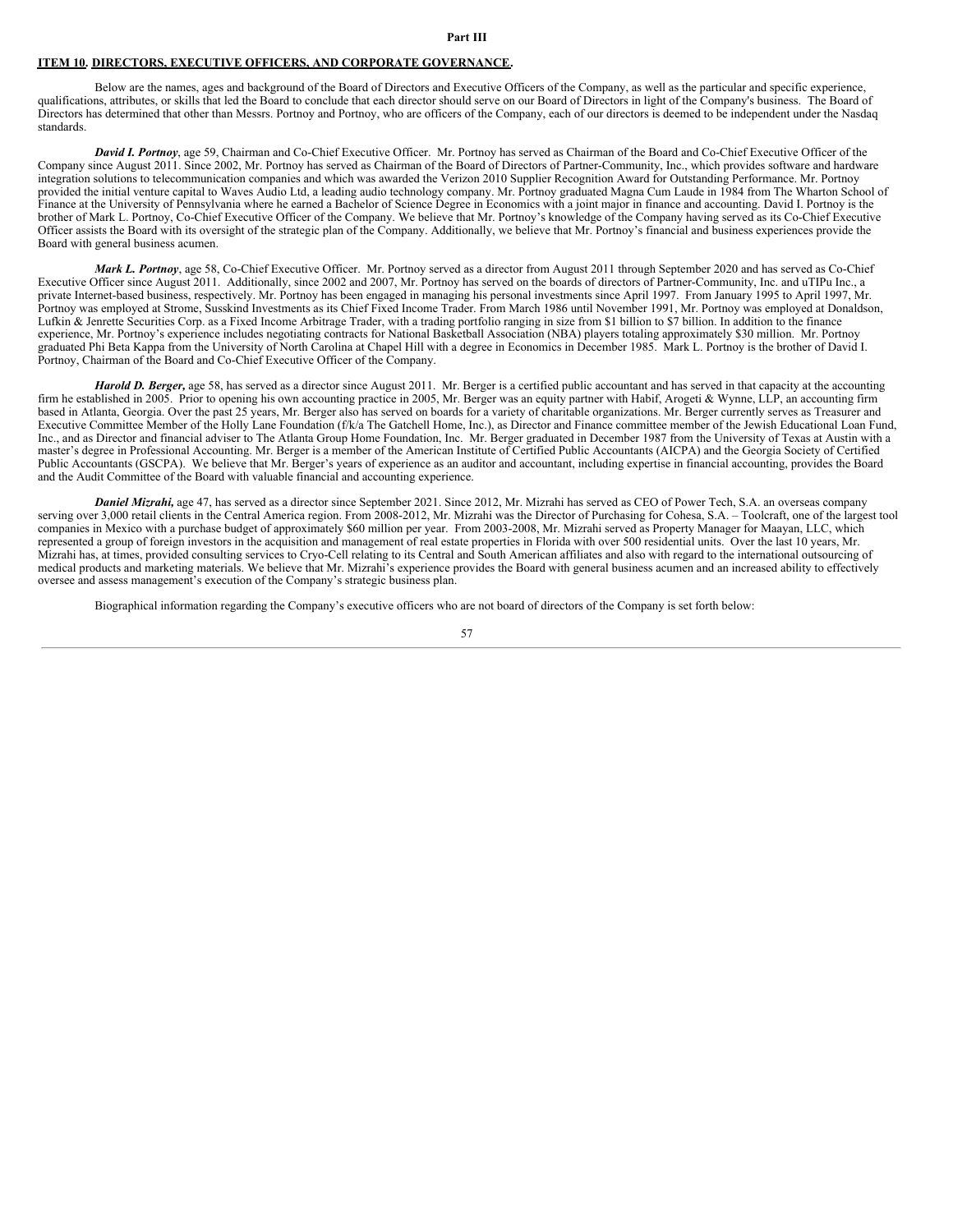*Jill Taymans*, age 52, is the Company's Vice President, Finance and Chief Financial Officer. Ms. Taymans joined the Company in April 1997 serving initially as Controller and was appointed Chief Financial Officer in May 1998. Ms. Taymans graduated from the University of Maryland in 1991 with a BS in Accounting. She has worked in the accounting industry for over 20 years in both the public and private sectors. Prior to joining the Company, she served for three years as Controller for a telecommunications company.

*Oleg Mikulinsky*, age 49, is the Company's Chief Information Officer. Mr. Mikulinsky has served as Cryo-Cell's Chief Information Officer since March 2012. Mr. Mikulinsky is a software technologist and serial entrepreneur. He has been a founding member of several software enterprises and most recently served as Chief Technology Officer of Partner-Community, Inc and Chief Technology Officer at uTIPu Inc. from 2007 to 2009. Before that, Mr. Mikulinsky served as the Director of Enterprise Architecture at WebLayers, Inc. where he defined enterprise architecture best practices for companies like AT&T, Defense Information's Systems Agency (DISA), as well as for many major banking institutions. He contributed to the development of International systems interoperability standards at OASIS-OPEN.ORG and WS-I.ORG. Prior to starting his professional career as a software engineer in United States, Mr. Mikulinsky studied radio electronics at the Bauman Moscow State Technical University (BMSTU), Russia.

*Joanne Kurtzberg*, *M.D*., is the Company's Medical Director. Dr. Kurtzberg has served as the Company's Medical Director since June 2018. Dr. Kurtzberg is a pioneer in the cord blood field, performing the first unrelated cord blood stem cell transplant, in 1993. She is an internationally renowned expert in pediatric hematology– oncology, pediatric blood and marrow transplantation, umbilical cord blood banking and transplantation, and the novel application of cord blood in the emerging fields of cellular therapy and regenerative medicine. Dr. Kurtzberg was awarded a lifetime achievement award from the PBMTC in 2012. She is the President of the Cord Blood Association. She previously served on the board of the Foundation for the Accreditation of Cellular Therapies and currently co-chairs their cord blood banking standards committee. She co-chairs the National Marrow Donor Program's Cord Blood Advisory Group and is a past member of the Advisory Council for Blood Stem Cell Transplantation reporting to the Director of Health and Human Services. She is the Director of the Marcus Center for Cellular Cures at the Duke University School of Medicine. She served as an advisor on the Oncologic Drugs Advisory Committee (ODAC) meeting held for Mesoblast, Inc. in 2020.

# **Audit Committee Financial Expert**

The audit committee is comprised entirely of non-employee, independent members of the board of directors. The purpose of the audit committee is to assist the board of directors in fulfilling its oversight responsibilities by reviewing the Company's internal control systems, audit functions, financial reporting processes, and methods of monitoring compliance with legal and regulatory matters and engaging the Company's independent principal accountants. The board of directors has determined that each of the audit committee members is able to read and understand fundamental financial statements. In addition, the board of directors has determined that the chairman of the audit committee, Mr. Harold Berger, is an "audit committee financial expert" as that term is defined in Item 407(d)(5) of Regulation S-K promulgated under the Securities and Exchange Act of 1934. Mr. Berger's relevant experience includes his current position with his own accounting practice, as well as his prior position as an equity partner with Habif, Arogeti & Wynne, LLP, an accounting firm based in Atlanta, Georgia.

### **Section 16(a) Beneficial Ownership Reporting Compliance**

Section 16(a) of the Securities Exchange Act of 1934, as amended, requires our officers, directors and persons who are the beneficial owners of more than 10% of our common stock to file with the SEC initial reports of ownership and reports of changes in ownership of our common stock. Officers, directors and beneficial owners of more than 10% of our common stock are required by SEC regulations to furnish us with copies of all Section 16(a) forms they file. Based solely on a review of the copies of the Forms 3, 4 and 5 and amendments that we received with respect to transactions during the fiscal year ended November 30, 2021, we believe that all such forms were filed on a timely basis.

# **Code of Ethics**

The Company has adopted a code of ethics for its chief executive officer and all senior financial officers, including the chief financial officer and principal accounting officer. The code of ethics is available to any shareholder, without charge, upon written request to the Company in care of the Corporate Secretary at 700 Brooker Creek Boulevard, Suite 1800, Oldsmar, Florida 34677. The code of ethics is also available on the Company's website, www.cryo-cell.com.

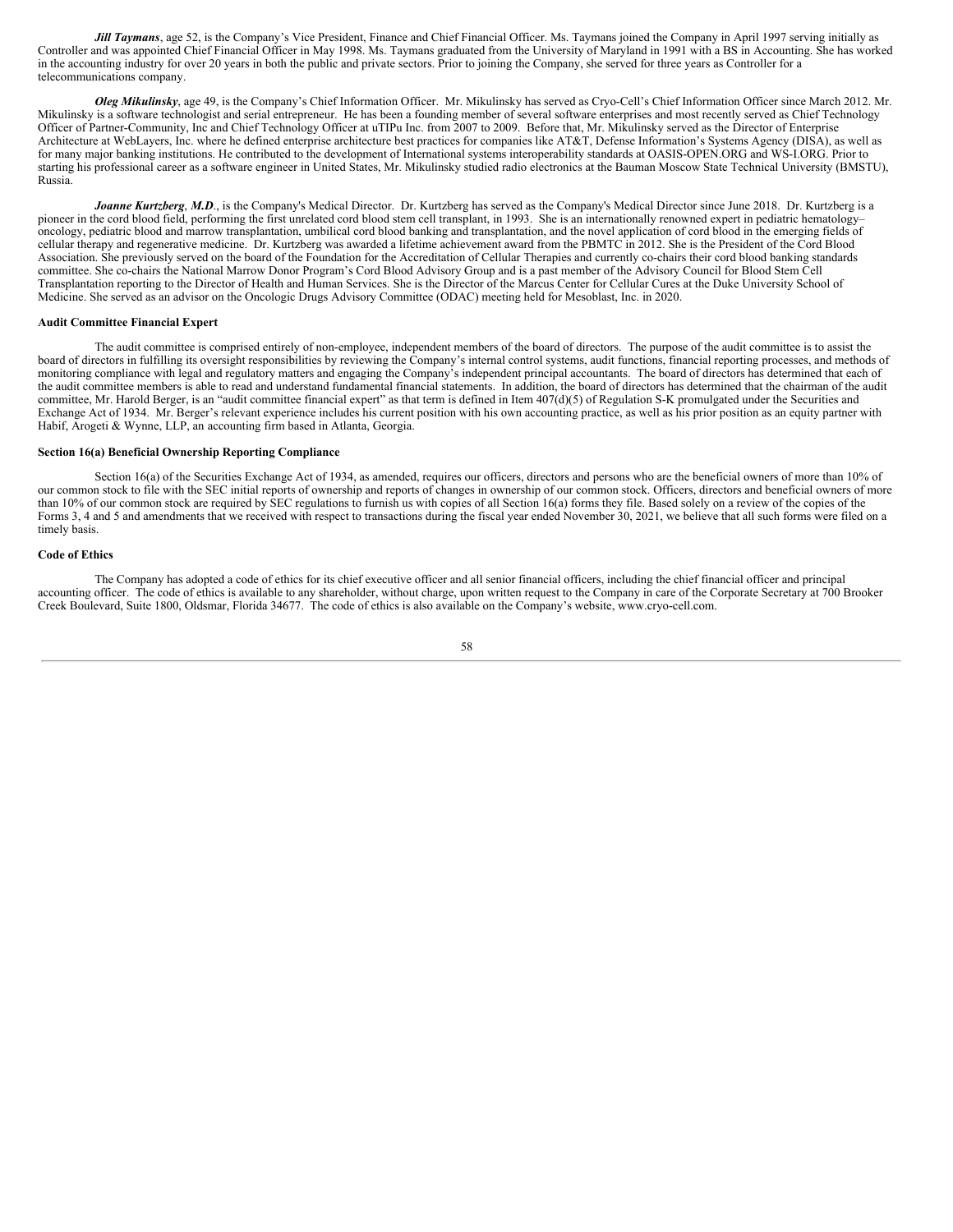# **ITEM 11. EXECUTIVE COMPENSATION.**

### **Summary Compensation Table**

The table below summarizes the total compensation paid or earned during the fiscal years ended November 30, 2021 and November 30, 2020 by (i) the Company's Co-Chief Executive Officers and (ii) the two other most highly compensated individuals that served as executive officers of the Company as of 2021 whose total compensation received from the Company during such fiscal year (other than non-qualified deferred compensation earnings, if any) exceeded \$100,000 (collectively, the "named executives").

|                                         |      |               |     |                     |   | Option                                                          |   |                                                        |   |                                            |   |              |
|-----------------------------------------|------|---------------|-----|---------------------|---|-----------------------------------------------------------------|---|--------------------------------------------------------|---|--------------------------------------------|---|--------------|
| Name and Principal Position             | Year | Salary<br>(S) |     | <b>Bonus</b><br>(S) |   | and<br>Restricted<br>Common<br>Stock<br>Awards<br>$($ \$ $)(1)$ |   | Non-Equity<br>Incentive<br>Plan<br>Compensation<br>(S) |   | All Other<br>Compensation<br>$($ \$) $(2)$ |   | Total $(\$)$ |
| David Portnoy                           | 2021 | 620,080       |     | 600,000             |   | 61,267                                                          |   | $\hspace{0.1mm}-\hspace{0.1mm}$                        |   | $\qquad \qquad \longleftarrow$             |   | 1,281,347    |
| Co-Chief Executive Officer              | 2020 | 602.085       | \$. |                     |   | 151.472                                                         |   | $\overline{\phantom{m}}$                               |   | $\frac{1}{2}$                              |   | 753,557      |
| Mark Portnoy                            | 2021 | 493,344       | J.  | 380,000             |   | 51,839                                                          |   | $\hspace{0.1mm}-\hspace{0.1mm}$                        |   | $\qquad \qquad -$                          |   | 925,184      |
| Co-Chief Executive Officer              | 2020 | 478,995       | \$. |                     |   | 128.243                                                         |   | $\overline{\phantom{m}}$                               |   | $\overline{\phantom{m}}$                   |   | 607.238      |
| Jill M. Taymans                         | 2021 | 193,346       | S   | 12,075              | S | 5,375                                                           | ъ | $\hspace{0.1mm}-\hspace{0.1mm}$                        | D | $-$                                        | D | 210,796      |
| Vice President Finance, Chief Financial |      |               |     |                     |   |                                                                 |   |                                                        |   |                                            |   |              |
| Officer                                 | 2020 | 190,000       |     | 11.500              |   | 1,012                                                           |   | $\overline{\phantom{m}}$                               |   | $\frac{1}{2}$                              |   | 202,512      |
| Oleg Mikulinsky                         | 2021 | 266,346       |     | 60,000              |   | 11,211                                                          |   | $\overline{\phantom{m}}$                               |   | $\qquad \qquad -$                          |   | 337,557      |
| Chief Information Officer               | 2020 | 250,000       |     | 11.524              |   | 19.084                                                          |   | $\hspace{0.1mm}-\hspace{0.1mm}$                        |   | $\overline{\phantom{m}}$                   |   | 280,608      |

(1)Represents the dollar amount recognized for financial reporting purposes in fiscal 2021and 2020. The fair value was estimated using the Black-Scholes option-pricing model. The amount reported has been adjusted to eliminate service-based forfeiture assumptions used for financial reporting purposes. See Note 10, Stockholders' Equity, to our consolidated financial statements for a discussion of our accounting for stock options and the assumptions used.

(2)Represents perquisites and other benefits, valued on the basis of aggregate incremental cost to the Company.

### **Narrative Disclosure Regarding Summary Compensation Table**

# **Compensation Philosophy**

Our executive compensation policies are designed to provide competitive levels of compensation that integrate pay with our annual objectives and long-term goals, align the long-term interests of management with those of our shareholders, reward for achieving performance objectives, recognize individual initiative and achievements, and assist us in attracting and retaining highly qualified and experienced executives. The Compensation Committee of our board of directors is primarily responsible for acting on our philosophical approach to executive compensation. There are three primary elements in our executive compensation program: base salary compensation, cash bonus and stock options.

Base salary compensation is based on the potential impact the individual may have on the Company, the skills and experience required by the job, comparisons with comparable companies and the performance and potential of the incumbent in the job.

At the end of fiscal 2021, pursuant to the Co-CEOs Employment Agreements, the Compensation Committee evaluated the Co-CEOs and the Company's performance for consideration of a subjective cash and /or equity bonus. David Portnoy and Mark Portnoy received \$600,000 and \$380,000, respectively, and 25,000 and 20,000 stock options, respectively. One-third of each grant vested upon grant, one-third will vest on December 22, 2022 and one-third will vest on December 22, 2023. In addition, the David Portnoy and Mark Portnoy were granted 280,000 and 100,000 market-based stock options, respectively, which will vest immediately if the Company's common stock reaches \$25.00 per share within the seven-year option term. In 2020, neither of the Co-CEOs received any performance-based stock options. In fiscal 2020, a cash bonus pool along with Company performance targets and individual performance objectives were established at the beginning of the fiscal year by the Compensation Committee. At the end of the fiscal year each performance target was measured and bonuses were paid based on the attainment of the set performance targets established at the beginning of the fiscal year. A percentage of the pre-determined cash bonus

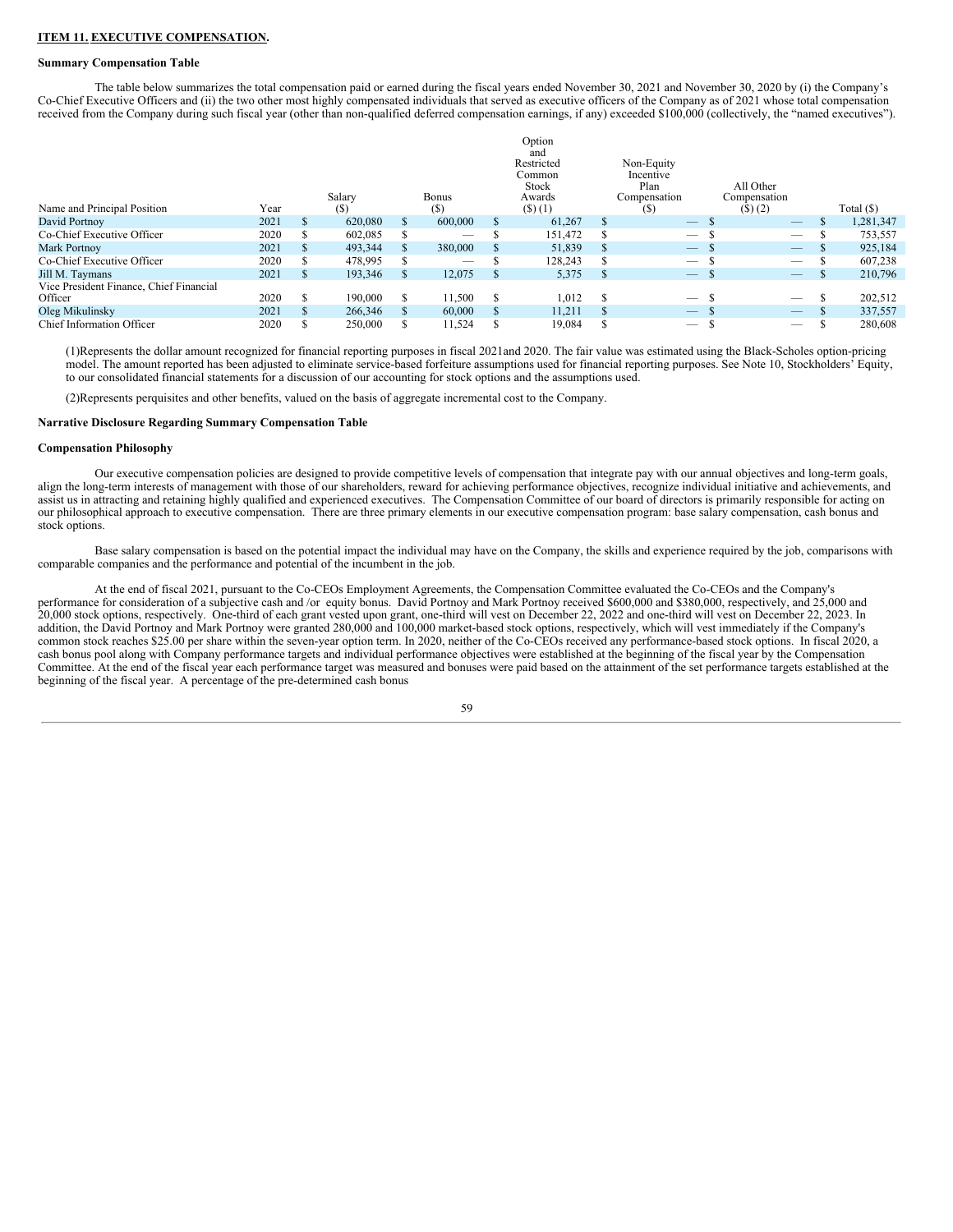pool was paid to the named executive officer depending on the performance targets met by the Company and the individual. There were no cash bonuses paid to the Co-CEOs for fiscal 2020.

At the end of fiscal 2021, pursuant to Company's Chief Information Officer's Employment Agreement, the Compensation Committee evaluated the Chief Information Officers and the Company's performance for consideration of a subjective cash bonus of an amount not to exceed 25% of his annual salary. The Chief Information Officer received a cash bonus of \$60,000. In addition the Chief Information Officer was granted 20,000 market-based stock options, which will vest immediately if the Company's common stock reaches \$25.00 per share within the seven-year option term. In fiscal 2020, pursuant to his Employment Agreement, the Company's Chief Information Officer was entitled to a cash bonus equal to a percentage up to 20% of his Base Salary (as subjectively determined by the Co-CEOs in their sole discretion). In fiscal 2020, the Company's Chief Financial Officer received a cash bonus of \$11,524.

In addition, the Company's CIO, Oleg Mikulinsky, was granted 10,000 stock options during fiscal 2021. In fiscal 2020, the Company granted Oleg Mikulinsky 1,333 of qualified stock options of the Company's common stock based upon certain performance criteria met by the end of the fiscal 2019 service period and per the Amendment Agreement.

With respect to the subjective performance reviews, in addition to evaluating the Company's overall financial performance, the Compensation Committee considers the performance of each named executive officer's business line or area of responsibility. Several key management competencies and behaviors are assessed, including the named executive officer's effectiveness as a leader and his or her role in building a cohesive executive team, as well as other strategic core competencies such as accountability. analytical ability and decision making, communication, cooperation and teamwork, creativity and problem-solving, and integrity. The named executive officer's performance relating to these competencies forms the basis of a performance review discussion with the named executive officer that reinforces his or her role in achieving the Company's business plan and short- and long-term strategies.

Stock options are granted to our executive officers and key personnel in order to maintain competitive pay packages and to align management's long-term interests with those of our stockholders. The compensation committee approves stock option grants to our executives and key personnel. Awards vest and options become exercisable based upon criteria established by the Compensation Committee. During fiscal 2021 and 2020, 20,000 and 29,000 stock options, respectively, were awarded to executive officers and key personnel in addition to the stock options mentioned above.

Overall, the compensation committee attempts to establish levels of executive compensation that it believes to be competitive with those offered by employers of comparable size, growth and profitability in the Company's industry and in general industry. In establishing the levels of the various compensation elements, the compensation committee has from time to time used the services of compensation consultants.

### **Employment Agreements and Change in Control Arrangements**

*David Portnoy and Mark Portnoy Employment Agreements*. On June 24, 2021, the Company entered into new two-year employment agreements, effective December 1, 2020, with David Portnoy, Co-Chief Executive Officer of the Company, and Mark Portnoy, Co-Chief Executive Officer of the Company. The agreements superseded and replaced prior employment agreements with each of the executives.

The agreements provided for an annual base salary of \$620,150 for David Portnoy and \$493,400 for Mark Portnoy. In addition to base salary, the agreements also provided for reimbursement for all business expenses, including reasonable commuting expenses for David Portnoy between his home in Miami, Florida to the Company's headquarters in Tampa, Florida, including lodging and rental car expenses for when he is working in the Company's offices in Tampa. David Portnoy's principal place of employment is at the Company's offices in Miami, Florida, but he is required to travel to the Company's headquarters as necessary to fulfill his responsibilities. The Company paid reasonable legal and financial consulting fees and costs incurred in negotiating the employment agreements with the Co-CEOs and has agreed to reimburse each executive up to \$75,000 in legal fees related to any dispute or question of interpretation regarding the agreements. The executives will also participate in the employee benefit plans that the Company generally makes available to Company employees from time to time, including retirement and health plans.

Upon the occurrence of (i) an involuntary termination of employment; (ii) a voluntary termination of employment for "Good Reason" (as defined in the Agreements); or (iii) an involuntary termination of employment or voluntary termination of employment for "Good Reason" at any time following a change in control (as defined in the Agreements), the Agreements provide for severance pay equal to two times the Executive's then-current annual base salary, paid within 90 days after the occurrence of the triggering event. In addition, the Company is required to provide, at no cost to the Co-CEOs, continued life insurance coverage and nontaxable medical, dental and disability insurance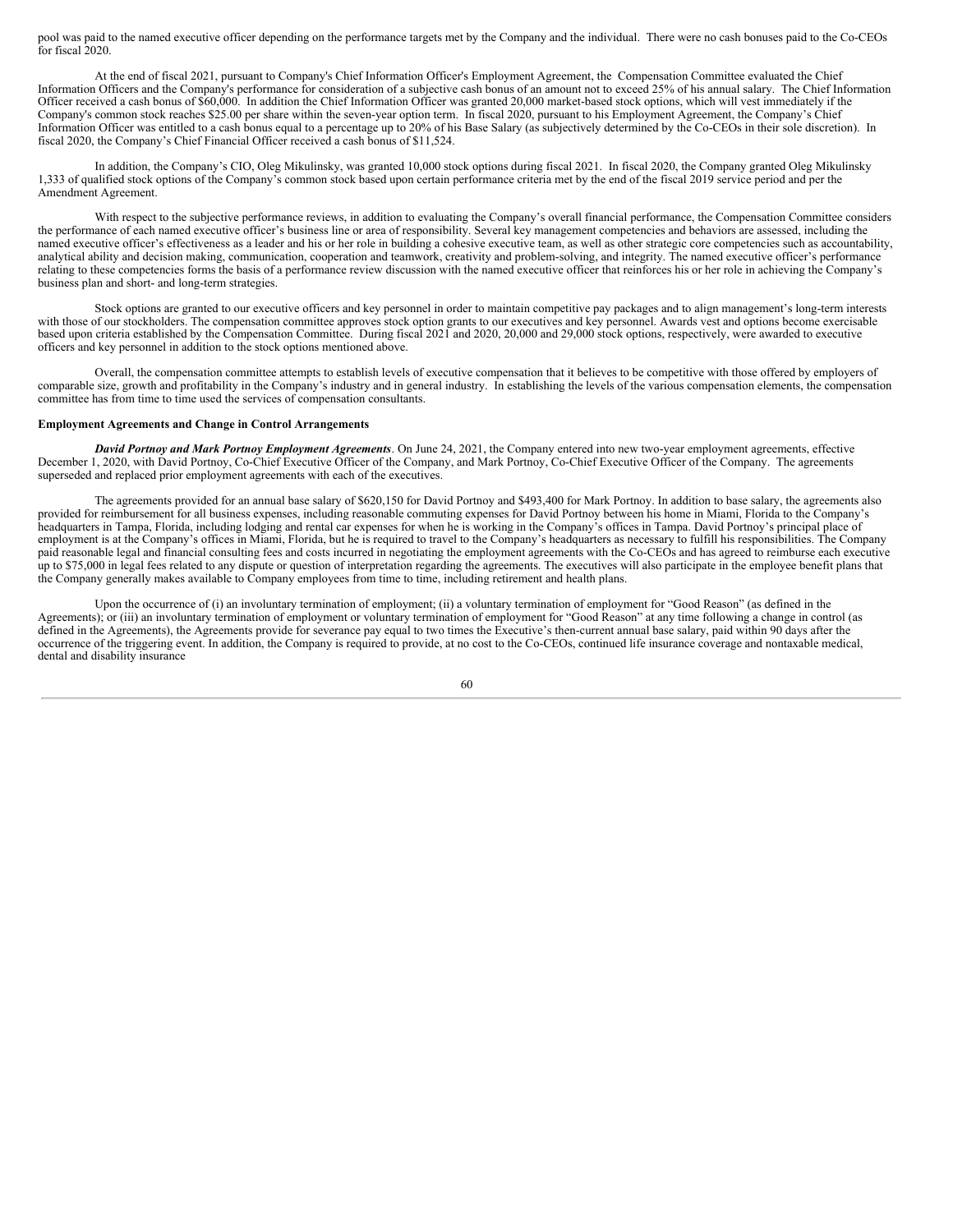coverage substantially similar to the coverage maintained by the Company for the executives prior to such termination for 24 months after the termination. If the termination of employment is due to disability (as defined in the Agreements), the Company shall pay the executive two times their then-current base salary in equal installments over three years no later than 30 days after such disability, reduced by any amount paid to them from any disability insurance, Social Security, workman's compensation or other disability program. In addition, all unvested shares and options held by the Executives shall become fully vested upon their disability. If the termination of employment is due to death, the Company shall pay the Executives two times their then-current base salary as a cash lump sum within 30 days after their date of death, and the Company will continue to provide medical and dental coverage for the Executives family for two years after their death. The Agreements include a one-year non-competition restriction and an 18-month restriction on solicitation of employees or customers.

*Taymans Employment Agreement*. On November 1, 2005, the Company entered into a one-year employment agreement with Jill M. Taymans, the Company's Chief Financial Officer and Vice President (the "Taymans Employment Agreement"). Under the Taymans Employment Agreement, the one-year term is automatically extended for an additional one-year period unless, at least 60 days prior to the end of the then-current term, either party notifies the other in writing of its intent not to renew the agreement. The Taymans Employment Agreement was amended in July 2008 to provide that the then-current term would expire on November 30, 2008. The ending date of the current term of the Taymans Employment Agreement is November 30, 2022. The Executive's current base salary is \$215,000.

At all times during the term of the Taymans Employment Agreement (as the same may be extended), Ms. Taymans will be eligible for discretionary merit increases and adjustments in base salary, in addition to discretionary annual bonuses awarded at the discretion of the compensation committee of the Company's board of directors. The Taymans Employment Agreement provides that she will be eligible to receive long-term incentive awards provided to the Company's senior executives generally, on terms finally determined by the compensation committee of the Company's board of directors.

In the event of a termination of employment of Ms. Taymans upon or within one year of a Change in Control (as defined in the Taymans Employment Agreement), or prior to the Change in Control if the termination was related to the Change in Control, if the termination was by the Company without cause or was by Ms. Taymans due to being requested to accept without cause a demotion or relocation, Ms. Taymans will be entitled to receive the following: (i) all earned compensation through the date of termination (or, if greater, on the date immediately preceding a Change in Control); and (ii) 12 months of base salary as in effect on the termination date (or, if greater, base salary in effect immediately prior to the Change in Control).

Under the Taymans Employment Agreement, the Company will also provide Ms. Taymans with certain other benefits, including continued participation in all applicable Company benefit plans and payment of reasonable business expenses.

In the Taymans Employment Agreement, Ms. Taymans agreed not to compete with the Company or solicit its customers, clients or employees during the term of her Employment Agreement and for a 12-month period following her termination of employment under the agreement.

*Mikulinsky Employment Agreement.* On July 29, 2021, the Company entered into a new two-year employment agreement (the "Mikulinsky Employment Agreement") with Oleg Mikulinsky, as the Company's Chief Information Officer effective August 1, 2021. Under the Mikulinksy Employment Agreement, the two-year term will automatically be extended for additional one-year periods unless, at least 30 days prior to the end of the then-current term, either party notifies the other in writing of its intent not to renew the agreement.

Pursuant to the new two-year agreement, the Executive's base salary is \$300,000 (the "Base Salary"). In addition to base salary, for the fiscal years ending November 30, 2021 and November 30, 2022, the Executive's and Company's performance will be evaluated for consideration of a subjective cash bonus of an amount not to exceed 25% of the Executive's base salary.

At all times during the term of the Mikulinsky Employment Agreement (as the same may be extended), Mr. Mikulinsky will be eligible for discretionary merit increases and base salary adjustments, in addition to cash and equity annual bonuses discussed above. The Mikulinsky Employment Agreement provides he will also be eligible for long-term incentive awards provided to the Company's senior executives generally, on terms finally determined by the compensation committee of the Company's board of directors.

Upon the occurrence of (i) an involuntary termination of employment; (ii) a voluntary termination of employment for "Good Reason" (as defined in the Agreement); or (iii) an involuntary termination of employment or voluntary termination of employment for "Good Reason" at any time following a change in control (as defined in the

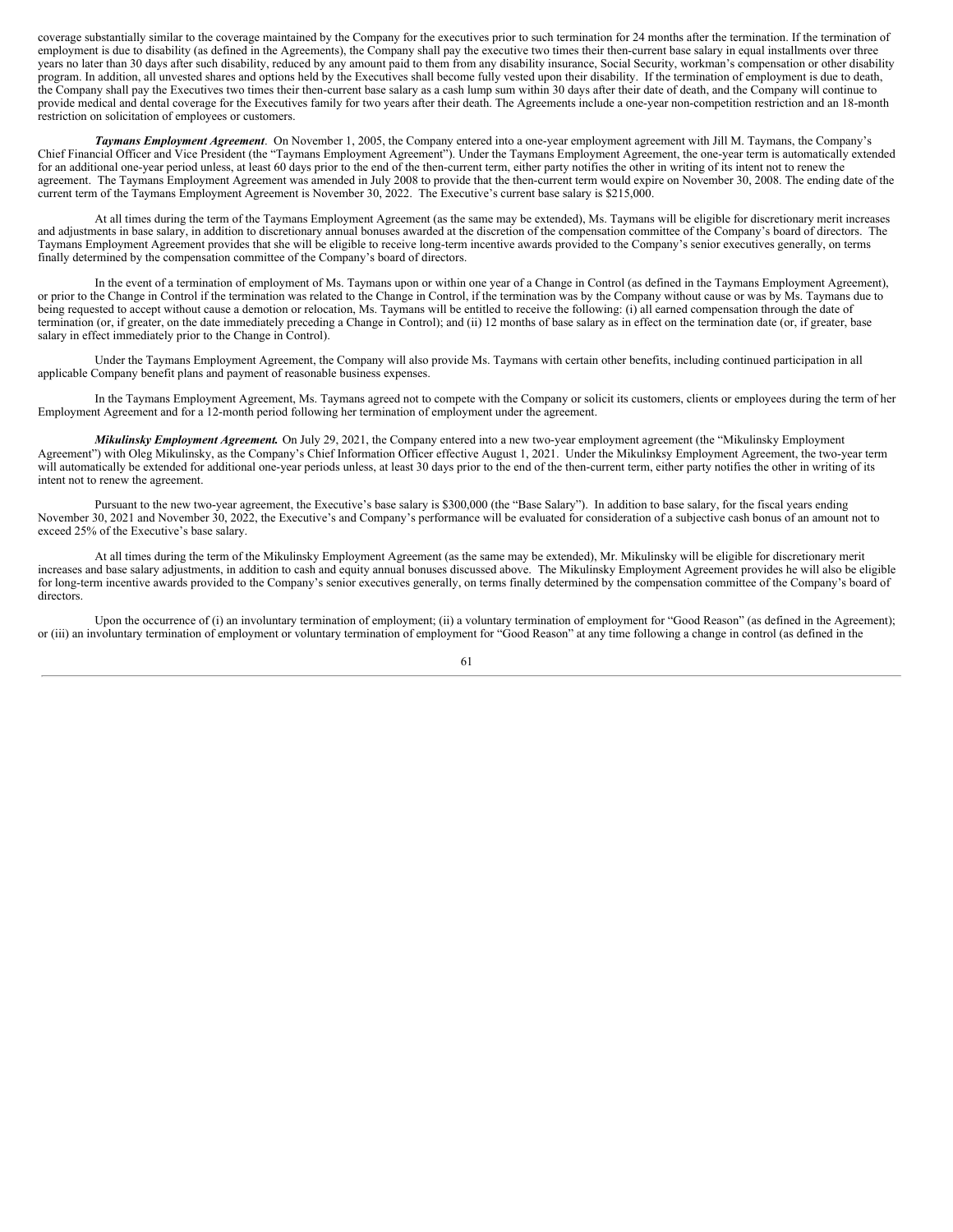Agreement), the Agreement provides for severance pay equal to one times the Executive's then-current annual base salary, paid within 90 days after the occurrence of the triggering event. In addition, the Company shall provide, at no cost to the Executive, continued life insurance coverage and nontaxable medical, dental and disability insurance coverage substantially similar to the coverage maintained by the Company for the executive prior to such termination for 24 months after the termination. If the termination of employment is due to disability (as defined in the Agreement), the Company shall pay the executive a sum equal to six months of the executive's their then-current base salary in equal installments over three years no later than 30 days after such disability, reduced by any amount paid to them from any disability insurance, Social Security, workman's compensation or other disability program. In addition, all unvested shares and options held by the Executives shall become fully vested upon their disability. If the termination of employment is due to death, the Company shall pay the Executive one times the Executive's then-current base salary as a cash lump sum within 30 days after their date of death, and the Company will continue to provide medical and dental coverage for the Executives family for two years after their death. The Agreement includes a one-year noncompetition restriction and an 18-month restriction on solicitation of employees or customers.

### **Outstanding Equity Awards at Fiscal Year-End**

The following table sets forth information concerning stock options held by the named executive officers at November 30, 2021:

| Name            | <b>Grant Date</b>      | Number of<br>Securities<br>Underlying<br>Unexercised<br>Options<br>$(\#)$ Exercisable | Option<br>Exercise<br>Price $(\$)$ | Option<br>Expiration<br>Date |
|-----------------|------------------------|---------------------------------------------------------------------------------------|------------------------------------|------------------------------|
|                 |                        |                                                                                       |                                    |                              |
| David Portnoy   | April 15, 2016         | 70,270                                                                                | \$3.14                             | April 15, 2026               |
|                 | March 8, 2018          | 23,636                                                                                | \$7.92                             | March 8, 2023                |
|                 | August 30, 2019        | 26,243                                                                                | \$7.53                             | August 30, 2029              |
|                 | December 20, 2019 (1)  | 23,636                                                                                | \$7.28                             | December 20, 2029            |
| Mark Portnoy    | April 15, 2016         | 59,459                                                                                | \$3.14                             | April 15, 2026               |
|                 | March 8, 2018          | 20,000                                                                                | \$7.92                             | March 8, 2023                |
|                 | August 30, 2019        | 22,222                                                                                | \$7.53                             | August 30, 2029              |
|                 | December 20, 2019 (1)  | 20,000                                                                                | \$7.28                             | December 20, 2029            |
| Jill Taymans    |                        |                                                                                       |                                    |                              |
|                 | June 2, 2016           | 7,500                                                                                 | \$3.10                             | June 3, 2026                 |
|                 | September 23, 2020 (2) | 7,000                                                                                 | \$8.00                             | September 23, 2027           |
| Oleg Mikulinsky | April 18, 2016         | 40,000                                                                                | \$3.20                             | April 18, 2026               |
|                 | May 21, 2018           | 8,000                                                                                 | \$7.49                             | May 21, 2028                 |
|                 | September 4, 2019      | 4,444                                                                                 | \$7.13                             | September 4, 2029            |
|                 | February 27, 2020 (1)  | 1,333                                                                                 | \$6.55                             | February 27, 2030            |
|                 | September 23, 2020 (2) | 10,000                                                                                | \$8.00                             | September 23, 2027           |
|                 |                        |                                                                                       |                                    |                              |

(1)1/3 of the options vest immediately on the date of grant, 1/3 of the options vest one-year from the date of grant and 1/3 of the options vest two-years from the date of grant.

(2)1/3 of options vest one-year from the date of grant, 1/3 of the options vest two-years from the date of grant and 1/3 of the options vest three years from the date of grant.

# **Director Compensation**

Directors who are employees of the Company receive no compensation for their services as directors or as members of board committees. Non-employee directors are paid an annual retainer in the amount of \$25,500. Each non-employee director receives an annual stock option grant in the amount of 5,300 shares on the date of the annual stockholders meeting in each year with an exercise price equal to the fair market value of the common stock on the date of grant.

The table below summarizes the compensation paid by the Company to its non-employee directors for the fiscal year ended November 30, 2021: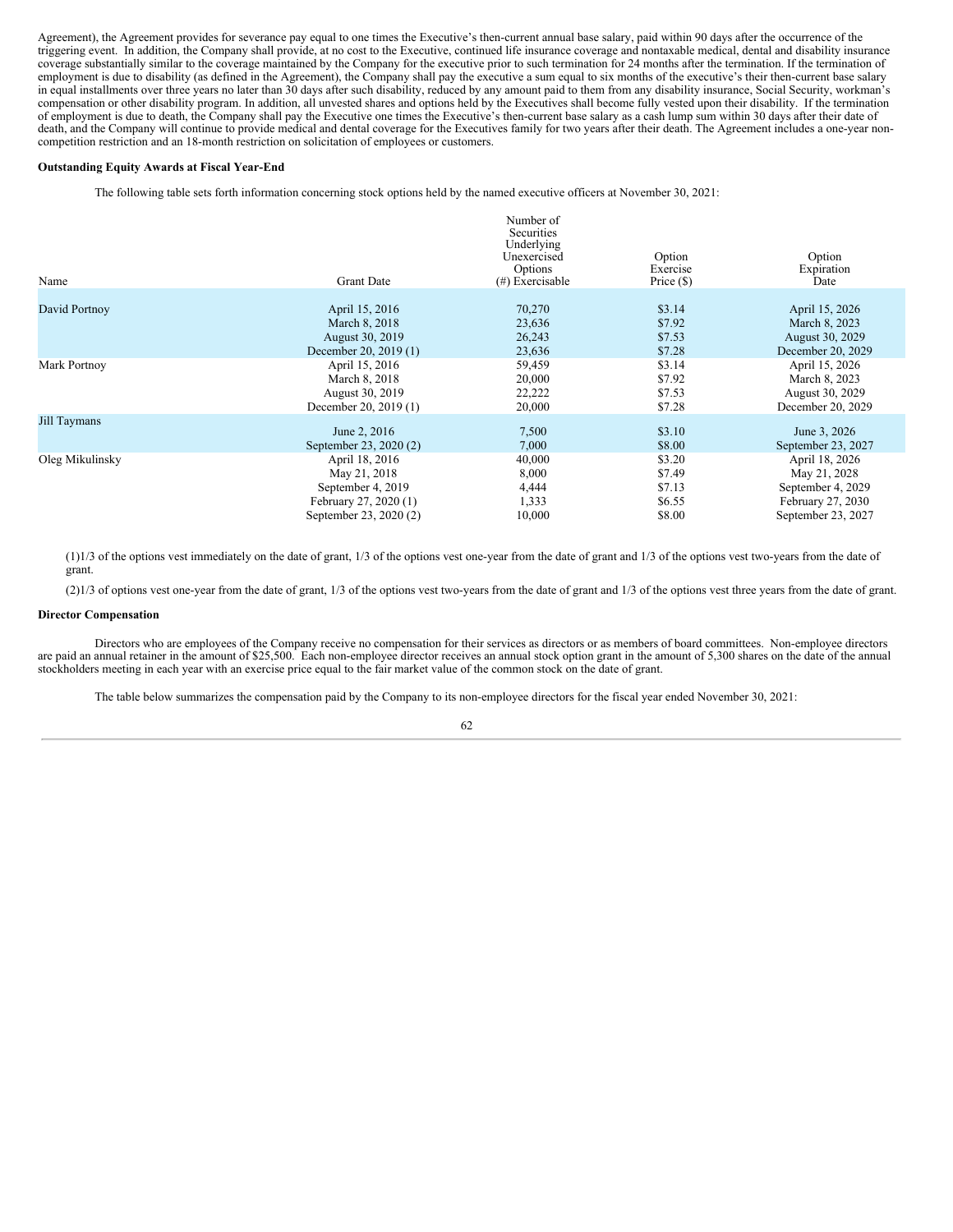| Name                | Fees Earned<br>or Paid in<br>Cash ( <sub>s</sub> ) | Option<br>Awards<br>$($ \$) $(1)$ | Total<br>$\left( \mathbb{S}\right)$ |
|---------------------|----------------------------------------------------|-----------------------------------|-------------------------------------|
| Harold Berger       | 31,875                                             | 29,418                            | 61,293                              |
| George Gaines       | 25,500                                             | 22,368                            | 47,868                              |
| Jonathan Wheeler    | 25,500                                             | 22,368                            | 47,868                              |
| Daniel Mizrahi      | 6.375                                              | 7.051                             | 13,426                              |
| <b>Brian Sheehy</b> | 31,875                                             | 64,967                            | 96,842                              |

(1)Represents the dollar amount recognized for financial reporting purposes in fiscal 2021 with respect to stock options. The fair value was estimated using the Black-Scholes option-pricing model. The amount reported has been adjusted to eliminate service-based forfeiture assumptions used for financial reporting purposes. See Note 10, Stockholders' Equity, to our consolidated financial statements for a discussion of our accounting for stock options and the assumptions used.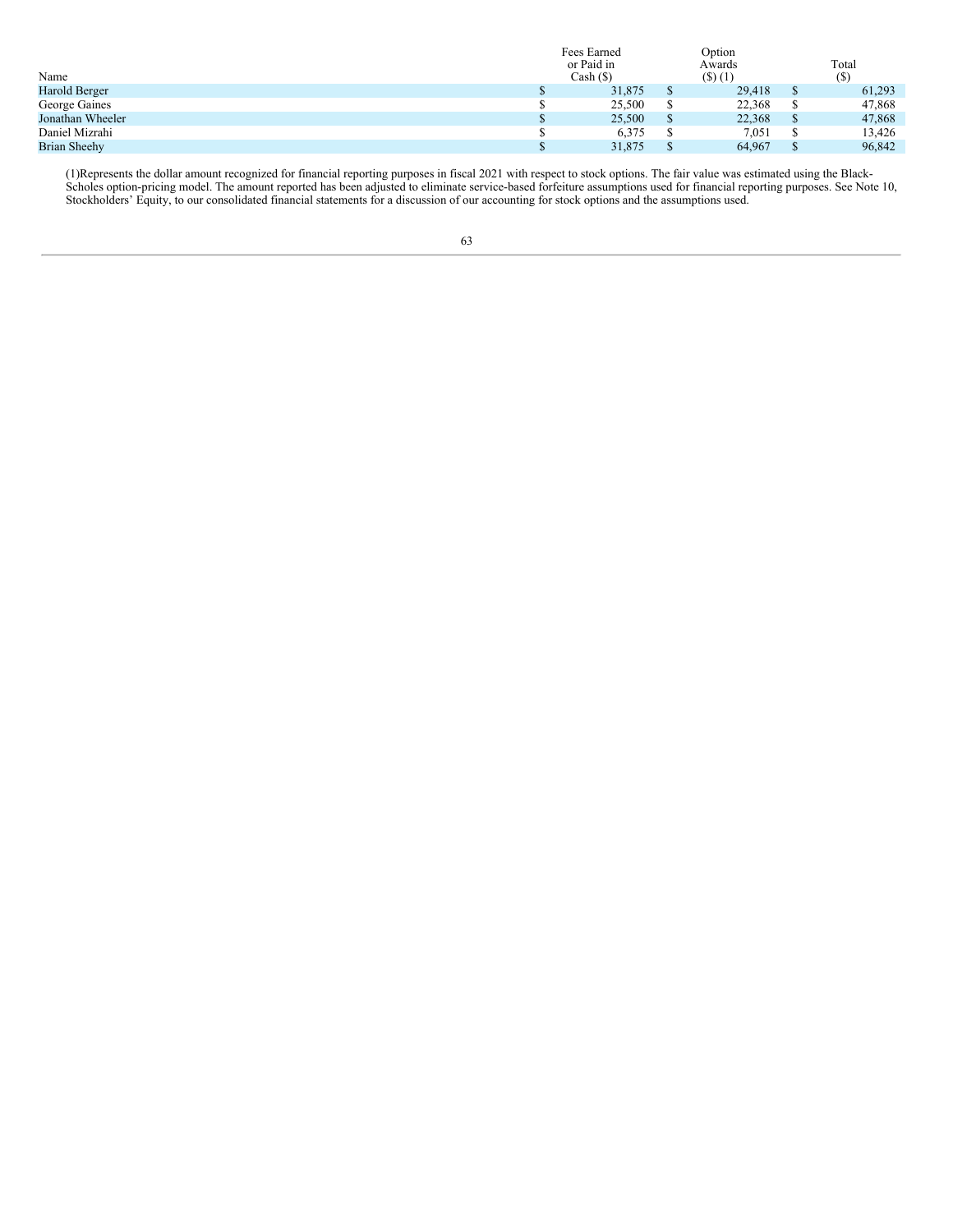# **ITEM 12. SECURITY OWNERSHIP OF CERTAIN BENEFICIAL OWNERS AND MANAGEMENT AND RELATED STOCKHOLDER MATTERS.**

The following table sets forth certain information regarding beneficial ownership of our common stock as of February 16, 2022 by (i) each person who is known by the Company to own beneficially more than 5% of the outstanding shares of our common stock, (ii) each director and director nominee of the Company, (iii) each executive officer of the Company, and (iv) all current directors and executive officers of the Company as a group. Except as otherwise indicated below, each of the stockholders named in the table has sole voting and investment power with respect to their shares of common stock, except to the extent authority is shared by spouses under applicable law.

|                                                                                           | Number of                                    |                                                 |
|-------------------------------------------------------------------------------------------|----------------------------------------------|-------------------------------------------------|
| Name and Address of Beneficial Owner <sup>(1)</sup>                                       | <b>Shares</b><br>Beneficially<br>Owned $(2)$ | Percent of<br>Class <sup><math>(1)</math></sup> |
| <b>Five Percent Shareholders:</b>                                                         |                                              |                                                 |
| Mary J. Nyberg Trustee of the CDMJ Nyberg Family Trust, U/A/D June 9, 2005 <sup>(3)</sup> | 600,000                                      | $7.03\%$                                        |
| Adam Fleishman Trustee of the Adam Fleishman Trust dated April 13, 2001 <sup>(4)</sup>    | 509,000                                      | 5.98 %                                          |
| IsZo Capital, Inc. $(5)$                                                                  | 482,931                                      | 5.68 $%$                                        |
| Current directors, nominees and executive officers:                                       |                                              |                                                 |
| David Portnoy <sup>(6)</sup>                                                              | 1,669,752                                    | 19.28 %                                         |
| Mark Portnoy <sup>(7)</sup>                                                               | 997,990                                      | $11.55\%$                                       |
| Daniel Mizrahi <sup>(8)</sup>                                                             | 31,076                                       | $\ast$                                          |
| Harold Berger <sup>(10)</sup>                                                             | 76,001                                       | $*$                                             |
| Jill Taymans <sup>(11)</sup>                                                              | 55,229                                       | $\ast$                                          |
| Oleg Mikulinsky <sup>(12)</sup>                                                           | 114,348                                      | $1.33\%$                                        |
| All current directors and executive officers as a group $(7 \text{ persons})$ $(13)$      | 3,334,760                                    | 38.83 %                                         |

\* Less than 1%.

(1)Pursuant to applicable SEC rules, the percentage of voting stock for each stockholder is calculated by dividing (i) the number of shares deemed to be beneficially held by such stockholders as February 16, 2022 by (ii) the sum of (a) 8,502,618 which is the number of shares of common stock outstanding as February 16, 2022 plus (b) the number of shares issuable upon exercise of options (which are shares that are not voting until exercised) held by such stockholder which were exercisable as of February 16, 2022 or will become exercisable within 60 days of that date. Unless otherwise indicated, the address of each director and executive officer in the table is 700 Brooker Creek Boulevard, Suite 1800, Oldsmar, Florida 34677.

(2)In accordance with Rule 13d-3 under the Securities Exchange Act of 1934, a person is deemed to be the beneficial owner for purposes of this table, of any shares of Common Stock if he or she has shared voting or investment power with respect to such security, or has a right to acquire beneficial ownership at any time within 60 days from February 16, 2022. As used herein, "voting power" is the power to vote or direct the voting of shares, and "investment power" is the power to dispose or direct the disposition of shares. The shares set forth above for directors and executive officers include all shares held directly, as well as by spouses and minor children, in trust and other indirect ownership, over which shares the named individuals effectively exercise sole or shared voting and investment power.

(3)Based upon information provided by Mary J. Nyberg, as trustee of CDMJ Nyberg Family Trust, U/A/D June 9, 2005 filed a Schedule 13G/A filed with the SEC on January 17, 2018 ("the Schedule 13G") reporting the following beneficial ownership: (i) 600,000 shares of common stock held by CDMJ Nyberg Family Trust U/A/D June 9, 2005, as to which this trust has the sole power to vote and dispose or direct the disposition. Beneficial ownership information is supplied per the Schedule 13G. The address for the CDMJ Nyberg Family Trust is 4555 E. Mayo Blvd., Phoenix, AZ 85050.

(4)Based upon information provided by Adam Fleishman as trustee of Adam Fleishman Trust April 13, 2001 in the Schedule 13G filed with the SEC on January 5, 2015 ("the Schedule 13G") reporting the following beneficial ownership: (i) 279,000 shares of common stock held by Adam Fleishman Trust dated April 13, 2001, as to which this trust has sole power to vote and dispose or direct the disposition, and (ii) 230,000 shares of common stock held by Adam Fleishman. Beneficial ownership information is supplied per the Schedule 13G. The address for Adam Fleishman is 775 Summit Drive, Deerfield, Illinois 60015.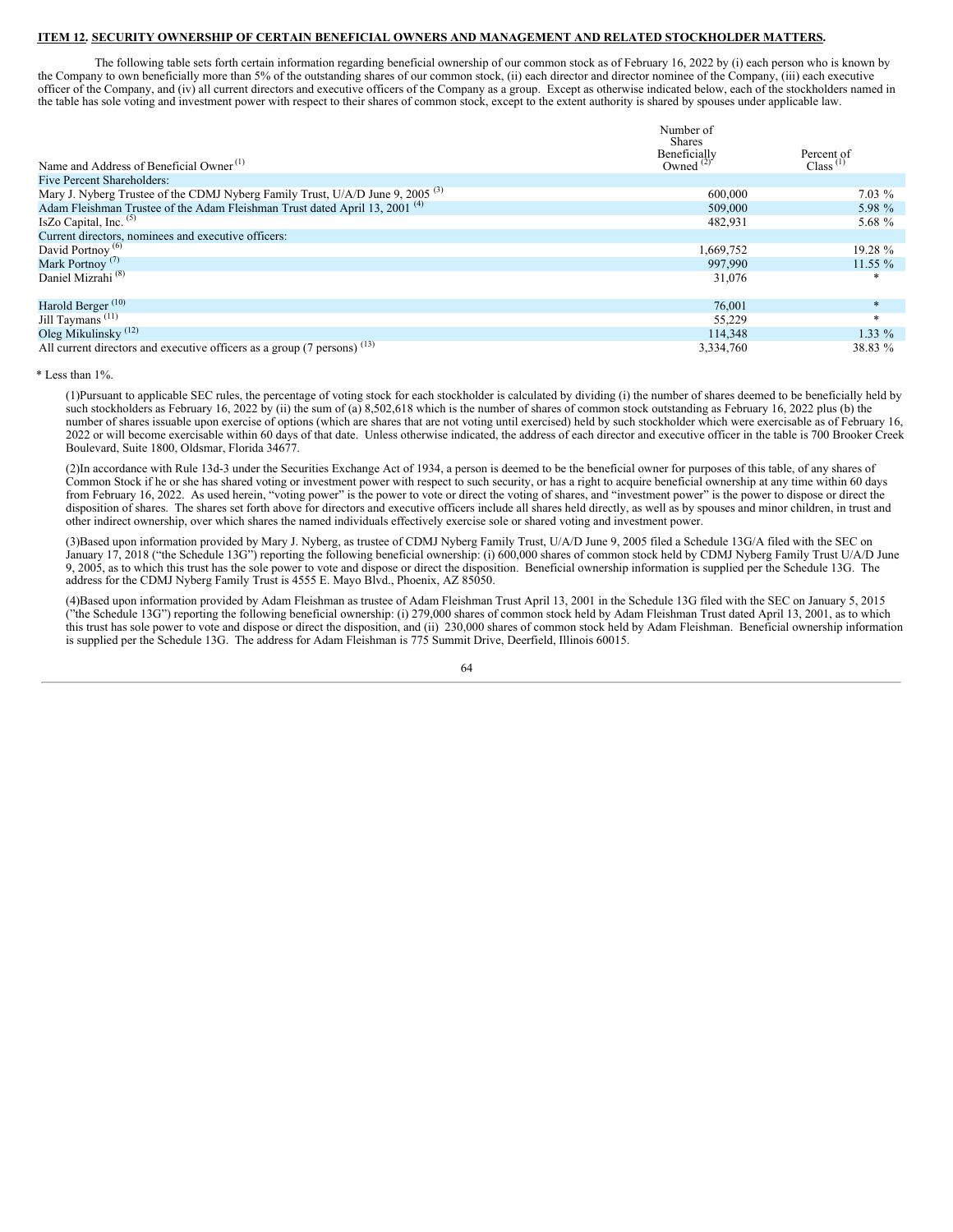(5)Based upon information provided by IsZo Capital, Inc. ("IsZo"), in its Amendment No. 4 to its Schedule 13G filing with the SEC on February 14, 2022, includes 496,503 shares of Common Stock held by IsZo Capital L.P. (the "Fund"), IsZo Capital GP LLC ("IsZo GP"), IsZo Capital Management LP ("ICM") and Brian Sheehy.

(6)Includes 98,162 shares of Common Stock held directly through a 401(k) plan account, 199,080 shares of Common Stock held directly through IRA accounts of David Portnoy, 790,472 shares he owns individually, 152,882 shares of Common Stock held by Partner-Community, Inc., as to which David Portnoy may be deemed the beneficial owner as Chairman of the Board and Secretary, 55,219 shares of Common Stock held by uTIPu, as to which David Portnoy may be deemed the beneficial owner as Chairman of the Board, 59,027 shares of Common Stock held by Mayim Investment Limited Partnership, as to which David Portnoy may be deemed the beneficial owner as the managing member and owner of Mayim Management, LLC, which is the general partner of Mayim Management Limited Partnership, which is the general partner of Mayim Investment Limited Partnership; 102,586 shares of Common Stock held by spouse, 9,974 shares held by David Portnoy as custodian for his minor son; 10,783 shares held by David Portnoy as custodian for his minor son; 11,352 shares held by David Portnoy as custodian for his minor son; 11,352 shares held by David Portnoy as custodian for his minor son; 9,122 shares held by David Portnoy as custodian for his minor daughter; and 15,611 shares held by David Portnoy as custodian for his minor daughter. Includes 144,240 shares subject to stock options that are currently exercisable or exercisable within 60 days of February 16, 2022.

(7)Includes 42,266 shares of Common Stock held directly through a 401(k)-plan account, 762,514 shares that he owns individually and 71,529 shares of common stock held by Capital Asset Fund #1 Limited Partnership, as to which Mark Portnoy may be deemed beneficial owner as its general partner. Also, includes 121,681 shares subject to stock options that are currently exercisable or exercisable within 60 days of February 16, 2022.

(8)Includes 2,650 shares subject to stock options that are currently exercisable or exercisable within 60 days of February 16, 2022.

(9)Includes 50,750 shares subject to stock options that are currently exercisable or exercisable within 60 days of February 16, 2022.

(10)Includes 9,833 shares subject to stock options that are currently exercisable or exercisable within 60 days of February 16, 2022.

(11)Includes 59,999 shares subject to stock options that are currently exercisable or exercisable within 60 days of February 16, 2022.

(12)Includes 389,153 shares subject to stock options that are currently exercisable or exercisable within 60 days of February 16, 2022.

### **ITEM 13. CERTAIN RELATIONSHIPS AND RELATED TRANSACTIONS, AND DIRECTOR INDEPENDENCE.**

David Portnoy, the Company's Chairman and Co-Chief Executive officer, is the brother of the Company's Co-Chief Executive Officer, Mark Portnoy. The Company's Audit Committee Chairman, Harold Berger, provides accounting services to the Company's Co-Chief Executive Officer Mark Portnoy and to PartnerCommunity, Inc. The Company's Chairman and Co-Chief Executive Officer, David Portnoy, serves as the Chairman of the Board of PartnerCommunity, Inc.

# **Approval of Related Party Transactions**

Historically, the Company followed a policy of review and approval of transactions with directors, executive officers and their affiliates by the board of directors, with interested members of the board of directors abstaining from voting on approval of the transactions. Under this policy, the board of directors would approve such transactions only if they were found to be on terms no less favorable to the Company than would be available from third parties in arms-length transactions. The Board of Directors has a policy that the Company will not enter into any transaction or commercial relationship with any director, director nominee, executive officer or greater than 5% stockholder of the Company.

# **ITEM 14. PRINCIPAL ACCOUNTANT FEES AND SERVICES.**

The following table presents fees for professional audit services rendered by Wipfli LLP ("Wipfli") for the audit of the Company's financial statements for the fiscal year ended November 30, 2021 and November 30, 2020,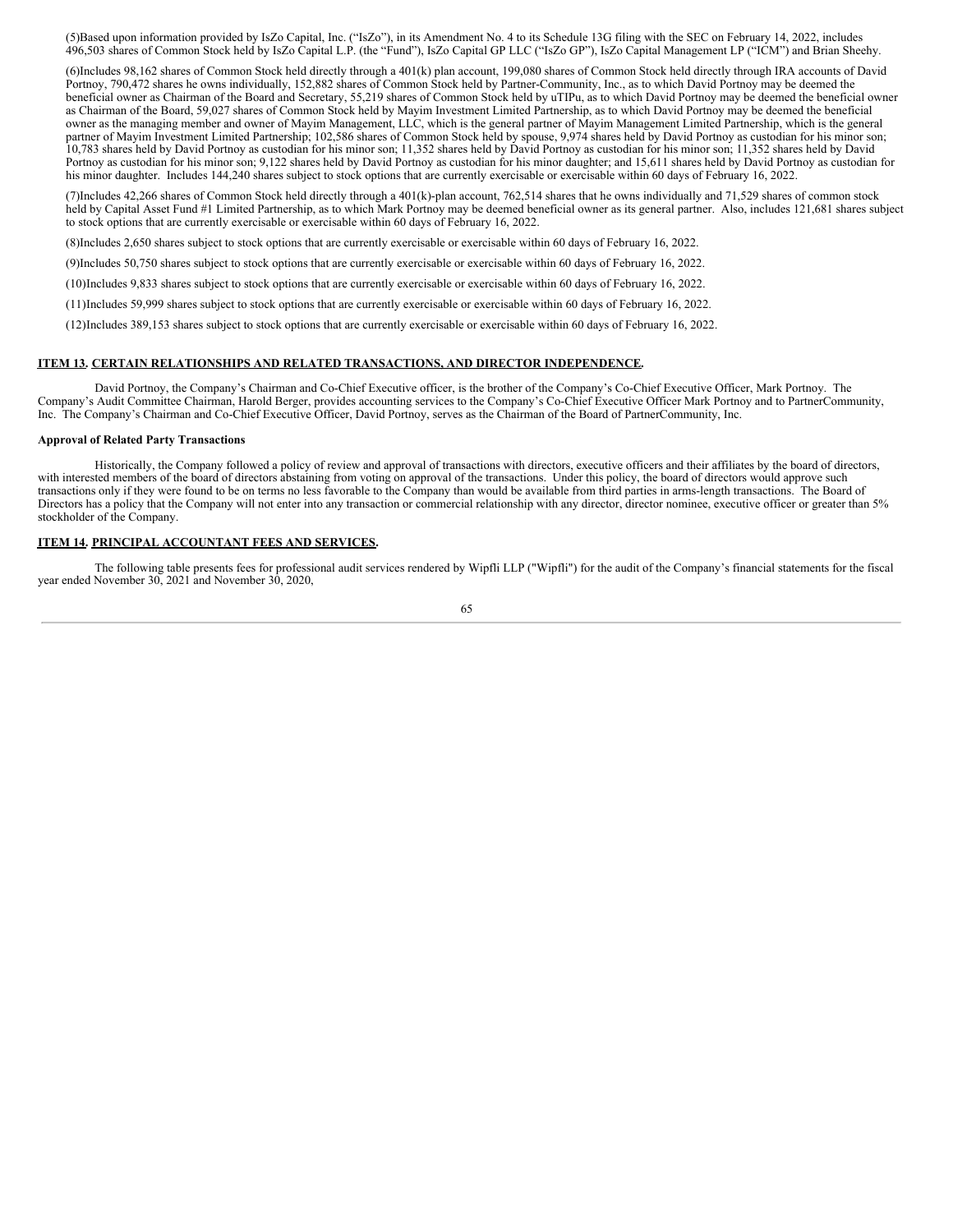audit related services rendered by Wipfli for the fiscal year ended November 30, 2021 and November 30, 2020, tax services rendered by Wipfli for fiscal year ended November 30, 2021 and November 30, 2020.

|                    | 2021                     | 2020                     |
|--------------------|--------------------------|--------------------------|
| Audit fees         | 240,104                  | 235,000                  |
| Audit related fees | $\sim$                   | 1,500                    |
| Tax fees           | 53,000                   | 58,837                   |
| Other              | $\overline{\phantom{0}}$ | $\overline{\phantom{a}}$ |
| Total              | 293,104                  | 295,337                  |
|                    |                          |                          |

# **Audit Fees**

Audit fees consisted of the aggregate fees billed by our principal accountants for professional services rendered for the audit of the Company's annual financial statements set forth in the Company's Annual Report on Form 10-K for the fiscal years ended November 30, 2021 and November 30, 2020 as well as assistance with and review of documents filed with the SEC.

# **Audit Related Fees**

Audit related fees consisted of fees billed for professional services rendered by our principal accountants during the fiscal years ended November 30, 2021 and November 30, 2020 related primarily to the accounting consultations.

### **Tax Fees**

Tax fees consisted of the aggregate fees billed by our principal accountants for professional services rendered for tax compliance, tax advice and tax planning for the fiscal years ended November 30, 2021 and November 30, 2020.

# **Other Fees**

The Company did not incur other fees by our principal accountants for the fiscal years ended November 30, 2021 and November 30, 2020.

The policy of the Company's audit committee is to review and pre-approve both audit and non-audit services to be provided by the independent auditors (other than with *de minimis* exceptions permitted by the Sarbanes-Oxley Act of 2002). This duty may be delegated to one or more designated members of the audit committee with any such approval reported to the committee at its next regularly scheduled meeting. All of the fees described above under the captions "Audit-Related Fees", "Tax Fees" and "Other Fees" and paid to Wipfli and PKM were pre-approved by the audit committee.

No services in connection with appraisal or valuation services, fairness opinions or contribution-in-kind reports were rendered by Wipfli. Furthermore, no work of Wipfli with respect to its services rendered to the Company was performed by anyone other than Wipfli.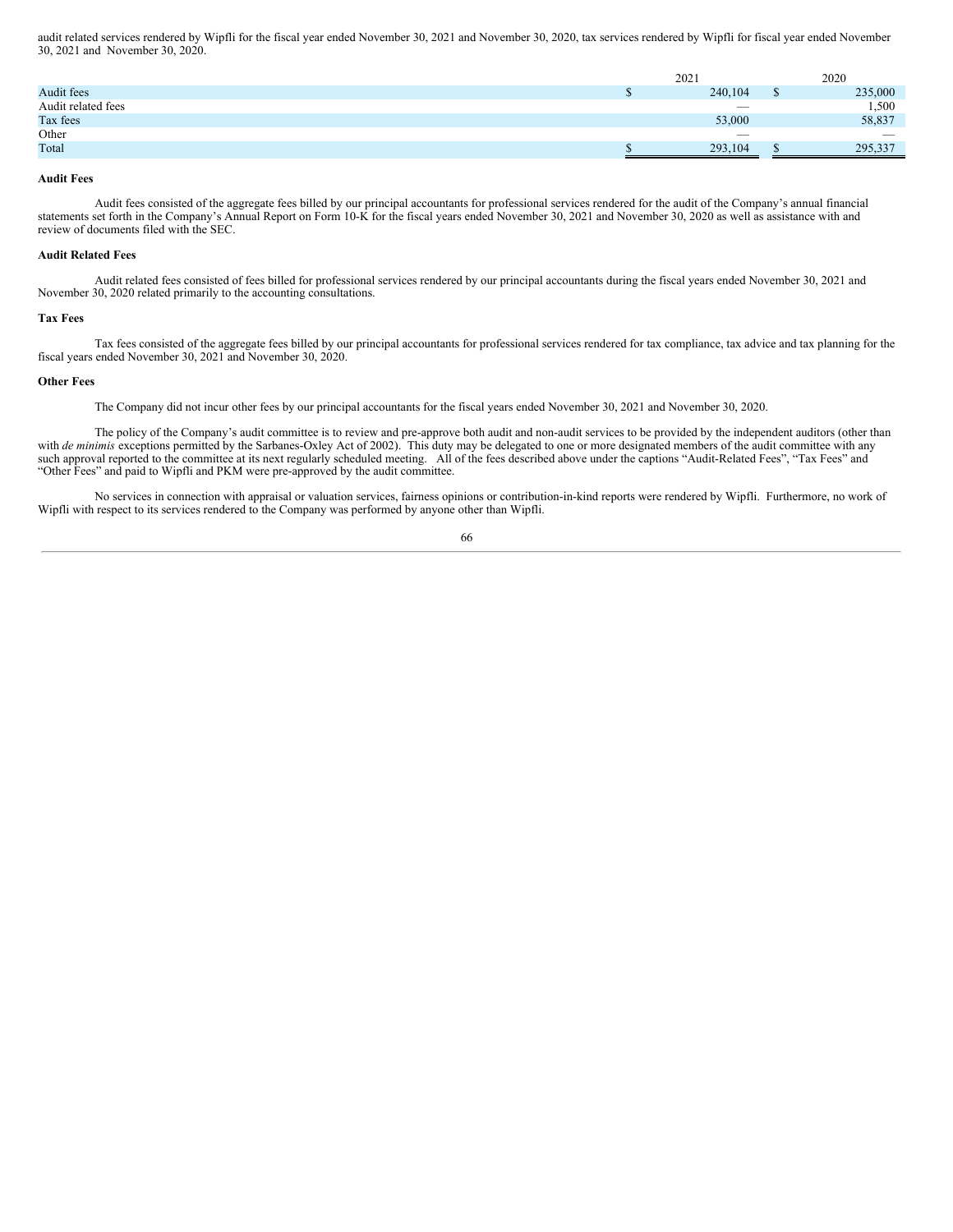# **Part IV**

# **ITEM 15. EXHIBITS AND FINANCIAL STATEMENT SCHEDULES.**

| Exhibit No. | Description                                                                                                                                                                |
|-------------|----------------------------------------------------------------------------------------------------------------------------------------------------------------------------|
| 3.1(1)      | Amended and Restated Certificate of Incorporation                                                                                                                          |
| 3.2(2)      | <b>Amended and Restated By-Laws</b>                                                                                                                                        |
| 10.6(3)     | Secondary Storage Agreement with Safti-Cell, Inc. dated October 1, 2001                                                                                                    |
| 10.7(3)     | Addendum Agreement dated November 2001 to Secondary Storage Agreement with Safti-Cell, Inc.                                                                                |
| 10.9(4)     | Lease Agreement dated April 15, 2004 between Brooker Creek North, LLP and the Company                                                                                      |
| 10.10(5)    | Employment Agreement with Mercedes Walton, dated August 15, 2005                                                                                                           |
| 10.11(6)    | Employment Agreement with Jill M. Taymans dated November 1, 2005.                                                                                                          |
| 10.12(6)    | Forms of Stock Option Agreements under 2000 Stock Incentive Plan.                                                                                                          |
| 10.13(7)    | First Lease Amendment by and between the Company and Brooker Creek North I, LLP, dated June 7, 2006.                                                                       |
| 10.14(8)    | 2006 Stock Incentive Plan                                                                                                                                                  |
| 10.15(9)    | Employment Agreement dated April 1, 2007 between the Company and Julie Allickson                                                                                           |
| 10.16(10)   | Agreement dated June 4, 2007 by and among the Company and Andrew J. Filipowski, the Andrew J. Filipowski Revocable Trust and Matthew G.                                    |
|             | <b>Roszak</b>                                                                                                                                                              |
| 10.17(11)   | Agreement dated January 24, 2008 by and among the Company and Andrew J. Filipowski, the Andrew J. Filipowski Revocable Trust, Matthew G.<br>Roszak and SilkRoad Equity LLC |
| 10.18(11)   | Agreement dated January 24, 2008 by and among the Company and Ki Yong Choi and the UAD 7/21/01 FBO Choi Family Living Trust                                                |
| 10.20(12)   | Amendment dated July 16, 2007, amending Employment Agreement with Mercedes Walton, dated August 15, 2005                                                                   |
| 10.21(13)   | Amendment dated July 18, 2008, amending Employment Agreement with Mercedes Walton, dated August 15, 2005                                                                   |
| 10.22(13)   | Amendment dated July 18, 2008, amending Employment Agreement with Jill M. Taymans, dated November 1, 2005                                                                  |
| 10.23(14)   | 2000 Stock Incentive Plan                                                                                                                                                  |
| 10.24(14)   | Amendment to 2000 Stock Incentive Plan dated April 6, 2004                                                                                                                 |
| 10.25(14)   | Amendment to 2000 Stock Incentive Plan dated August 14, 2008                                                                                                               |
| 10.26(12)   | Stipulation and Order of Court of Chancery of the State of Delaware dated June 18, 2008                                                                                    |
| 10.27(15)   | Employment Agreement with David Portnoy dated December 1, 2011                                                                                                             |
| 10.28(15)   | Employment Agreement with Mark Portnoy dated December 1, 2011                                                                                                              |
| 10.29(16)   | Amendment dated, February 13, 2012, amending Employment Agreement with David Portnoy                                                                                       |
| 10.30(16)   | Amendment dated, February 13, 2012, amending Employment Agreement with Mark Portnov                                                                                        |
| 10.31(17)   | Employment Agreement with Oleg Mikulinsky dated March 5, 2012                                                                                                              |
| 10.32(18)   | Amendment dated May 1, 2013, amending Employment Agreement with Oleg Mikulinsky dated March 5, 2012                                                                        |
| 10.33(19)   | Employment Agreement with David Portnoy dated December 1, 2013                                                                                                             |
| 10.34(19)   | Employment Agreement with Mark Portnoy dated December 1, 2013                                                                                                              |
| 10.35(20)   | Employment Agreement with Linda Kelley dated June 18, 2012                                                                                                                 |
| 10.36(20)   | Amendment dated October 29, 2013, amending Employment Agreement with Linda Kelley dated June 18, 2012                                                                      |
| 10.37(21)   | Certificate of Designation of Series A Junior Participating Preferred Stock of Cryo-Cell International, Inc.                                                               |
| 10.38(22)   | Asset Purchase Agreement by and between Cytomedical Design Group LLC and Cryo-Cell International, Inc. dated June 15, 2015                                                 |
| 10.39(21)   | <b>Rights Agreement dated December 5, 2014</b>                                                                                                                             |
| 10.40(23)   | Amendment No. 1 to Asset Purchase Agreement dated June 30, 2015                                                                                                            |
| 10.41(24)   | Third Lease Amendment by and between the Company and EJB Brooker Creek, LLC., dated January 12, 2016.                                                                      |
| 10.42(25)   | Amended and Restated Employment Agreement with David Portnoy dated December 1, 2015                                                                                        |
| 10.43(25)   | Amended and Restated Employment Agreement with Mark Portnoy dated December 1, 2015                                                                                         |
| 10.44(26)   | Amendment Agreement with Oleg Mikulinsky dated December 1, 2015.                                                                                                           |
| 10.45(27)   | Stock Purchase Agreement dated June 16, 2016.                                                                                                                              |
| 10.46(28)   | 2012 Equity Incentive Plan.                                                                                                                                                |
| 10.47(29)   | Amended and restated Employment Agreement with David Portnoy dated March 8, 2018.                                                                                          |
| 10.48(29)   | Amended and restated Employment Agreement with Mark Portnoy dated March 8, 2018.                                                                                           |
| 10.49(30)   | Amended Agreement with Oleg Mikulinsky effective December 1, 2017.                                                                                                         |
|             |                                                                                                                                                                            |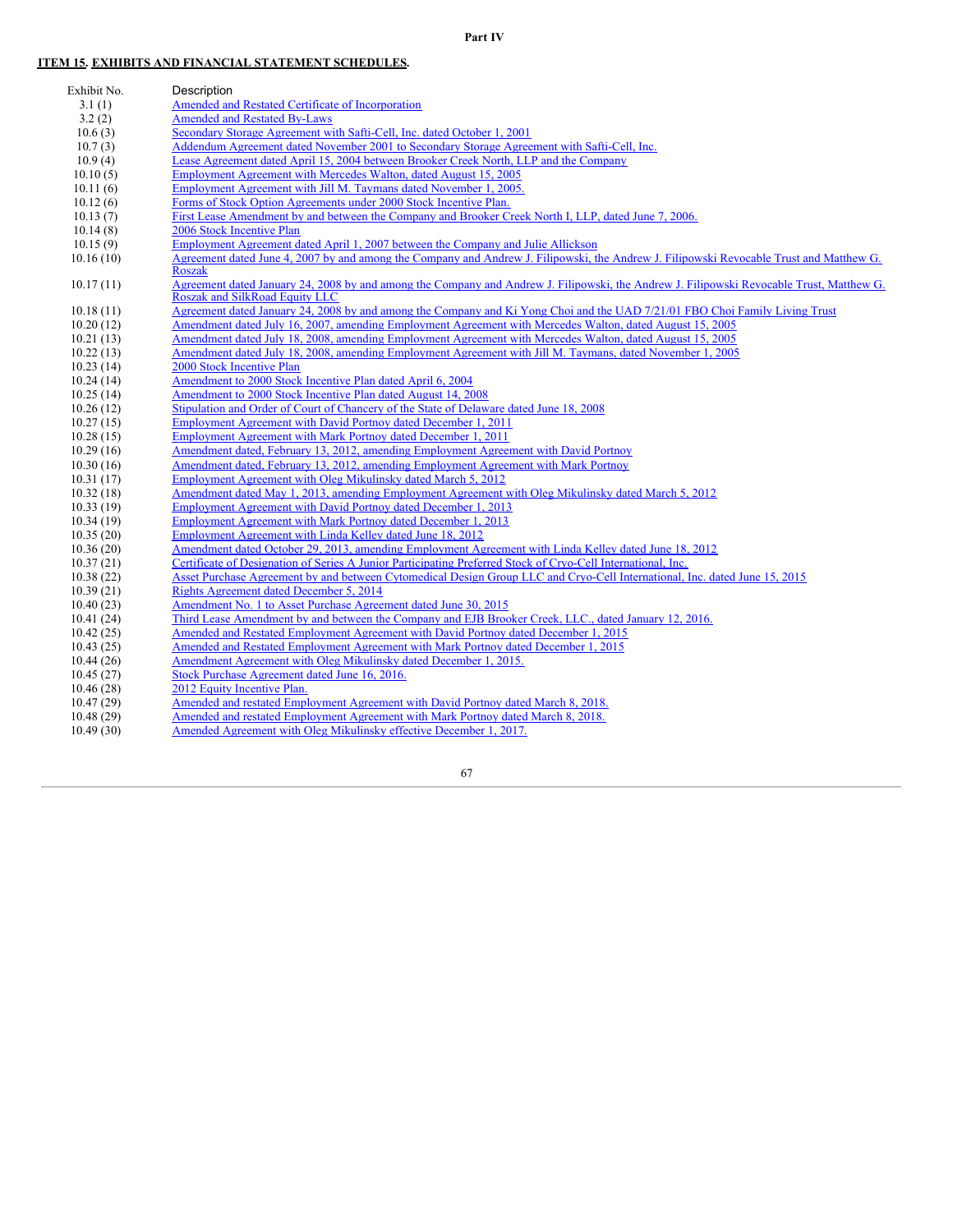| 10.50(31) | Second Amendment to Credit Agreement with Texas Capital Bank dated June 11, 2018.                                       |
|-----------|-------------------------------------------------------------------------------------------------------------------------|
| 10.51(31) | Second Amended and Restated Promissory Note dated June 11, 2018                                                         |
| 10.52(32) | Retrospective Amendments to the 2000 Stock Incentive Plan                                                               |
| 10.53(32) | Retrospective Amendments to the 2006 Stock Incentive Plan                                                               |
| 10.54(32) | 2012 Amended and Restated Equity Incentive Plan                                                                         |
| 10.55(33) | <b>Patent Option Agreement</b>                                                                                          |
| 10.56(34) | 2020 Employment Agreement for David Portnoy                                                                             |
| 10.57(34) | 2020 Employment Agreement for Mark Portnoy                                                                              |
| 10.58(35) | 2021 Employment Agreement for Oleg Mikulinsky                                                                           |
| 10.59     | <b>First Amendment to License Agreement</b>                                                                             |
| 24        | Power of Attorney (included on signature page)                                                                          |
| 31.1      | Certification of Co-CEO Pursuant to Section 302 of the Sarbanes-Oxley Act of 2002                                       |
| 31.2      | Certification of Co-CEO Pursuant to Section 302 of the Sarbanes-Oxley Act of 2002                                       |
| 31.3      | Certification of CFO Pursuant to Section 302 of the Sarbanes-Oxley Act of 2002                                          |
| 32.1      | Certification Pursuant to 18 U.S.C. Section 1350, as Adopted Pursuant to Section 906 of the Sarbanes-Oxley Act of 2002  |
| 101.INS   | <b>Inline XBRL Instance Document</b>                                                                                    |
| 101.SCH   | Inline XBRL Taxonomy Extension Schema Document                                                                          |
| 101.CAL   | Inline XBRL Taxonomy Extension Calculation Linkbase Document                                                            |
| 101.DEF   | Inline XBRL Taxonomy Extension Definition Linkbase Document                                                             |
| 101.LAB   | Inline XBRL Taxonomy Extension Label Linkbase Document                                                                  |
| 101.PRE   | Inline XBRL Taxonomy Extension Presentation Linkbase Document                                                           |
| 104       | Cover Page Interactive Date File (embedded within the Inline XBRL document)                                             |
| (1)       | Incorporated by reference to the Company's Quarterly Report on Form 10-QSB for the quarter ended May 31, 2002.          |
| (2)       | Incorporated by reference to the Company's Current Report on Form 8-K filed on December 11, 2018.                       |
| (3)       | Incorporated by reference to the Company's Annual Report on Form 10-KSB for the year ended November 30, 2002.           |
| (4)       | Incorporated by reference to the Company's Quarterly Report on Form 10-QSB for the quarter ended May 31, 2004.          |
| (5)       | Incorporated by reference to the Company's Quarterly Report on Form 10-QSB filed for the quarter ended August 31, 2005. |
| (6)       | Incorporated by reference to the Company's Annual Report on Form 10-KSB for the year ended November 30, 2005.           |
| (7)       | Incorporated to the Company's Quarterly Report on Form 10-QSB for the quarter ended May 31, 2006.                       |
| (8)       | Incorporated by reference to Annex B to the Definitive Proxy Statement filed June 1, 2006.                              |
| (9)       | Incorporated by reference to the Company's Quarterly Report on Form 10-Q for the quarter ended May 31, 2007.            |
| (10)      | Incorporated by reference to the Company's Current Report on Form 8-K filed on June 8, 2007.                            |
| (11)      | Incorporated by reference to the Company's Current Report on Form 8-K filed on January 25, 2008.                        |
| (12)      | Incorporated by reference to the Company's Quarterly Report on Form 10-Q for the quarter ended May 31, 2008.            |
| (13)      | Incorporated by reference to the Company's Quarterly Report on Form 10-Q for the quarter ended August 31, 2008.         |
| (14)      | Incorporated by reference to the Company's Annual Report on Form 10-KSB for the year ended November 30, 2008.           |
| (15)      | Incorporated by reference to the Company's Current Report on Form 8-K filed on December 7, 2011.                        |
| (16)      | Incorporated by reference to the Company's Current Report on Form 8-K filed on February 17, 2012.                       |
| (17)      | Incorporated by reference to the Company's Current Report on Form 8-K filed on March 9, 2012                            |
| (18)      | Incorporated by reference to the Company's Quarterly Report on Form 10-Q for the quarter ended May 31, 2013.            |
| (19)      | Incorporated by reference to the Company's Current Report on Form 8-K filed on February 27, 2014.                       |
| (20)      | Incorporated by reference to the Company's Annual Report on Form 10-K for the year ended November 30, 2013.             |
| (21)      | Incorporated by reference to the Company's Current Report on Form 8-K filed on December 3, 2014.                        |
|           |                                                                                                                         |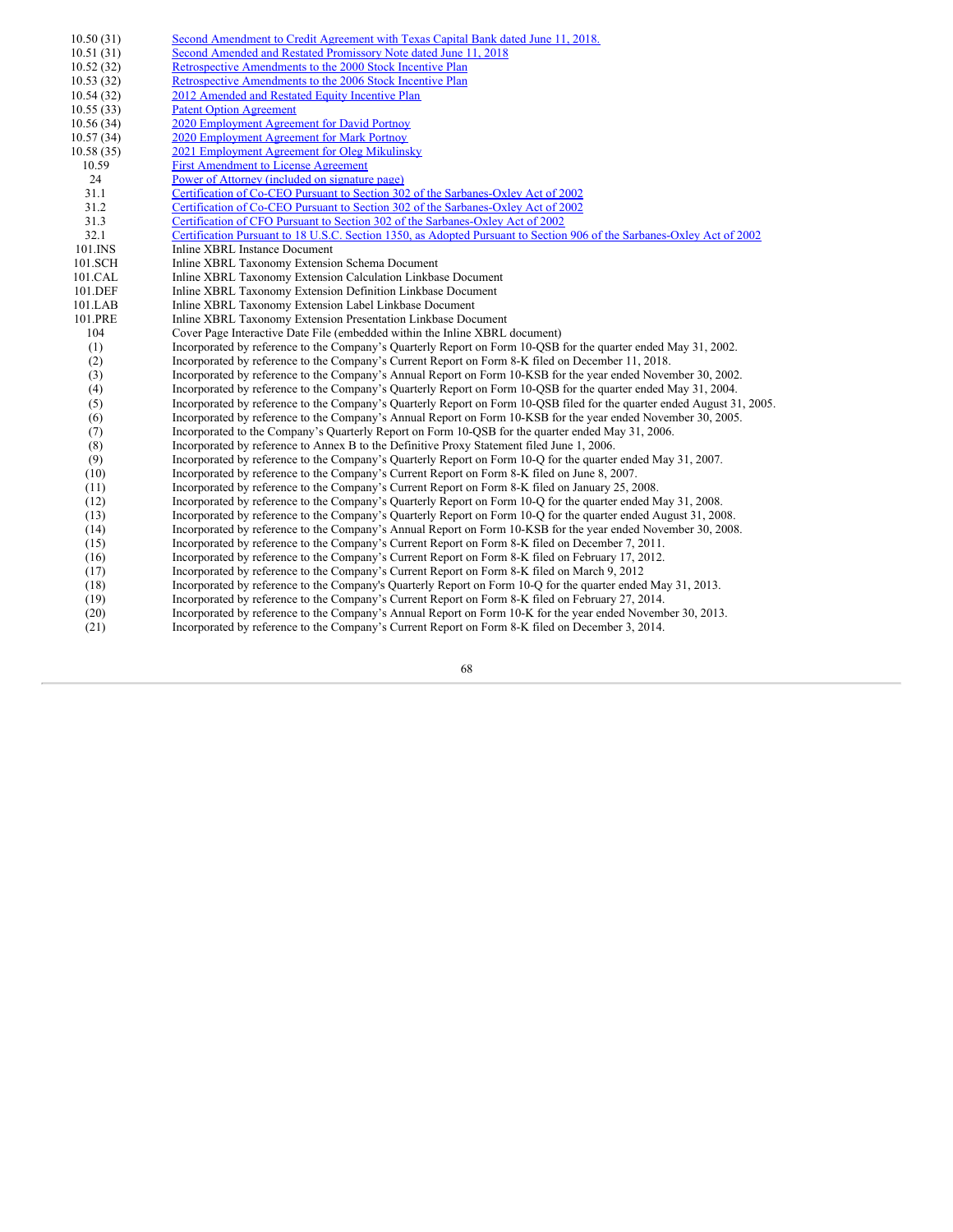| (22) | Incorporated by reference to the Company's Current Report on Form 8-K filed on June 19, 2015                                                                                                                                                |
|------|---------------------------------------------------------------------------------------------------------------------------------------------------------------------------------------------------------------------------------------------|
| (23) | Incorporated by reference to the Company's Current Report on Form 8-K filed on July 16, 2015                                                                                                                                                |
| (24) | Incorporated by reference to the Company's Annual Report on Form 10-K for the year ended November 30, 2015                                                                                                                                  |
| (25) | Incorporated by reference to the Company's Current Report on Form 8-K filed on April 19, 2016.                                                                                                                                              |
| (26) | Incorporated by reference to the Company's Current Report on Form 8-K filed on April 20, 2016.                                                                                                                                              |
| (27) | Incorporated by reference to the Company's Current Report on Form 8-K filed on June 24, 2016.                                                                                                                                               |
| (28) | Incorporated by reference to Appendix B to the proxy statement for the Annual Meeting of Stockholders of the Company (Commission File No. 000-<br>23386), filed by the Company under the Exchange Act with the Commission on June 21, 2012. |
| (29) | Incorporated by reference to the Company's Current Report on Form 8-K filed March 13, 2018.                                                                                                                                                 |
| (30) | Incorporated by reference to the Company's Current Report on Form 8-K filed May 24, 2018.                                                                                                                                                   |
| (31) | Incorporated by reference to the Company's Current Report on Form 8-K filed June 15, 2018.                                                                                                                                                  |
| (32) | Incorporated by reference the proxy statement for the Annual Meeting of Stockholders of the Company (Commission File No. 000-23386), filed by<br>the Company under the Exchange Act with the Commission on October 29, 2019.                |
| (33) | Incorporated by reference to the Company's Current Report on Form 8-K filed on June 11, 2020.                                                                                                                                               |
| (34) | Incorporated by reference to the Company's Current Report on Form 8-K filed on June 30, 2021.                                                                                                                                               |
| (35) | Incorporated by reference to the Company's Current Report on Form 8-K filed on August 4, 2021.                                                                                                                                              |

# **ITEM 16. FORM 10-K SUMMARY.**

Not applicable**.**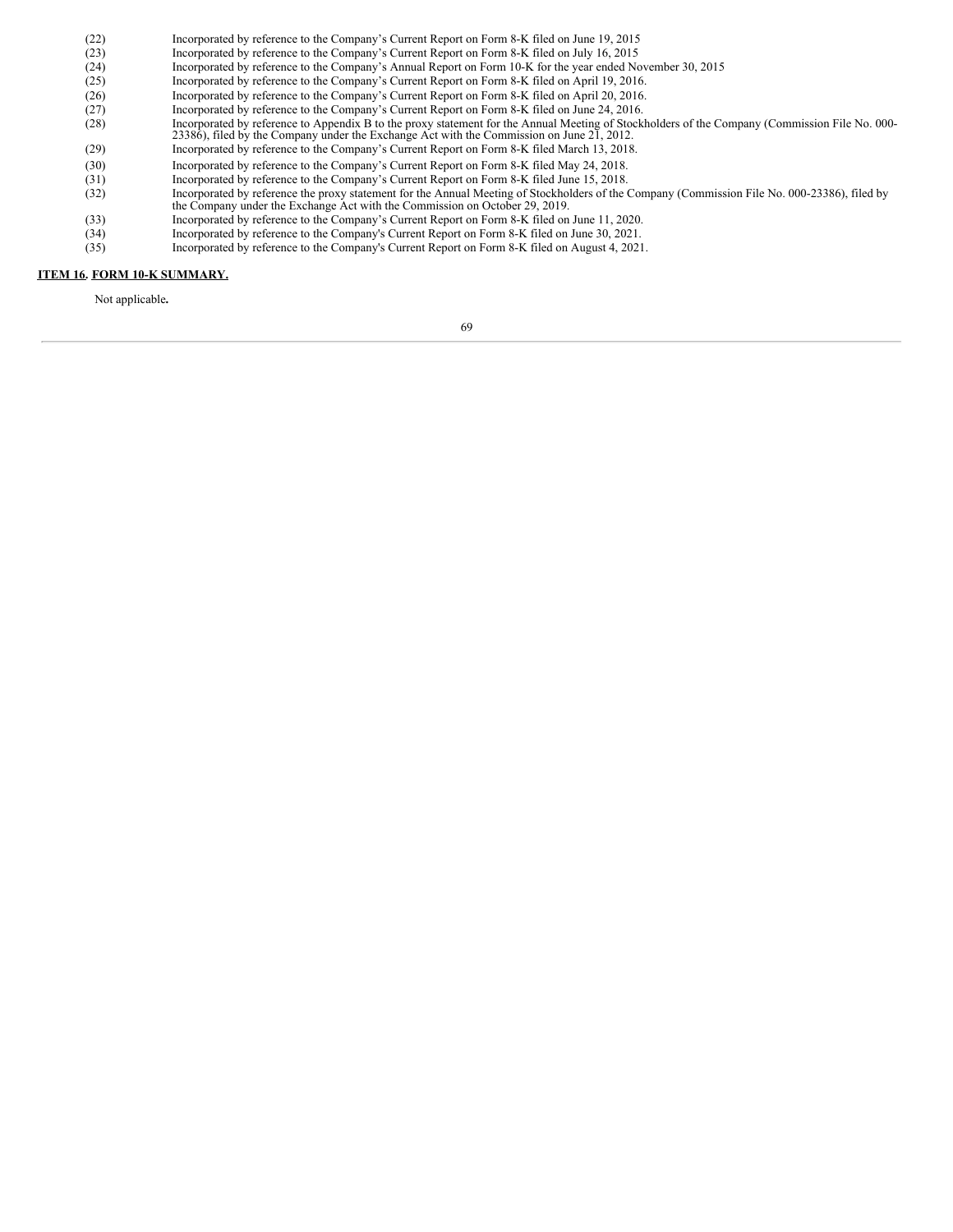# **SIGNATURES**

Pursuant to the requirements of Section 13 and 15(d) of the Securities Exchange Act of 1934, the registrant has duly caused this amended report to be signed on its behalf by the undersigned, thereunto duly authorized.

# **CRYO-CELL INTERNATIONAL, INC.**

By: /s/ David Portnoy David Portnoy, Co-Chief Executive Officer

<span id="page-71-0"></span>Dated: February 22, 2022

# **POWER OF ATTORNEY**

Each of the undersigned officers and directors of Cryo-Cell International, Inc., hereby constitutes and appoints David Portnoy, Mark Portnoy and Jill Taymans, each their true and lawful attorneys-in-fact and agents, for them and in their name, place and stead, in any and all capacities, to sign their names to any and all amendments to this Report on Form 10-K, and other related documents, and to cause the same to be filed with the Securities and Exchange Commission, granting unto said attorneys, full power and authority to do and perform any act and thing necessary and proper to be done in the premises, as fully to all intents and purposes as the undersigned could do if personally present, and the undersigned for himself or herself hereby ratifies and confirms all that said attorney shall lawfully do or cause to be done by virtue hereof.

Pursuant to the requirements of the Securities Exchange Act of 1934, this report has been signed below by the following persons on behalf of the registrant and in the capacities and on the dates indicated

| <b>SIGNATURE</b>                     | <b>TITLE</b>                                                                             | <b>DATE</b>       |
|--------------------------------------|------------------------------------------------------------------------------------------|-------------------|
| /s/ David Portnoy<br>David Portnoy   | Chairman of the Board and<br>Co-Chief Executive Officer<br>(principal executive officer) | February 22, 2022 |
| /s/ Mark Portnoy<br>Mark Portnoy     | Co-Chief Executive Officer                                                               | February 22, 2022 |
| /s/ Jill Taymans<br>Jill Taymans     | Chief Financial Officer<br>(principal financial and accounting officer)                  | February 22, 2022 |
| /s/ Harold Berger<br>Harold Berger   | Director                                                                                 | February 22, 2022 |
| /s/ Daniel Mizrahi<br>Daniel Mizrahi | Director                                                                                 | February 22, 2022 |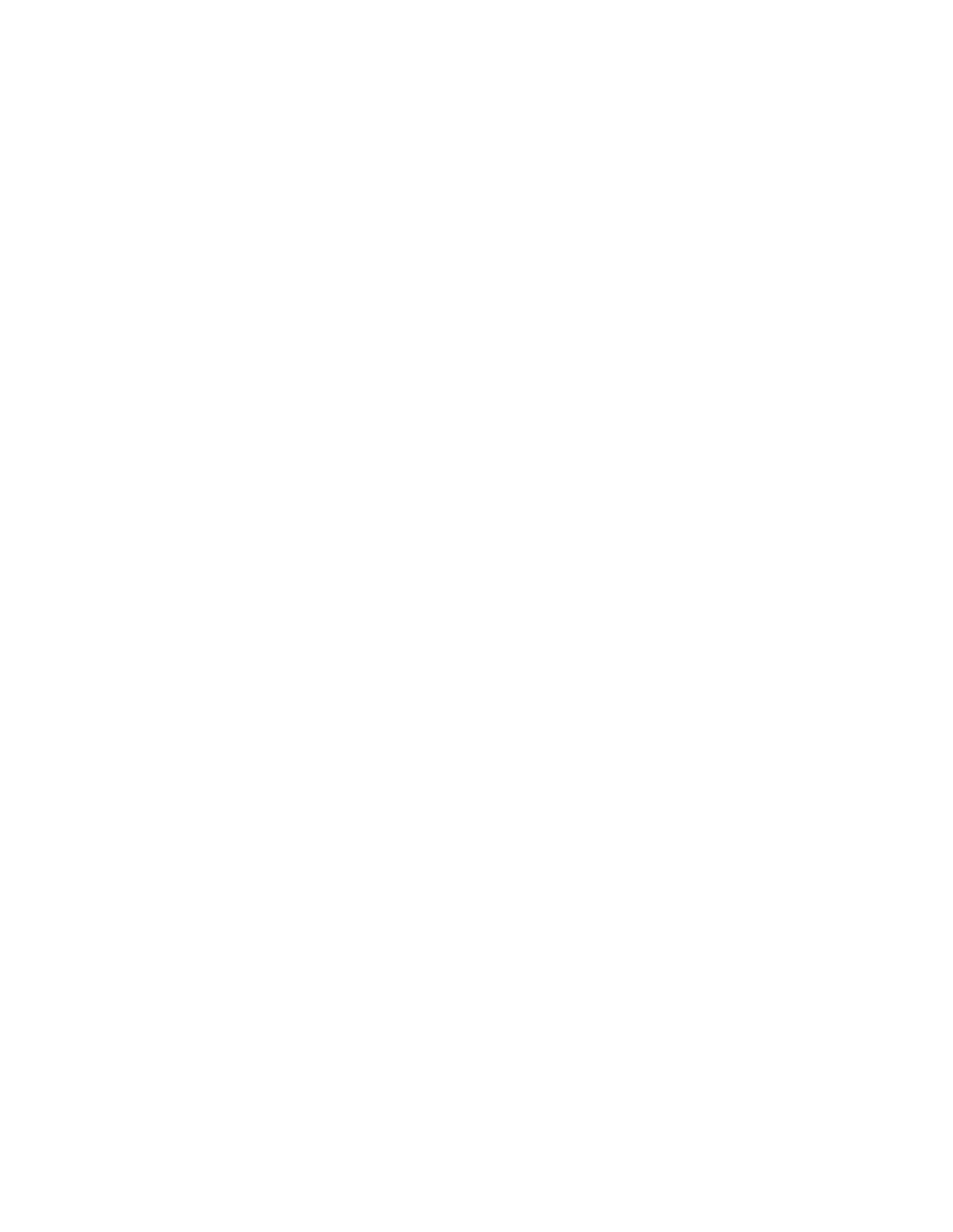## **Exhibit 10.59**

# **FIRST AMENDMENT TO LICENSE AGREEMENT**

This First Amendment, dated February 4, 2022, is by and between Cryo-Cell International, Inc. ("LICENSEE") and Duke University ("DUKE").

WHEREAS, LICENSEE and DUKE entered into a license agreement dated February 23 2021 (the "License Agreement"); and

WHEREAS, DUKE and LICENSEE desire to modify certain provisions of the License Agreement as provided herein.

NOW THEREFORE, DUKE and LICENSEE hereby agree as follows:

1. Article 3.1 (e) 1-4 shall be deleted in its entirety and replaced with the following:

3.1 (e) Minimum Annual Royalties. Beginning on the third anniversary of the EFFECTIVE DATE ("Year 3," and each subsequent year, "Year 4," "Year 5" "Year 6," etc.), Minimum Annual Royalties are due for each such calendar year on each following January 31. Minimum Annual Royalties shall be credited against Running Royalties due on NET SALES made during the calendar year for which the Minimum Annual Royalties apply. Minimum Annual Royalties paid in excess of running royalties shall be creditable to amounts due for future years. The Minimum Annual Royalties are:

- (1) Year 3: \$500,000;
- (2) Year 4: \$1.0M;
- (3) Year 5: \$2.5M; and
- (4) Year 6 and in each year thereafter during the term of this Agreement: \$5.0M.

2. Article 3.1 (f) (1) "Financial Milestone Payments" shall be deleted and replaced with the following:

(1) Two Million Dollars (\$2,000,000) two (2) years after the first patient or subject is treated in the first Phase III clinical trial of a LICENSED PRODUCT comprising cord tissue derived MSC for an indication other than Autism Spectrum Disorder.

3. Article 5.2 under "DUOC Milestones" Diligence Milestone 1: Demonstration of a viable clinical and manufacturing plan for Cryopreserved DUOC-01 (phase II ready) shall be amended to be "48 months after the Effective Date."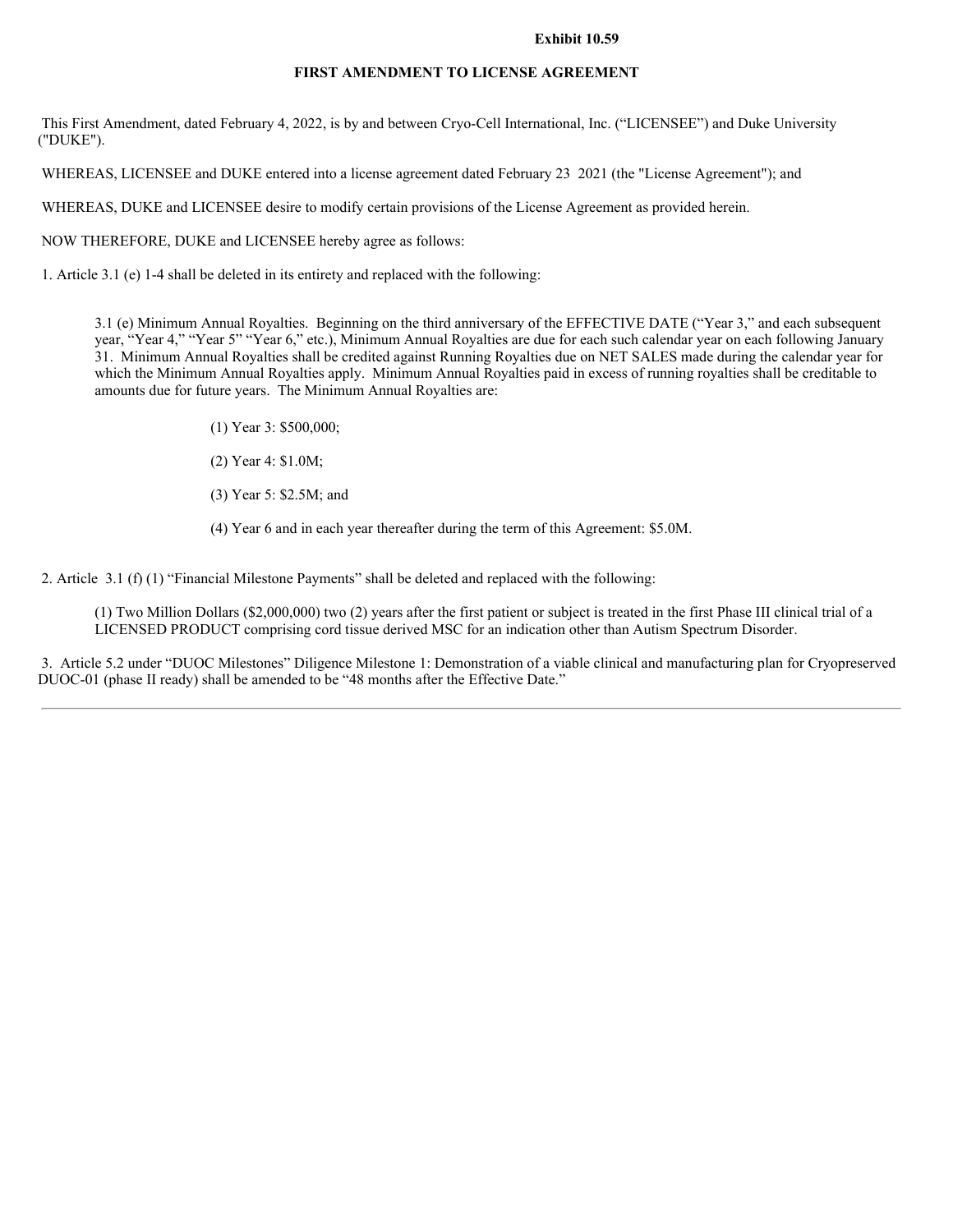4. Article 5.2 under "ctMSC Milestones" Diligence Milestone 2: File IND for Phase III registration for ASD treatment, shall be amended to be "within eighteen (18) months after a successful ASD Phase II trial in which the primary endpoints are met and an End-of-Phase II meeting with the FDA takes place (in which protocols for a Phase III trial, are agreed upon and any additional information necessary to support a marketing application are identified) for ASD."

5. DUKE's addresses in Article 12 Notices shall be deleted and replaced with the following:

# *For delivery via the U.S. Postal Service*

Office for Translation & Commercialization Box 90083 Attention: Agreement Manager/File No.4719

*For delivery via nationally/internationally recognized courier*

DUKE UNIVERSITY Office for Translation & Commercialization 2812 Erwin Road, Suite 406 Durham, NC 27705 Attn: Agreement Manager/File No.4719

*For delivery via electronic mail*

To DUKE: agreements-otc@duke.edu Subject: File No. 4719

6. Except as specifically modified and amended above, all other terms and conditions of the License Agreement remain unchanged and in effect and are hereby ratified and adopted as though fully set forth herein.

IN WITNESS WHEREOF, the parties have entered into this Amendment to the Amended Agreement as of the date and year first abovewritten.

# CRYO-CELL INTERNATIONAL DUKE UNIVERSITY

By: /s/ David Portnoy By /s/ Robin L. Rasor Robin L. Rasor

Title: Co-CEO Title Associate VP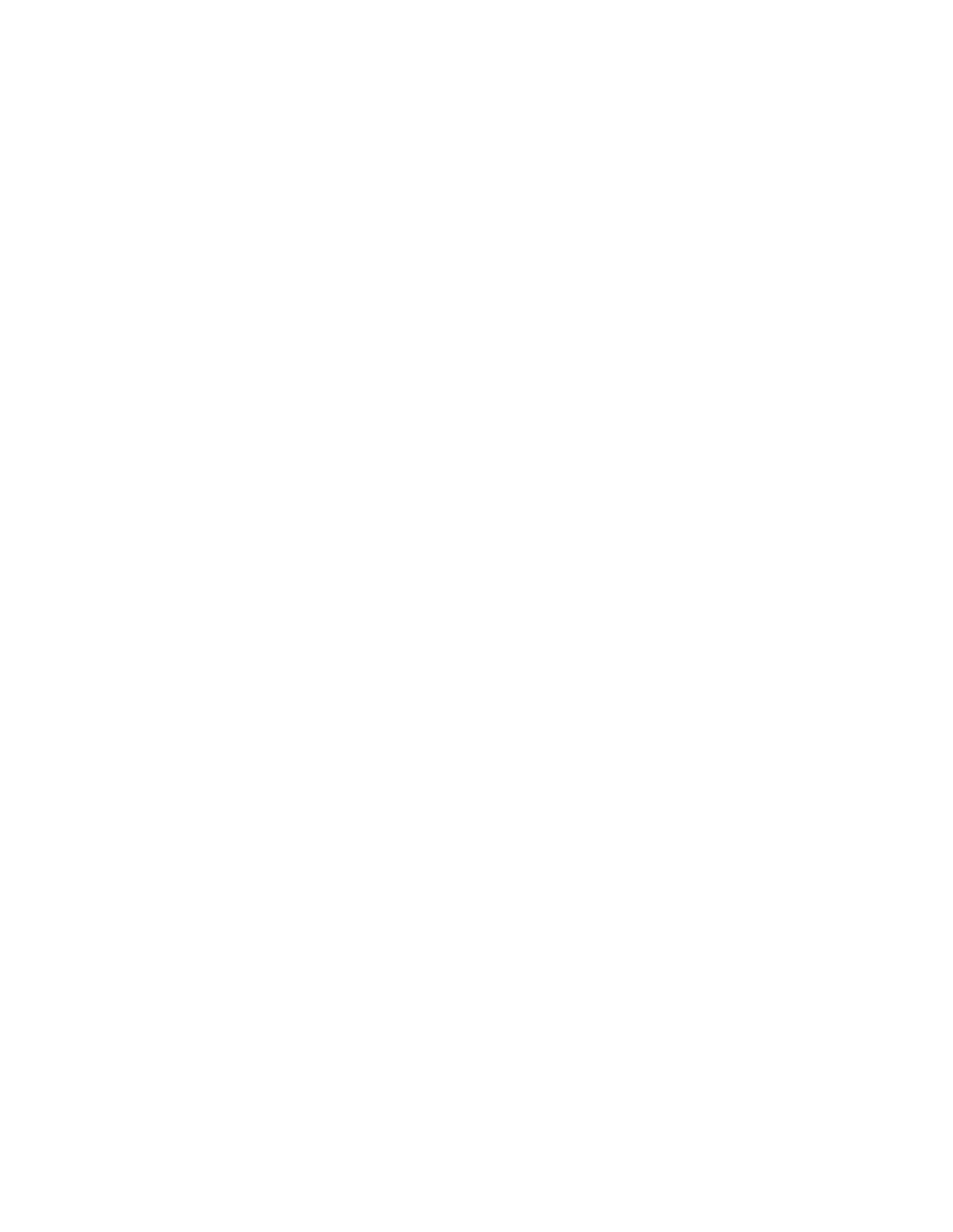### CERTIFICATION OF CO-CHIEF EXECUTIVE OFFICER

I, David Portnoy, certify that:

1. I have reviewed this annual report on Form 10-K of Cryo-Cell International, Inc. (the "Registrant");

2. Based on my knowledge, this report does not contain any untrue statement of a material fact or omit to state a material fact necessary to make the statements made, in light of the circumstances under which such statements were made, not misleading with respect to the period covered by this report;

3. Based on my knowledge, the consolidated financial statements, and other financial information included in this report, fairly present in all material respects the financial condition, results of operations and cash flows of the registrant as of, and for, the periods presented in this report;

4. The Registrant's other certifying officer(s) and I are responsible for establishing and maintaining disclosure controls and procedures (as defined in Exchange Act Rules 13a- $15(e)$  and  $15d-15(e)$  and internal control over financial reporting (as defined in Exchange Act Rules  $13a-15(f)$  and  $15d-15(f)$ ) for the Registrant and have:

(a) Designed such disclosure controls and procedures, or caused such disclosure controls and procedures to be designed under our supervision, to ensure that material information relating to the Registrant, including its consolidated subsidiaries, is made known to us by others within those entities, particularly during the period in which this annual report is being prepared;

(b) Designed such internal control over financial reporting, or caused such internal control over financial reporting to be designed under our supervision, to provide reasonable assurance regarding the reliability of financial reporting and the preparation of financial statements for external purposes in accordance with generally accepted accounting principles;

(c) Evaluated the effectiveness of the Registrant's disclosure controls and procedures and presented in this report our conclusions about the effectiveness of the disclosure controls and procedures, as of the end of the period covered by this report based on such evaluation; and

(d) Disclosed in this report any change in the Registrant's internal control over financial reporting that occurred during the Registrant's most recent fiscal quarter that has materially affected, or is reasonably likely to materially affect, the Registrant's internal control over financial reporting;

5. The Registrant's other certifying officer(s) and I have disclosed, based on our most recent evaluation of internal control over financial reporting, to the Registrant's auditors and the audit committee of the Registrant's board of directors (or persons performing the equivalent functions):

(a) All significant deficiencies and material weaknesses in the design or operation of internal control over financial reporting which are reasonably likely to adversely affect the Registrant's ability to record, process, summarize and report financial information; and

(b) Any fraud, whether or not material, that involves management or other employees who have a significant role in the Registrant's internal control over financial reporting.

Dated: February 22, 2022 /s/ David Portnoy

David Portnoy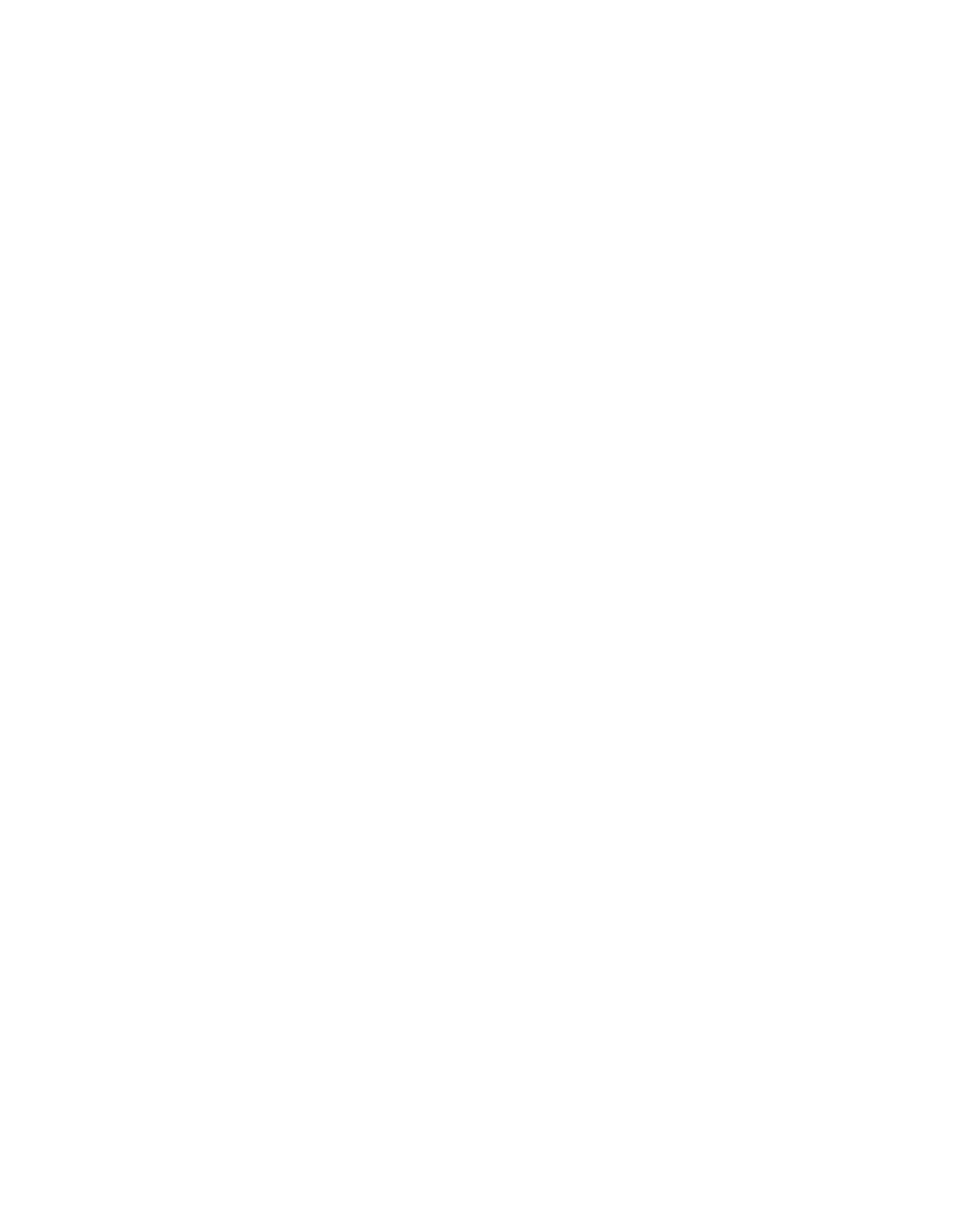### CERTIFICATION OF CO-CHIEF EXECUTIVE OFFICER

I, Mark Portnoy, certify that:

1. I have reviewed this annual report on Form 10-K of Cryo-Cell International, Inc. (the "Registrant");

2. Based on my knowledge, this report does not contain any untrue statement of a material fact or omit to state a material fact necessary to make the statements made, in light of the circumstances under which such statements were made, not misleading with respect to the period covered by this report;

3. Based on my knowledge, the consolidated financial statements, and other financial information included in this report, fairly present in all material respects the financial condition, results of operations and cash flows of the registrant as of, and for, the periods presented in this report;

4. The Registrant's other certifying officer(s) and I are responsible for establishing and maintaining disclosure controls and procedures (as defined in Exchange Act Rules 13a- $15(e)$  and  $15d-15(e)$  and internal control over financial reporting (as defined in Exchange Act Rules  $13a-15(f)$  and  $15d-15(f)$ ) for the Registrant and have:

(a) Designed such disclosure controls and procedures, or caused such disclosure controls and procedures to be designed under our supervision, to ensure that material information relating to the Registrant, including its consolidated subsidiaries, is made known to us by others within those entities, particularly during the period in which this annual report is being prepared;

(b) Designed such internal control over financial reporting, or caused such internal control over financial reporting to be designed under our supervision, to provide reasonable assurance regarding the reliability of financial reporting and the preparation of financial statements for external purposes in accordance with generally accepted accounting principles;

(c) Evaluated the effectiveness of the Registrant's disclosure controls and procedures and presented in this report our conclusions about the effectiveness of the disclosure controls and procedures, as of the end of the period covered by this report based on such evaluation; and

(d) Disclosed in this report any change in the Registrant's internal control over financial reporting that occurred during the Registrant's most recent fiscal quarter that has materially affected, or is reasonably likely to materially affect, the Registrant's internal control over financial reporting;

5. The Registrant's other certifying officer(s) and I have disclosed, based on our most recent evaluation of internal control over financial reporting, to the Registrant's auditors and the audit committee of the Registrant's board of directors (or persons performing the equivalent functions):

(a) All significant deficiencies and material weaknesses in the design or operation of internal control over financial reporting which are reasonably likely to adversely affect the Registrant's ability to record, process, summarize and report financial information; and

(b) Any fraud, whether or not material, that involves management or other employees who have a significant role in the Registrant's internal control over financial reporting.

Dated: February 22, 2022 /s/ Mark Portnoy

Mark Portnoy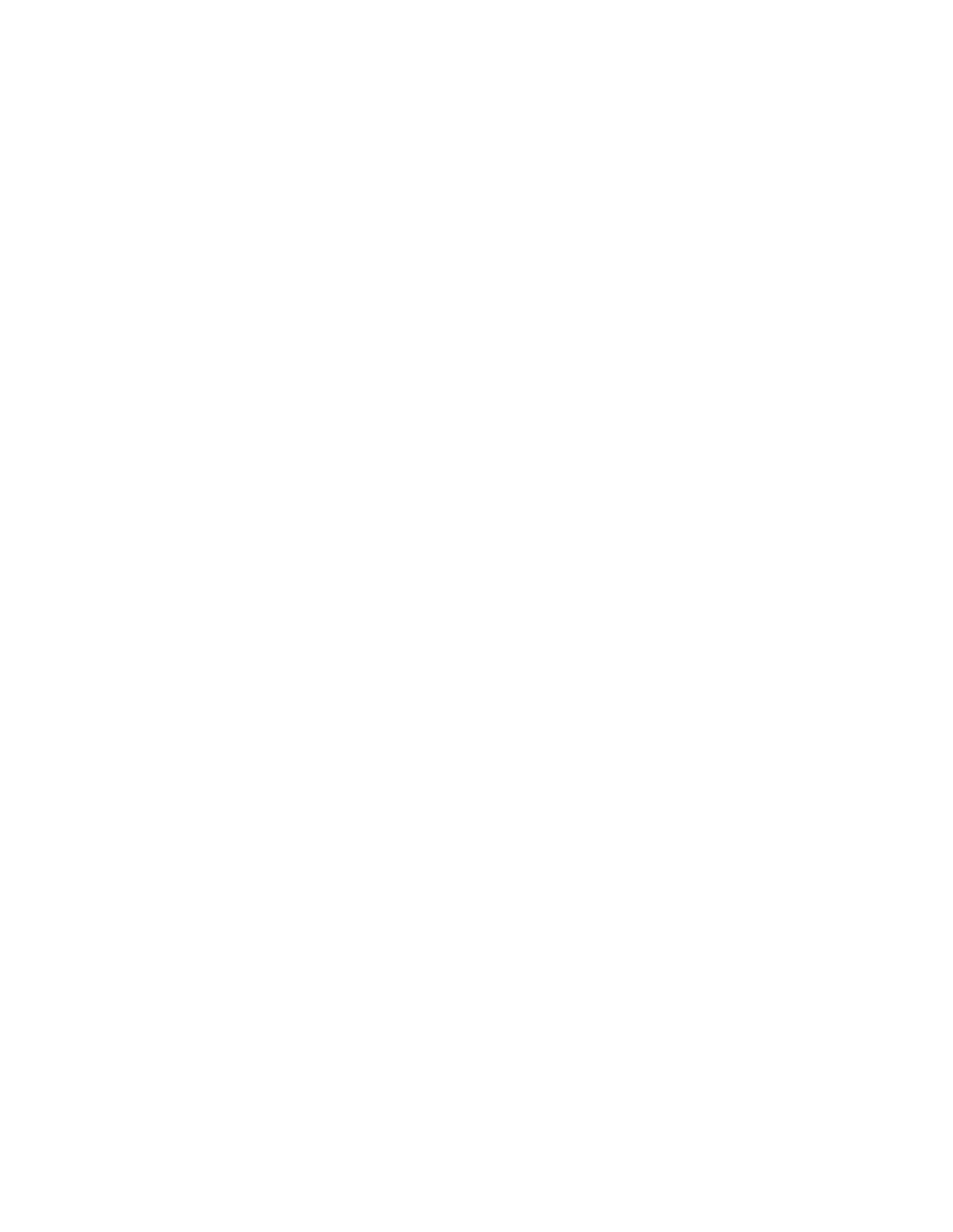### CERTIFICATION OF CHIEF FINANCIAL OFFICER

I, Jill M. Taymans, certify that:

1.I have reviewed this annual report on Form 10-K of Cryo-Cell International, Inc. (the "Registrant");

2.Based on my knowledge, this report does not contain any untrue statement of a material fact or omit to state a material fact necessary to make the statements made, in light of the circumstances under which such statements were made, not misleading with respect to the period covered by this report;

3.Based on my knowledge, the consolidated financial statements, and other financial information included in this report, fairly present in all material respects the financial condition, results of operations and cash flows of the registrant as of, and for, the periods presented in this report;

4.The Registrant's other certifying officer(s) and I are responsible for establishing and maintaining disclosure controls and procedures (as defined in Exchange Act Rules 13a-15(e) and 15d-15(e)) and internal control over financial reporting (as defined in Exchange Act Rules 13a-15(f) and 15d-15(f)) for the Registrant and have:

(a)Designed such disclosure controls and procedures, or caused such disclosure controls and procedures to be designed under our supervision, to ensure that material information relating to the Registrant, including its consolidated subsidiaries, is made known to us by others within those entities, particularly during the period in which this annual report is being prepared;

(b)Designed such internal control over financial reporting, or caused such internal control over financial reporting to be designed under our supervision, to provide reasonable assurance regarding the reliability of financial reporting and the preparation of financial statements for external purposes in accordance with generally accepted accounting principles;

(c)Evaluated the effectiveness of the Registrant's disclosure controls and procedures and presented in this report our conclusions about the effectiveness of the disclosure controls and procedures, as of the end of the period covered by this report based on such evaluation; and

(d)Disclosed in this report any change in the Registrant's internal control over financial reporting that occurred during the Registrant's most recent fiscal quarter that has materially affected, or is reasonably likely to materially affect, the Registrant's internal control over financial reporting;

5.The Registrant's other certifying officer(s) and I have disclosed, based on our most recent evaluation of internal control over financial reporting, to the Registrant's auditors and the audit committee of the Registrant's board of directors (or persons performing the equivalent functions):

(a)All significant deficiencies and material weaknesses in the design or operation of internal control over financial reporting which are reasonably likely to adversely affect the Registrant's ability to record, process, summarize and report financial information; and

(b)Any fraud, whether or not material, that involves management or other employees who have a significant role in the Registrant's internal control over financial reporting.

Dated: February 22, 2022 /s/ Jill M. Taymans

Jill M. Taymans